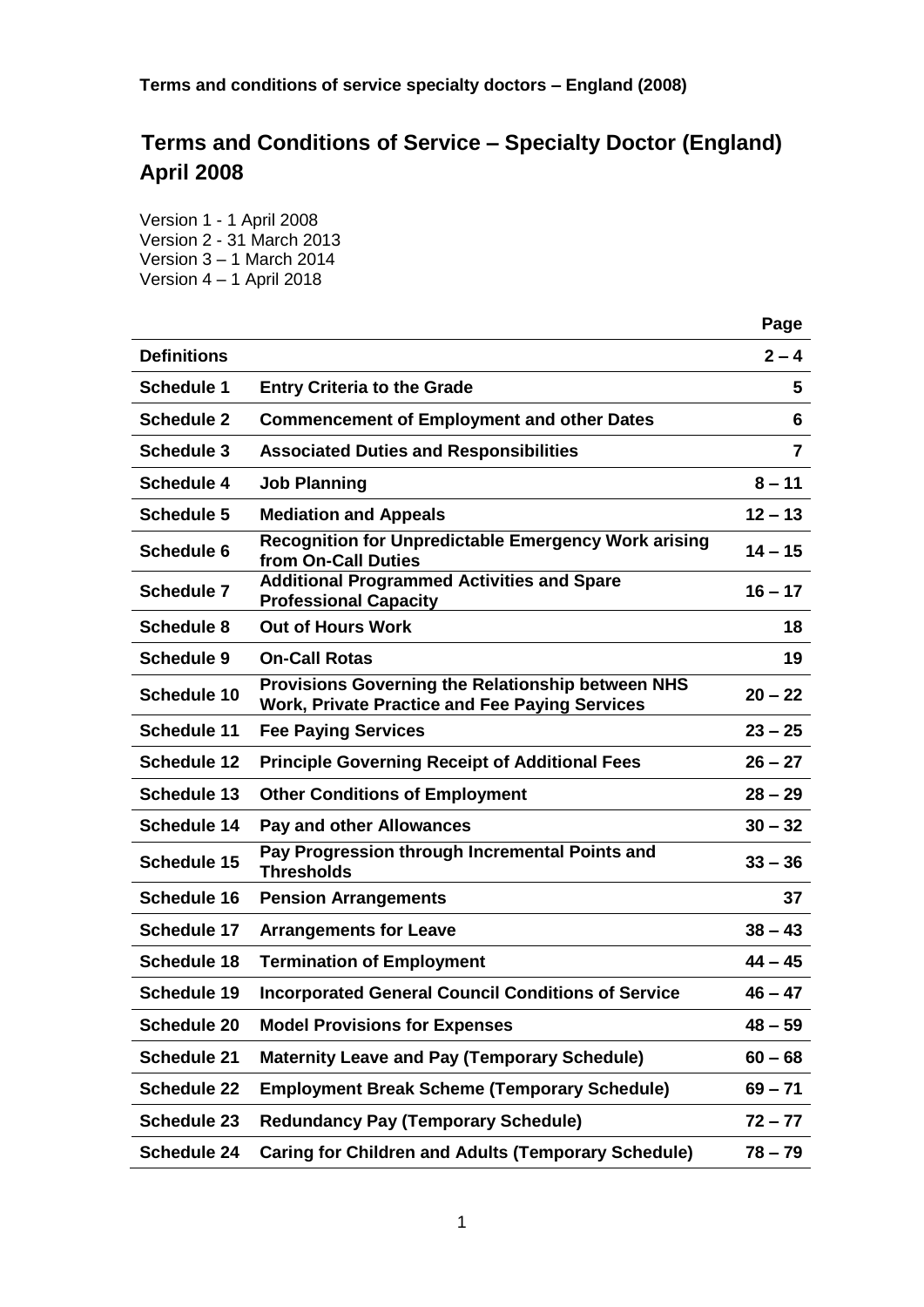|                    | Schedule 25 Flexible Working Arrangements (Temporary Schedule)  | $80 - 81$ |
|--------------------|-----------------------------------------------------------------|-----------|
| <b>Schedule 26</b> | <b>Balancing Work and Personal Life (Temporary</b><br>Schedule) | $82 - 85$ |
|                    | <b>Schedule 27 Transitional Arrangements</b>                    | $86 - 87$ |
| <b>Schedule 28</b> | <b>Acting up Allowance</b>                                      | 88        |
| <b>Appendix 1</b>  |                                                                 | 89        |

# **Definitions**

**Additional NHS Responsibilities:** means special responsibilities within the employing organisation not undertaken by the generality of doctors, which are agreed between the doctor and the employer and which cannot be absorbed in the time set aside for Supporting Professional Activities. These could include, for example, being a clinical manager, clinical audit lead or clinical governance lead.

**Additional Programmed Activities:** Additional Programmed Activities may be offered to doctors by their employer in addition to the doctor's contracted number of Programmed Activities to reflect additional duties or activities or in accordance with the provisions of Schedule 7.

**Basic Salary:** means the salary attributed to each point on the salary scale set out in Appendix 1 with no further additions. The salary scale sets out salaries for fulltime (10 Programmed Activities per week) doctors. Part-time doctors will be paid a pro rata rate.

**Contractual and Consequential Services:** means the work that a doctor carries out by virtue of the duties and responsibilities set out in his or her Job Plan and any work reasonably incidental or consequential to those duties. These services may include:

- Direct Clinical Care
- Supporting Professional Activities
- Additional NHS Responsibilities
- External Duties.

**Direct Clinical Care:** means work that directly relates to the prevention, diagnosis or treatment of illness. It includes:

- emergency duties (including work carried out during or arising from oncall)
- operating sessions including pre-operative and post-operative care
- ward rounds
- outpatient activities
- clinical diagnostic work
- other patient treatment
- public health duties
- multi-disciplinary meetings about direct patient care
- patient related administration linked to clinical work i.e. directly related to the above (primarily, but not limited to, notes letters and referrals).

**Doctor:** means a medical or dental practitioner except where stated separately.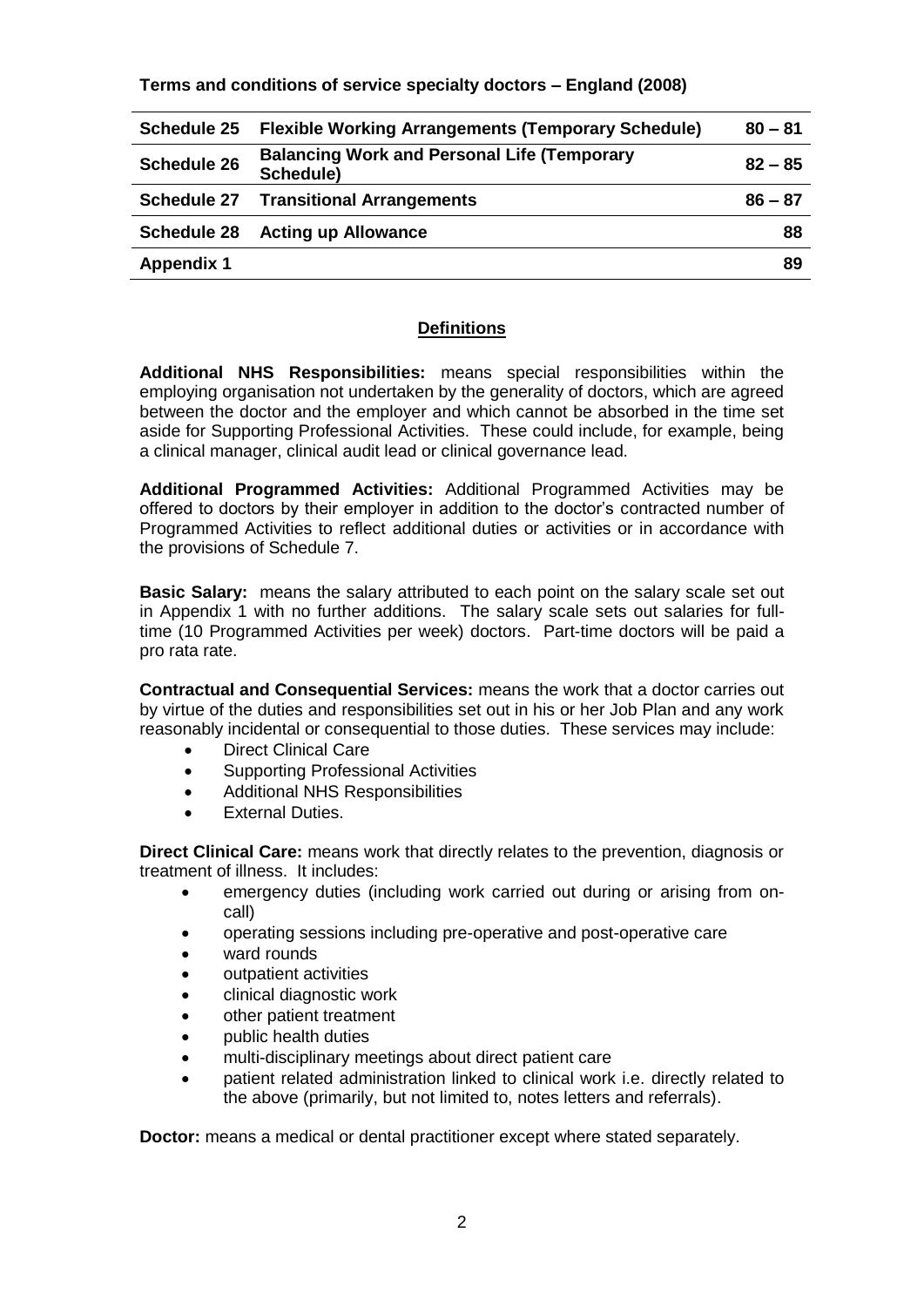**Emergency Work:** see Predictable Emergency Work and Unpredictable Emergency Work arising from on-call duties.

**External Duties:** means duties that are not included in the definitions of 'Direct Clinical Care', 'Supporting Professional Activities' and 'Additional NHS Responsibilities', and not included within the definition of Fee Paying Services or Private Professional Services, but are undertaken as part of the prospectively agreed job plan by agreement between the doctor and the employing organisation without causing undue loss of clinical time. They might include, for example, trade union duties, reasonable amount of work for the Royal Colleges or Government Departments in the interests of the wider NHS.

**Fee Paying Services:** means any paid professional services, other than those falling within the definition of Private Professional Services, which a doctor carries out for a third party or for the employing organisation and which are not part of, nor reasonably incidental to, Contractual and Consequential Services. A third party for these purposes may be an organisation, corporation or individual, provided that they are acting in a health related professional capacity, or a provider or commissioner of public services. Examples of work that fall within this category can be found in Schedule 11.

**General Council Conditions of Service:** means the National Health Service Staff conditions of service of general application as determined by the General Council of the Whitley Councils for the Health Services (Great Britain) as may be amended from time to time, or any provisions which may be agreed by a successor body to the General Council and may reasonably be considered to have replaced the current conditions of service.

**Job Plan**: means (for the purposes of these Terms and Conditions of Service) a job plan agreed in accordance with the provisions of Schedule 4 and, where relevant, Schedule 5.

**Out-of-Hours:** means any time that falls outside the period of 07:00 to 19:00 Monday to Friday and any time on a Saturday or Sunday, or statutory or public holiday.

**Portfolio:** means the personal development record compiled by a specialty doctor during the course of their career.

**Predictable Emergency Work**: means emergency work that takes place at regular and predictable times, often as a consequence of a period of on-call work (e.g. posttake ward rounds). This should be programmed into the Working Week as scheduled Programmed Activity.

**Private Professional Services (also referred to as "private practice"):** such services include:

- the diagnosis or treatment of patients by private arrangement (including such diagnosis or treatment under section 65(2) of the National Health Service Act 1977), excluding fee paying services as described in Schedule 10 of the Terms and Conditions of Service.
- work in the general medical, dental or ophthalmic services under Part II of the National Health Service Act.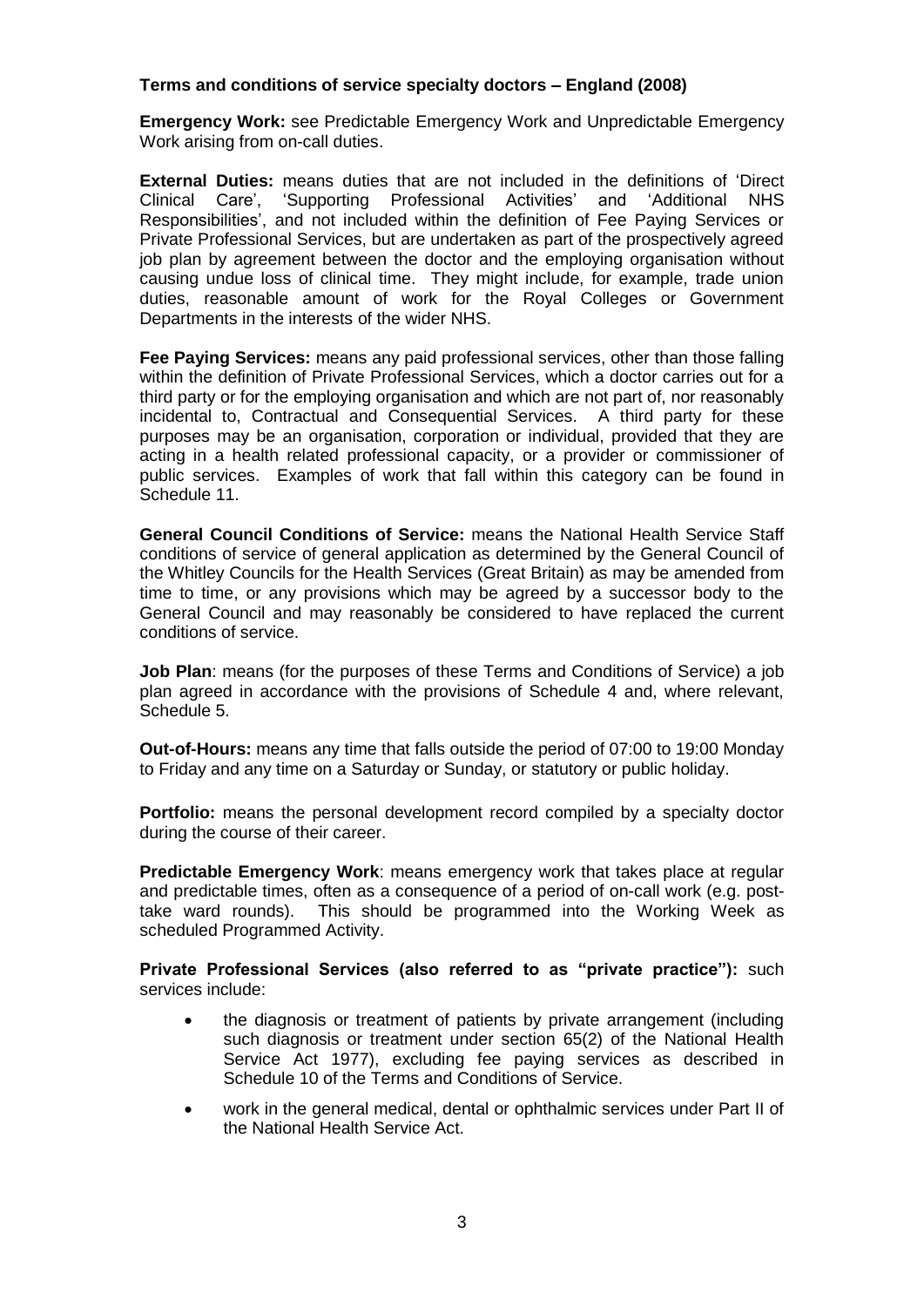**Professional and Study Leave:** means professional leave or study leave in relation to professional work including, but not restricted to, participation in:

- study (usually but not exclusively or necessarily on a course or programme)
- research
- teaching
- examining or taking examinations
- visiting clinics
- attending professional conferences
- training.

**Programmed Activity:** means a scheduled period, normally equivalent to four hours, during which a doctor undertakes Contractual and Consequential Services.

**Supporting Professional Activities:** means activities that underpin Direct Clinical Care. These might include, but are not restricted to, participation in:

- audit
- continuing professional development
- local clinical governance activities
- **training**
- formal teaching
- appraisal
- job planning
- research.

**Unpredictable Emergency Work arising from on-call duties**: means work done whilst on-call and associated directly with the doctor's on-call duties (except in so far as it takes place during a time for scheduled Programmed Activities), e.g. recall to hospital to operate on an emergency basis. For the purposes of Schedule 4, nonemergency work shall be regarded as including the regular, programmed work of doctors whose specialty by its nature involves dealing routinely with emergency cases, e.g. A&E doctors.

**Working Week:** A standard full-time working week will be based on a Job Plan containing ten Programmed Activities.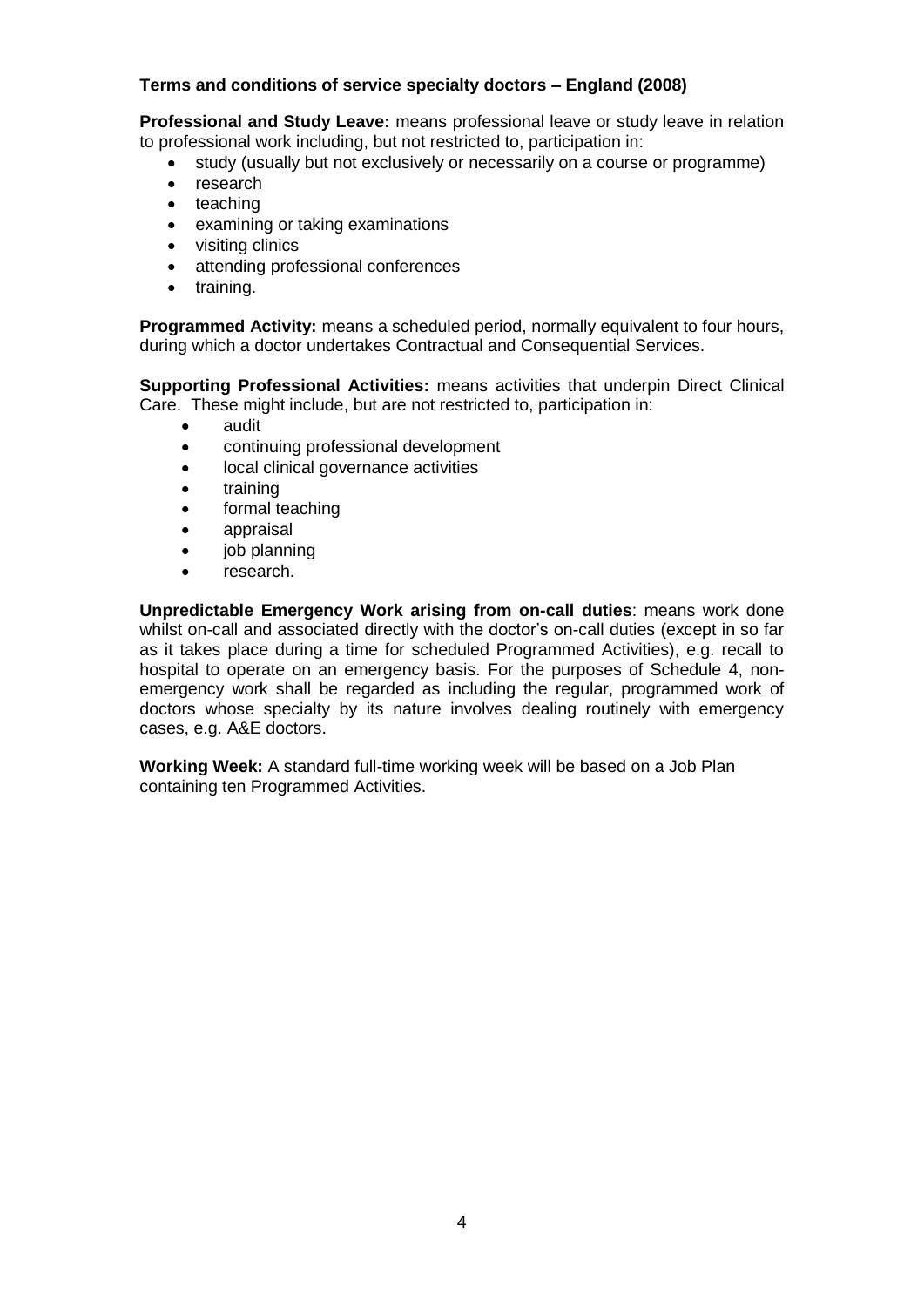# **Schedule 1**

# **Entry Criteria to the Grade**

- 1. A doctor appointed to this grade:
	- shall have full registration with the General Medical Council; and
	- shall have completed at least four years' full-time postgraduate training (or its equivalent gained on a part-time or flexible basis) at least two of which will be in a specialty training programme in a relevant specialty or as a fixed term specialty trainee in a relevant specialty; or.
	- shall have equivalent experience and competencies.
- 2. A dentist appointed to this grade:
	- shall be registered with the General Dental Council; and
	- shall have completed four years' full-time postgraduate training (or its equivalent gained on a part-time or flexible basis) since first obtaining registration, including adequate experience in the relevant specialty; or
	- shall have equivalent experience and competencies.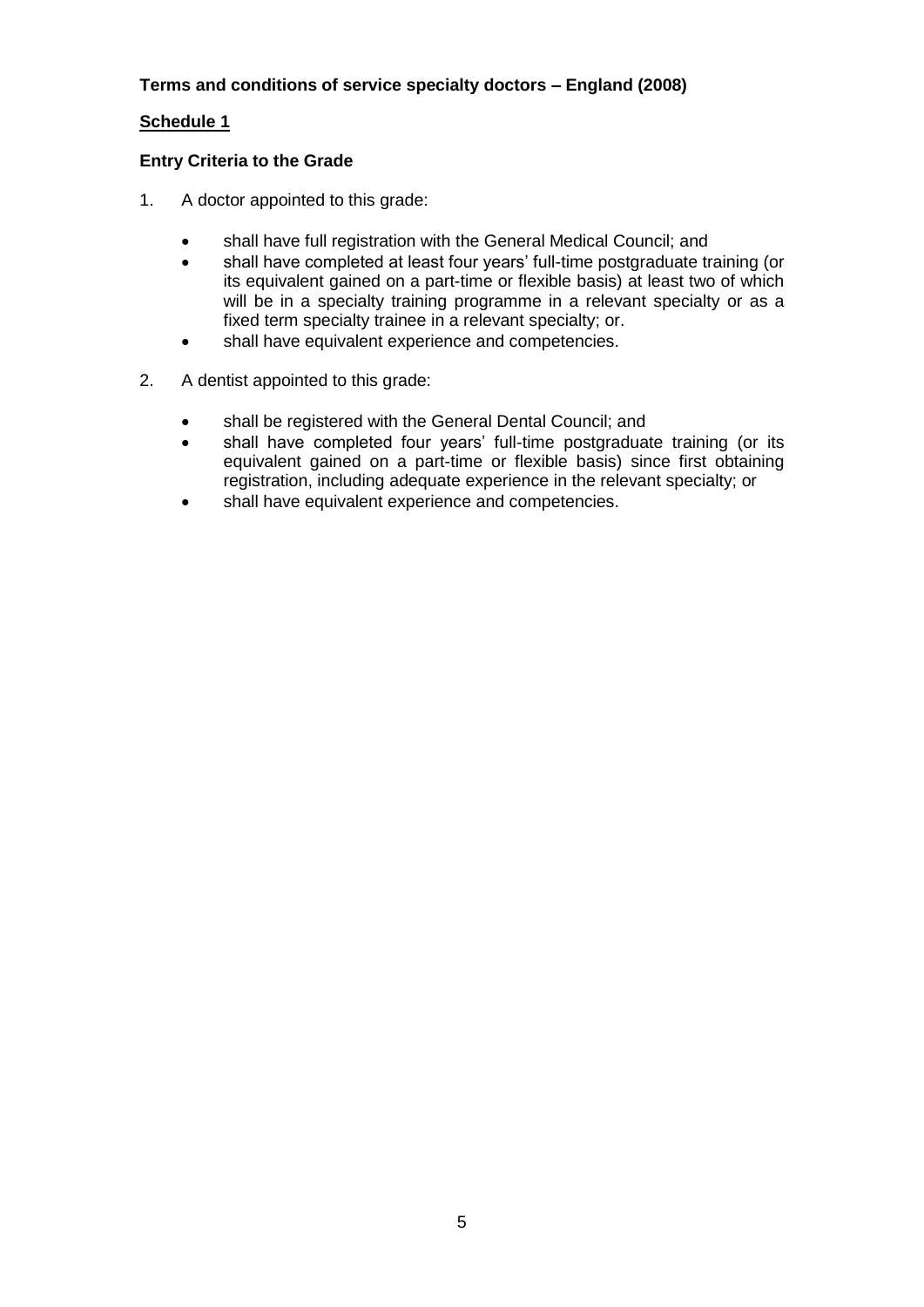# **Schedule 2**

# **Commencement of Employment and other Dates**

- 1. The following dates must be stated in clause 2 of the doctor's contract of employment:
	- The date from which employment under this contract began (the start date for this contract and Terms and Conditions of Service).
	- The date of the start of the current period of continuous employment with the employer for the purposes of the Employment Rights Act 1996 including, if applicable, employment with predecessor organisations that had previously held the contract, e.g. former Regional Health Authorities from whom the current contract was transferred to the current employer under TUPE or equivalent arrangements. Previous employment with other NHS employing organisations does not count as continuous service for the purposes of the Employment Rights Act 1996 except as provided for under the National Health Service and Community Care Act 1990 or any other statute.
	- The date of the start of the current period of continuous employment with the NHS.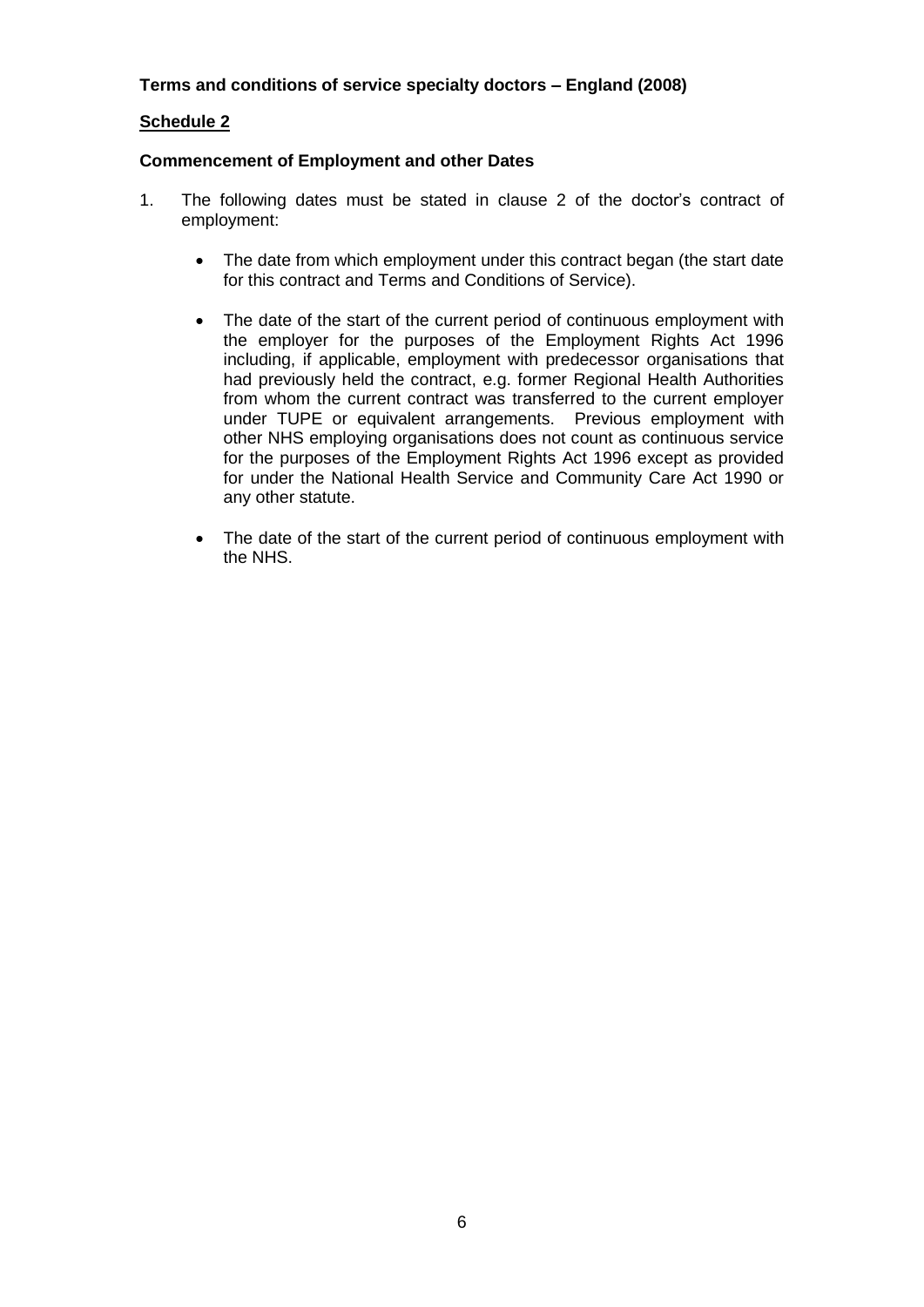# **Schedule 3**

#### **Associated Duties and Responsibilities**

- 1. Whilst on duty a doctor has clinical and professional responsibility for their patients or, for doctors in public health medicine, for a local population. It is also the duty of a doctor to:
	- keep patients (and/or their carers if appropriate) informed about their condition;
	- involve patients (and/or their carers if appropriate) in decision making about their treatment;
	- maintain professional standards and obligations as set out from time to time by the General Medical Council (GMC) and comply in particular with the GMC's guidance on 'Good Medical Practice' as amended or substituted from time to time (Doctors only);
	- maintain professional standards and obligations as set out from time to time by the General Dental Council (GDC) (Dentists only).
- 2. A doctor is responsible for carrying out any work related to and reasonably incidental to the duties set out in their Job Plan such as:
	- the keeping of records and the provision of reports;
	- the proper delegation of tasks;
	- maintaining skills and knowledge.
- 3 Doctors will be expected to be flexible and to cooperate with reasonable requests to cover for their colleagues' absences where they are safe and competent and where it is practicable to do so. Where doctors undertake duties in accordance with this paragraph and such duties take place outside of their contracted hours they will receive either an equivalent off duty period or remuneration. Where this adversely impacts on the Job Plan and/or opportunities for individual doctors a temporary Job Plan will be agreed for the period of cover. Where covering is not practicable, the employing organisation (and not the doctor) shall be responsible for the engagement of a locum tenens, but the doctor shall have the responsibility of bringing the need to the employer's notice.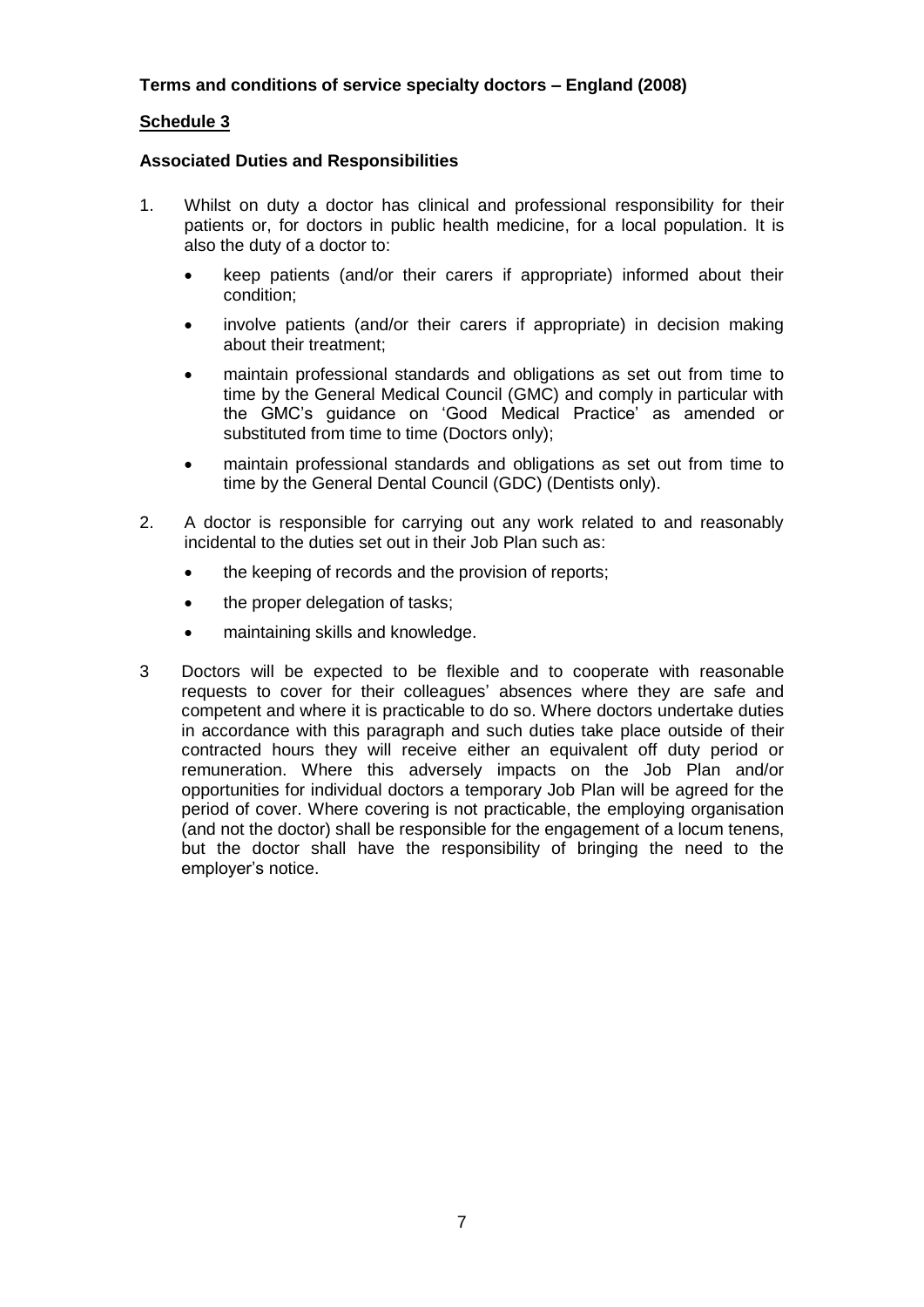# **Schedule 4**

# **Job Planning**

# **General Principles**

1. Job planning will be based on a partnership approach. The employer will be responsible for ensuring that a draft Job Plan is prepared either by the clinical manager or by the doctor.<sup>‡</sup> The draft Job Plan will then be discussed and a final Job Plan agreed with the doctor. Job Plans are prospective for the coming year and will list all the NHS duties of the doctor, the number of Programmed Activities for which the doctor is contracted and paid, the doctor's objectives and agreed supporting resources. The Job Plan will also include a schedule of the doctor's activities.

# **Job Content**

- 2. The Job Plan sets out the doctors' duties, responsibilities and objectives for the coming year. The Job Plan will include any duties for other NHS employers. A standard full-time Job Plan will contain ten Programmed Activities. Subject to the provisions in Schedule 8 for recognising work done in Out of Hours a Programmed Activity will have a timetable value of four hours. Programmed Activities will be programmed as blocks of four hours or in half units of two hours each.
- 3. The duties and responsibilities set out in a Job Plan will include, as appropriate:
	- Direct Clinical Care duties including any on-call work;
	- Supporting Professional Activities (a minimum of 1 PA)<sup>†</sup>;
	- Any additional NHS Responsibilities;
	- Any agreed External Duties;
	- Any Additional Programmed Activities.

#### **Job Schedule**

- 4. The Job Plan will include a schedule of Programmed Activities setting out how, when and where the doctor's duties and responsibilities will be delivered. It is expected that all the Programmed Activities will normally take place at a doctor's principal place of work but there will be flexibility to agree off site working where appropriate. The clinical manager will draw up the final schedule after full discussion with the doctor, taking into account the doctor's views on resources and priorities and making every effort to reach agreement.
- 5. The employer will be responsible for ensuring that a doctor has the facilities, training development and support needed to deliver the commitments in the agreed Job Plan and will make all reasonable endeavours to ensure that this support conforms with the standards set out in 'Improving Working Lives'.
- 6. Where a doctor is required to participate in an on-call rota, the Job Plan will set out the frequency of the rota.

<sup>-</sup>‡ For those doctors assimilating to this contract it is expected that they will prepare an initial draft job plan based on their current timetable of activities. For all new posts it is expected that the employer will prepare the initial job plan.

<sup>†</sup> See Schedule 15.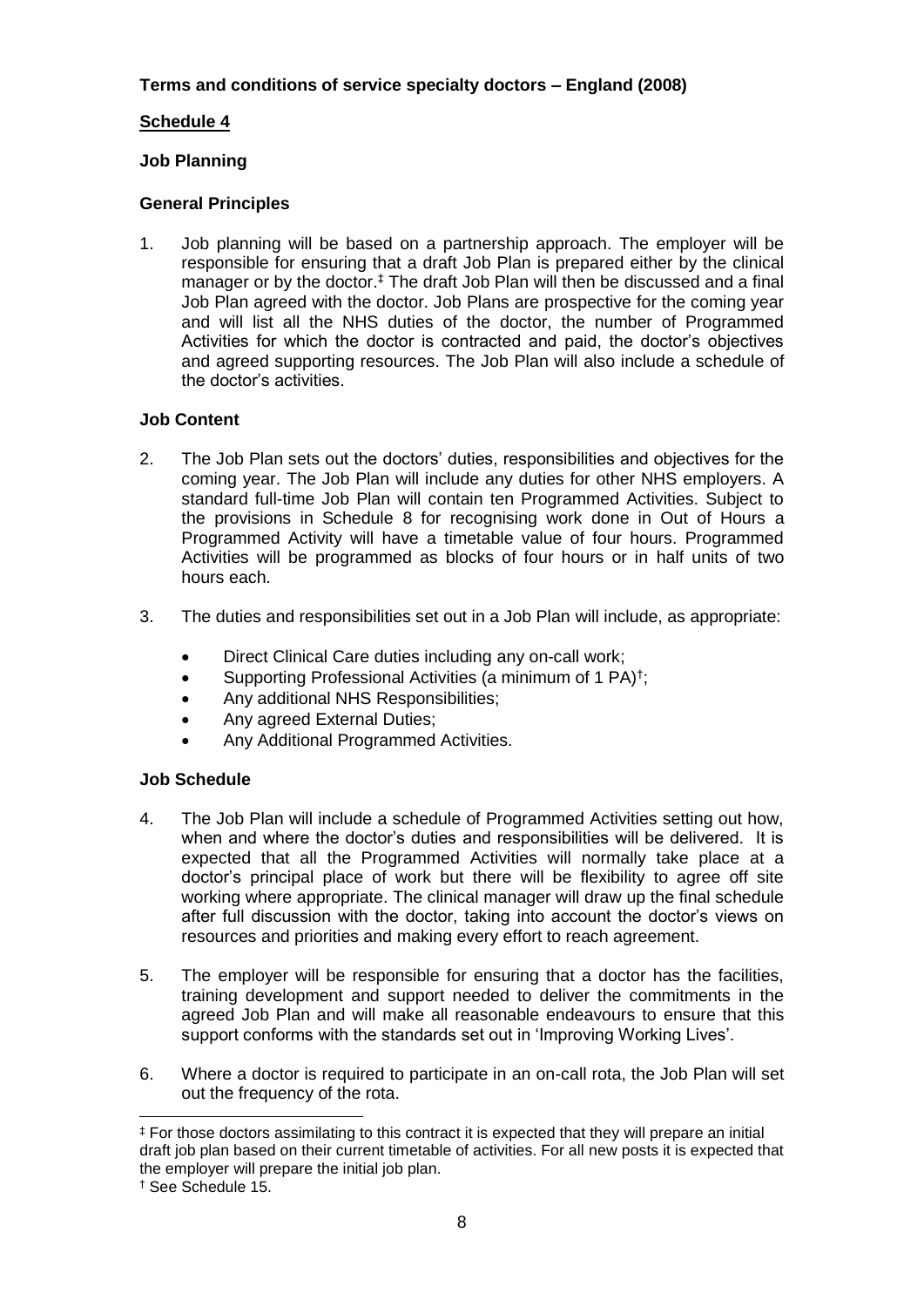7. Subject to agreement via the job planning process and in accordance with employer's change management policies, doctors may be expected to take part in non-emergency work after 7pm and before 7am during weekdays or at weekends, or on public or statutory holidays.

#### **Managerial Responsibilities**

8. The Job Plan will set out any management responsibilities.

#### **Accountability Arrangements**

9. The Job Plan will set out the doctor's accountability arrangements, both professional and managerial.

#### **Objectives**

- 10. The Job Plan will include appropriate and identified personal objectives that have been agreed between the doctor and his or her clinical manager and will set out the relationship between these personal objectives and local service objectives. Where a doctor works for more than one NHS employer, the lead employer will take account of any objectives agreed with other employers.
- 11. The nature of a doctor's personal objectives will depend in part on his or her specialty, but they may include objectives relating to:
	- quality;
	- activity and efficiency;
	- clinical outcomes;
	- clinical standards;
	- local service objectives;
	- management of resources, including efficient use of NHS resources;
	- service development:
	- multi-disciplinary team working;
	- continuing professional development and continuing medical education.
- 12. Objectives may refer to protocols, policies, procedures and work patterns to be followed. Where objectives are set in terms of output and outcome measures, these must be reasonable and agreement should be reached.
- 13. The objectives will set out a mutual understanding of what the doctor will be seeking to achieve over the annual period that they cover and how this will contribute to the objectives of the employing organisation. They will:
	- be based on past experience and on reasonable expectations of what might be achievable over the next period;
	- reflect different, developing phases in the doctor's career;
	- be agreed on the understanding that delivery of objectives may be affected by changes in circumstances or factors outside the doctor's control, which will be considered at the Job Plan review.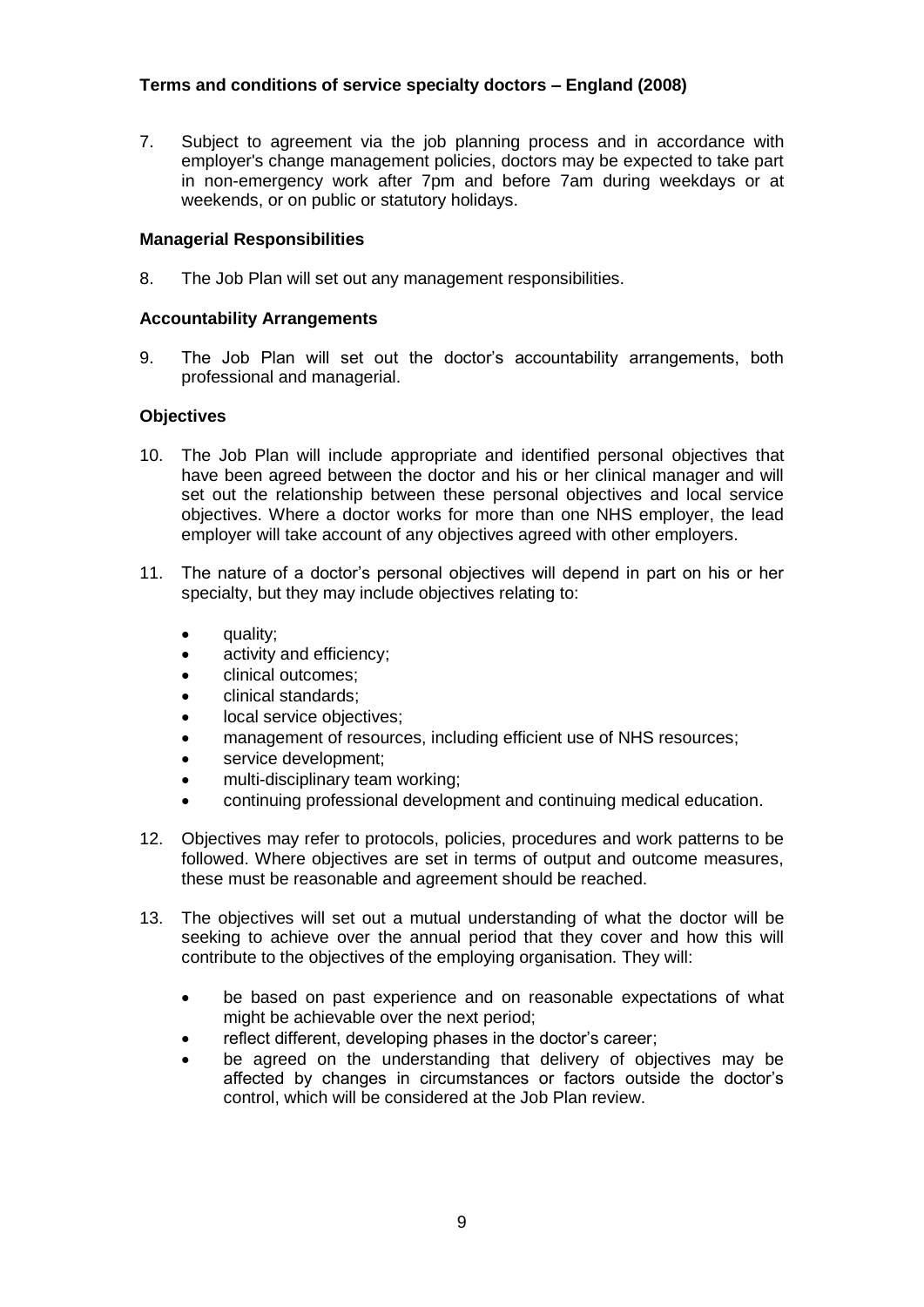#### **Supporting Resources**

- 14. The doctor and his or her clinical manager will use Job Plan reviews to identify the resources that are likely to be needed to help the doctor carry out his or her Job Plan commitments over the following year and achieve his or her agreed objectives for that year. This may require a reassessment of the balance between Supporting Professional Activities and Direct Clinical Care duties as described in Schedule 15.
- 15. The doctor and his or her clinical manager will also use Job Plan reviews to identify any potential organisational or systems barriers that may affect the doctor's ability to carry out the Job Plan commitments or to achieve agreed objectives.
- 16. The Job Plan will set out:
	- agreed supporting resources, which will include necessary facilities such as administrative, clerical or secretarial support, office accommodation, IT resources and other forms of support;
	- any action that the doctor and/or employing organisation agree to take to reduce or remove potential organisational or systems barriers.

#### **Job Plan Review**

- 17. The Job Plan will be reviewed annually. The annual review will examine all aspects of the Job Plan and should be used to consider amongst other possible issues:
	- what factors affected the achievement or otherwise of objectives;
	- adequacy of resources to meet objectives;
	- any possible changes to duties or responsibilities, or the schedule of Programmed Activities;
	- ways of improving management of workload;
	- the planning and management of the doctor's career.
- 18. The annual review will be informed by the same information systems that serve the appraisal process and by the outcome of the appraisal discussions.
- 19. The annual Job Plan review may result in a revised prospective Job Plan.
- 20. In the case of doctors with more than one NHS employer, a lead employer will normally be designated to conduct the Job Plan review on behalf of all the doctor's employers. The lead employer will take full account of the views of other employers (including for the purposes of Schedule 6) and inform them of the outcome.
- 21. Following the annual Job Plan review, the clinical manager will document the outcome, copied to the doctor, setting out for the purpose of decisions on pay progression whether the criteria in Schedule 15 have been met..
- 22. The doctor and clinical manager shall conduct an interim review of the Job Plan if either party believes that duties, responsibilities, accountability arrangements or objectives have changed or need to change significantly within the year. In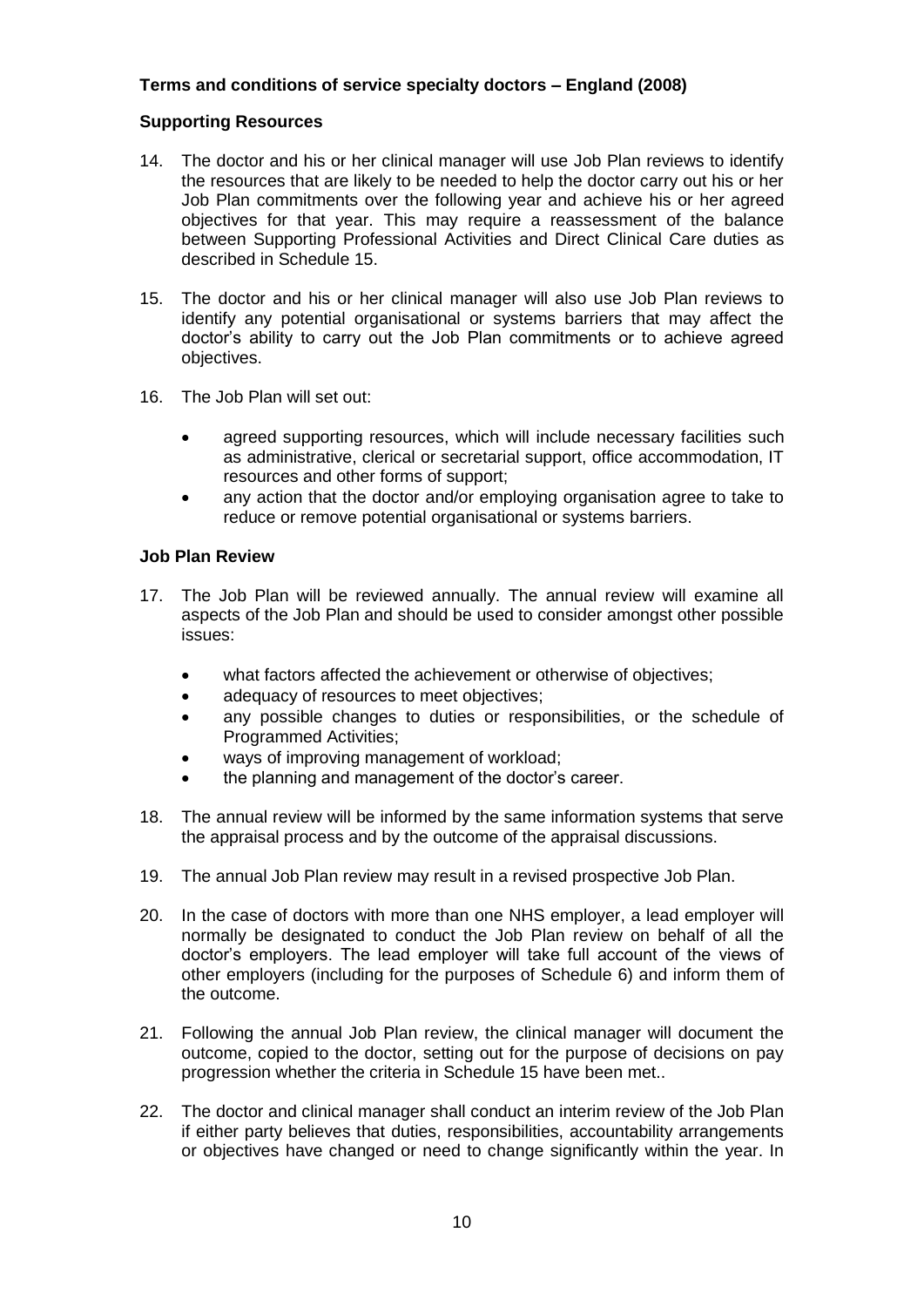particular, in respect of the agreed objectives in the Job Plan, both the doctor and clinical manager will:

- keep progress against those objectives under review; and
- identify to each other any problems in meeting those objectives as they emerge.

Either the doctor or the clinical manager may propose an interim Job Plan review if it appears that the objectives may not be achieved for reasons outside the doctor's control.

#### **Resolving Disagreements over Job Plans**

23. The doctor and clinical manager will make every effort to agree any appropriate changes to the Job Plan at the annual or interim review. If it is not possible to reach agreement on the Job Plan, the doctor may refer the Job Plan to mediation and, if necessary, appeal as set out in Schedule 5. Prior to reaching a resolution the provisions of Schedule 5 shall be effective.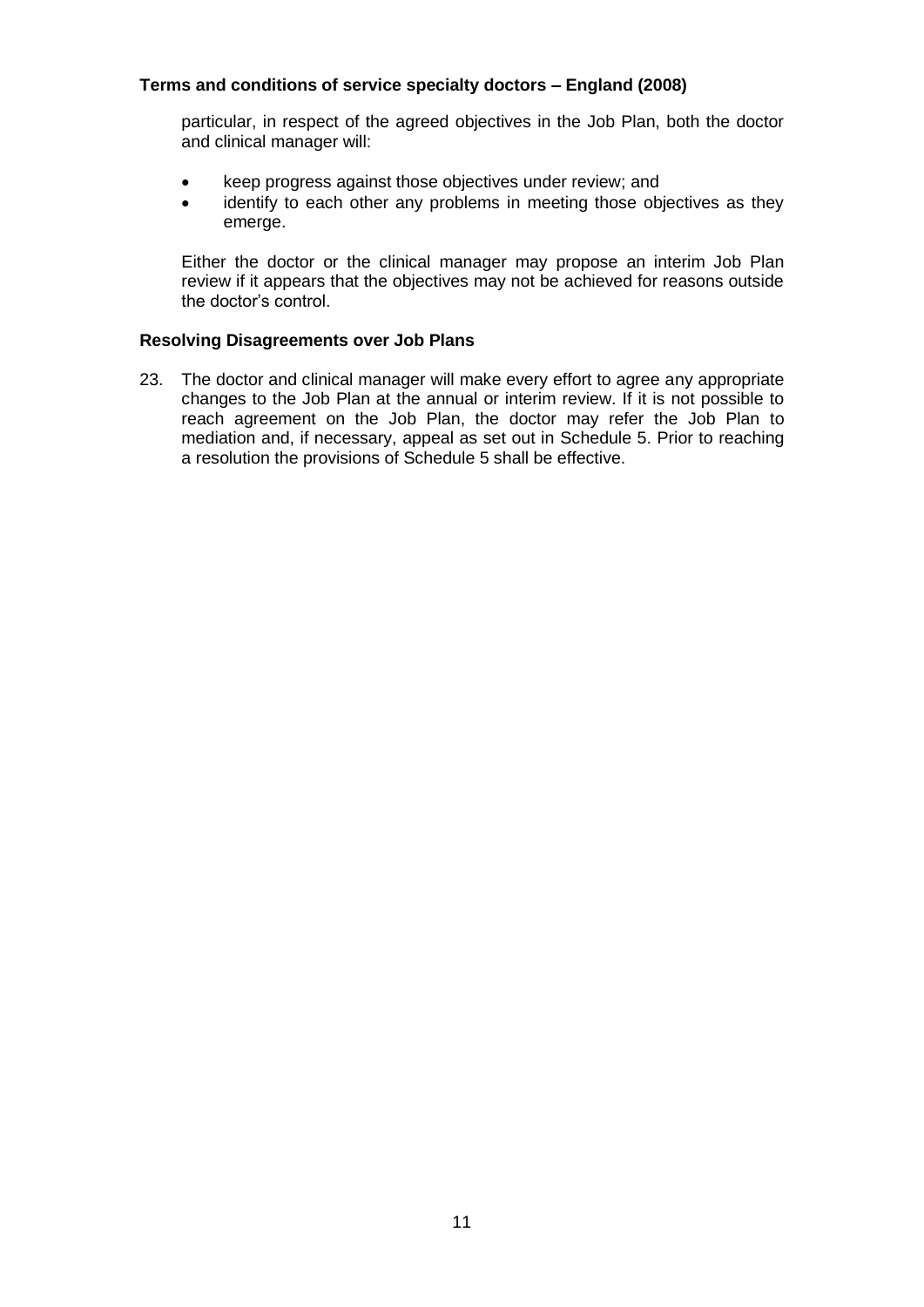# **Schedule 5**

#### **Mediation and Appeals**

- 1. Where it has not been possible to agree a Job Plan (including Job Plan reviews and interim reviews) or a doctor disputes a decision that he or she has not met the required criteria for a pay increment or threshold in respect of a given year, a mediation procedure and an appeal procedure are available.
- 2. Where a doctor is employed by more than one NHS organisation, mediation and appeals will be undertaken by the organisation where the issue arises.

#### **Mediation**

- 3. The doctor may refer the matter to the Medical Director, or to a designated other person (subject to local arrangements). The purpose of the referral will be to reach agreement if at all possible. The process will be that:
	- the doctor makes the referral in writing within 10 working days of the disagreement arising;
	- the doctor will set out the nature of the disagreement and his or her position or view on the matter; This should be provided in writing and normally within 15 working days of the referral being submitted;
	- the clinical manager responsible for the Job Plan review, or (as the case may be) for making the recommendation as to whether the criteria for pay increments or thresholds have been met, will set out the employing organisation's position or view on the matter. This should be provided in writing and normally within 15 working days of the referral being received;
	- the Medical Director or designated other person will convene a meeting, normally within 20 working days of receipt of the referral, with the doctor and the responsible clinical manager to discuss the disagreement and to hear their views;
	- if agreement is not reached at this meeting, then within 10 working days the Medical Director or designated other person will decide the matter and shall notify the doctor and the responsible clinical manager of that decision or recommendation in writing;
	- if the doctor is not satisfied with the outcome, he or she may lodge a formal appeal in accordance with paragraph 5 below.

#### **Formal Appeal**

- 4. A formal appeal panel will be convened only where it has not been possible to resolve the disagreement using the mediation process. A formal appeal will be heard by a panel under the procedure set out below.
- 5. An appeal shall be lodged by the doctor in writing to the Chief Executive as soon as possible and in any event within 10 working days of receipt by the doctor of the decision.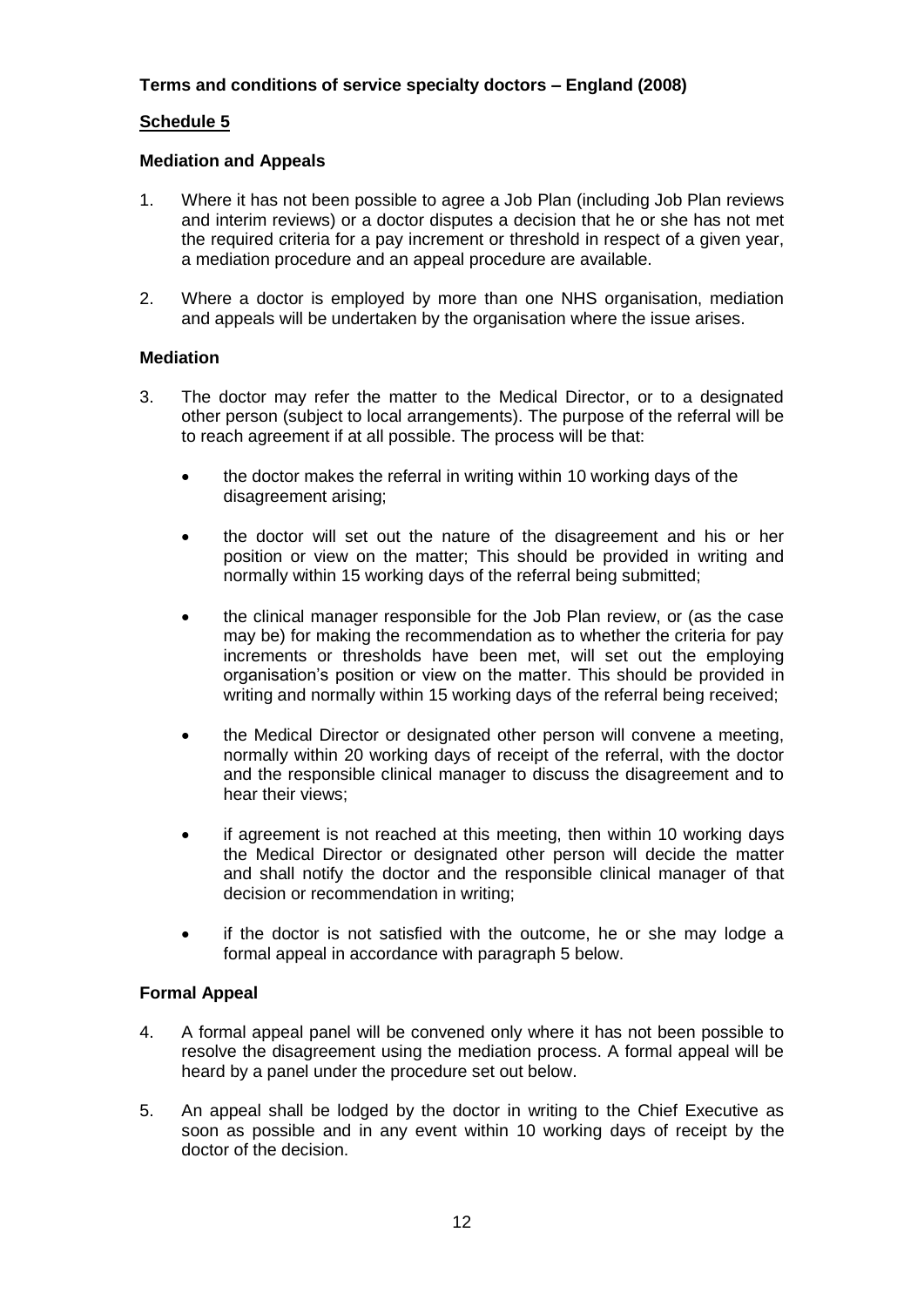- 6. The appeal should set out the points in dispute and the reasons for the appeal. The Chief Executive will, on receipt of a written appeal, convene an appeal panel to meet within 20 working days.
- 7. The membership of the panel will be:
	- a chair, being a Non-executive Director of the appellants employing organisation;
	- a second panel member nominated by the appellant doctor, preferably from within the same grade; and
	- an Executive Director from the appellant's employing organisation.

No member of the panel should have previously been involved in the dispute.

- 8. The parties to the dispute will submit their written statements of case to the appeal panel and to the other party no less than 5 working days before the appeal hearing. The appeal panel will hear oral submissions on the day of the hearing. Following the provision of the written statements neither party shall introduce new (previously undisclosed) written information to the panel. A representative from the employing organisation will present its case first.
- 9. The doctor may present his or her own case in person, or be assisted by a work colleague or trade union or professional organisation representative, but legal representatives acting in a professional capacity are not permitted.
- 10. Where the doctor, the employer or the panel requires it, the appeals panel may hear expert advice on matters specific to a specialty or to the subject of the appeal.
- 11. It is expected that the appeal hearing will last no more than one day.
- 12. The decision of the panel will be binding on both the doctor and the employing organisation. The decision shall be recorded in writing and provided to both parties no later than 15 working days from the date of the appeal hearing.
- 13. The decision of the panel will be implemented in full as soon as is practicable and normally within 20 working days.
- 14. No disputed element of the Job Plan will be implemented unless and until it is confirmed by the outcome of the appeals process and where appropriate a revised Job Plan is issued.
- 15. A decision which increases the salary or pay which the appellant doctor will receive will have effect from the date on which the doctor referred the matter to mediation. A decision which reduces salary or pay will have effect from a date after that which the revised job plan was offered (giving a locally agreed period of notice) following the decision of the panel.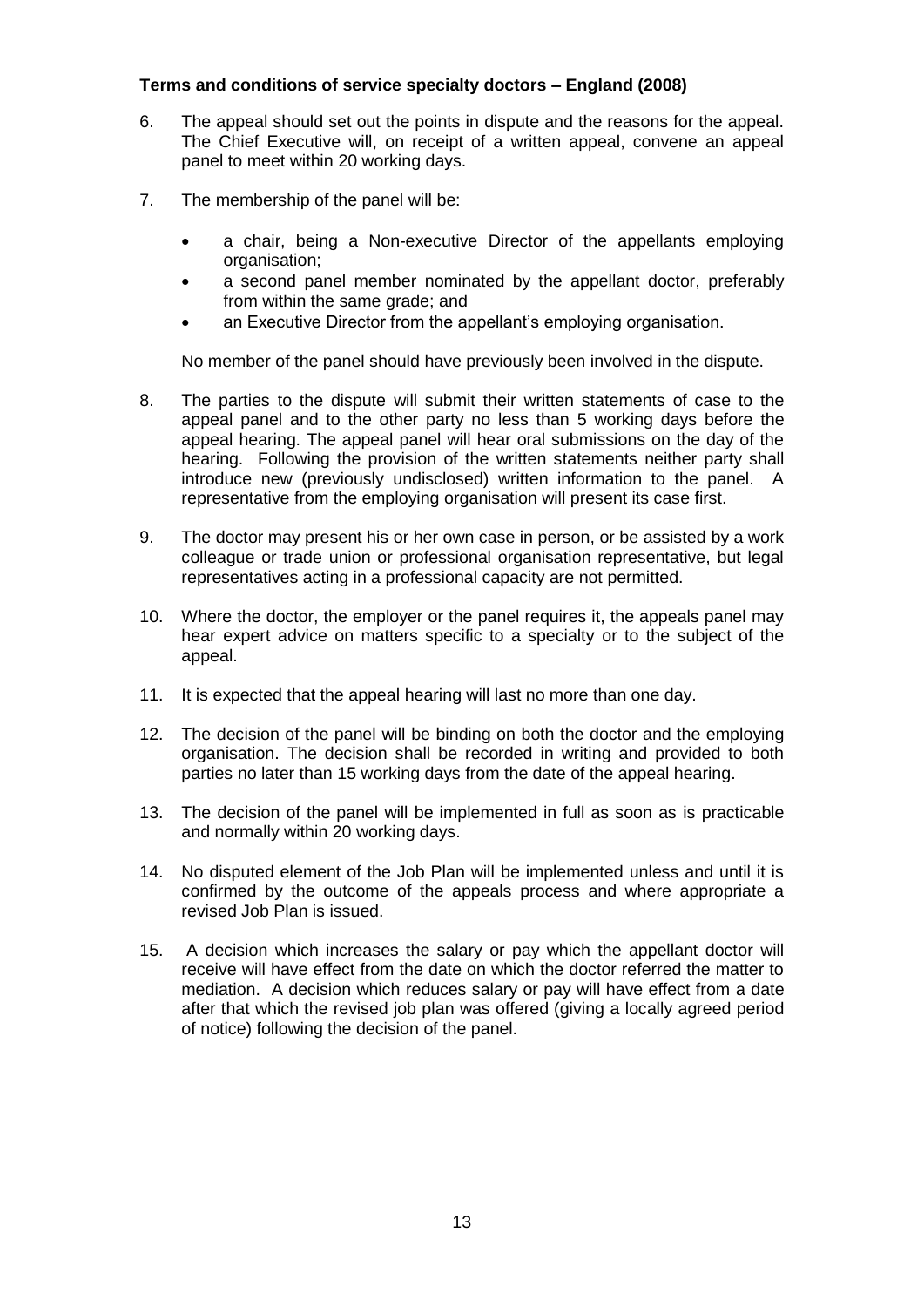# **Schedule 6**

### **Recognition for Unpredictable Emergency Work Arising from On-Call Duties**

- 1. The expected average amount of time that a doctor is likely to spend on unpredictable emergency work each week whilst on-call and directly associated with on-call duties will be treated as counting towards the number of Direct Clinical Care Programmed Activities that the doctor is regarded as undertaking. This will normally be up to a maximum of two Programmed Activities per week.
- 2. Where the unpredictable emergency work arising from a doctor's on-call duties exceeds the equivalent of two Programmed Activities per week the clinical manager and the doctor will review the position. The employing organisation shall ensure additional arrangements to recognise work in excess of this limit, either by remuneration or time off, are in place. The doctor and the clinical manager should also consider whether some of the work is sufficiently regular and predictable to be programmed into the Working Week on a prospective basis. If no arrangements are made the default position is to trigger a Job Plan review.
- 3. The employing organisation will assess with the doctor on a prospective basis, the number of Programmed Activities that are to be regarded for these purposes, as representing the average weekly volume of unpredictable emergency work arising from a doctors on-call duties during a period of between one and eight weeks. This will be based on a periodic assessment of the average weekly amount of work over a prior reference period. The doctor will be the key player in the assessment by maintaining records of his/her activities. The clinical manager will agree the reference period with the doctor.
- 4. Tables 1 and 2 below set out illustrations of the relationship between the average weekly emergency work arising from on-call duties and the number of Programmed Activities that this work is regarded as representing. The general principle is that an average of four hours of such work per week, or – subject to the provisions in Schedule 8, an average of three hours of such work per week during Out of Hours – constitutes for these purposes one Programmed Activity.

Table 1

Possible allocation of Programmed Activities where emergency work does not arise during Out of Hours

| Average emergency work per<br>week likely to arise from on-<br>call duties | <b>Possible allocation of Programmed Activities</b><br>(PAs) |
|----------------------------------------------------------------------------|--------------------------------------------------------------|
| $\frac{1}{2}$ hour                                                         | 1 PA every 8 weeks, or a half-PA every 4 weeks               |
| 1 hour                                                                     | 1 PA every 4 weeks, or a half-PA every 2 weeks               |
| $1\frac{1}{2}$ hours                                                       | 3 PAs every 8 weeks                                          |
| 2 hours                                                                    | 1 PA every 2 weeks, or a half-PA every week                  |
| 3 hours                                                                    | 3 PAs every 4 weeks                                          |
| 4 hours                                                                    | 1 PA per week                                                |
| 6 hours                                                                    | 1 1/2 PAs per week, or 3 PAs every 2 weeks                   |
| 8 hours                                                                    | 2 PAs per week                                               |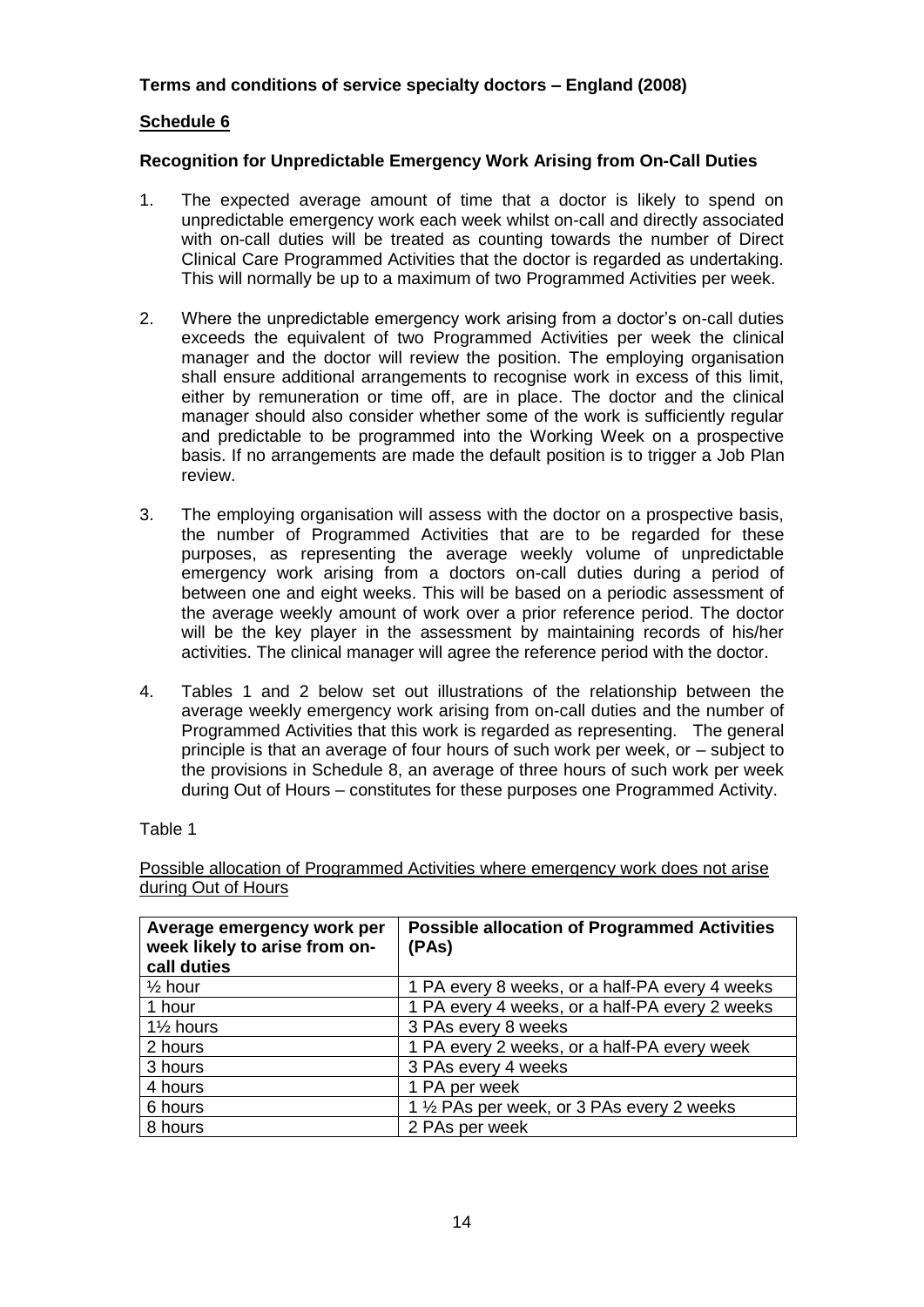Table 2

Possible allocation of Programmed Activities where emergency work arises during Out of Hours

| Average emergency work per<br>week likely to arise Out of<br><b>Hours from on-call duties</b> | <b>Possible allocation of Programmed Activities</b><br>(PAs) |
|-----------------------------------------------------------------------------------------------|--------------------------------------------------------------|
| $\frac{1}{2}$ hour                                                                            | 1 PA every 6 weeks, or a half-PA every 3 weeks               |
| 1 hour                                                                                        | 1 PA every 3 weeks                                           |
| 1 <sup>1</sup> / <sub>2</sub> hours                                                           | 1 PA every 2 weeks, or a half-PA per week                    |
| 2 hours                                                                                       | 2 PAs every 3 weeks                                          |
| 3 hours                                                                                       | 1 PA per week                                                |
| 4 hours                                                                                       | 3 PAs every two weeks                                        |
| 6 hours                                                                                       | 2 PAs per week                                               |

- 5. Where on-call work averages less than 30 minutes per week, compensatory time will be deducted from normal Programmed Activities on an ad hoc basis.
- 6. Where a doctors on-call duties give rise to a different amount of time spent on unpredictable emergency work than assumed in this prospective assessment a job plan review will be triggered in which the clinical manager and the doctor will review the position and, where appropriate, agree adjustments to the Job Plan on a prospective basis from an agreed date. Additional Unpredictable Emergency Work undertaken during the period prior to reaching a revised Job Plan shall be remunerated. Where the review results in a reduction in the number of Programmed Activities, the new arrangements will take immediate effect without any period of protection. A full-time doctor has the right to maintain a full-time salary. Where such a reduction would otherwise result in a Working Week of fewer than ten programmed activities, the doctor has the option of accepting other appropriate duties consistent with the doctor's skills and experience to maintain a full-time salary. Similar protection applies to part– time doctors.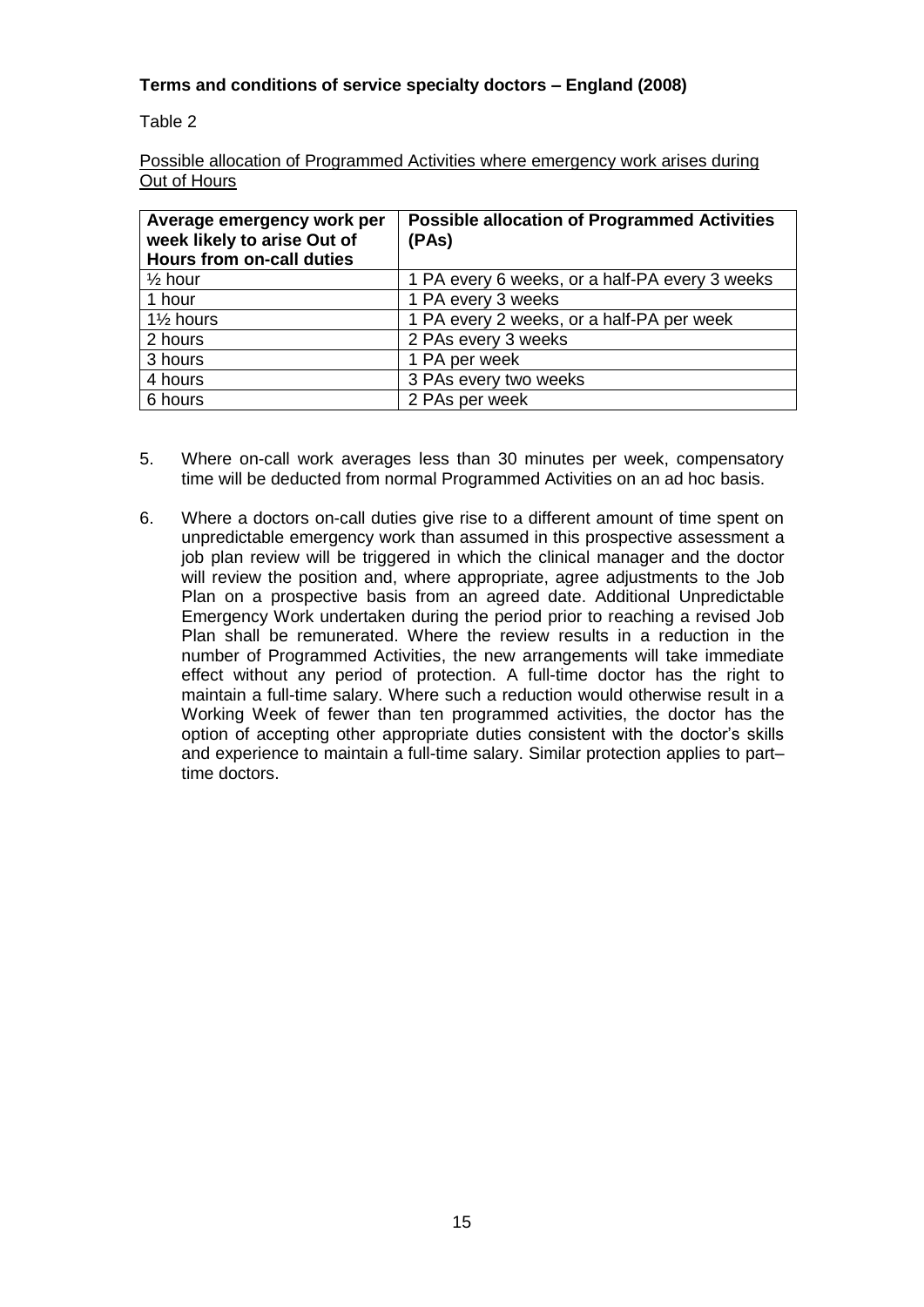#### **Schedule 7**

#### **Additional Programmed Activities and Spare Professional Capacity**

- 1. Where a doctor intends to undertake remunerated clinical work that falls under the definition of Private Professional Services other than such work specified in his or her Job Plan, whether for the NHS, for the independent sector, or for another party, the provisions in this Schedule will apply.
- 2. Where a doctor intends to undertake such work:
	- the doctor will first consult with his or her clinical manager;
	- the employing organisation may, but is not obliged to, offer the doctor the opportunity to carry out under these Terms and Conditions of Service (including the remuneration arrangements contained in these Terms and Conditions of Service) up to one Additional Programmed Activity per week on top of the standard commitment set out in his or her contract of employment;
	- Additional Programmed Activities may be offered on a fixed basis, but where possible the employing organisation will offer them on a mutually agreed annualised basis. Where doctors prospectively agree to Additional Programmed Activities these will be remunerated;
	- where possible, the employing organisation will put any such offer to the doctor at the annual Job Plan review but, unless the employing organisation and doctor agree otherwise, no fewer than three months in advance of the start of the proposed Additional Programmed Activities, or six months in advance where the work would mean the doctor has to reschedule external commitments;
	- there will be a minimum notice period of three months for termination of these additional activities. If a doctor ceases to undertake Private Professional Services, he/she may relinquish the Additional Programmed Activity subject to a similar notice period;
	- the employing organisation will give all clinically appropriate doctors an equal opportunity to express an interest in undertaking these additional activities. Any offer or acceptance should be made in writing;
	- full-time doctors who are contracted to work 11 or more Programmed Activities and agree with their clinical manager that the same level of activity should form part of their Job Plan under the new contract will not be expected to offer any additional work on top of this;
	- subject to the provisions of paragraph 5 part-time doctors who wish to use some of their non-NHS time to do private practice will not be expected to offer any more than one Additional Programmed Activity on top of their normal Working Week.
- 3. If a doctor declines the opportunity to take up Additional Programmed Activities that are offered in line with the provisions above, and the doctor subsequently undertakes remunerated clinical work as defined above, this will constitute one of the grounds for deferring a pay increment or threshold by one year. If another doctor in the group accepts the work, there will be no impact on pay progression for any doctor in the group.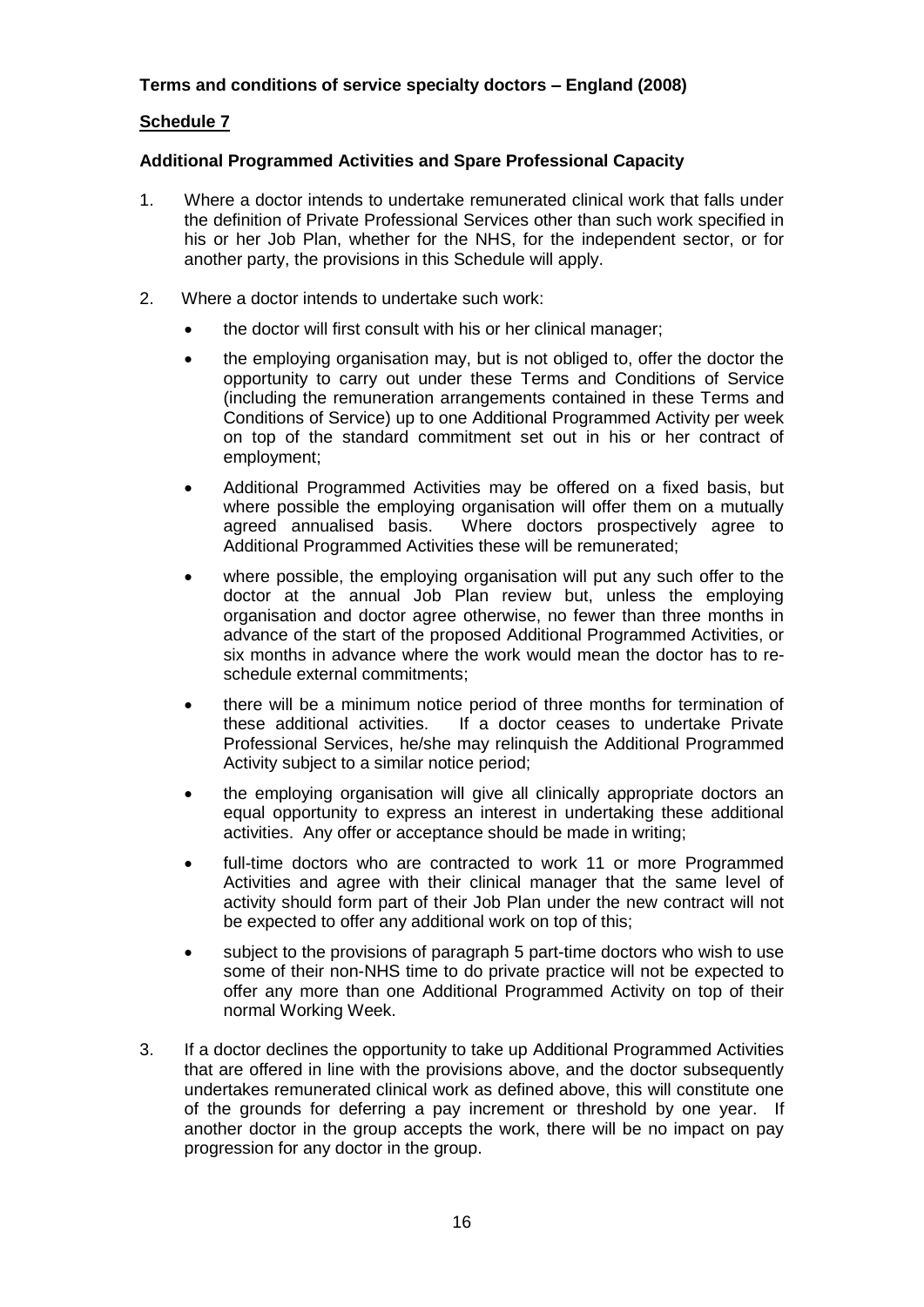- 4. Where a doctor works for more than one NHS employer, the employers concerned may each offer Additional Programmed Activities, but the doctor will not be expected to undertake on average any more than one Additional Programmed Activity per week to meet the relevant criterion for pay increments or thresholds. The job planning process should be used to agree for which employing organisation any Additional Programmed Activities should be undertaken.
- 5. Should there be any significant increase in the time a part-time doctor working between seven and nine Programmed Activities devotes to Private Professional Services, the doctor will notify the employing organisation and the doctor and employing organisation may review the number of Programmed Activities in the doctor's Job Plan.
- 6. The provisions in this Schedule are without prejudice to the possibility that the doctor and employing organisation may wish to agree Additional Programmed Activities up to the maximum level consistent with the Working Time Regulations.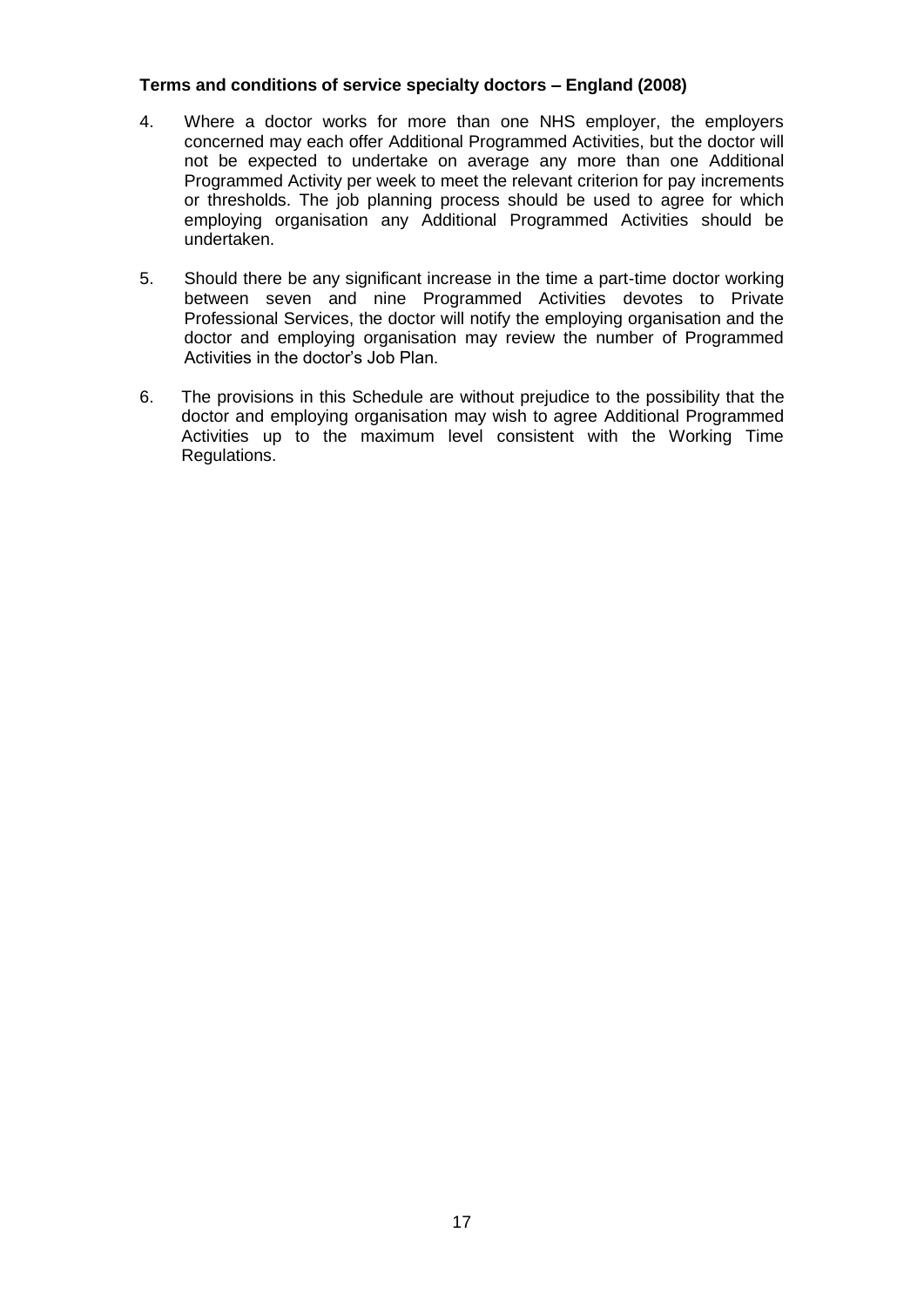#### **Schedule 8**

#### **Out of Hours Work**

1. The following provisions will apply to recognise the unsocial nature of work undertaken Out of Hours and the flexibility required of doctors who work at these times as part of a more varied overall working pattern.

#### **Predictable Out of Hours Work**

2. For each Programmed Activity (including Additional Programmed Activities) undertaken during Out of Hours there will, by mutual agreement, be:-

a) a reduction in the timetabled value of the Programmed Activity itself to three hours; or b) a reduction in the timetabled value of another Programmed Activity by one hour.

- 3. If a Programmed Activity undertaken Out of Hours lasts for four hours or more an enhanced rate of pay of time and a third may be agreed.
- 4. Where a Programmed Activity falls only partly Out of Hours, the reduction in the timetabled value of this or another Programmed Activity will be on an pro rata basis, if an enhancement to payment is made this will be applied to the proportion of the Programmed Activity falling Out of Hours.

#### **Unpredictable Emergency Work Arising from On-Call Duties**

5. In assessing the number of Programmed Activities needed to recognise Unpredictable emergency work arising from on-call duties which shall be calculated and paid in accordance with the provisions in schedule 6, the employing organisation will treat unpredictable emergency work done in Out of Hours as three hours being equivalent to one Programmed Activity or four hours being remunerated at the rate of time and a third. The provisions of paragraph 3 may also apply.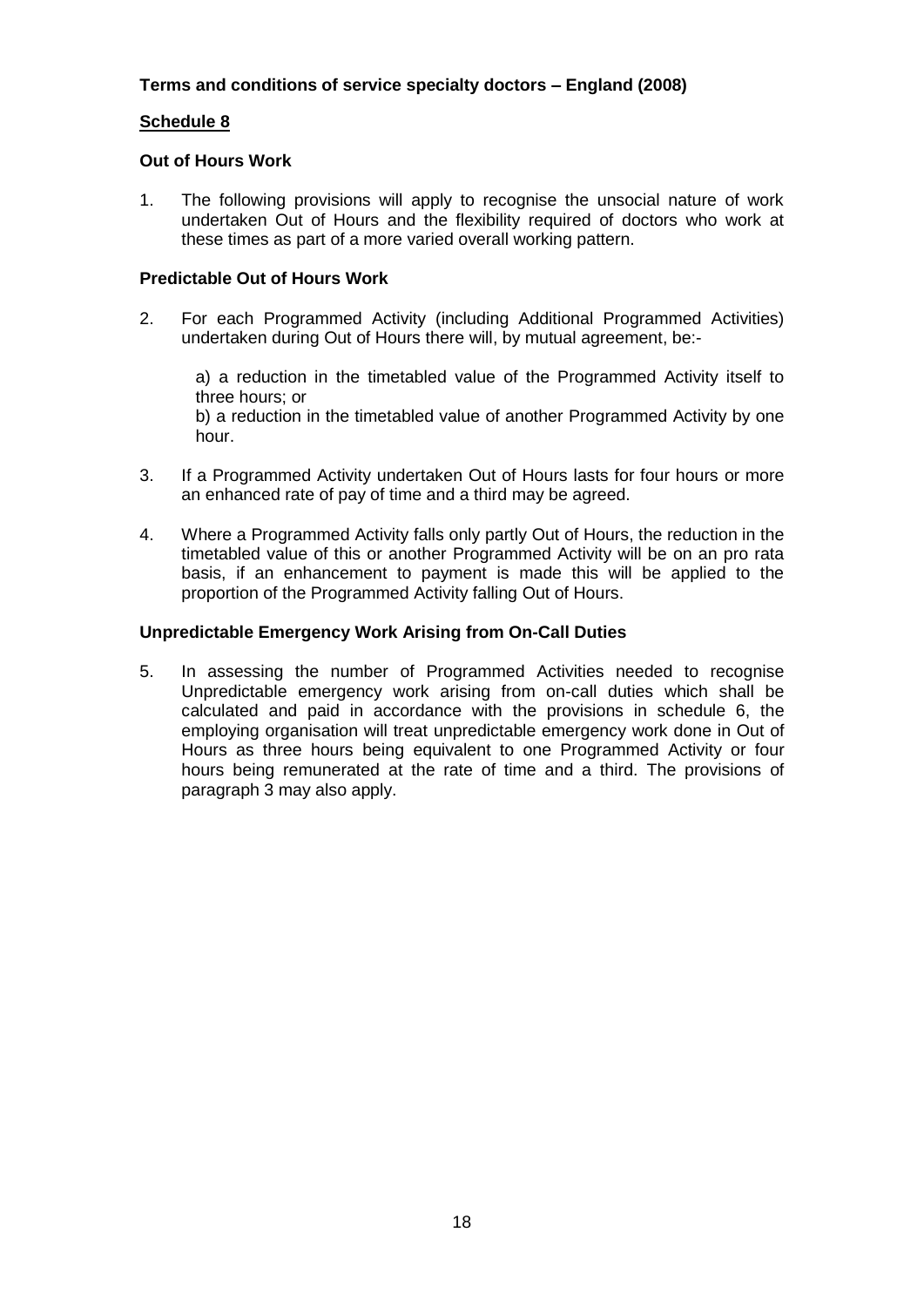#### **Schedule 9**

#### **On-Call Rotas**

#### **Duty to be Contactable**

1. Doctors must ensure that they are contactable at any time during the period when they are on-call.

#### **High Frequency Rotas**

2. Where a doctor is on a rota of 1 in 4 or more frequent, the employing organisation will review at least annually the reasons for this rota and for its high frequency and take any practicable steps to reduce the need for high frequency rotas of this kind. The views of doctors will be taken into account.

#### **Private Professional Services and Fee Paying Services**

3. Subject to the following provision, the doctor will not undertake Private Professional Services or Fee Paying Services when on on-call duty. The exception to this rule is where the doctor has to provide emergency treatment or essential continuing treatment for a private patient. If the doctor finds that such work regularly impacts on his or her NHS commitments, he or she will make alternative arrangements to provide emergency cover for private patients.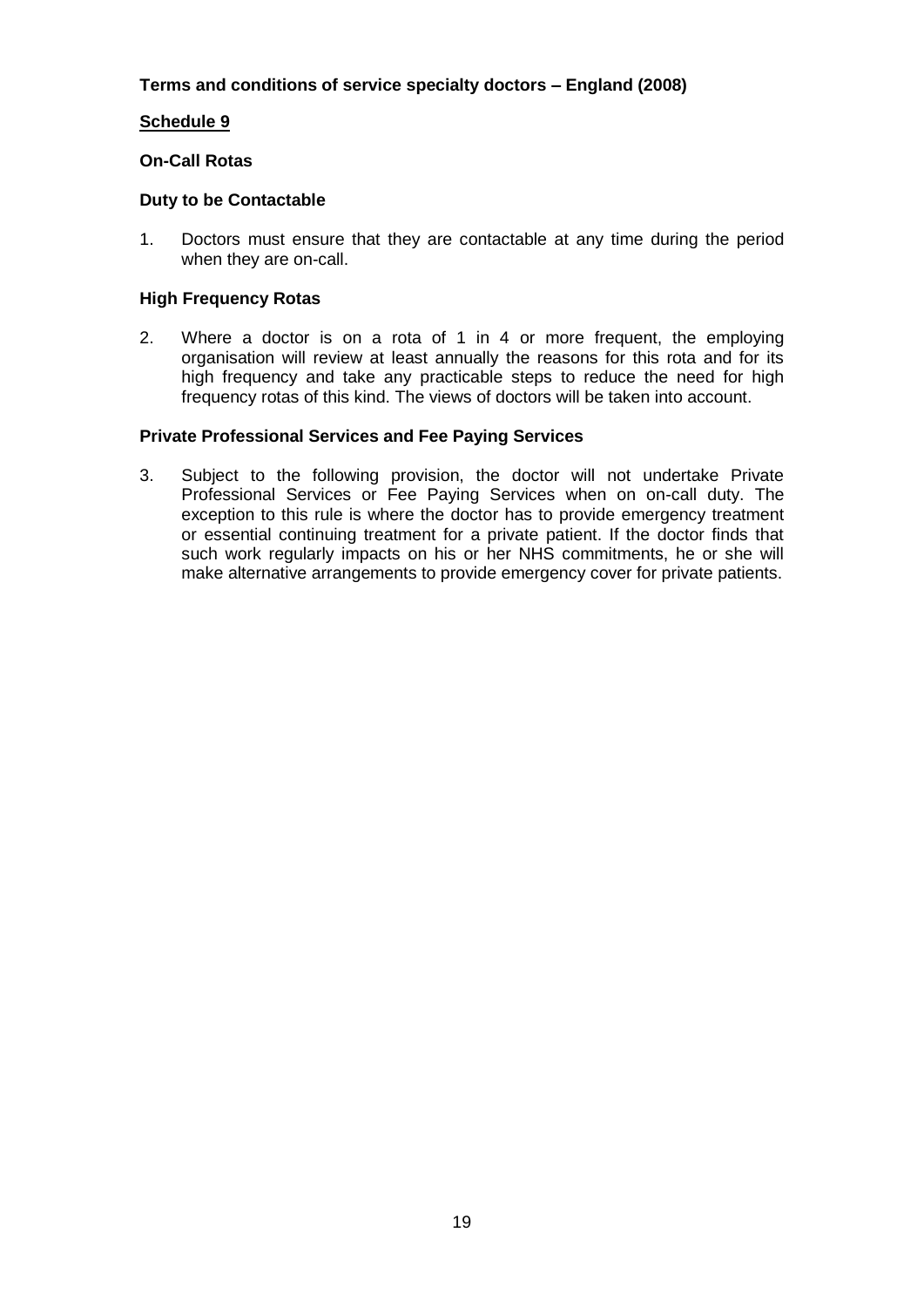#### **Schedule 10**

#### **Provisions Governing the Relationship between NHS Work, Private Practice and Fee Paying Services**

- 1. This Schedule should be read in conjunction with the 'Code of Conduct for Private Practice', which sets out standards of best practice governing the relationship between NHS work, private practice and fee paying services.
- 2. The doctor is responsible for ensuring that the provision of Private Professional Services or Fee Paying Services for other organisations does not:
	- result in detriment of NHS patients or services;
	- diminish the public resources that are available for the NHS.

#### **Disclosure of Information about Private Commitments**

- 3. The doctor will inform his or her clinical manager of any regular commitments in respect of Private Professional Services or Fee Paying Services. This information will include the planned location, timing and broad type of work involved.
- 4. The doctor will disclose this information at least annually as part of the Job Plan Review. The doctor will provide information in advance about any significant changes to this information.

#### **Scheduling of Work and Job Planning**

- 5. Where there would otherwise be a conflict or potential conflict of interest, NHS commitments must take precedence over private work. Subject to paragraphs 10 and 11 below, the doctor is responsible for ensuring that private commitments do not conflict with Programmed Activities.
- 6. Regular private commitments must be noted in the Job Plan.
- 7. Circumstances may also arise in which a doctor needs to provide emergency treatment for private patients during time when he or she is scheduled to be undertaking Programmed Activities. The doctor will make alternative arrangements to provide cover if emergency work of this kind regularly impacts on the delivery of Programmed Activities.
- 8. The doctor should ensure that there are arrangements in place, such that there can be no significant risk of private commitments disrupting NHS commitments, e.g. by causing NHS activities to begin late or to be cancelled. In particular where a doctor is providing private services that are likely to result in the occurrence of emergency work, he or she should ensure that there is sufficient time before the scheduled start of Programmed Activities for such emergency work to be carried out.
- 9. Where the employing organisation has proposed a change to the scheduling of a doctor's NHS work, it will allow the doctor a reasonable period in line with Schedule 7, to rearrange any private commitments. The employing organisation will take into account any binding commitments that the doctor may have entered into (e.g. leases). Should a doctor wish to reschedule private commitments to a time that would conflict with Programmed Activities,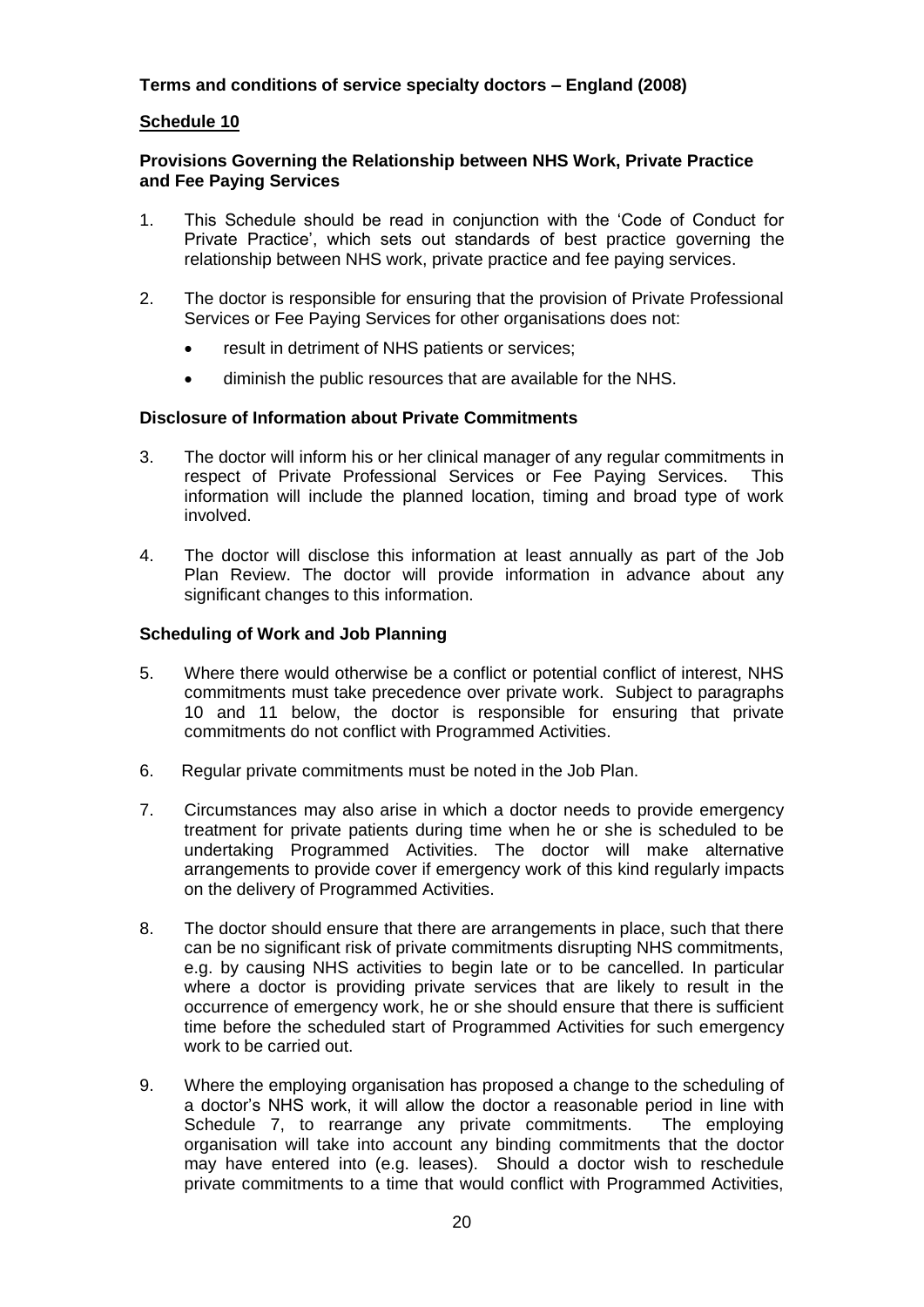he or she should raise the matter with the clinical manager at the earliest opportunity.

#### **Scheduling Private Commitments Whilst On-Call**

- 10. The doctor will comply with the provisions in Schedule 9 of these Terms and Conditions of Service.
- 11. In addition, where a doctor is asked to provide emergency cover for a colleague at short notice and the doctor has previously arranged private commitments at the same time, the doctor should only agree to do so if those commitments would not prevent him or her returning to the relevant NHS site at short notice to attend an emergency. If the doctor is unable to provide cover at short notice it will be the employing organisation's responsibility to make alternative arrangements.

#### **Use of NHS Facilities and Staff**

- 12. Except with the employing organisation's prior agreement, a doctor may not use NHS facilities or NHS staff for the provision of Private Professional Services or Fee Paying Services for other organisations.
- 13. The employing organisation has discretion to allow the use of its facilities and will make it clear which facilities, if any, a doctor is permitted to use for private purposes and to what extent.
- 14. Should a doctor, with the employing organisation's permission, undertake Private Professional Services or Fee Paying Services in any of the employing organisation's facilities, the doctor should observe the relevant provisions in the 'Code of Conduct for Private Practice'.
- 15. Where a patient pays privately for a procedure that takes place in the employing organisation's facilities, that procedure should take place at a time that does not impact on normal services for NHS patients. Except in emergencies, such procedures should occur only where the patient has given a signed undertaking to pay any charges (or an undertaking has been given on the patient's behalf) in accordance with the employing organisation's procedures.
- 16. Private patients should normally be seen separately from scheduled NHS patients. Only in unforeseen and clinically justified circumstances should a doctor cancel or delay a NHS patient's treatment to make way for his or her private patient.
- 17. Where the employing organisation agrees that NHS staff may assist a doctor in providing Private Professional Services, or provide private services on the doctor's behalf, it is the doctor's responsibility to ensure that these staff are aware that the patient has private status.
- 18. The doctor has an obligation to ensure, in accordance with the employing organisation's procedures, that any patient whom the doctor admits to the employing organisation's facilities is identified as private and that the responsible manager is aware of that patient's status.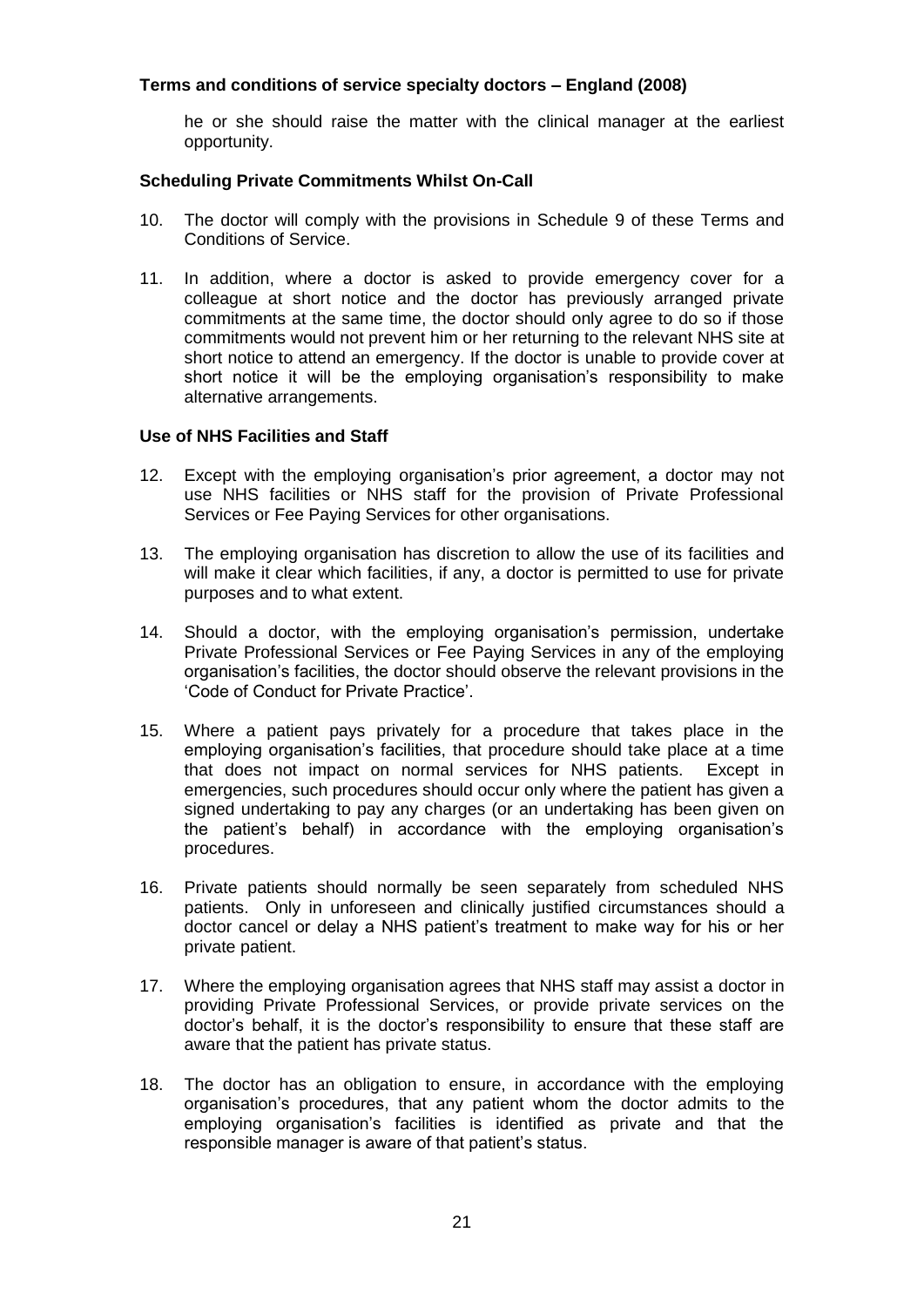19. The doctor will comply with the employing organisation's policies and procedures for private practice.

#### **Patient Enquiries about Private Treatment**

- 20. Where, in the course of his or her duties, a doctor is approached by a patient and asked about the provision of Private Professional Services, the doctor may provide only such standard advice as has been agreed with the employing organisation for such circumstances.
- 21. The doctor will not during the course of his or her Programmed Activities make arrangements to provide Private Professional Services, nor ask any other member of staff to make such arrangements on his or her behalf, unless the patient is to be treated as a private patient of the employing organisation.
- 22. In the course of his/her Programmed Activities, a doctor should not initiate discussions about providing Private Professional Services for NHS patients, nor should the doctor ask other staff to initiate such discussions on his or her behalf.
- 23. Where a NHS patient seeks information about the availability, or waiting times, for NHS services and/or Private Professional Services, the doctor is responsible for ensuring that any information he or she provides, or arranges for other staff to provide on his or her behalf is accurate and up-to-date.

#### **Promoting Improved Patient Access to NHS Care**

24. Subject to clinical considerations, the doctor is expected to contribute as fully as possible to reducing waiting times and improving access and choice for NHS patients. This should include ensuring that patients are given the opportunity to be treated by other NHS colleagues or by other providers where this will reduce their waiting time and facilitating the transfer of such patients.

#### **Increasing NHS Capacity**

25. The doctor will make all reasonable efforts to support initiatives to increase NHS capacity, including appointment of additional medical staff and changes to ways of working.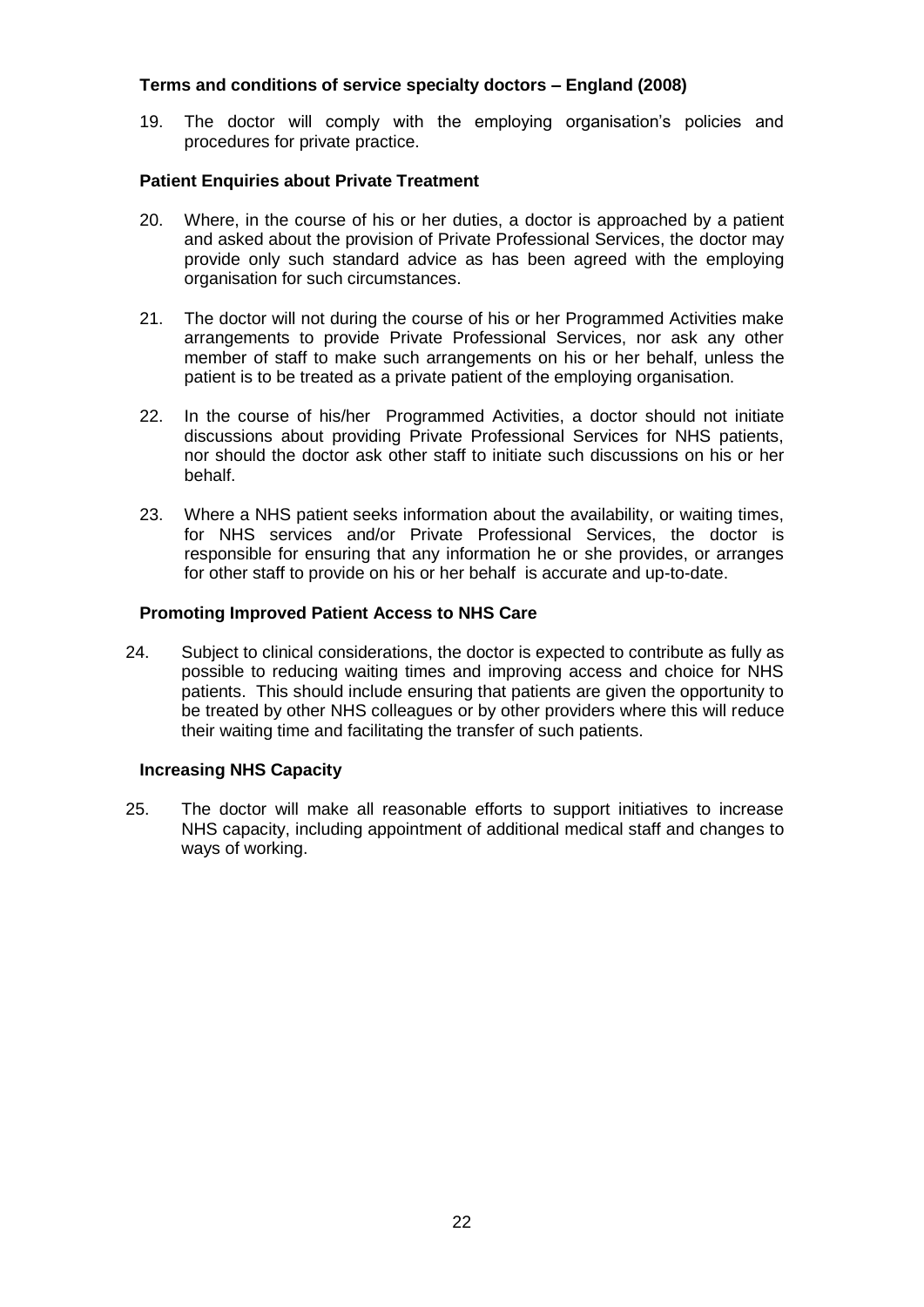#### **Schedule 11**

#### **Fee Paying Services**

- 1. Fee Paying Services are services that are not part of Contractual or Consequential Services and not reasonably incidental to them. Fee Paying Services include:
	- a. work on a person referred by a Medical Adviser of the Department for Work and Pensions, or by an Adjudicating Medical Authority or a Medical Appeal Tribunal, in connection with any benefits administered by an Agency of the Department for Work and Pensions;
	- b. work for the Criminal Injuries Compensation Authority, when a special examination is required or an appreciable amount of work is involved in making extracts from case notes;
	- c. work required by a patient or interested third party to serve the interests of the person, his or her employer or other third party, in such non-clinical contexts as insurance, pension arrangements, foreign travel, emigration, or sport and recreation. (This includes the issue of certificates confirming that inoculations necessary for foreign travel have been carried out, but excludes the inoculations themselves. It also excludes examinations in respect of the diagnosis and treatment of injuries or accidents);
	- d. work required for life insurance purposes;
	- e. work on prospective emigrants including X-ray examinations and blood tests;
	- f. work on persons in connection with legal actions other than reports which are incidental to the doctor's Contractual and Consequential Duties, or where the doctor is giving evidence on the doctor's own behalf or on the employing organisation's behalf in connection with a case in which the doctor is professionally concerned;
	- g. work for coroners, as well as attendance at coroners' courts as medical witnesses;
	- h. work requested by the courts on the medical condition of an offender or defendant and attendance at court hearings as medical witnesses, otherwise than in the circumstances referred to above;
	- i. work on a person referred by a medical examiner of HM Armed Forces Recruiting Organisation;
	- j. work in connection with the routine screening of workers to protect them or the public from specific health risks, whether such screening is a statutory obligation laid on the employing organisation by specific regulation or a voluntary undertaking by the employing organisation in pursuance of its general liability to protect the health of its workforce;
	- k. occupational health services provided under contract to other NHS, independent or public sector employers;
	- l. work on a person referred by a medical referee appointed under the Workmen's Compensation Act 1925 or under a scheme certified under section 31 of that Act;
	- m. work on prospective students of universities or other institutions of further education, provided that they are not covered by Contractual and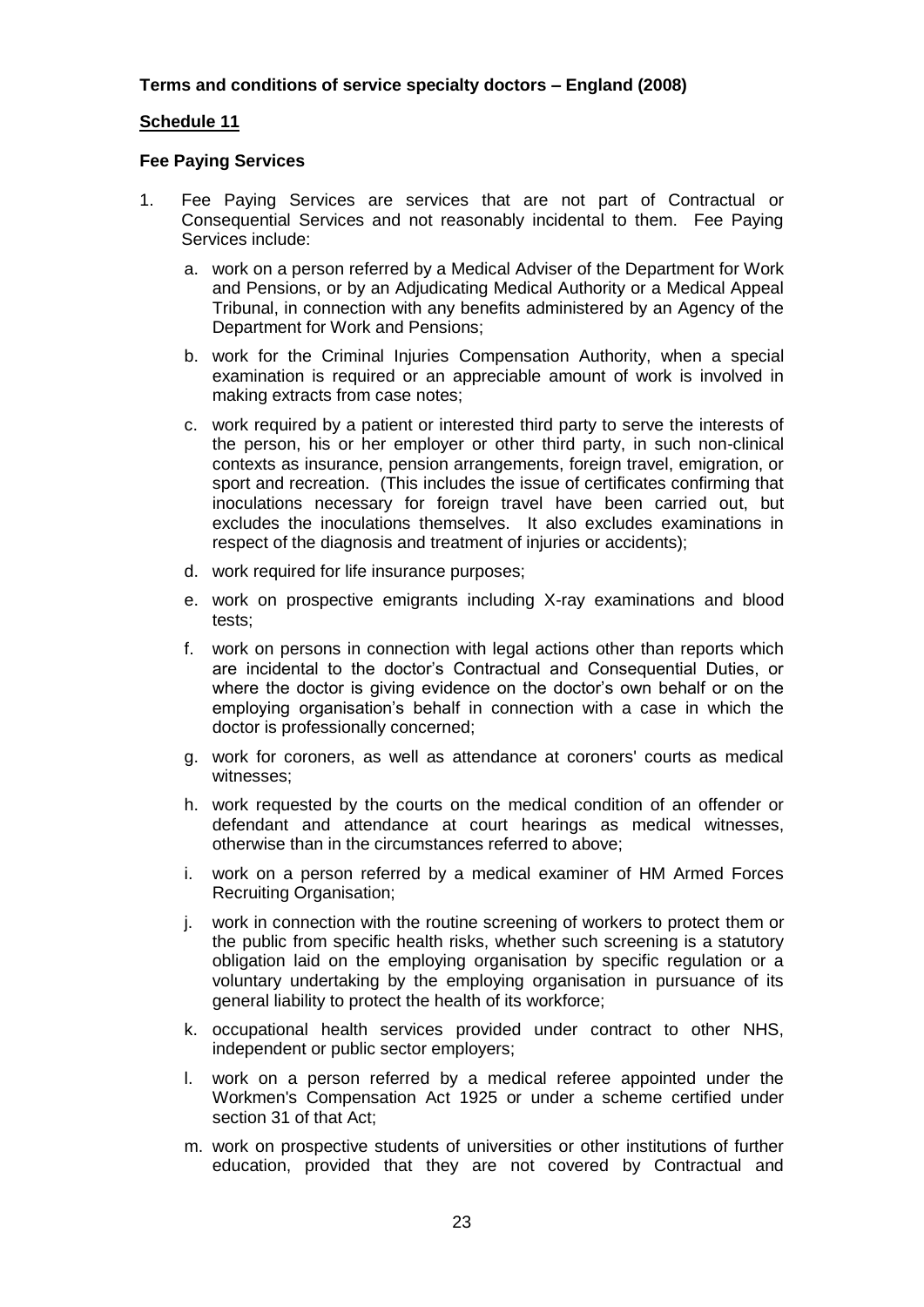Consequential Services. Such examinations may include chest radiographs;

- n. examinations and recommendations under Part II of the Mental Health Act 1983 (except where the patient is an in-patient), where it follows examination at an out-patient clinic or where given as a result of a domiciliary consultation:
	- $\rightarrow$  if given by a doctor who is not on the staff of the hospital where the patient is examined; or
	- $\rightarrow$  if the recommendation is given as a result of a special examination carried out at the request of a local authority officer at a place other than a hospital or clinic administered by a NHS organisation;
- o. services performed by members of hospital medical staffs for government departments as members of medical boards;
- p. work undertaken on behalf of the Employment Medical Advisory Service in connection with research/survey work, i.e. the medical examination of employees intended primarily to increase the understanding of the cause, other than to protect the health of people immediately at risk (except where such work falls within Contractual and Consequential Services);
- q. completion of Form B (Certificate of Medical Attendant) and Form C (Confirmatory Medical Certificate) of the cremation certificates;
- r. examinations and reports including visits to prison required by the Prison Service which do not fall within the doctor's Contractual and Consequential Services and which are not covered by separate contractual arrangements with the Prison Service;
- s. examination of blind or partially-sighted persons for the completion of form CVI, except where the information is required for social security purposes, or an Agency of the Department for Work and Pensions, or the Employment Service, or the patient's employer, unless a special examination is required, or the information is not readily available from knowledge of the case, or an appreciable amount of work is required to extract medically correct information from case notes
- 2. Fee Paying Services may also include work undertaken by public health doctors, including services to a local or public authority of a kind not provided by the NHS, such as:
	- a. work as a medical referee (or deputy) to a cremation authority and signing confirmatory cremation certificates;
	- b. medical examination in relation to staff health schemes of local authorities and fire and police authorities;
	- c. lectures to other than NHS staff;
	- d. medical advice in a specialised field of communicable disease control;
	- e. work for water authorities, including medical examinations in relation to staff health schemes;
	- f. attendance as a witness in court;
	- g. medical examinations and reports for commercial purposes, e.g. certificates of hygiene on goods to be exported or reports for insurance companies;
	- h. advice to organisations on matters on which the doctor is acknowledged to be an expert;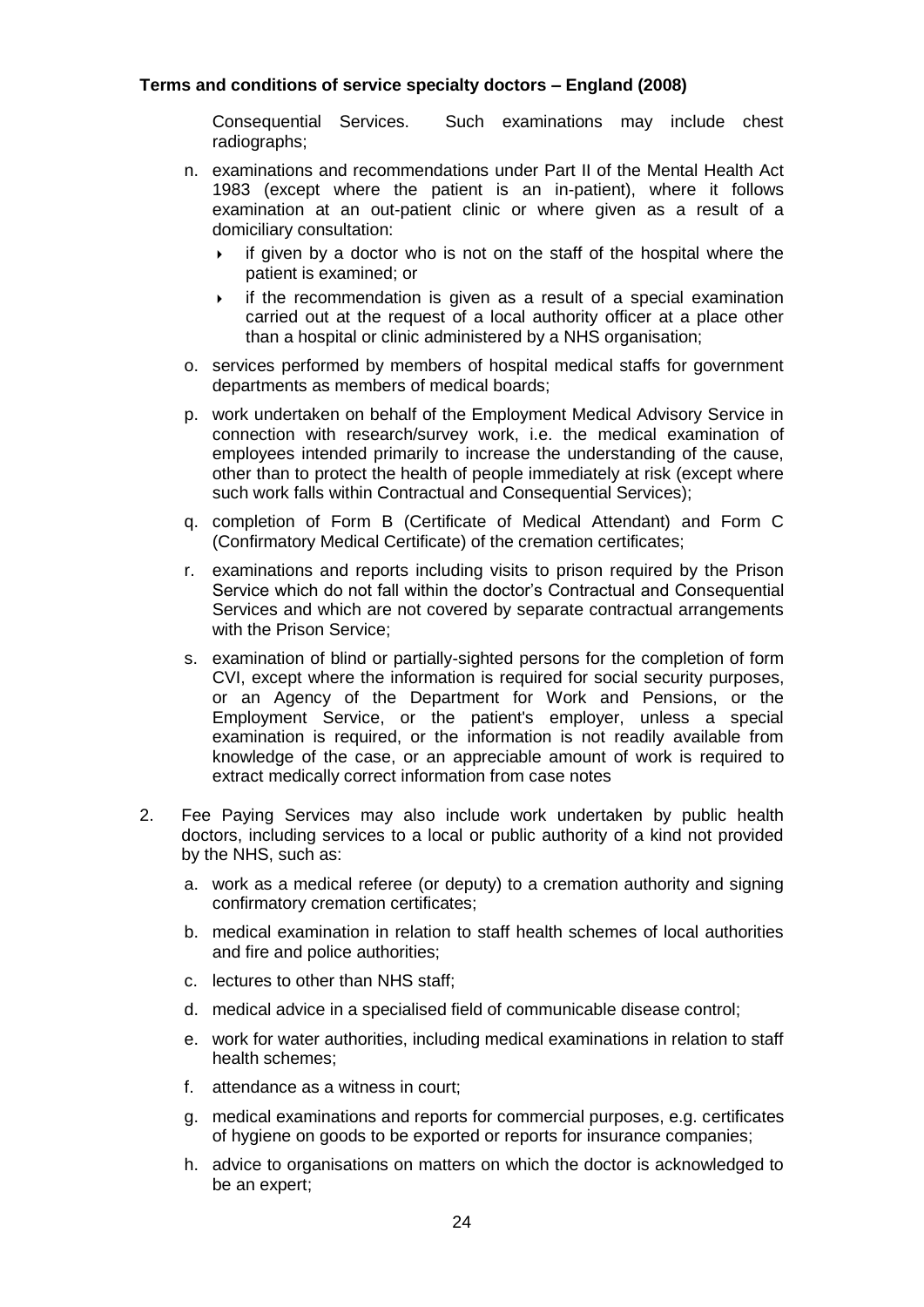i. examinations and recommendations under Part II of the Mental Health Act 1983.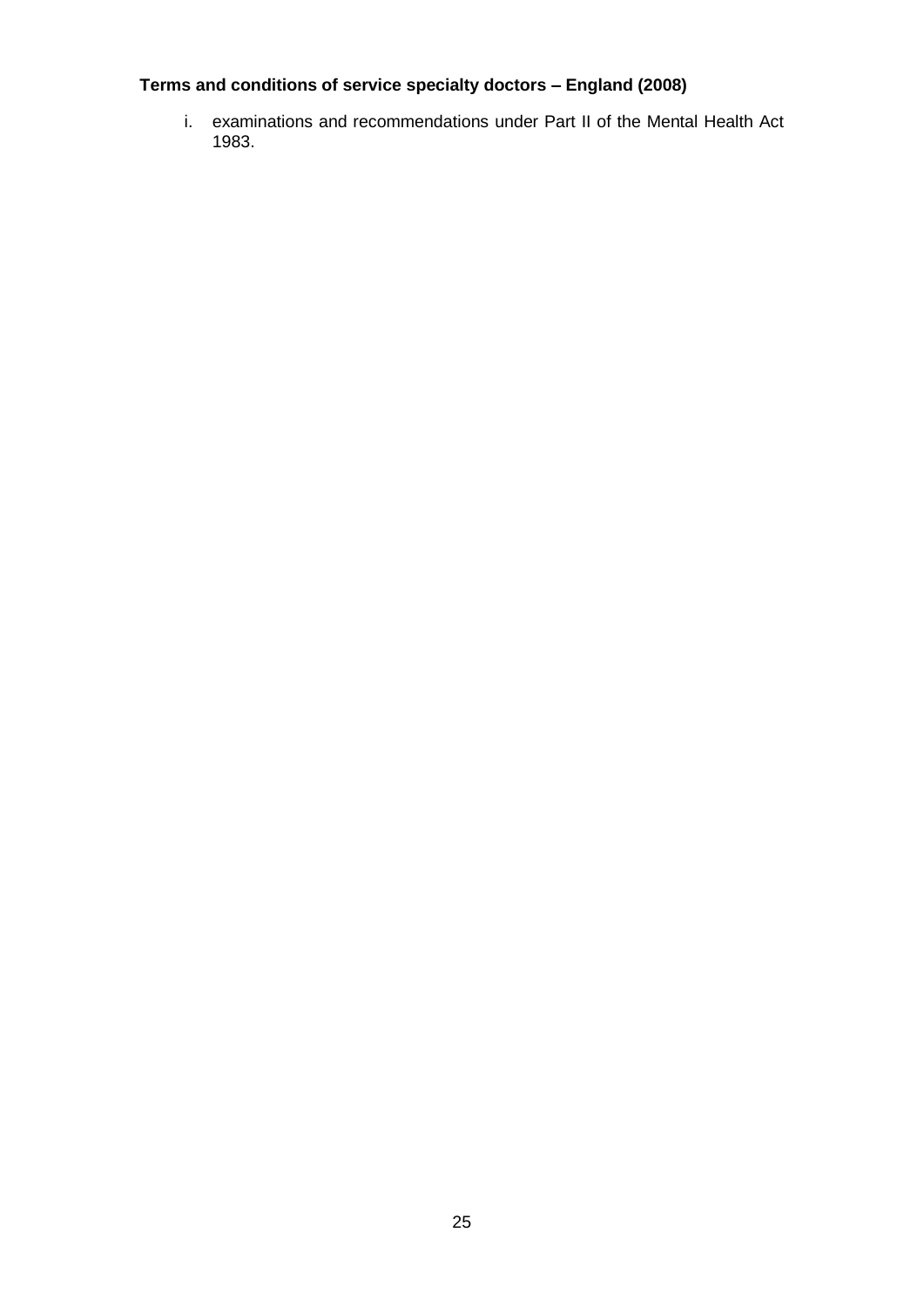# **Schedule 12**

### **Principles Governing Receipt of Additional Fees**

- 1. In the case of the following services, the doctor will not be paid an additional fee, or - if paid a fee - the doctor must remit the fee to the employing organisation:
	- any work in relation to the doctor's Contractual and Consequential Services;
	- duties which are included in the doctor's Job Plan, including any Additional Programmed Activities which have been agreed with the employing organisation;
	- Fee Paying Services for other organisations carried out during the doctor's Programmed Activities, unless the work involves minimal disruption and the employing organisation agrees that the work can be done in NHS time without the employer collecting the fee;
	- domiciliary consultations carried out during the doctor's Programmed Activities;
	- lectures and teaching during the course of the doctor's clinical duties;
	- lectures and teaching that are not part of the doctor's clinical duties, but are undertaken during the doctor's Programmed Activities.

This list is not exhaustive and as a general principle (save as set out in paragraph 2 below), work undertaken during Programmed Activities will not attract additional fees.

- 2. Services for which the doctor can retain any fee that is paid:
	- Fee Paying Services carried out in the doctor's own time, or during annual or unpaid leave;
	- Fee Paying Services carried out during the doctor's Programmed Activities that involve minimal disruption to NHS work and which the employing organisation agrees can be done in NHS time without the employer collecting the fee;
	- domiciliary consultations undertaken in the doctor's own time, though it is expected that such consultations will normally be scheduled as part of Programmed Activities;<sup>+</sup>
	- Private Professional Services undertaken in the employing organisation's facilities and with the employing organisation's agreement during the doctor's own time or during annual or unpaid leave;
	- Private Professional Services undertaken in other facilities during the doctor's own time, or during annual or unpaid leave;
	- lectures and teaching that are not part of the doctor's clinical duties and are undertaken in the doctor's own time or during annual or unpaid leave.

<sup>-</sup><sup>+</sup> And only for a visit to the patient's home at the request of a general practitioner and normally in his or her company to advise on the diagnosis or treatment of a patient who on medical grounds cannot attend hospital.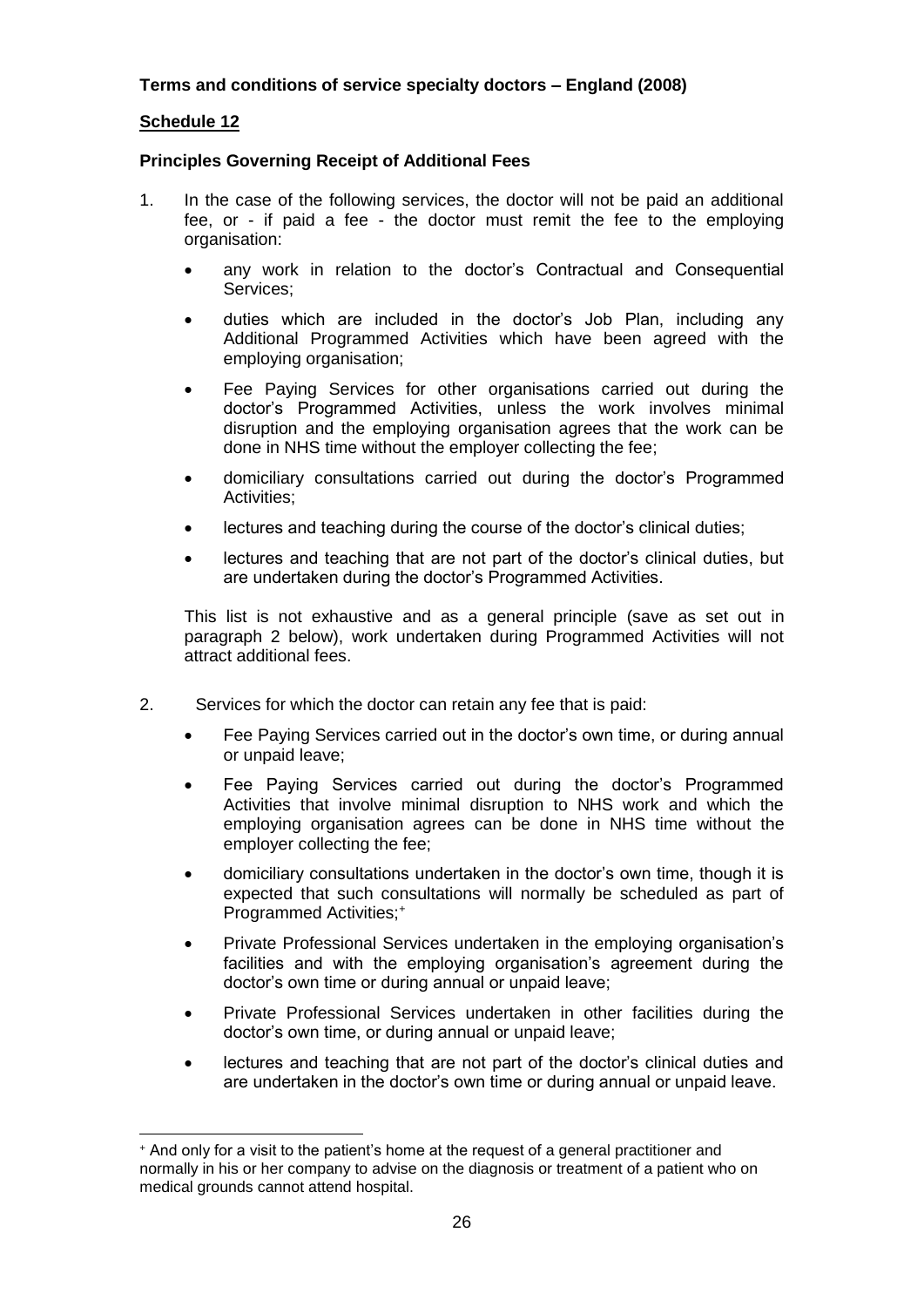This list is not exhaustive but as a general principle the doctor is entitled to the fees for work done in his or her own time, or during annual or unpaid leave.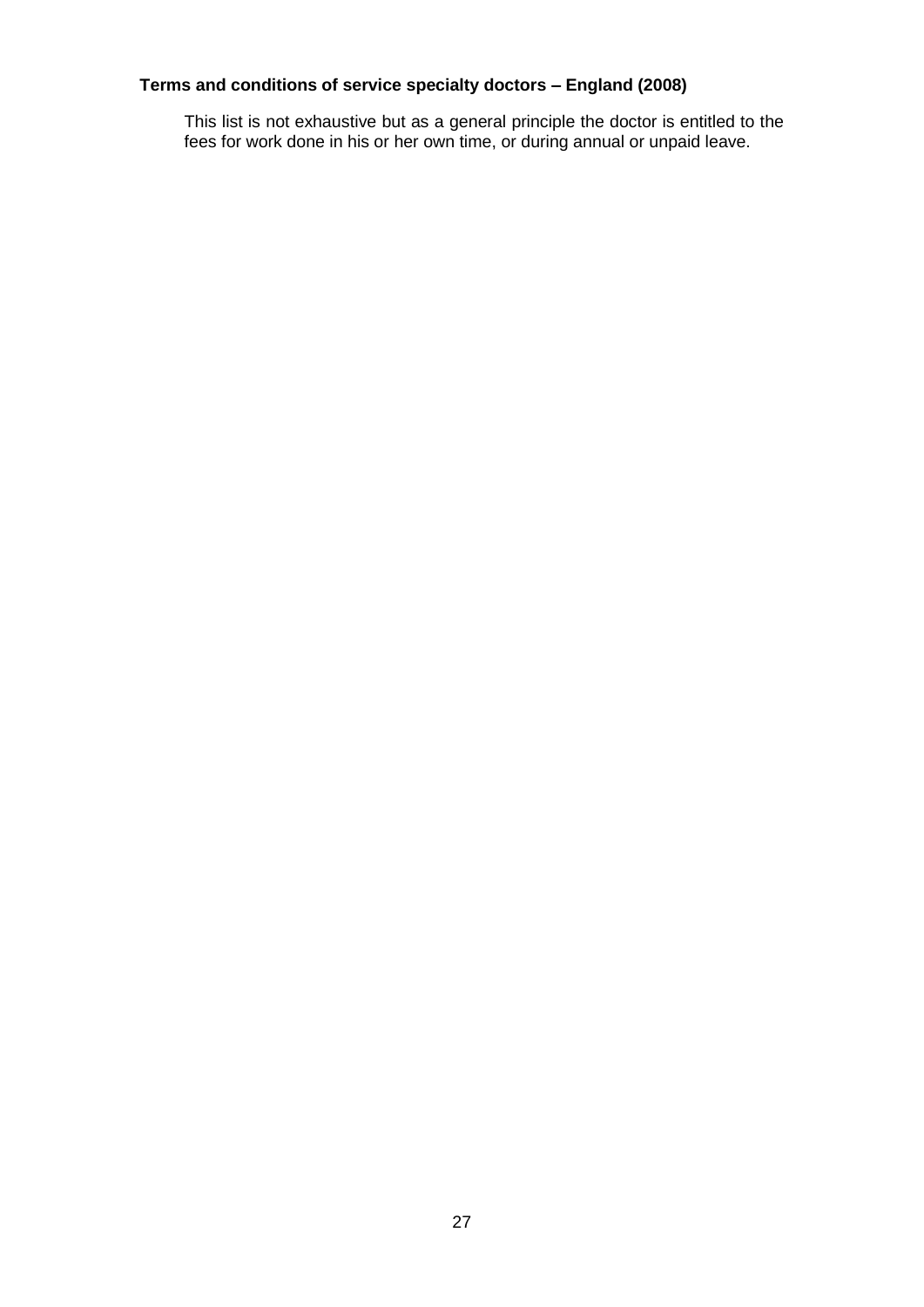# **Schedule 13**

# **Other Conditions of Employment**

# **Outside Employment and Financial Interests**

- 1. A doctor must declare:
	- any financial interest or relationship with an external organisation he or she may have which may conflict with the policies, business activity and decisions of the employing organisation; and/or
	- any financial or pecuniary advantage he or she may gain whether directly or indirectly as a result of a privileged position within the employing organisation.

# **Private Residence**

- 2. A doctor is required to reside within a distance of 30 minutes or ten miles by road from their principal place of work unless an employing organisation agrees that they may reside at a greater distance.
- 3. A doctor must be contactable by telephone.

# **Health Assessment**

- 4. Doctors are required to notify their clinical manager as soon as possible of any illness, disease or condition, which prevents them from undertaking their duties.
- 5. The employer may at any time require a doctor who is unable to perform his or her duties as a consequence of illness to submit to an examination by the organisation's occupational health services in accordance with local procedures.

#### **Research**

6. All research must be managed in accordance with the requirements of the Department of Health Research Governance Framework. Doctors must comply with all reporting requirements, systems and duties of action put in place by the employing organisation to deliver research governance. Doctors must also comply with the GMC guidance 'Good Practice in Research' as from time to time amended.

# **Publications**

7. A doctor shall be free, without prior consent of the employing organisation but in the doctor's own time, to publish books articles, etc and to deliver any lecture or speak, whether on matters arising out of his or her NHS employment or not.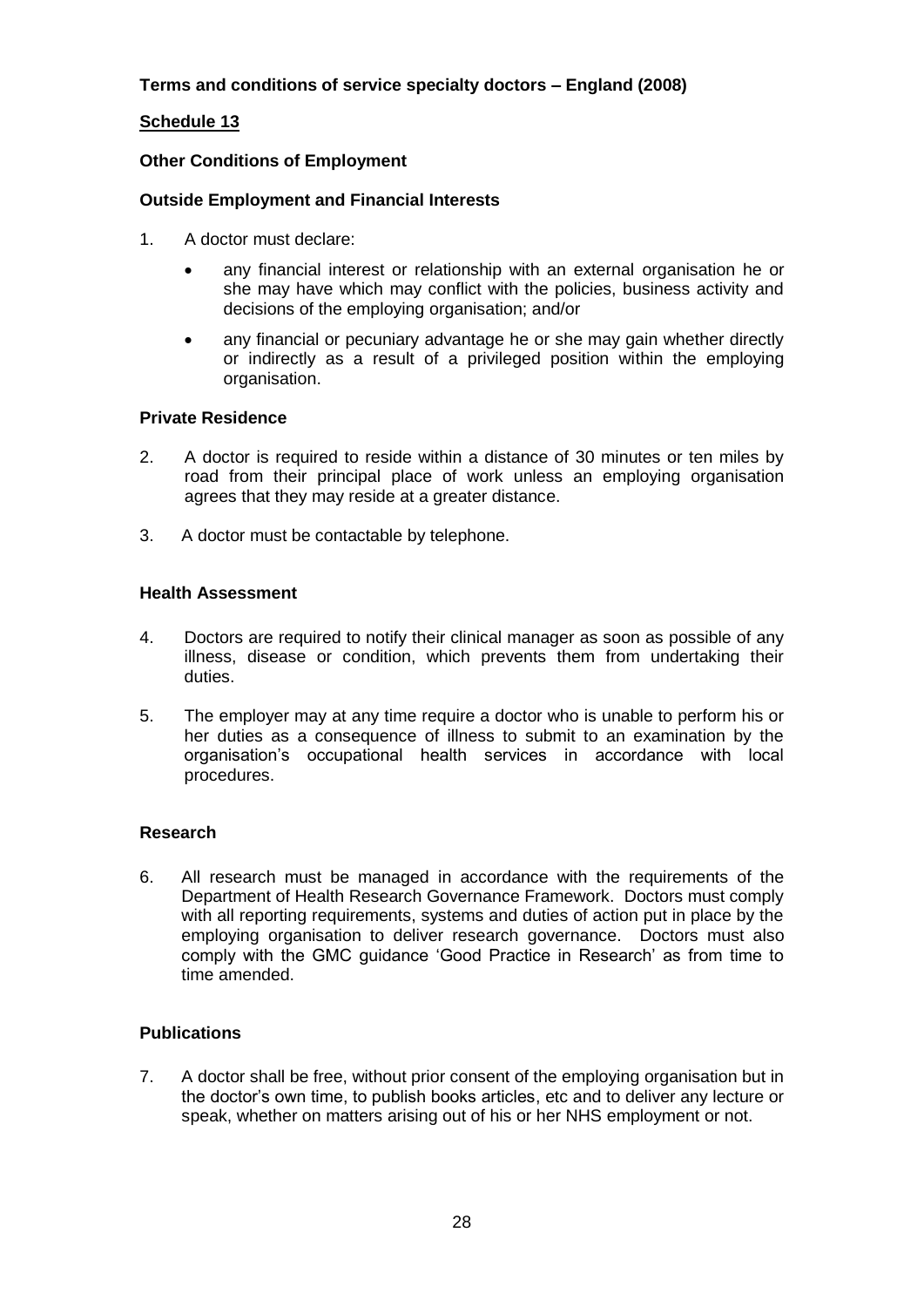# **Confidentiality**

8. A doctor has an obligation not to disclose any information of a confidential nature concerning patients, employees, contractors or the confidential business of the employing organisation.

# **Public Interest Disclosure**

9. Should a doctor have cause for genuine concern about an issue (including one that would normally be subject to the above paragraph) and believes that disclosure would be in the public interest, he or she has a right to speak out and be afforded statutory protection and should follow local procedures<sup>≠</sup> for disclosure of information in the public interest.

# **Travelling Time**

- 10. Where doctors are expected to spend time on more than one site during the course of a day, travelling time to and from their main base to other sites will be included as working time.
- 11. Travel to and from work for NHS emergencies, and 'excess travel' will count as working time. 'Excess travel' is defined as time spent travelling between home and a working site other than the doctor's main place of work, after deducting the time normally spent travelling between home and main place of work. Employers and doctors may need to agree arrangements for dealing with more complex working days. Travelling time between a doctor's main place of work and home or private practice premises will not be regarded as part of working time.

<sup>-</sup><sup>≠</sup> As required under the Public Interest Disclosure Act 1998 (PIDA).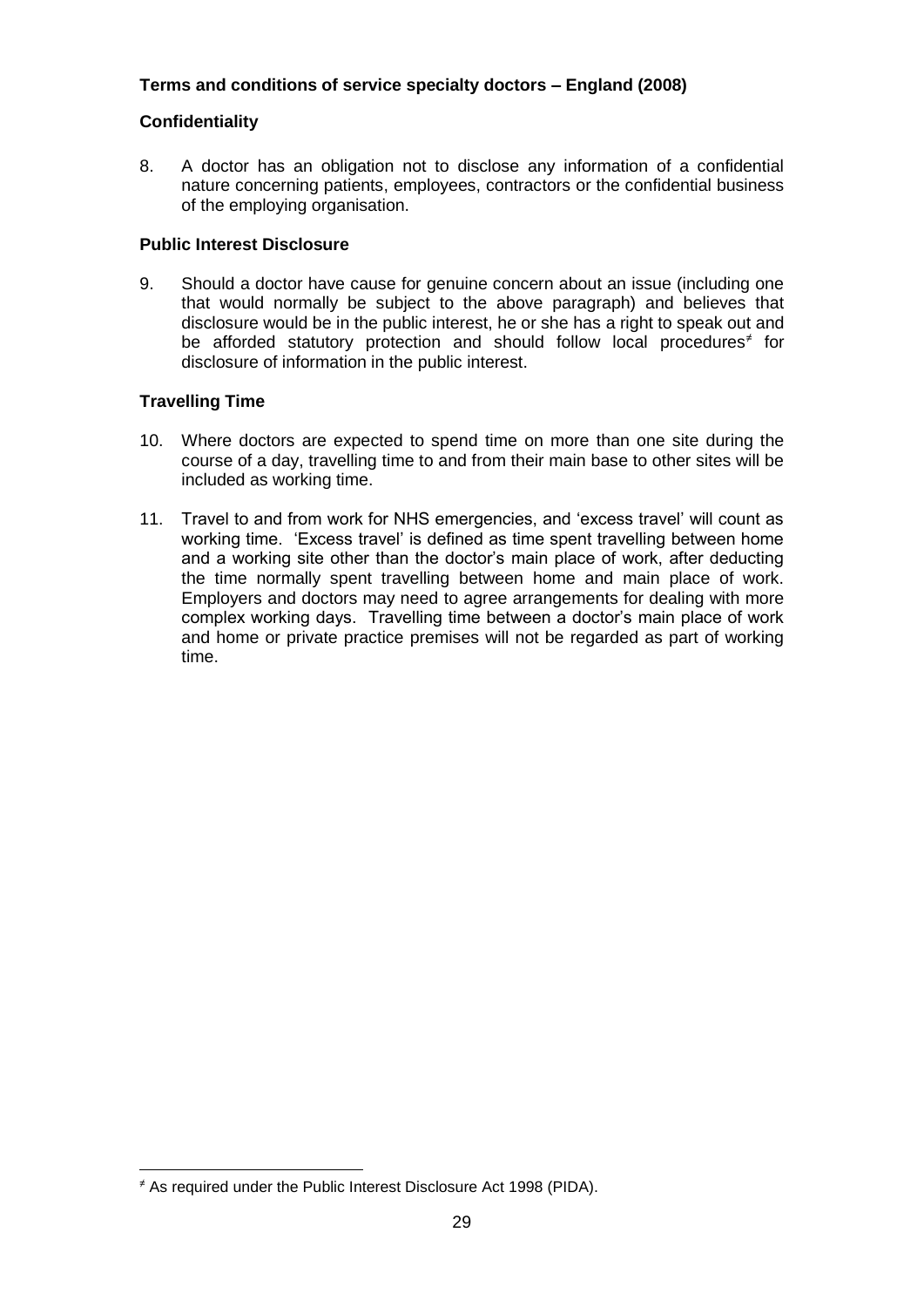# **Schedule 14**

### **Pay and other Allowances**

- 1. Doctors shall be paid at the rates set out in Appendix 1.
- 2. The value of increments for part-time doctors will be pro rata to the levels in Appendix 1, based on the number of agreed weekly Programmed Activities in the doctor's Job Plan as a proportion of the 10 required Programmed Activities for full-time doctors.
- 3. Payment shall be made to a locum doctor at the rate set out in Appendix 1.

# **Starting Salaries, Incremental Dates and Counting of Previous Service**

- 4. Except as provided for elsewhere in these Terms and Conditions of Service, doctors shall on their first appointment in this grade be paid at the minimum point of the scale. Their incremental date shall be the date of taking up their appointment.
- 5. Where doctors are appointed to a post in the specialty doctor grade having already given substantive service in one or more posts in that grade, the staff grade or equivalent, or a higher grade (measured in terms of the current maximum rate of full-time basic salary), all such service shall be counted in determining their starting salary and incremental date.
- 6. Employers may set basic salary at a higher incremental point to recognise non-NHS experience in the specialty at an equivalent level.
- 7. Where doctors have held a regular appointment in the specialty doctor grade, the staff grade or equivalent, or higher grade, all subsequent NHS employed locum service in the specialty doctor grade (or higher grade) shall count towards incremental credit as though it had been service in a substantive post.
- 8. All locum service in other cases of three or more continuous months' duration in the specialty doctor grade, the staff grade or equivalent, or a higher grade shall count towards incremental credit at the rate of one half on substantive appointment to that grade. Continuous locum service shall be taken to mean service as a locum in the employment of one or more NHS organisations uninterrupted by the tenure of a substantive appointment or by more than two weeks during which the doctor was not employed by the NHS.
- 9. Where a doctor has been paid in their previous regular appointment in a lower grade (measured in terms of the current maximum rate of full-time basic salary) under a National Contract and Terms and Conditions of Service<sup>#</sup> at a rate of salary higher than or equal to the rate at which they would (were it not for this provision) be paid on taking up their new appointment, then their starting salary in the new appointment shall be fixed at the point in the scale next above that previous rate, or at the maximum if that previous rate were higher.

<sup>-</sup># NHS Hospital Medical and Dental Staff and Doctors in Public Health Medicine and the Community Health Service (England and Wales) Terms and Conditions of Service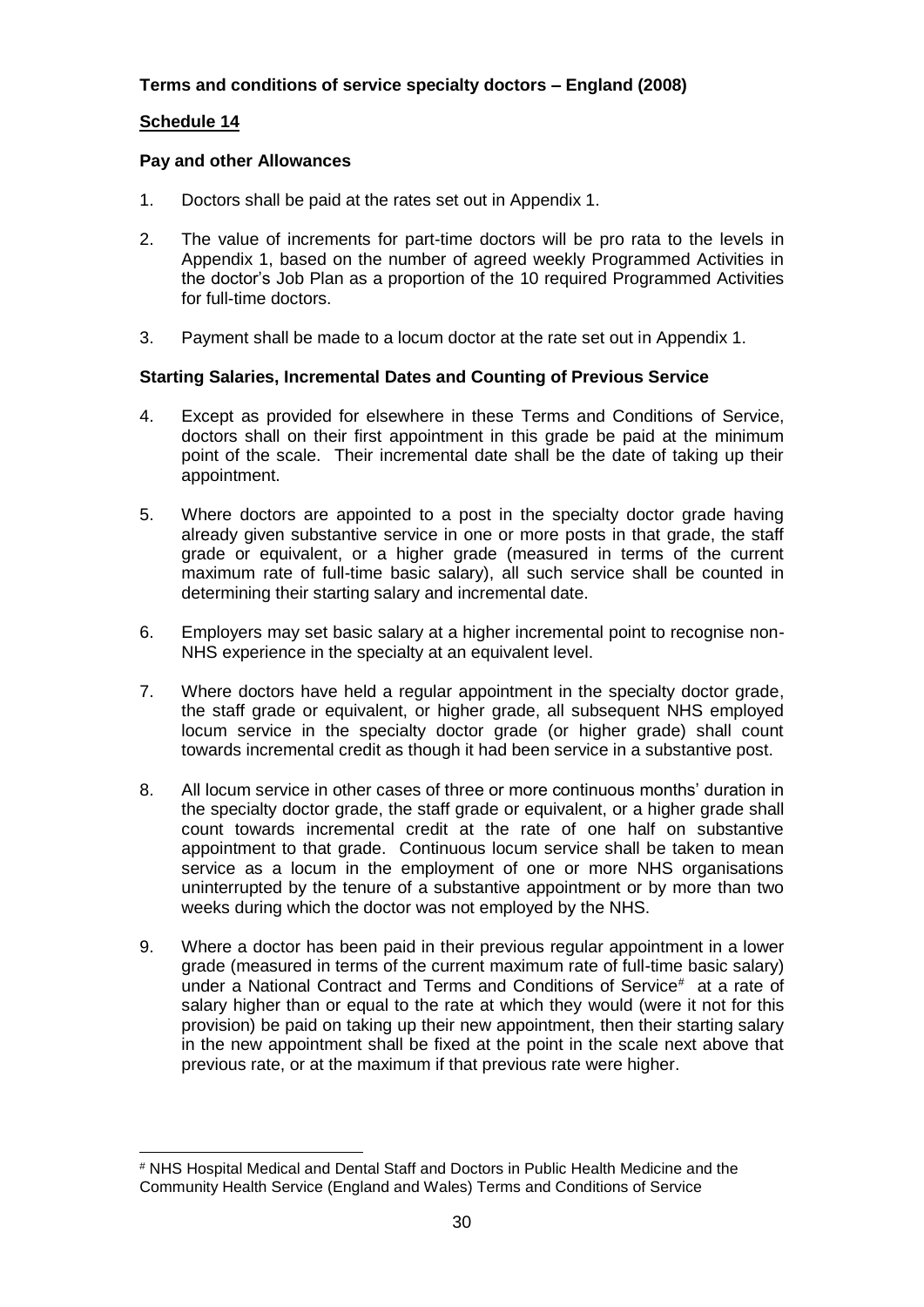#### **Counting of Service Whilst on Leave**

- 10. Absence on leave with pay for annual leave, public and statutory holidays, sick leave, study leave, special leave and paid or unpaid maternity, paternity, parental or adoption leave shall count for incremental purposes.
- 11. Where a NHS organisation grants leave without pay to a doctor to accept a short term appointment of not more than three years in an overseas university or other position of similar standing this will also count for incremental purposes.

#### **Pay on Assimilation**

12. Where Staff Grades, Hospital Practitioners, Clinical Assistants, Clinical Medical Officers and Senior Clinical Medical Officers are assimilated to a Specialty Doctor post, without a break in service, they will enter the Specialty Doctor grade on the next highest pay point, based on their previous NHS basic salary.

#### **Protection on Assimilation**

- 13. Subject to the work contracted for in the new contract being of the same time and nature as work carried out under the national contract and Terms and Conditions of Service<sup>§</sup>, then any remuneration paid to an individual doctor under that contract/Terms and Conditions of Service§ will be protected, subject to hours and intensity remaining the same. Protection is to be applied at mark time of the value of payments at 31 March 2008 plus the value of any annual pay increase recommended by the Doctors' and Dentists' Review Body and accepted by the Secretary of State for Health on behalf of the Health Departments in Great Britain for 2008/09 only.
- 14. The period of protection will end when the total level of payments under the new arrangements exceeds the level of protected pay.

#### **Pay Progression**

15. Doctors will become eligible for additional increments at the intervals set out in Appendix 1 on their incremental date. See Schedule 15.

#### **Secondment Opportunities**

16. Individuals who have been seconded to a training placement will return to their existing post at the end of the placement. Whilst on placement they will retain their Basic Salary and be paid for the hours worked during the secondment in accordance with their existing Terms and Conditions of Service including any annual increments.

#### **Additional Programmed Activities**

17. The annual rate for an Additional Programmed Activity will be 10% of Basic Salary. Where part-time doctors have contracted to undertake Additional Programmed Activities these will be paid at 10% of full-time Basic Salary.

<sup>-</sup>§ NHS Hospital Medical and Dental Staff and Doctors in Public Health Medicine and the Community Health Service (England and Wales) Terms and Conditions of Service.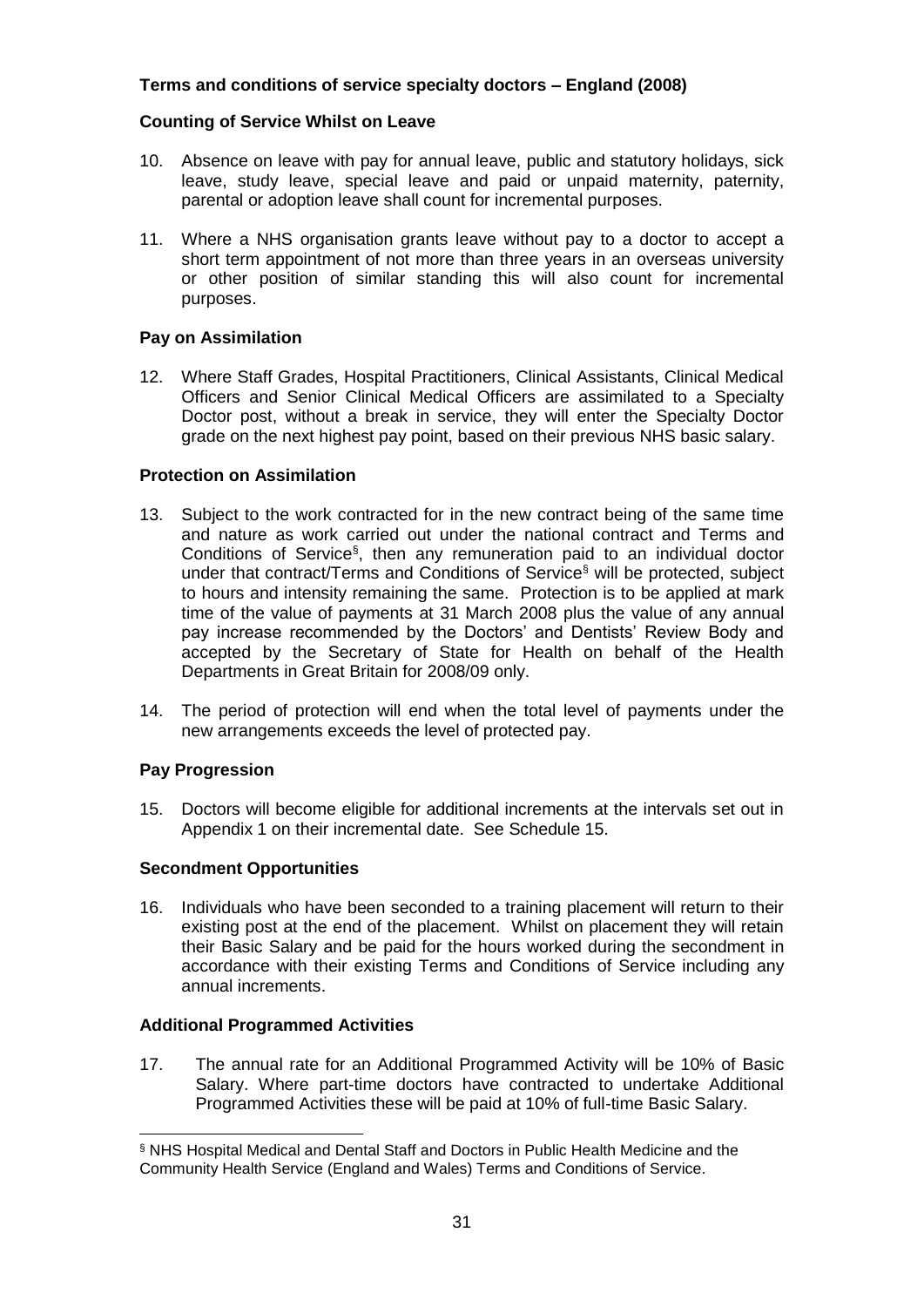#### **Out of Hours Work**

18. See Schedule 8.

# **On-Call Duties**

19. Doctors who are required to be on an on-call rota will be paid an on–call availability supplement. This shall be calculated as a percentage of full-time Basic Salary (excluding any Additional Programmed Activities, London Weighting allowance and any other fees, allowances or supplements). The supplement payable will depend on the frequency of on-call duties. The percentage rates are set out in Table 1 below.

#### **Table 1**

#### **On-Call Availability Supplement**

| ∣ Frequency                                  | Percentage of Basic Salary |
|----------------------------------------------|----------------------------|
| more frequent than or equal to 1 in 4        | 6%                         |
| less frequent than 1 in 4 or equal to 1 in 8 | 4%                         |
| less frequent than 1 in 8                    | 2%                         |

20. If a doctor participates in an on-call rota then the frequency of this will be set out in his or her Job Plan.

#### **London Weighting Allowance**

- 21. Doctors whose place of work (i.e. where his or her principal duties lie) is within the boundaries of the former health authorities designated by paragraph 5, or in one of the units designated by paragraph 10, of Section 56 of the General Council Conditions of Service shall be paid London Weighting at the rate specified from time to time in circulars advising national rates of pay.
- 22. Doctors whose place of work (i.e. where his or her principal duties lie) is within the boundaries of the former health authorities designated by paragraph 12 of Section 56 of the General Council Conditions of Service shall be paid London Weighting at the rate for the 'Fringe Zone' specified from time to time in circulars advising national rates of pay, unless he or she is employed at a unit described in paragraph 21 above.
- 23. A reduced rate of London Weighting is payable to resident staff who receive free accommodation.
- 24. Part-time doctors shall receive the appropriate proportion of London Weighting.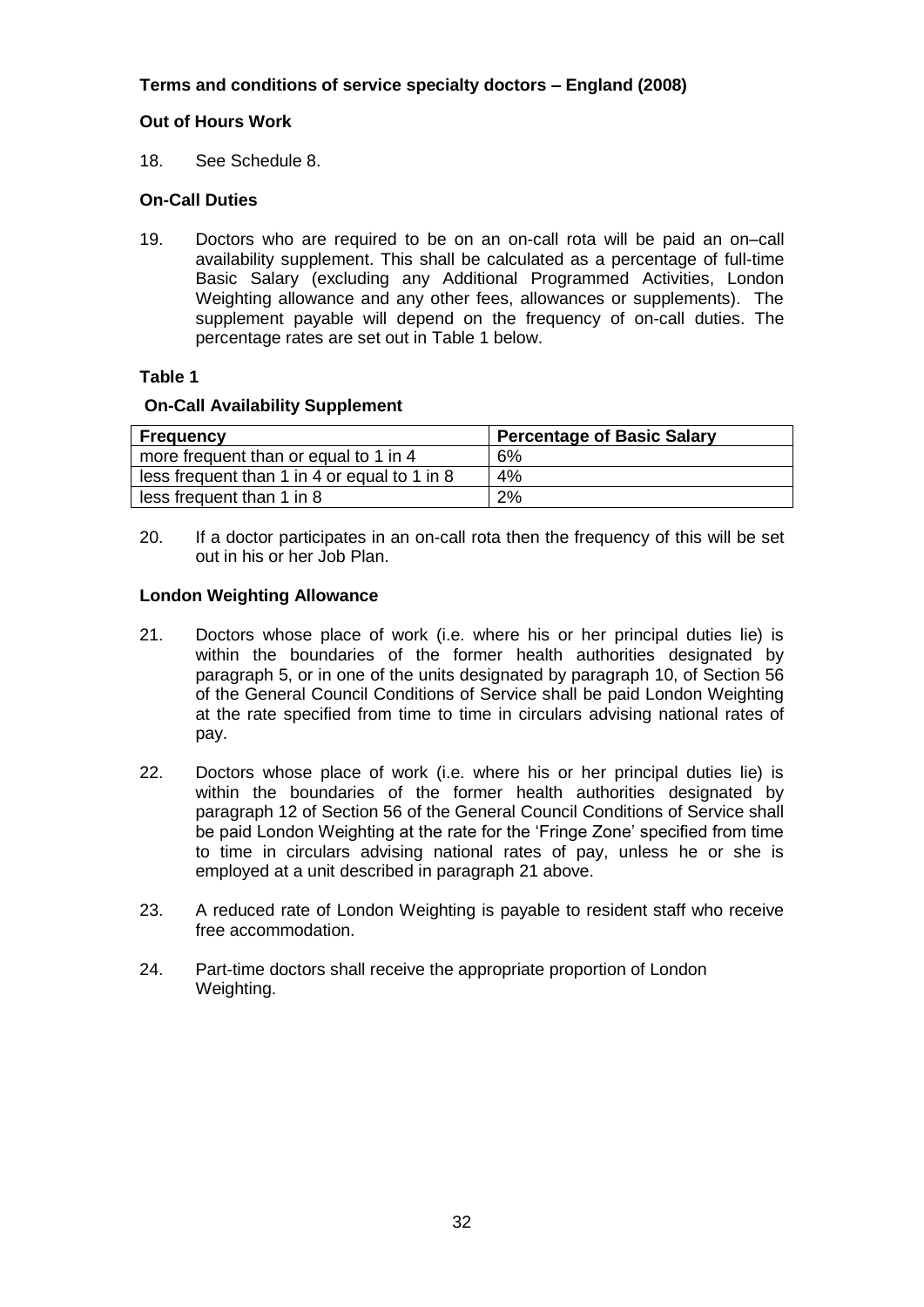# **Schedule 15**

# **Pay Progression through Incremental Points and Thresholds**

- 1. The grade is made up of 11 pay points. There will be annual progression up to point 4 of the salary scale. In order to progress from point 4 to point 5 doctors will be required to pass through Threshold 1. Progression between point 5 and point 7 will be at 2 yearly intervals. To progress from point 7 to point 8 of the salary scale, doctors will need to pass through Threshold 2. Progression between point 8 and point 10 will be at 3 yearly intervals.
- 2. Therefore there are three forms of pay progression within the grade:
	- incremental pay progression,
		- for which the doctor will have satisfied the criteria set out in paragraph 4 below;
	- progression through threshold one,
		- for which the doctor will have satisfied the criteria set out in paragraph 6 below; and,
	- progression through threshold two, - for which the doctor will have satisfied the criteria set out in paragraph 7 below.
- 3. The principles for progression/movement through the grade are that:
	- The process should be fair and clear, as straightforward as possible to implement and neither the process nor the gathering and demonstrating of evidence should be onerous;
	- The evidence required must be as objective as possible; and,
	- There should be 'no surprises' at any review. Good employment practice is to provide employees with feedback on a continuing basis.

#### **Incremental Pay Progression**

- 4. Incremental pay progression will depend upon a doctor having:
	- participated in job planning:
		- made every reasonable effort to meet the time and service commitments in their Job Plan and participated in the annual Job Plan review;
		- met the personal objectives in the Job Plan, or where this is not achieved for reasons beyond the doctors control, made every reasonable effort to do so; and
		- worked towards any changes identified in the last Job Plan review as being necessary to support achievement of joint objectives;
	- participated satisfactorily in the appraisal process in accordance with the GMC's requirements set out in 'Good Medical Practice'; and
	- for those doctors undertaking private practice, taken up any offer to undertake additional Programmed Activities in accordance with Schedule 7 of the Terms and Conditions of Service and met the standards governing the relationship between private practice and NHS commitments set out in Schedule 10 of the Terms and Conditions of Service.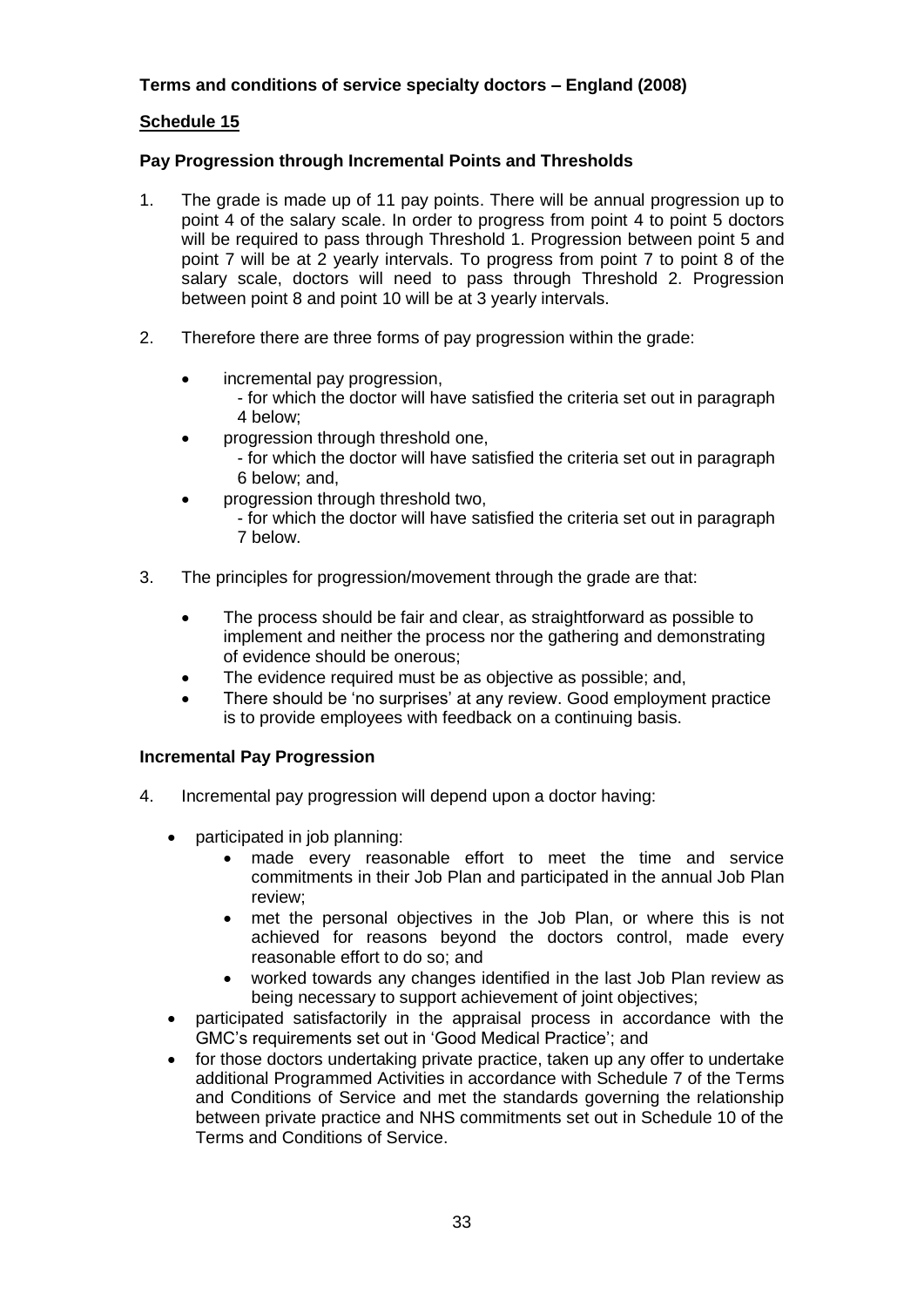#### **Pay Progression through the Increments**

5. The clinical director/medical director will have the responsibility of ensuring processes are in place to sign off the incremental progression assessment. Where one or more of the criteria are not achieved in any year, the clinical director/medical director, or designated person, will have the discretion to decided where appropriate, for instance, because of personal illness, that the doctor should nonetheless be regarded as having met the criteria for that year.

#### **Progression through Threshold One**

- 6. All doctors will pass through this threshold unless they have demonstrably failed to comply with any of the following criteria:
	- participated in job planning:
		- made every reasonable effort to meet the time and service commitments in their Job Plan and participated in the annual Job Plan review;
		- met the personal objectives in the Job Plan, or where this is not achieved for reasons beyond the doctors control, made every reasonable effort to do so; and
		- worked towards any changes identified in the last Job Plan review as being necessary to support achievement of joint objectives.
	- participated satisfactorily in the appraisal process in accordance with the GMC's requirements set out in 'Good Medical Practice';
	- undertaken 360 degree appraisal/feedback (in the year preceding threshold one); and
	- for those doctors undertaking private practice, taken up any offer to undertake Additional Programmed Activities in accordance with Schedule 7 of the Terms and Conditions of Service and met the standards governing the relationship between private practice and NHS commitments set out in Schedule 10 of the Terms and Conditions of Service.

#### **Progression through Threshold Two**

- 7. The criteria for passing through threshold two recognises the higher level of skills, experience and responsibility of those doctors working at that level. Doctors will pass through threshold two if they have met the criteria at a), b) and c) as set out below:
	- a) The threshold one criteria set out in paragraph 6 above;

b) Doctors should be able to demonstrate an increasing ability to take decisions and carry responsibility without direct supervision; and

c) Doctors should also provide evidence to demonstrate their contributions to a wider role, for example, meaningful participation in or contribution to relevant:

- Management or leadership
- Service development and modernisation
- Teaching and training (of others)
- Committee work
- Representative work
- **Innovation**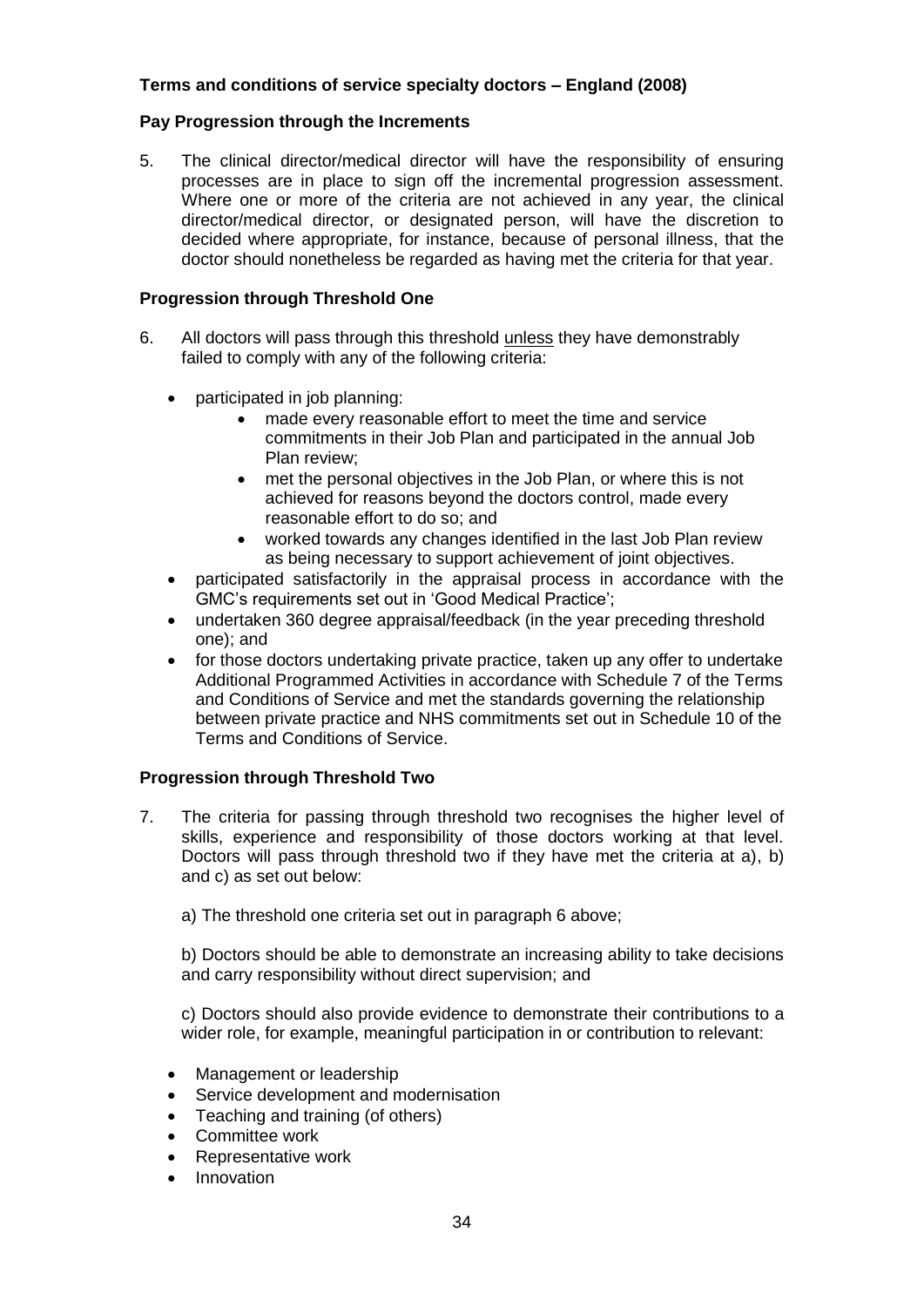- Audit
- 8. This list referred to in paragraph 7 c) is not exhaustive but is intended to give an indication of the types of evidence of contributing to a wider role that a doctor could provide.
- 9. In making a judgement about whether a doctor has met the requirements for threshold two, there will not be an expectation that the doctor will be able to provide evidence in all wider areas of contribution listed in addition to those required for threshold one. An overall picture will be considered.

# **Threshold One and Two – Process**

10. When a doctor has successfully demonstrated that they have complied with the criteria to pass through a threshold, this should be signed off by a clinical manager. The clinical director/medical director will have the responsibility of ensuring processes are in place to sign off the threshold assessment. It is expected that payments will be made automatically unless payroll are informed otherwise.

# **Progression between Threshold One and Threshold Two**

- 11. The aim should be that doctors who have passed through threshold one will acquire the skills and experience to allow them to meet the criteria for passing through threshold two, with appropriate support and development through Job Plan review, appraisal, and Supporting Professional Activities.
- 12. Doctors will continue to undertake annual appraisal and Job Plan review between threshold one and threshold two, and continue to develop a portfolio of evidence in order to meet the criteria for threshold two. The normal requirements for incremental progression set out in paragraph 4 will need to be satisfied annually between threshold one and threshold two.
- 13. As a doctor becomes more experienced and takes on a broader role the employer will need to keep all elements of the Job Plan under review. Employers should ensure that doctors have the support needed to enable them to meet the requirements of the second threshold and can progress in their career. Threshold two requires evidence of demonstrating a contribution to a wider role which may require reassessment of the balance between Supporting Professional Activities and Direct Clinical Care duties and allocations.

#### **Progression through Increments and Thresholds**

14. Doctors should not be penalised if any element of the relevant incremental or threshold criteria have not been met for reasons beyond their control. Therefore, if the doctor has been prevented by any action or inaction on the part of the employer from satisfying any element of the incremental or threshold criteria they will not be prevented from moving through the relevant increment or threshold. Employers and doctors will be expected to identify problems affecting the likelihood of meeting objectives as they emerge, rather than wait until the Job Plan review. For doctors moving to a new employer before an annual increment or progression through a threshold is due the provisions of paragraph 15 will apply.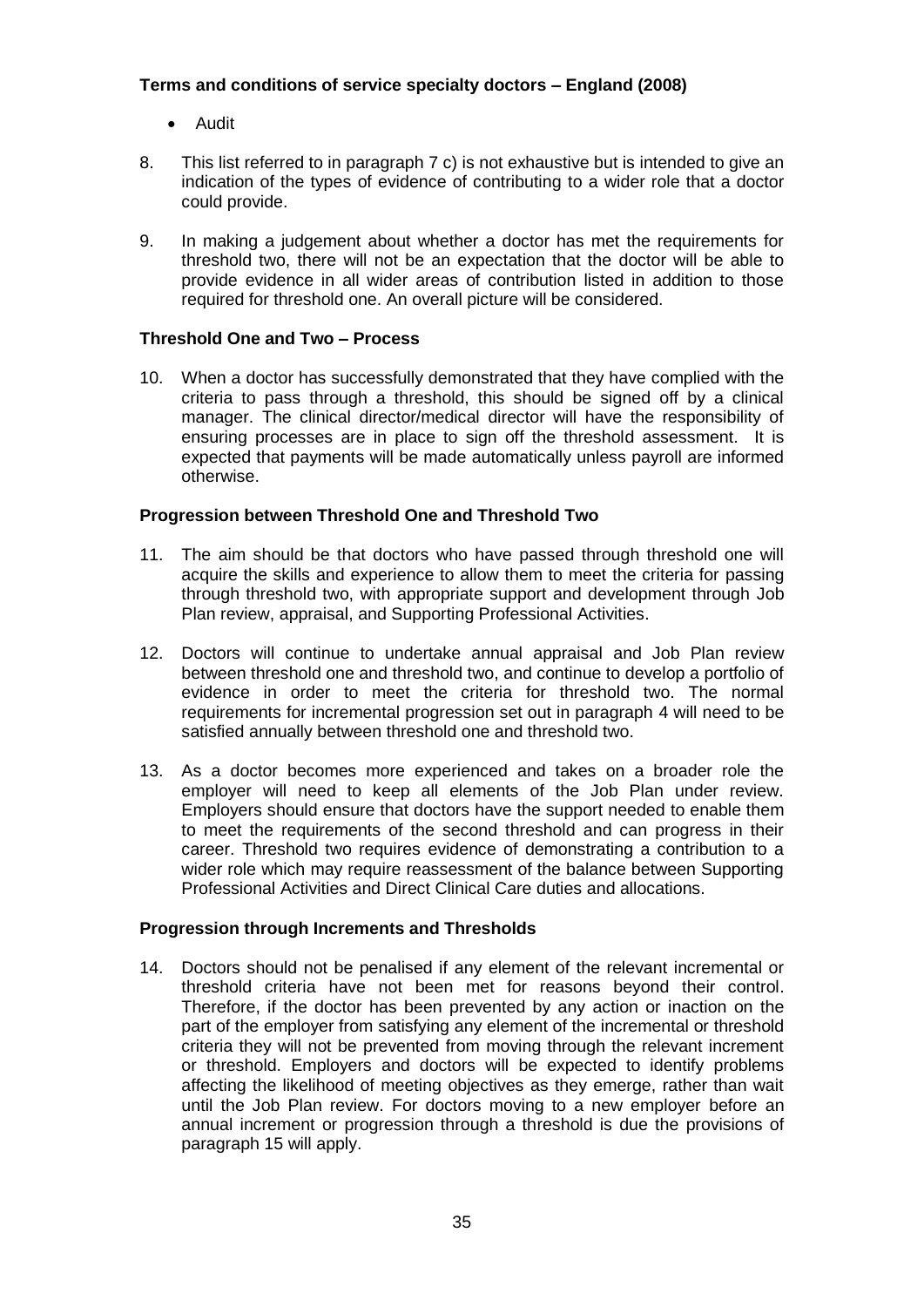#### **Moving to a New Employer**

15. If a doctor moves to a new employer shortly before an annual increment or progression through a threshold is due, the new employer will be expected to carry out the review required, within three months of the date that the doctor begins work for the new employer ("the date of employment"). If the annual increment or progression through a threshold is granted, pay shall be backdated to the date of employment. If such a review is not undertaken by the new employer within 3 months following the date of employment the provisions of paragraph 14 shall apply.

#### **Mediation and Appeals**

16. Where a doctor disputes a decision that he or she has not met the required criteria to progress either incrementally or through a threshold, the mediation procedure and the appeal procedure should be followed. The mediation and appeal procedure is at Schedule 5 of the Terms and Conditions of Service.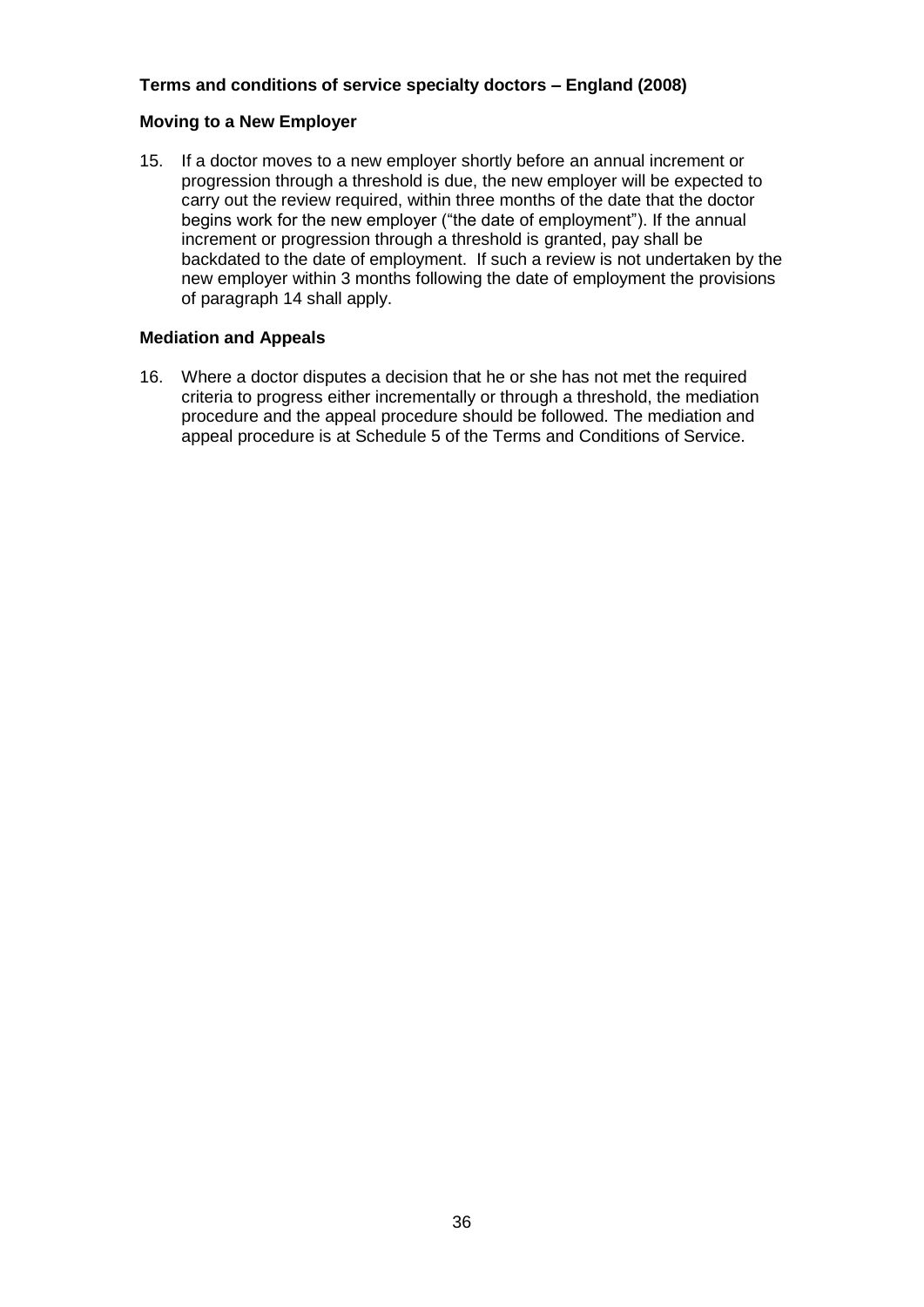### **Schedule 16**

### **Pension Arrangements**

- 1. The doctor will be eligible for membership of a NHS Pension Scheme, the provisions of which are set out in the NHS Pension Scheme Regulations 1995 (as amended).
- 2. The following will be pensionable in the NHS Pension Scheme:
	- the doctor's basic salary (up to ten Programmed Activities), including pay thresholds;
	- any on-call availability supplement;
	- any London Weighting Allowance; and
	- fees for domiciliary visits not undertaken during Programmed Activities
- 3. The following will not be pensionable in the NHS Pension Scheme:
	- travelling, subsistence, and other expenses paid as a consequence of the doctor's work for the employing organisation or the wider NHS;
	- any payments for Additional Programmed Activities that exceed 10 PAs per week;
	- any payments for work the doctor undertakes for Local Authorities, subject to local agreements to the contrary.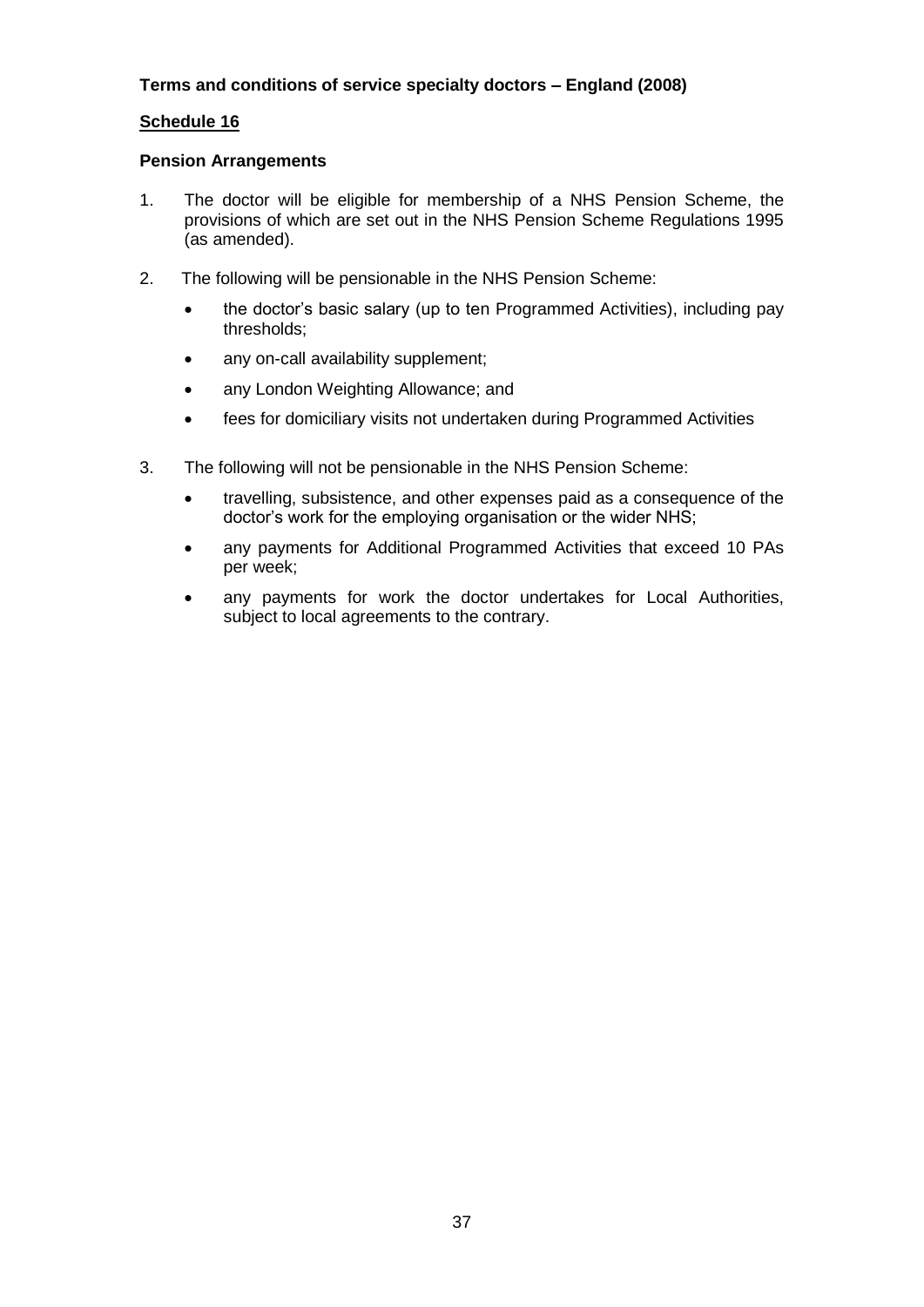### **Schedule 17**

### **Arrangements for Leave**

### **A. Annual Leave and Public Holidays**

### **Annual Leave**

- 1. Doctors who have completed a minimum of two years' service in the specialty doctor grade and/or in equivalent grades or who had an entitlement to six weeks' annual leave a year or more in their immediately previous appointments shall be entitled to annual leave at the rate of six weeks a year.
- 2. Doctors other than those mentioned in paragraph 1 shall be entitled to leave at the rate of five weeks a year.
- 3. The leave year runs from the anniversary date of the doctor's appointment, or may be adjusted to a common start date in force in that employment. No detriment to the doctor will arise from any leave year adjustment.
- 4. Annual leave should be discussed at the annual Job Plan review otherwise doctors shall provide a minimum of six weeks notice of annual leave. Subject however to suitable arrangements having been made, doctors may take up to two days of their annual leave without seeking formal permission provided that they give notification beforehand.

### **Carry Over of Annual Leave**

- 5. Annual leave may be carried over subject to Section 1, paragraphs 10 to 14 of the General Council Conditions of Service.
- 6. The employing organisation will not ordinarily make payment in lieu of any untaken annual leave.

### **Public Holidays**

- 7. The annual leave entitlement of doctors in regular appointment is additional to eight public holidays and two statutory holidays or days in lieu thereof. The two statutory days may, by local agreement, be converted to a period of annual leave.
- 8. In addition to the provisions of paragraph 7, a doctor who in the course of his or her duty was required to be present in hospital or other place of work between the hours of midnight and 9.00am on a statutory or public holiday should receive a day off in lieu.

### **Sickness during Annual Leave**

9. If a doctor falls sick during annual leave and produces a statement to that effect, he or she will be regarded as being on sick leave from the date of the statement. A self certificate may cover days 1 to 7 of the period of sickness. The doctor must obtain a medical certificate for subsequent days. Further annual leave will be suspended from the date of the first statement.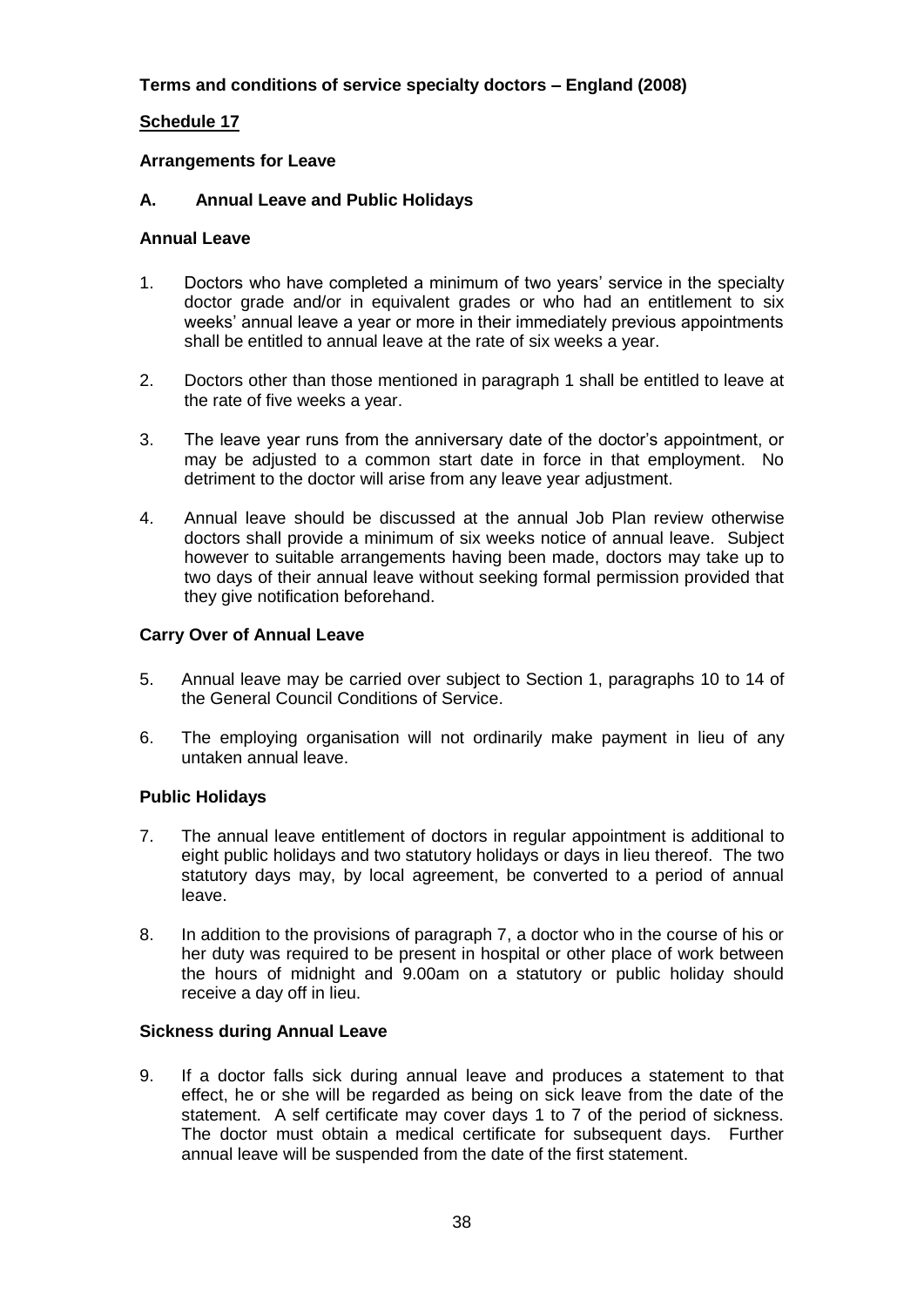### **B. Professional and Study Leave**

### **Proposing Professional or Study Leave**

- 10. Any grant of leave is subject to the need to maintain NHS services.
- 11. Where leave with pay is granted, the doctor must not undertake any other paid work during the leave period without the employing organisation's prior permission.

### **Period of Leave**

12. Subject to the conditions set out in paragraph 15, Professional or Study Leave will normally be granted to the maximum extent consistent with maintaining essential services in accordance with the recommended standards, or may exceptionally be granted under the provisions of paragraphs 13 and 14. The recommended standard is leave with pay and expenses or time off in lieu with expenses within a maximum of thirty days (including off-duty days falling within the period of leave) in any period of three years for professional purposes within the United Kingdom.

#### **Additional Periods of Professional and Study Leave in the United Kingdom**

13. Employers may at their discretion grant Professional or Study Leave in the United Kingdom above the period recommended in paragraph 12 with or without pay and with or without expenses or with some proportion thereof.

#### **Professional and Study Leave outside the United Kingdom**

14. Employers may at their discretion grant Professional or Study Leave outside the United Kingdom with or without pay and with or without expenses or with any proportion thereof.

### **Conditions**

- 15. The following conditions shall apply:
- (i) where a doctor is employed by more than one NHS organisation, the leave and the purpose for which it is required must be approved by all the organisations concerned;
- (ii) where leave with pay is granted, the doctor must not undertake any remunerative work without the special permission of the leave-granting organisation;
- (iii) where an application is made under paragraphs 13 and 14 for a period of leave with pay, and this exceeds three weeks, it shall be open to the leave granting organisation to require that one half of the excess over three weeks shall be counted against annual leave entitlement, the carry forward or anticipation of annual leave within a maximum of three weeks being permitted for this purpose.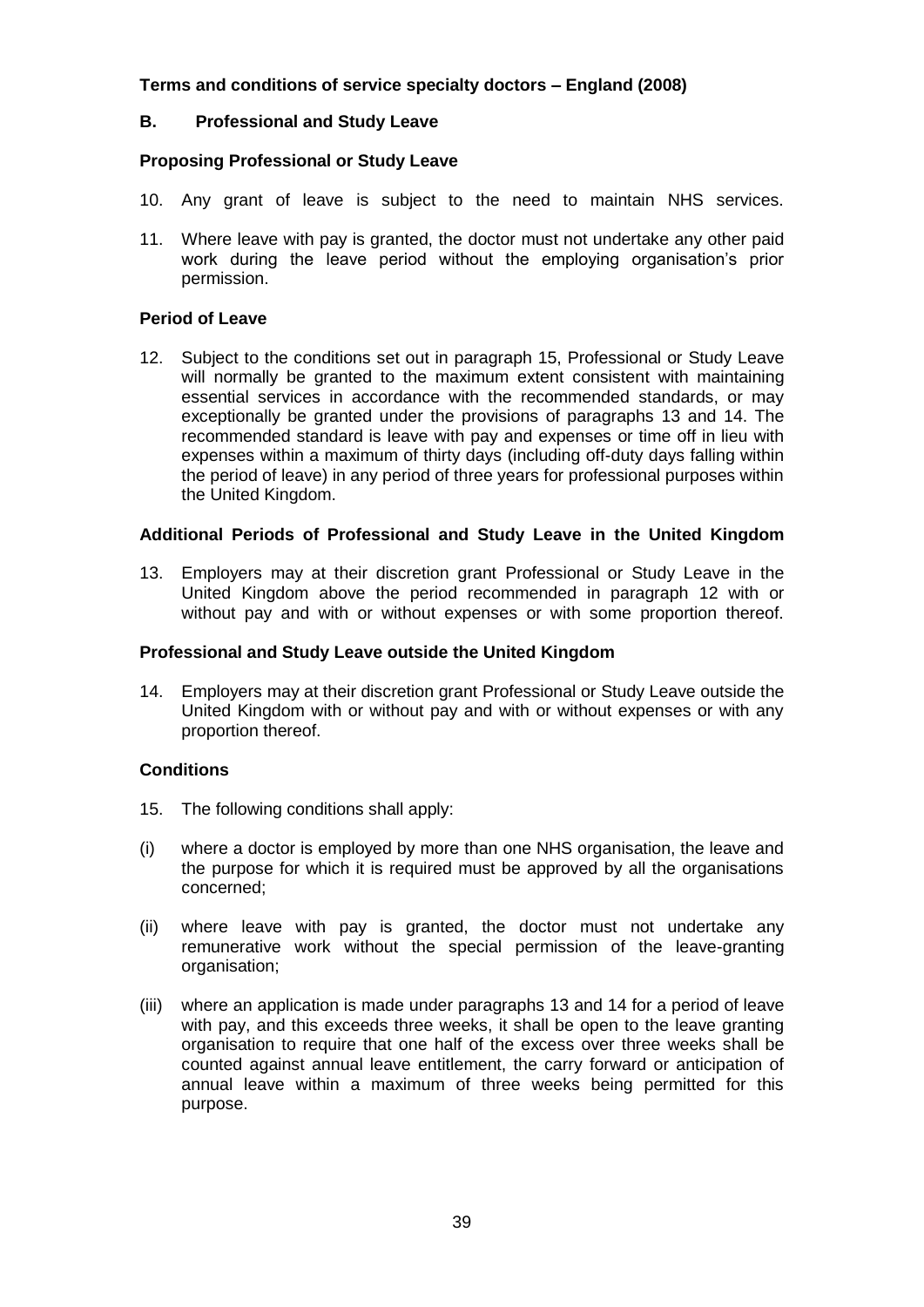### **Sabbaticals**

16. A doctor may apply for sabbatical leave in accordance with the employing organisation's current arrangements. Any proposal for sabbatical leave should be considered in the annual Job Plan review.

### **C. Sick Leave**

17. A doctor absent from duty owing to illness (including injury or other disability) shall, subject to the provisions of paragraphs 18 to 32, be entitled to receive an allowance in accordance with the following table:

### **Table 1 – Doctor Sick Leave Entitlement**

| During the first year of service                | One month's full pay and (after<br>completing four months' service) two<br>months' half pay. |
|-------------------------------------------------|----------------------------------------------------------------------------------------------|
| During the second year of service               | Two months' full pay and two months'<br>half pay.                                            |
| During the third year of service                | Four months' full pay and four months'<br>half pay.                                          |
| During the fourth and fifth years of<br>service | Five months' full pay and five months'<br>half pay.                                          |
| After completing five years of service          | Six months' full pay and six months' half<br>pay.                                            |

- 18. The employer shall have discretion to extend a doctor's sick leave entitlement.
- 19. To enable rehabilitation, the employer has the discretion to allow a doctor to return to work on reduced hours or to be encouraged to work from home without loss of pay to aid rehabilitation. Any such arrangements need to be consistent with statutory sick pay rules.

### **Calculation of Allowances**

- 20. The rate of allowance and the period for which it is to be paid in respect of any period of absence due to illness, shall be ascertained by deducting from the period of benefit (under Table 1) appropriate to the doctor's service, on the first day of absence the aggregate for the period of absence due to illness during the 12 months immediately preceding the first day of absence. In aggregating the periods of absence, no account shall be taken of:
	- (i) unpaid sick leave; or
	- (ii) injuries or diseases sustained to members of staff in the actual discharge of their duties through no fault of their own; or
	- (iii) injury resulting from a crime of violence not sustained on duty but connected with or arising from the doctor's employment or profession, where the injury has been the subject of payment by the Criminal Injuries Compensation Authority (CICA); or
	- (iv) due to injury as at sub-paragraph (ii) above which has not been the subject of payment by the CICA on the grounds that it has not given rise to more than three weeks loss of earnings, or was not one for which compensation above the minimum would arise.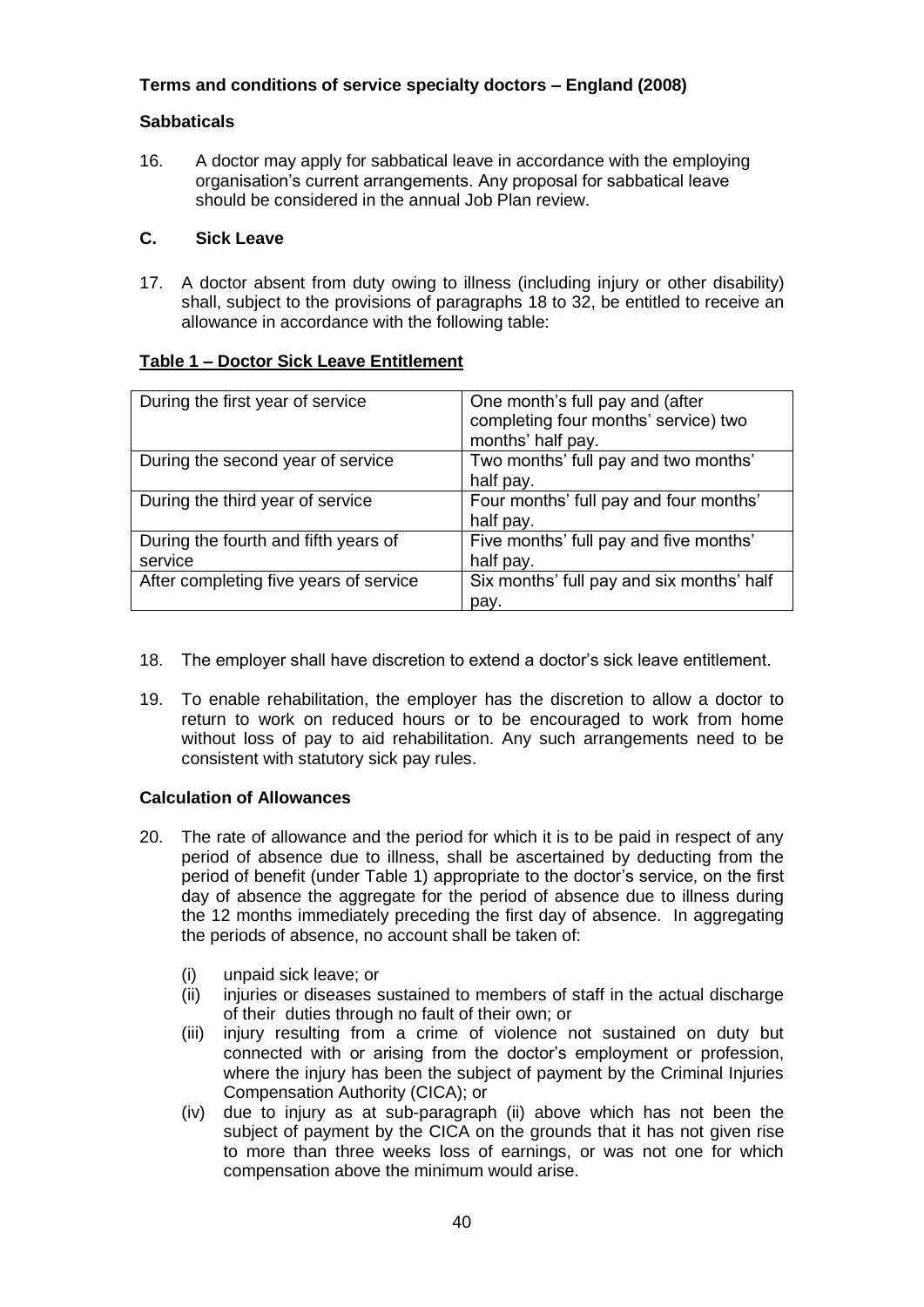21. The employer may at its discretion also take no account of the whole or any part of the period of absence due to injury (not on duty) resulting from a crime of violence not arising from or connected with the doctor's employment or profession.

### **Previous Qualifying Service**

- 22. For the purposes of ascertaining the appropriate allowance of paid sick leave under paragraph 17, previous qualifying service shall be determined in accordance with the doctor's statutory rights and all periods of service, (without any break of 12 months or more, subject to paragraph 23 below), with a National Health Service employer shall be aggregated.
- 23. Where a doctor has broken his or her regular service in order to go overseas in a rotational appointment forming part of a recognised training programme, or for any other appointment which is considered by the Postgraduate Dean or College or Faculty Adviser in the specialty concerned (if necessary, with the advice of the consultant) to be part of a suitable programme of training, or to undertake voluntary service, the doctor's previous NHS or approved service, as set out in paragraph 22 above, shall be taken fully into account in assessing entitlement to sick leave allowance, provided that:
	- i. the doctor has not undertaken any other work outside the NHS during the break in service, apart from limited or incidental work during the period of the training appointment or voluntary service; and
	- ii. the employer considers that there has been no unreasonable delay between the training or voluntary service abroad ending and the commencement of the subsequent NHS post.

### **Limitation of Allowance when Insurance or other Benefits are Payable**

24. The sick pay, paid to a doctor when added to any statutory sickness, injuries or compensation benefits, including any allowances for adult or child dependants, must not exceed full pay.

### **Submission of Doctor's Statements**

- 25. A doctor who is incapable of doing his or her normal work because of illness shall immediately notify his or her employer in accordance with the employer's procedures.
- 26. Any absence of more than seven days shall be certified by a doctor (other than the sick doctor). Statements shall be submitted in accordance with the employer's procedures.

#### **Accident due to Sport or Negligence**

27. An allowance shall not normally be paid in a case of accident due to active participation in sport as a profession, or in a case in which contributory negligence is proved, unless the employer decides otherwise.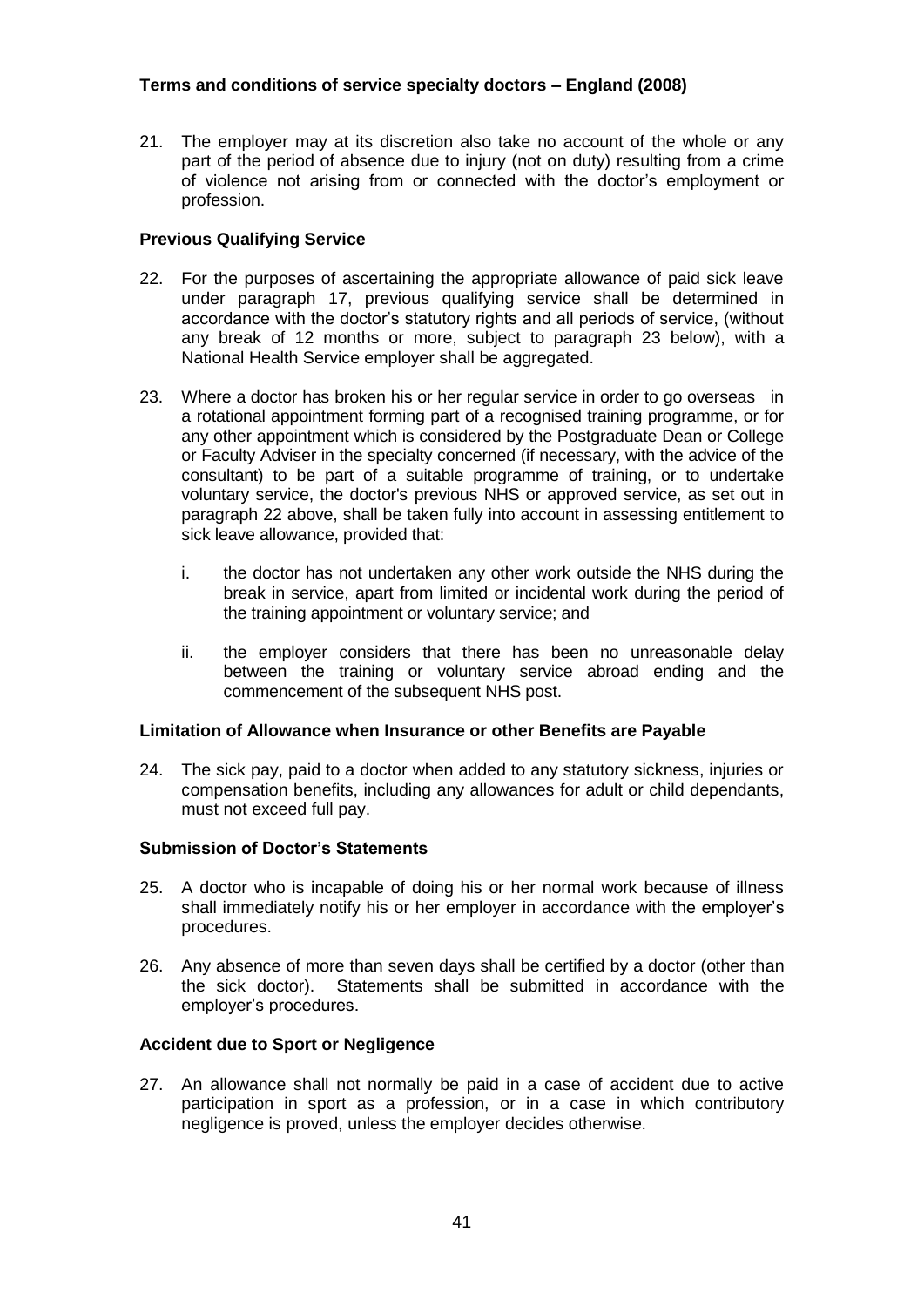### **Injury Sustained on Duty**

28. a. An absence due to injury sustained by a doctor in the actual discharge of his or her duty, for which the doctor was not liable, shall not be recorded for the purposes of these provisions.

b. The Injury Allowance provisions will apply as set out in Section 22 of the NHS Terms and Conditions of Service Handbook, and should be read alongside the accompanying guidance issued by NHS Employers.<sup>1</sup>

### **Recovering of Damages from Third Party**

29. A doctor who is absent as a result of an accident is not entitled to sick pay if damages are received from a third party. Employers may agree to advance to a doctor a loan, not exceeding the amount of sick pay under these provisions, providing the doctor repays to the employer when damages are received, the full amount or portion thereof corresponding to the amount in respect of loss of remuneration including the damages received. Once received, the absence shall not be taken into account for the purposes of the scale set out in Table 1.

#### **Medical Examination**

30. The employer may at any time require a doctor, who is unable to perform his or her duties as a consequence of illness, to submit to an examination by a medical doctor nominated by the employer. Any expense incurred in connection with such an examination shall be met by the employer.

#### **Termination of Employment**

31. After investigation, consultation and consideration of alternative posts, and where there is no reasonable prospect of the doctor returning to work, employers will have the option to terminate employment before the doctor has reached the end of his or her contractual period of sick leave, provided that the doctor will receive his or her entitlement in accordance with Table 1.

#### **Procedures and Payments where Injuries are connected with other Insured Employment**

32. Notification procedures and payment of sick pay when injuries are connected with other insured employment, will be for local determination.

#### **D. Special Leave With or Without Pay**

- 33. Special leave for any purpose may be granted (with or without pay) at the discretion of the employer. Where this grade of doctor is required to attend court as a witness, as a result of the normal course of delivering his or her NHS duties, such attendance will be classified as Contractual and Consequential Services.
- 34. Where a doctor has received a jury summons the doctor shall as soon as is reasonably practicable notify his/her employer. If the doctor participates in jury service he/she will be able to apply for special leave with pay in accordance with their employer's internal policy.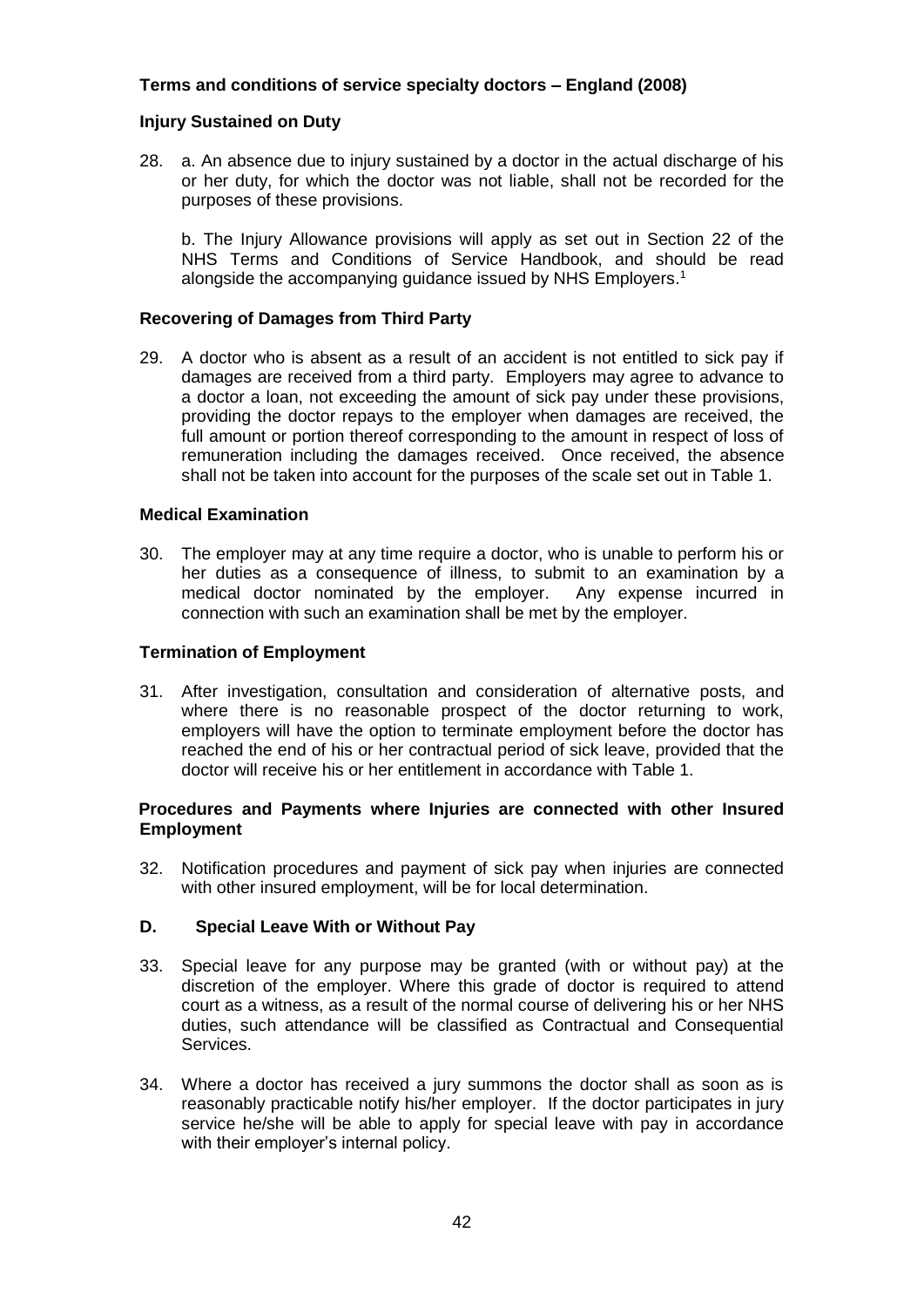# **E. Maternity Leave and Pay**

35. The provisions of Temporary Schedule 21 shall apply.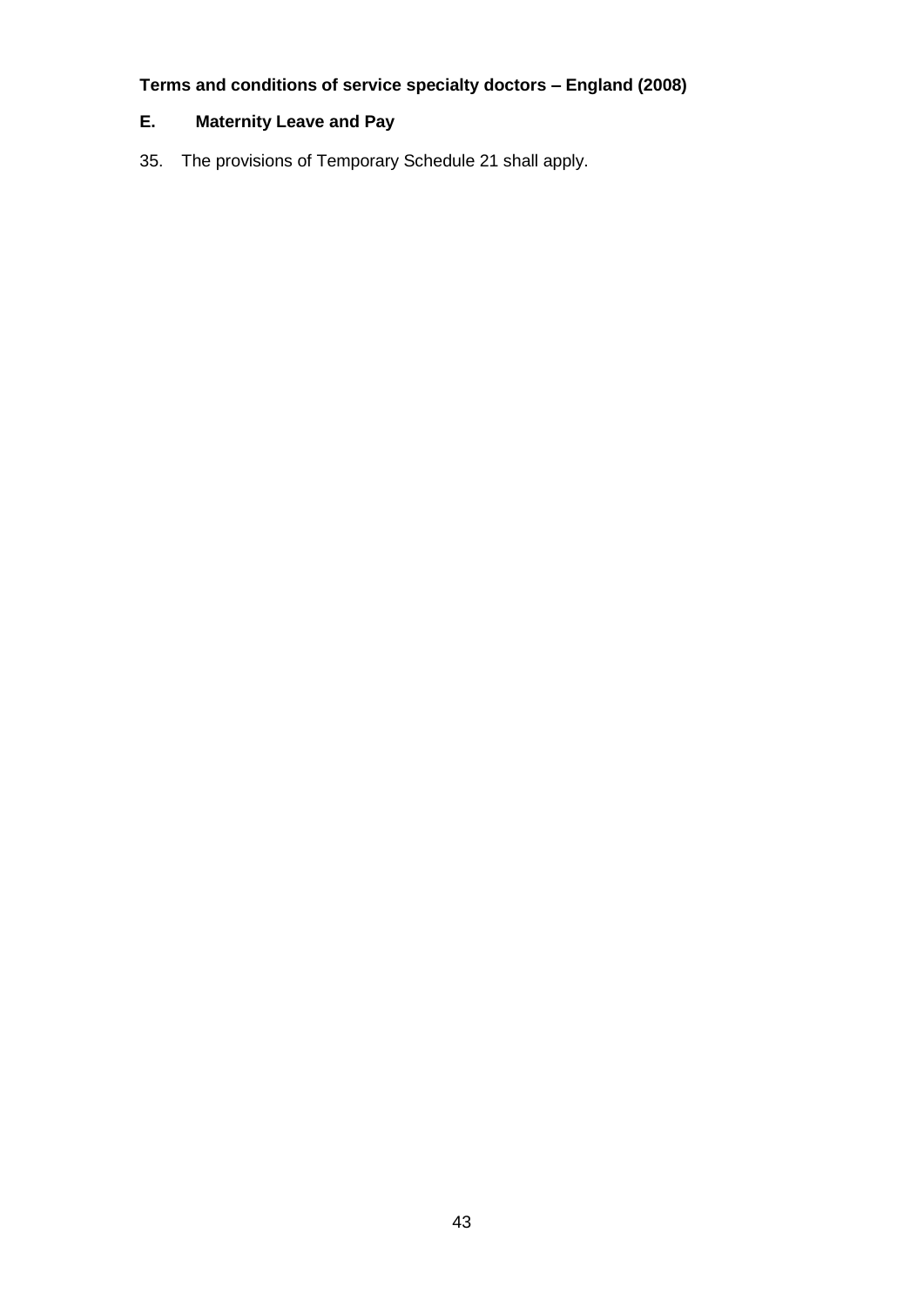### **Schedule 18**

### **Termination of Employment**

## **Period of Notice**

- 1. Where termination of employment is necessary, an employer will give a doctor three months notice in writing.
- 2. Doctors are required to give their employer three months written notice if they wish to terminate their employment.
- 3. Shorter or longer notice periods may apply where agreed between both parties in writing and signed by both.

### **Grounds for Termination of Employment**

- 4. A doctor's employment may be terminated for the following reasons:
	- (i) conduct;
	- (ii) capability;
	- (iii) redundancy;
	- (iv) failure to hold or maintain a requisite qualification, registration or licence to practice;
	- (v) in order to comply with a statute or other statutory regulation; or
	- (vi) where there is some other substantial reason to do so in a particular case.
- 5. Should the application of any disciplinary or capability procedures result in the decision to terminate a doctor's contract of employment, he or she will be entitled to an appeal.
- 6. In cases where employment is terminated, a doctor may be required to work his or her notice, or if the employer considers it more appropriate, the doctor may be paid in lieu of notice, or paid through the notice period but not be required to attend work.
- 7. In cases of gross misconduct, gross negligence, or where a doctor's registration as a medical doctor (and/or their registration as a dental doctor) has been removed or has lapsed without good reason, employment may be terminated without notice.

### **Termination of Employment following Re-organisation**

8. Where a re-organisation of local health services involves displacement of, or significant disturbance to, the services provided by a doctor, the employer will use reasonable endeavours to render effective assistance to the doctor with a view to his or her obtaining comparable work elsewhere in the NHS.

### **Termination of Employment by Redundancy**

9. If a doctor's employment is terminated because of redundancy (within the meaning of Section 139 of the Employment Rights Act 1996, or the circumstances described in temporary Schedule 23 of these Terms and Conditions of Service) then provided that he or she has two years or more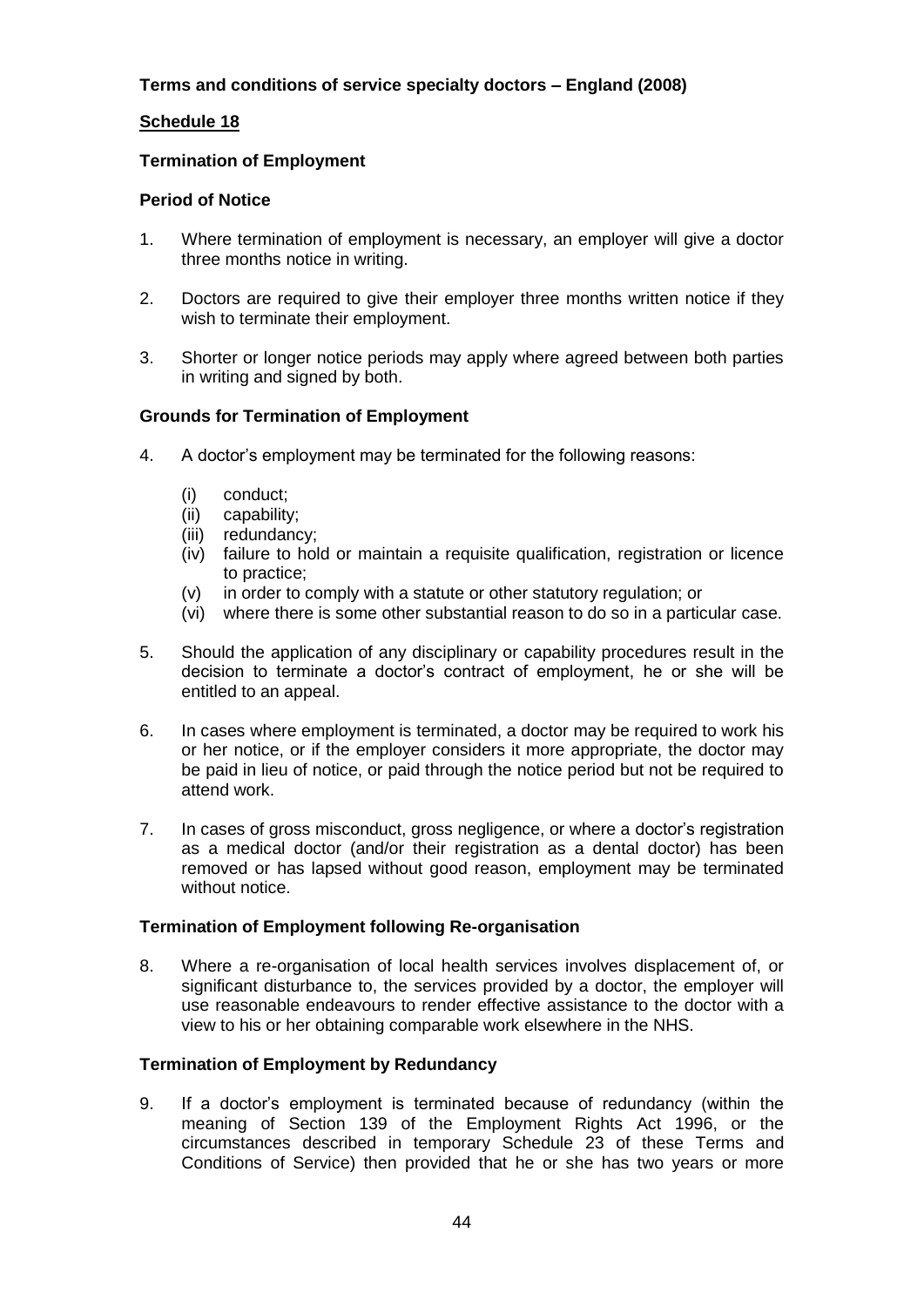continuous service, entitlement to redundancy will be in accordance with temporary Schedule 23 of these Terms and Conditions of Service.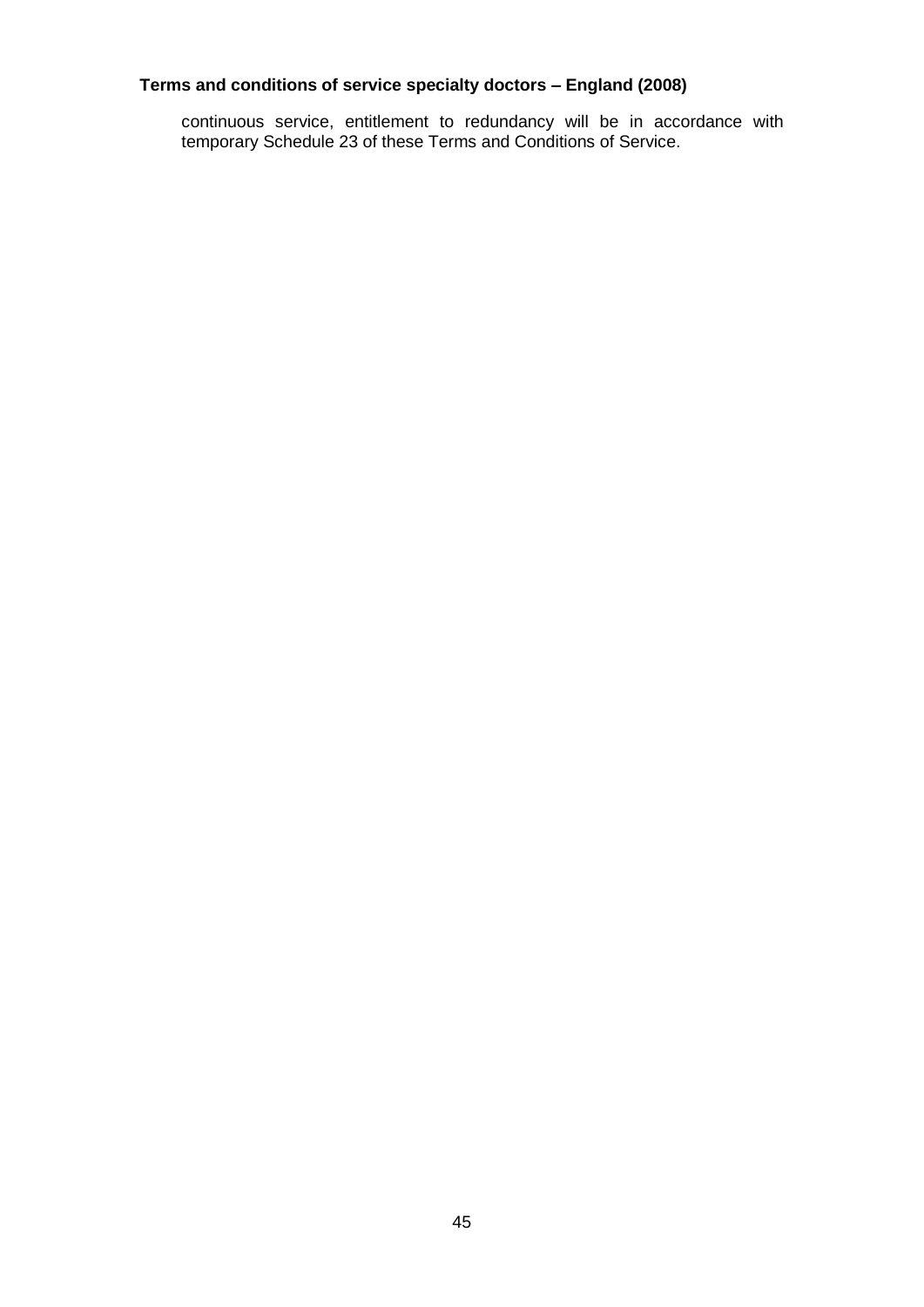## **Schedule 19**

### **Incorporated General Council Conditions of Service**

This Schedule lists those General Whitley Council (or successor body) agreements which apply under the contract except where otherwise indicated in these Terms and Conditions of Service.

| <b>GWC</b><br><b>Section</b> | <b>Subject</b>                                                                             |
|------------------------------|--------------------------------------------------------------------------------------------|
| S1.                          | <b>Annual Leave Entitlement</b>                                                            |
| S2.                          | <b>Statutory and Public Holidays</b>                                                       |
| S7.A.                        | <b>General Statement</b>                                                                   |
| S7.B.                        | Recruitment, promotion and staff development                                               |
| S7.C.                        | Dignity at work                                                                            |
| S22.                         | <b>Subsistence Allowances</b>                                                              |
| S <sub>23</sub> .            | <b>Travelling Expenses</b>                                                                 |
| S26.                         | Removal Expenses and Associated Provisions                                                 |
| S38.                         | <b>Facilities for Staff Organisations</b>                                                  |
| S39.                         | Joint Consultation Machinery                                                               |
| S41.                         | <b>Health Awareness for NHS staff</b>                                                      |
| S48.                         | Protection of Pay and Conditions of Service                                                |
| S52.                         | Position of Employees Elected to Parliament                                                |
| S53.                         | Membership of Local Authorities                                                            |
| S54.                         | <b>Payment of Annual Salaries</b>                                                          |
| S55.                         | <b>Preparation for Retirement</b>                                                          |
| S56.                         | London Weighting<br>(only paragraphs 4, 10 to 14 and 18 to 20 thereof apply)               |
| S57.                         | <b>Statutory Sick Pay: Qualifying Days</b>                                                 |
| S59.                         | NHS Trusts - Continuity of Service                                                         |
| S61.                         | Annual Leave and Sick Pay Entitlements on Re-entry and Entry into<br><b>NHS Employment</b> |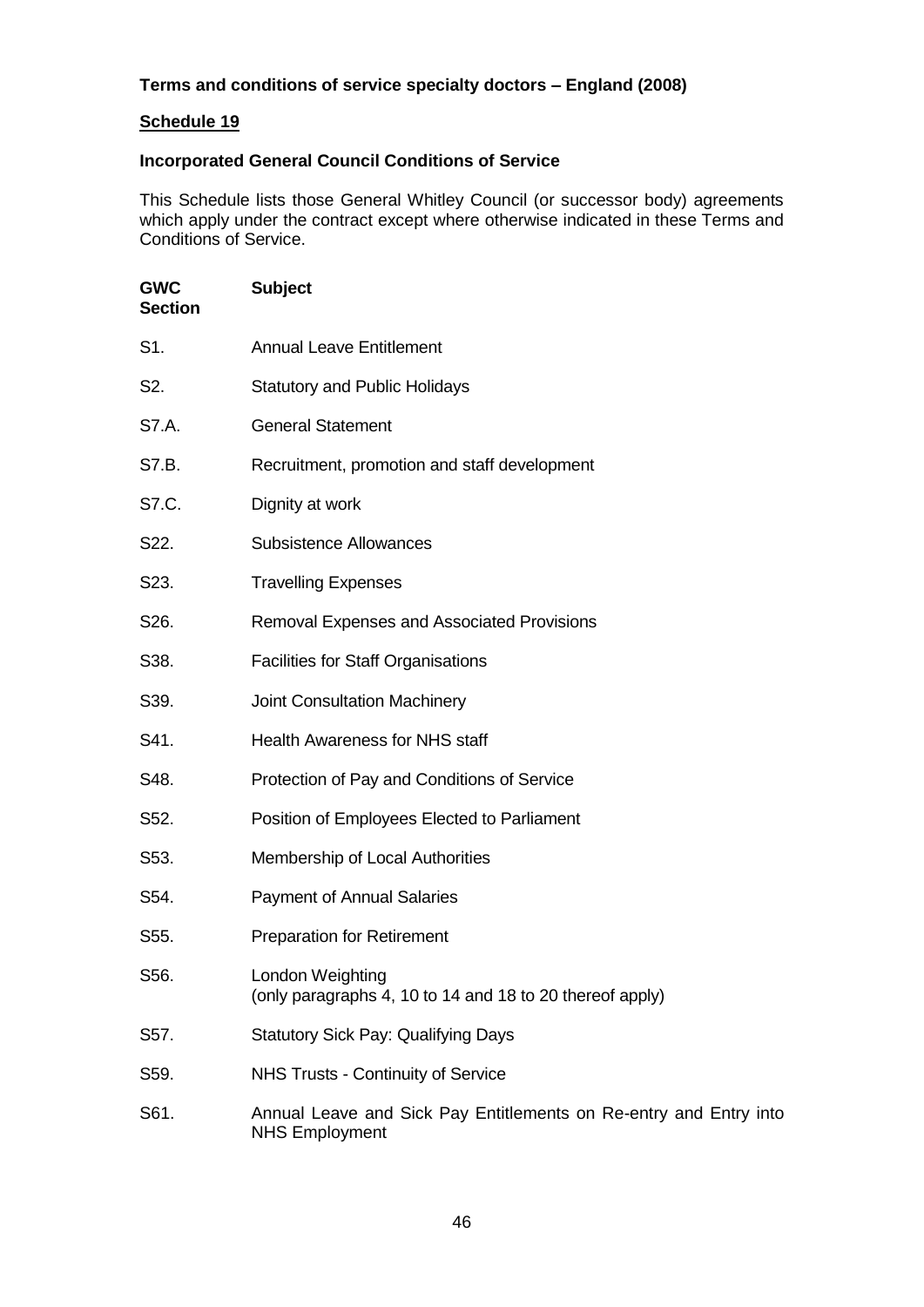NB – Please note that Maternity Leave and Pay arrangements are now covered in temporary Schedule 21.

NB – Please note that Redundancy arrangements are now covered in temporary Schedule 23.

NB – Information on the new doctor' and dentist' disciplinary framework can be found at:

[http://www.nhsemployers.org/EmploymentPolicyAndPractice/disciplinary](http://www.nhsemployers.org/EmploymentPolicyAndPractice/disciplinary-procedures/Pages/NewDisciplinaryProcedures-Overview.aspx)[procedures/Pages/NewDisciplinaryProcedures-Overview.aspx](http://www.nhsemployers.org/EmploymentPolicyAndPractice/disciplinary-procedures/Pages/NewDisciplinaryProcedures-Overview.aspx)<sup>2</sup>

NB – Please note that Caring for Children and Adults is now covered by Temporary Schedule 24.

NB – Please note that Flexible Working Arrangements is now covered by Temporary Schedule 25.

NB – Please note that Balancing Work and Personal Life is now covered by Temporary Schedule 26.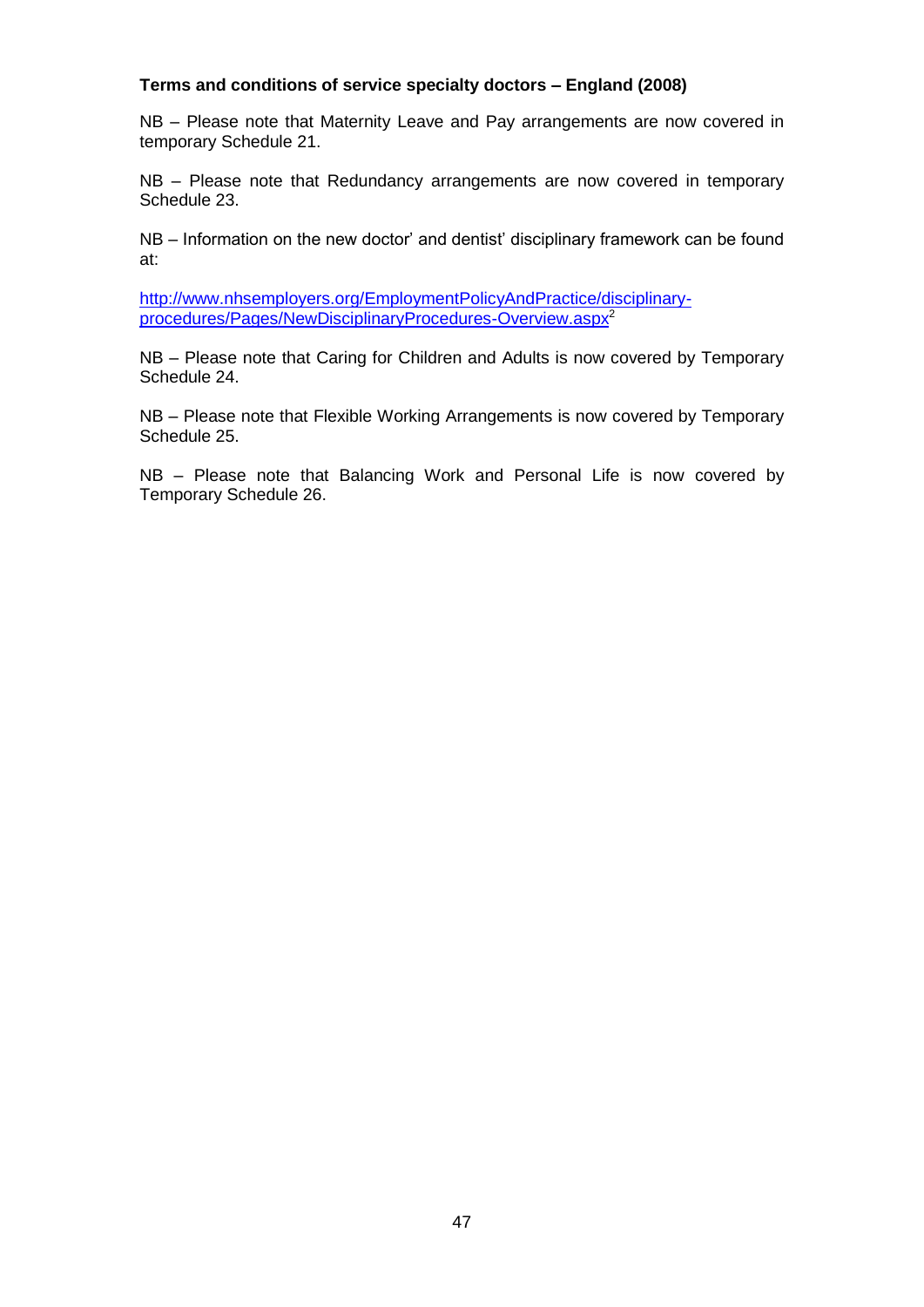### **Schedule 20**

### **Model Provisions for Expenses**

These model provisions are designed to serve as the basis for agreements about the payment of doctors' expenses for doctors employed by the NHS or contracted on an honorary basis. NHS employers and doctors may agree alternative provisions.

#### **General**

1. Travelling, subsistence, and other expenses incurred in the service of the employer shall be reimbursed to meet costs at the rates set out in this schedule or up to the limits set and agreed locally. Expenses do not form part of a doctor's pay and are not pensionable.

### **Submission of Claims**

2. In preparing claims, doctors shall indicate adequately the nature of the expenses involved and submit valid receipts; claims shall be submitted normally at intervals of not more than one month, and as soon as possible after the end of the period to which the claim relates.

#### **Travelling Expenses and Mileage Allowance**

3. The provisions of Section 23 (except paragraphs 2.4 and 4) of the General Council Conditions of Service shall apply. In these provisions "principal place of work" shall be understood to mean "the hospital or other base from which the doctor conducts his or her main duties". Where a doctor has a joint contract with more than one employing organisation, the term "principal place of work" shall be interpreted as meaning the base from which the doctor conducts his or her main duties within that joint contract, irrespective of employing organisation.

### **Mileage Allowances Payable**

- 4. Except where a doctor has been allocated a Lease Car (paragraphs 26 to 48 and subject to paragraph 29 of these provisions) mileage allowances shall be payable in accordance with the rates specified at paragraphs 10 to 20 of these provisions, as appropriate, where doctors use their private vehicle for any official journey on behalf of their employing organisation, including travel in connection with domiciliary consultations.
- 5. No allowance shall be payable for their normal daily journey between their home and their principal place of work, except as provided for in paragraphs 6 to 9.

### **Emergency Visits**

6. Doctors called out in an emergency shall be entitled to mileage allowance in respect of any journey they are required to undertake, including the distance between their home and principal place of work.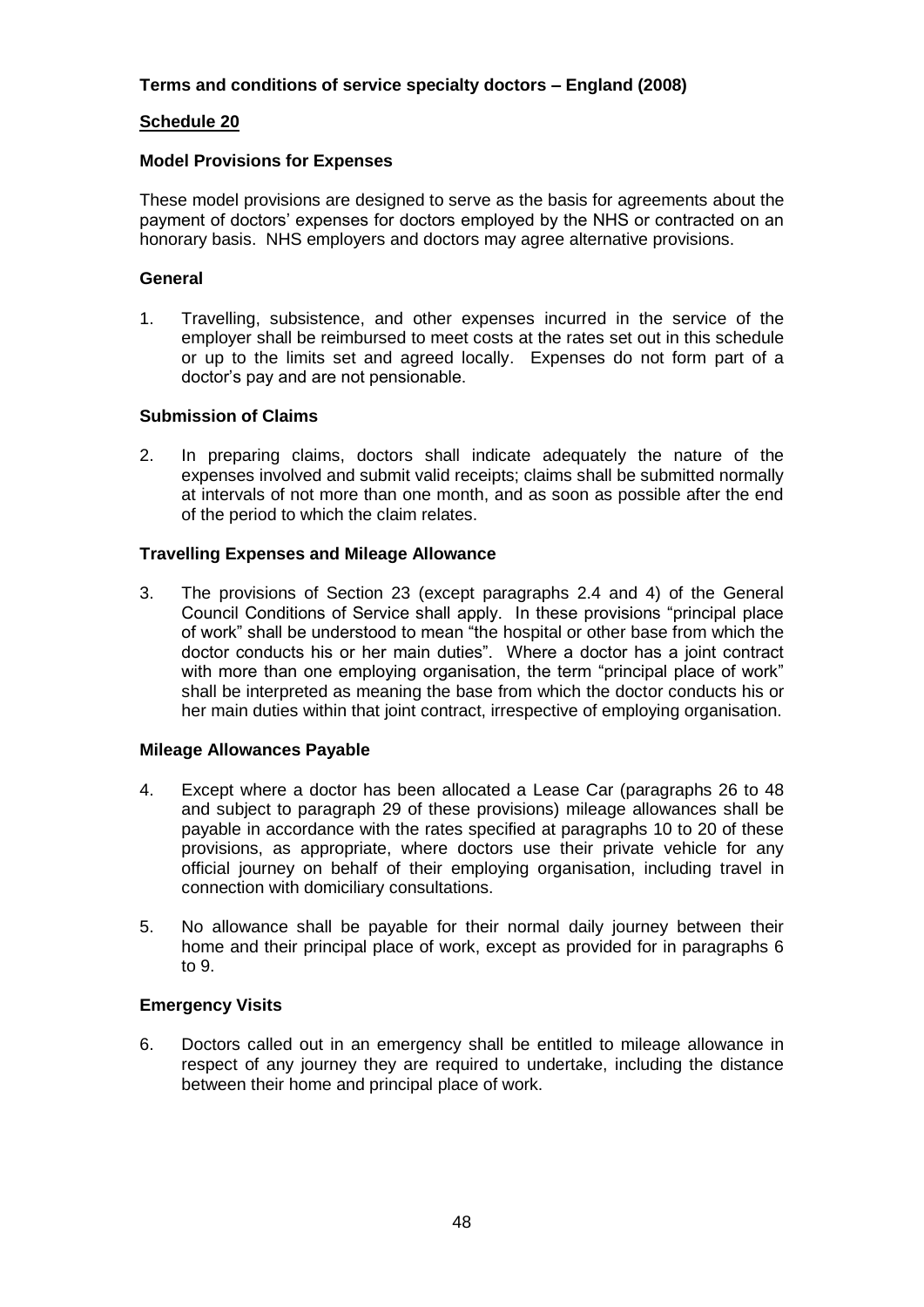### **Home-to-Principal Place of Work Mileage**

#### **Official Journeys Beginning At Home**

- 7.a. Subject to sub-paragraph 7.b. where a doctor travels between their home and principal hospital before and/or after an official journey, or journey direct from their home to the place visited and/or return direct to their home from the place visited, mileage allowance shall be payable for the whole distance travelled, subject to a maximum based on the return journey from their principal hospital to the place visited, plus twenty miles. Mileage allowance shall be paid for the distance equal to the return journey between the principal hospital and the place visited. The additional (maximum) twenty miles shall be paid for as follows:
	- i. if the doctor is the holder of a current season ticket for travelling between their home and their principal hospital, mileage allowance in accordance with paragraphs 10 to 17.
	- ii. if the doctor is not a season ticket holder, mileage allowance less the public transport rate.
- b. No allowance shall be paid in respect of home to principal hospital mileage to a doctor whose normal practice is to travel from their home to their principal hospital by private car even when the car is required for the purpose of making an official journey.

Application of paragraph 7

- 8. Paragraph 7 shall be applied as follows:
- a. Doctors who travel by car only on the days when they require it to make an official journey which attracts mileage allowance, other than at the public transport rate, shall be paid mileage allowance calculated in accordance with sub-paragraph 7.a;
- b. except as provided in sub-paragraph 8.c, doctors whose normal practice is to travel to their principal hospital by car shall, if they use it on any day to make an official journey, be paid mileage allowance by reference to the excess, if any, of the total distance travelled over the normal return journey between their home and their principal hospital;
- c. doctors whose normal practice is to use their car to travel to their principal hospital, but who satisfy both the following requirements, may, if the employing authority by resolution so decide, be treated as in sub-paragraph 8.a., i.e. they may, in respect of the days on which they actually use the car to make an official journey which attracts mileage allowance, other than at the public transport rate, be paid mileage allowance in accordance with sub-paragraph 7.a. Doctors to whom this arrangement apply are those who have a claim to special consideration because:
	- i. they have a definite commitment to make an official journey every day for which the use of their car is justified, or, alternatively, their duties are such that they are liable to be called upon to make official journeys by car which cannot be arranged in advance, and that liability is so extensive and the journeys in practice so frequent as to make it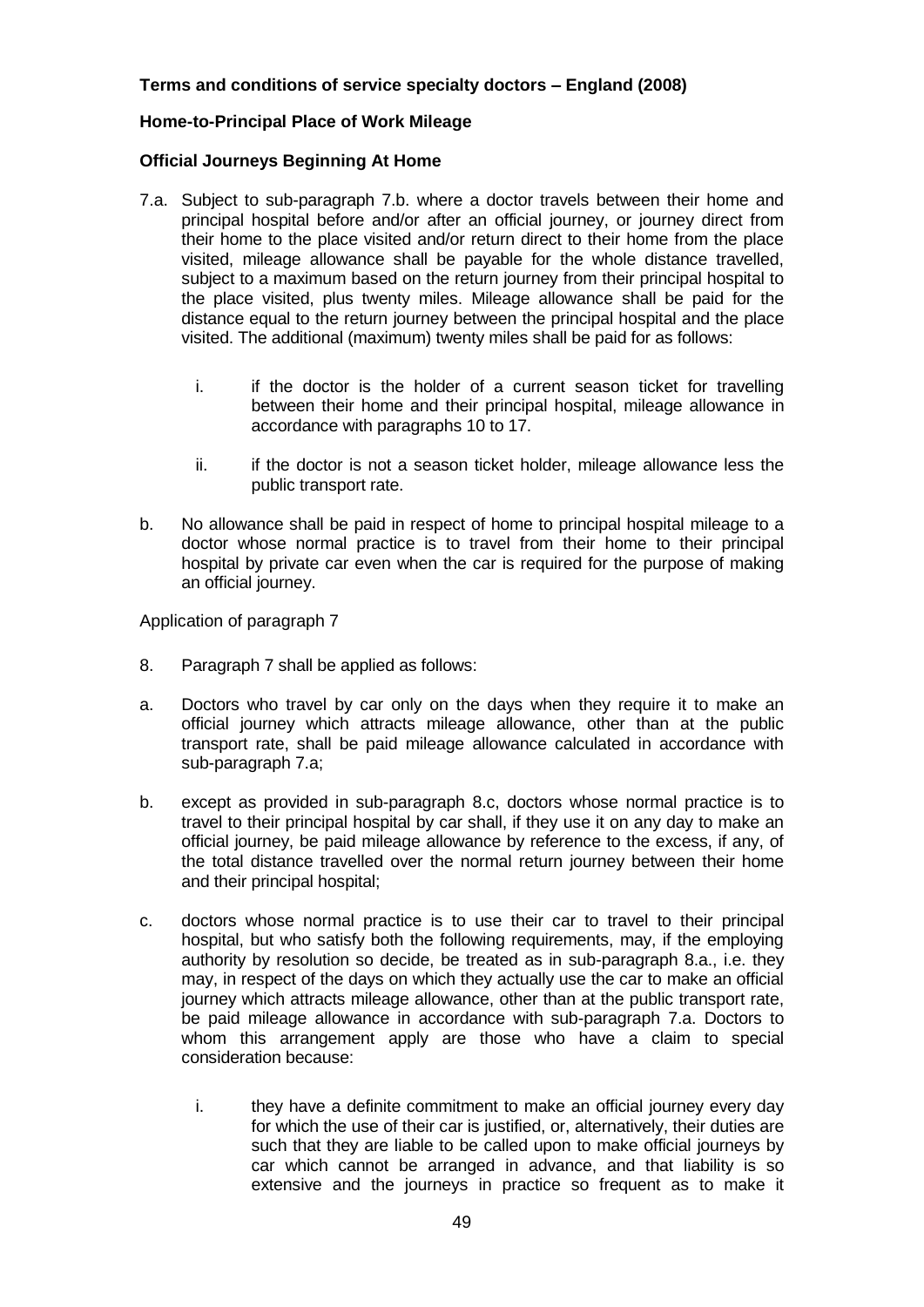desirable that their car should always be available at their principal hospital; and

ii. they would not otherwise require to travel to their principal hospital by car.

### **Locum Tenens**

9. Where a locum doctor travels between his or her home (or temporary accommodation) and principal place of work, expenses shall be payable in respect of any distance by which the journey exceeds 10 miles each way.

#### **Rates of Mileage Allowance: Regular User Allowances**

- 10. Allowances at regular user rates shall be paid to doctors who:
	- (i) are classified by the employing organisation as regular users and choose not, or are unable, to avail themselves of a Lease Car in accordance with paragraphs 26 to 34; or
	- (ii) are new appointees to whom the employing organisation has deemed it uneconomic, or is unable to offer a Lease Car in accordance with paragraphs 26 to 34; and
	- (iii) are required by their employing organisation to use their own car on NHS business and, in so doing, either:
		- (a) travel an average of more than 3,500 miles a year; or
		- (b) travel an average of at least 1,250 miles a year; and
		- (c) necessarily use their car on an average of three days a week; or
		- (d) spend an average of at least 50% of their time on such travel, including the duties performed during the visits.

### **Change in Circumstances**

11. If there is a change in a doctor's duties or if the official mileage falls below that on which a regular or essential user classification was based and which is likely to continue, the application to the doctor of the regular user agreement should be reconsidered. Any decrease in the annual official mileage or the frequency of travel, etc which is attributable to circumstances such as prolonged sick leave or the temporary closure of one place of duty should be ignored for this purpose.

#### **Non-Classification as Regular User**

12. Where an employing organisation does not consider that a doctor, other than one to whom paragraph 29 of these provisions applies, should be classified as a regular or essential user, and if this gives rise to any serious difficulty, the doctor shall have recourse to local grievance procedures.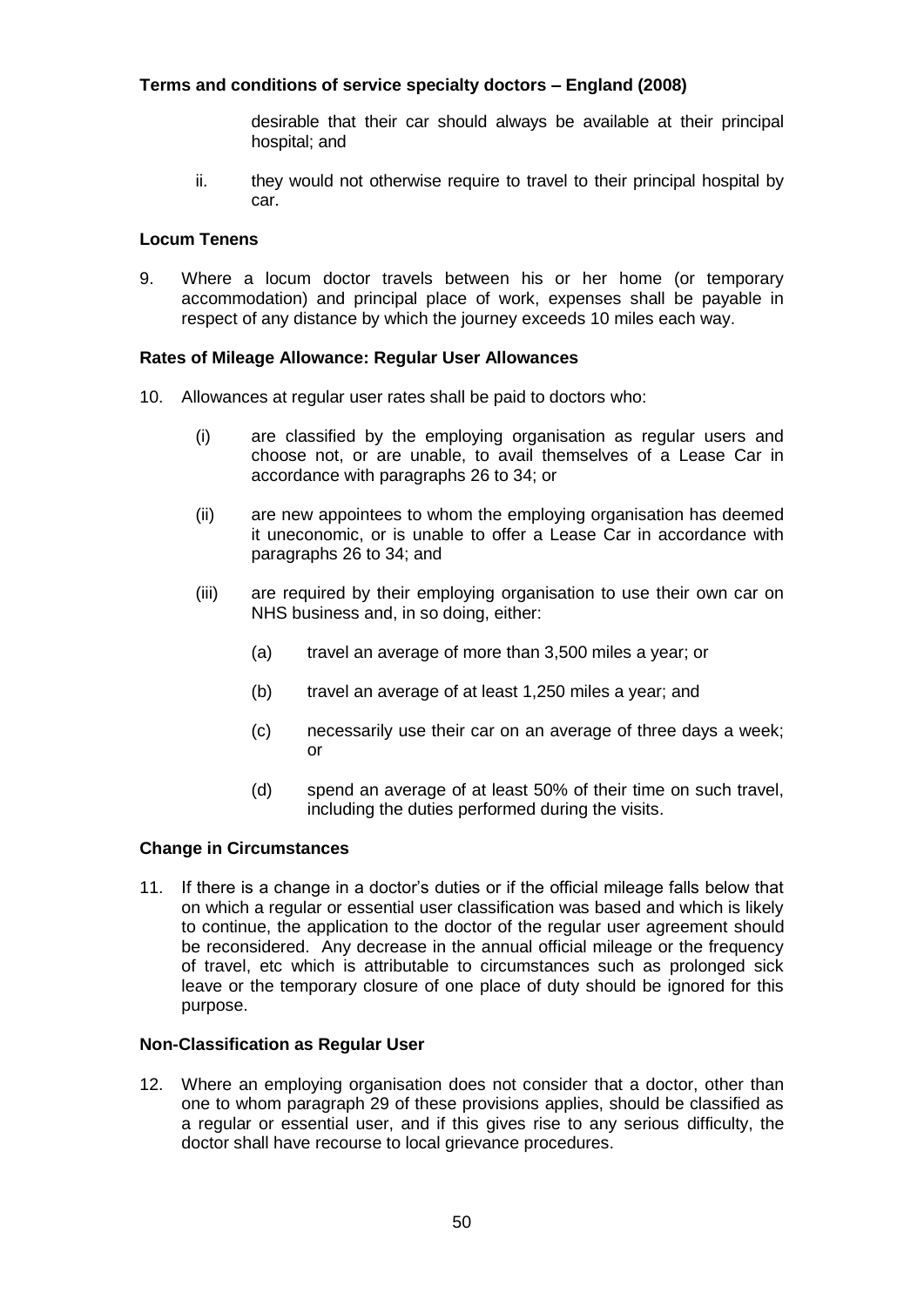### **Payment of Lump Sums**

- 13. Payment of the annual lump sum allowance shall be made in equal monthly instalments over a period from 1 April in any year to 31 March in the succeeding year.
- 14. In the case of a doctor who takes up an appointment with an employing organisation or leaves the employment of his or her employing organisation after 1 April in any year, allowances shall be paid pro rata. The calculation of the mileage allowance should thus be in accordance with the following procedure:
	- (i) The mileage allowance to be paid at the higher rate would, at 9,000 miles per annum, be equivalent to 750 miles per month of service. The excess over 750 miles per month of service would be paid at the intermediate and, if appropriate, the lower rate. For example, where the total service in the period 1 April in any year to 31 March in the succeeding year is five months, then up to 3,750 miles would be paid at the higher rate and any excess at the intermediate, and if appropriate, the lower rate. Similarly, the lump sum should be divided into twelve monthly payments.
	- (ii) When a doctor leaves the employment of an employing organisation, a calculation shall be made in respect of his or her entitlement for the portion of the year served with the employing organisation and any adjustments made thereafter.

### **Part Months of Service**

15. Part months of service shall be regarded as complete months for the purposes of paragraph 13. However, a regular user who leaves the service of one employing organisation and enters the employment of another during the same month shall receive only one lump sum instalment for that month, payable by the former employing organisation.

### **Cars Out of Use**

- 16. When a doctor entitled to the regular user allowance does not use his or her car as a result of a mechanical defect or absence through illness:
	- (i) the lump sum payment should be paid for the remainder of the month in which the car was out of use and for a further three months thereafter. For the following three months, payment should be made at the rate of 50% of the lump sum payment. No further payments should be made if a car is out of use for six months or longer;
	- (ii) during the period when the car is "off the road" for repairs, out of pocket expenses in respect of travel by other forms of transport should be borne by the employing organisation, in accordance with the provisions of paragraph 2 of Section 23 of the General Council Conditions of Service.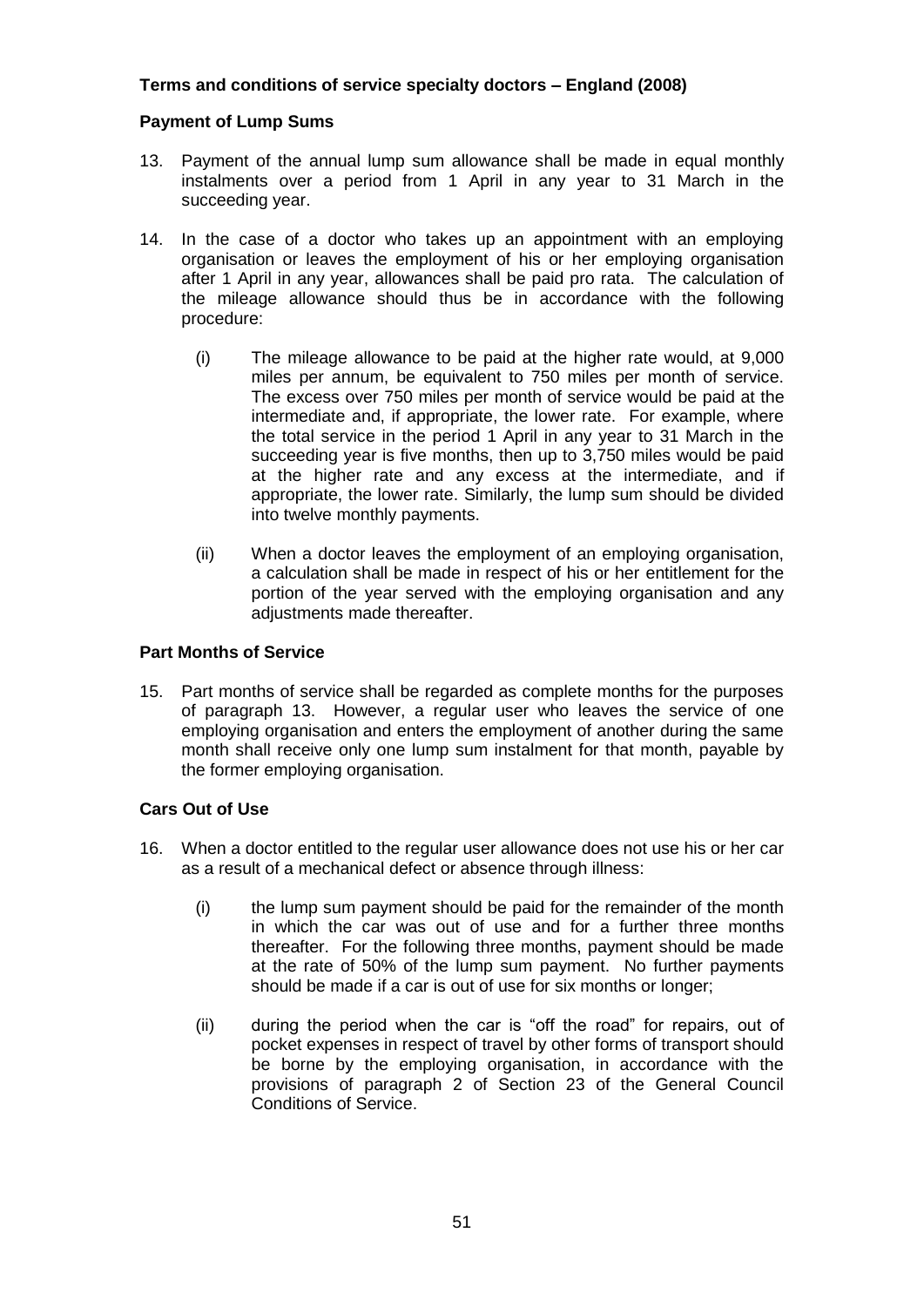### **Standard Mileage Rates**

17. Mileage allowances at standard rates will be paid to doctors who use their own vehicles for official journeys, other than in the circumstances described in paragraph 10, 18 and 29 of these provisions, provided that a doctor may opt to be paid mileage allowances at standard rates, notwithstanding his or her entitlement to payment at regular user rates.

### **Public Transport Mileage Rate**

18. The foregoing rates shall not apply if a doctor uses a private motor vehicle in circumstances where travel by a public service (e.g. rail, bus) would be appropriate. For such journeys, an allowance at the public transport rate shall be paid, unless this is higher than the rate that would be payable at the standard, regular user or special rate. Further guidance on the application of the public transport mileage rate is attached at Annex B.

#### **Passenger Allowances**

19. Where other employees or members of an employing organisation are conveyed in the same vehicle, other than a Lease Car, on the business of the National Health Service and their fares by a public service would otherwise be payable by the employing organisation, passenger mileage allowance shall be paid.

#### **Garage Expenses, Tolls and Ferries**

20. Subject to the production of vouchers wherever possible, doctors using their private motor vehicles on an official journey at the standard, regular user or special rate of mileage allowance shall be refunded reasonable garage and parking expenses and charges for tolls and ferries necessarily incurred, except that charges for overnight garaging or parking shall not be reimbursed, unless the doctor is entitled to night subsistence allowance for overnight absence. Similar expenses may also be refunded to doctors only entitled to the public transport rate of mileage allowance, provided that the total reimbursement for an official journey does not exceed the cost which would otherwise have been incurred on public transport, including the fares of any official passengers.

### **Loans for Car Purchase**

- 21. The provisions of this paragraph apply to doctors who qualify for the first time as regular car users in the NHS, other than those who are offered, or provided with, a suitable Lease Car.
- 22. Such doctors are entitled to a loan at 2½% flat rate of interest, provided that the request for the loan is made within three months of such classification, or of taking up the post (whichever is the later).
- 23. Loans shall be made in accordance with the provisions of paragraphs 22 to 27 of Section 24 of the General Council Conditions of Service.
- 24. In determining whether a car is "suitable" for the purposes of these provisions, various factors may need to be taken into account, such as the total official mileage to be driven, reliability, the need to carry heavy or bulky equipment and local road conditions, etc.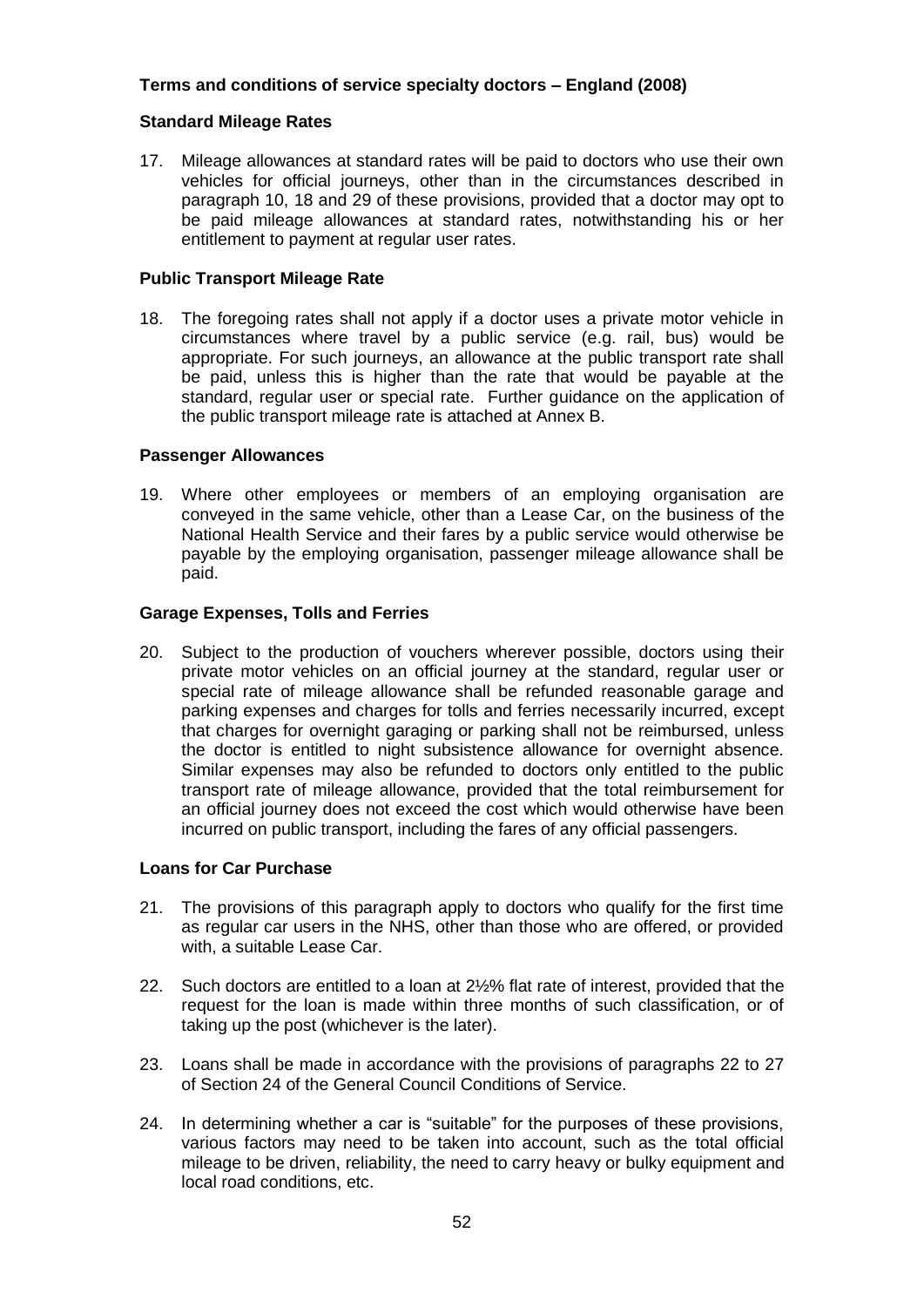### **Pedal Cycles**

25. Doctors using pedal cycles for official journeys may be reimbursed at the rate set out in Annex A, Table 1.

### **Lease Cars**

### **Allocation**

- 26. For the purposes of paragraphs 27 to 48, a "Lease Car" is any vehicle owned or contract-hired by an employing organisation.
- 27. Employing organisations may offer Lease Cars for individual use on official business where they deem it economic (see also paragraph 45 of these provisions) or otherwise in the interest of the service to do so.
- 28. Doctors in post on 9 May 1990 who are required to travel on NHS business and have been classified by the employing organisation as regular users may continue to receive the regular user lump sum payments and allowances set out in Annex A, Table 1 for so long as they remain in the same post or until they voluntarily accept the offer of a Lease Car.

### **New Appointees**

- 29. A doctor who was a new appointee after 9 May 1990 (including a doctor who voluntarily moves post within the same employing organisation, or to a different employing organisation) and who is required to travel on NHS business and who chooses to use his or her own car, rather than to accept the employing organisation's offer of a Lease Car, shall not receive the allowances specified in paragraph 28 of these provisions, but shall be reimbursed at the special rate. The special rate will be equivalent to the current 9,001 to 15,000 miles rate for over 2000cc for regular and standard users, regardless of the vehicle's engine size.
- 30. A doctor who initially refused an offer of a Lease Car will continue to be eligible for one, providing there has been no change in the doctor's duties.
- 31. A doctor who has been allocated a Lease Car for individual use on NHS business is entitled to private use of the car, subject to the conditions set out in paragraph 35 to 48 of these provisions.
- 32. The offer of a Lease Car constitutes the offer of a base vehicle which should in no case exceed 1800cc. Unless the doctor and the employing organisation agree to the allocation of a smaller vehicle, it shall be at least 1500cc. In determining the operational needs of a post for assessing the base vehicle requirement, employing organisations shall have regard, in consultation with the doctors concerned or their representatives, to:
	- (i) the clinical commitments of the postholder, including the nature, frequency and urgency of the journeys to be undertaken;
	- (ii) the distances to be travelled;
	- (iii) the road, traffic and climatic conditions;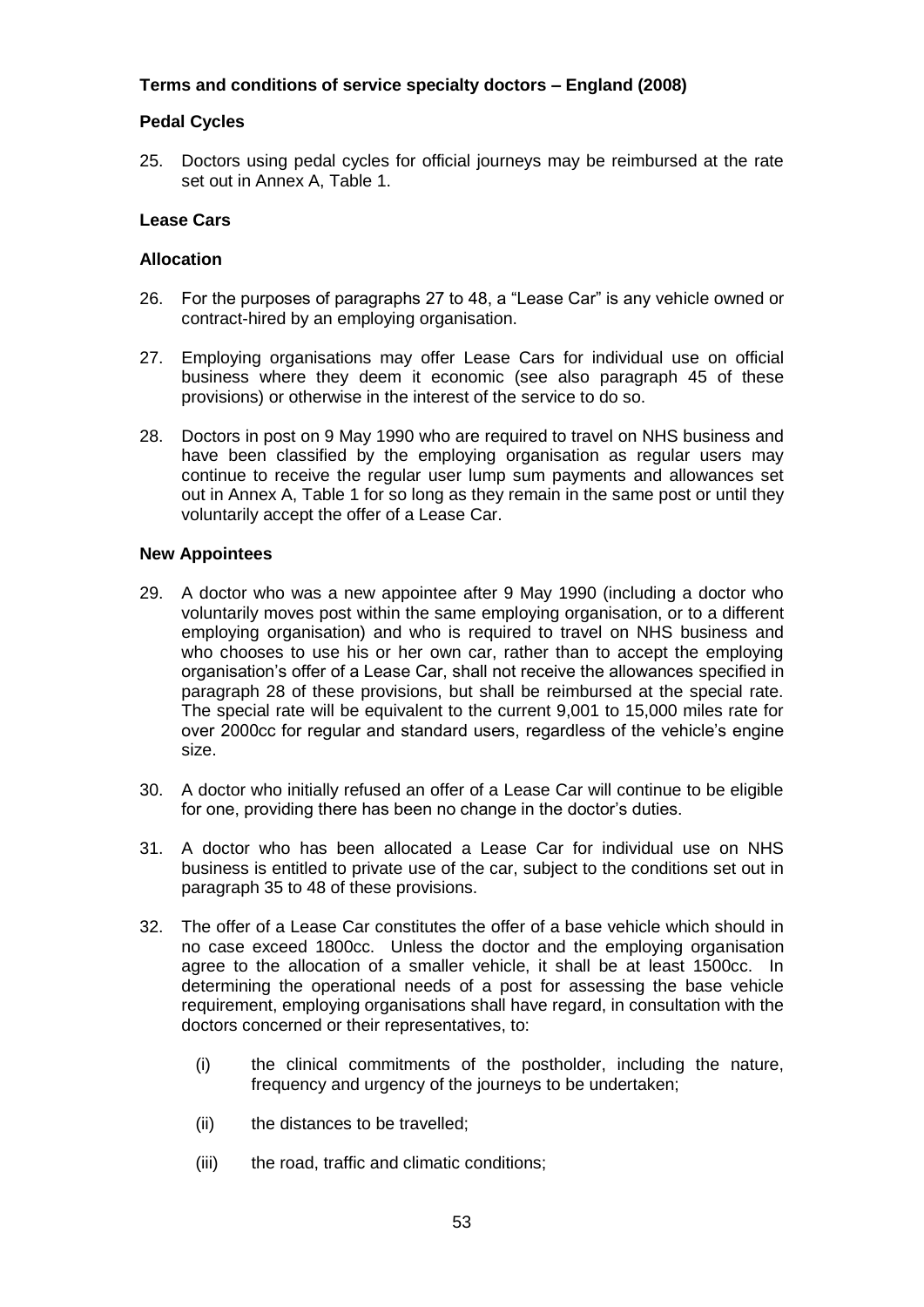- (iv) the physical requirements of the postholder; and
- (v) the need to transport equipment.
- 33. A Lease Car which is no longer required by an individual member of staff may be allocated to another for the remaining term of the contract (or notional contract). In that event, the charges for private use will be based on the fixed annual charges determined when the employing organisation first obtained the vehicle.
- 34. Employing organisations shall ensure that proper arrangements are made for the economic servicing, repair, maintenance in a roadworthy condition and replacement of Lease Cars.

### **Conditions of Use**

- 35. Following consultation with the representatives of the professions locally, an employing organisation's conditions of use shall set out the doctor's obligations in respect of the Lease Car and shall state the effect of the following events on the contract and any subsequent financial liability on the doctor:
	- (i) breach of conditions of use;
	- (ii) disqualification from driving;
	- (iii) wilful neglect;
	- (iv) termination of the doctor's contract of employment on disciplinary grounds, voluntary resignation or transfer to another employing organisation (where practicable reciprocal arrangements should be made);
	- (v) change of duties resulting in the doctor no longer being required to drive on official business;
	- (vi) substantial reduction in annual business mileage;
	- (vii) prolonged absence on annual study, special or maternity leave.

### **Charges for Private Use**

- 36. The basis of charges for private use set out in this paragraph assumes that Lease Cars are provided on a contract hire basis. Where this is not the case, charges for private use are to be based on the notional cost to the employing organisation of providing Lease Cars on a contract hire basis. Notional contract hire charges at current rates are to be used, and the fixed charge to the doctor for agreed private mileage determined on this basis is to remain unaltered for the period for which the contract would have remained in force (e.g. three years).
- 37. A doctor will be required to pay one composite annual charge for private use. This will comprise of the sum of the items listed in Annex A, Table 2. The composite annual charge will be paid by monthly deduction from salary of one twelfth of the total.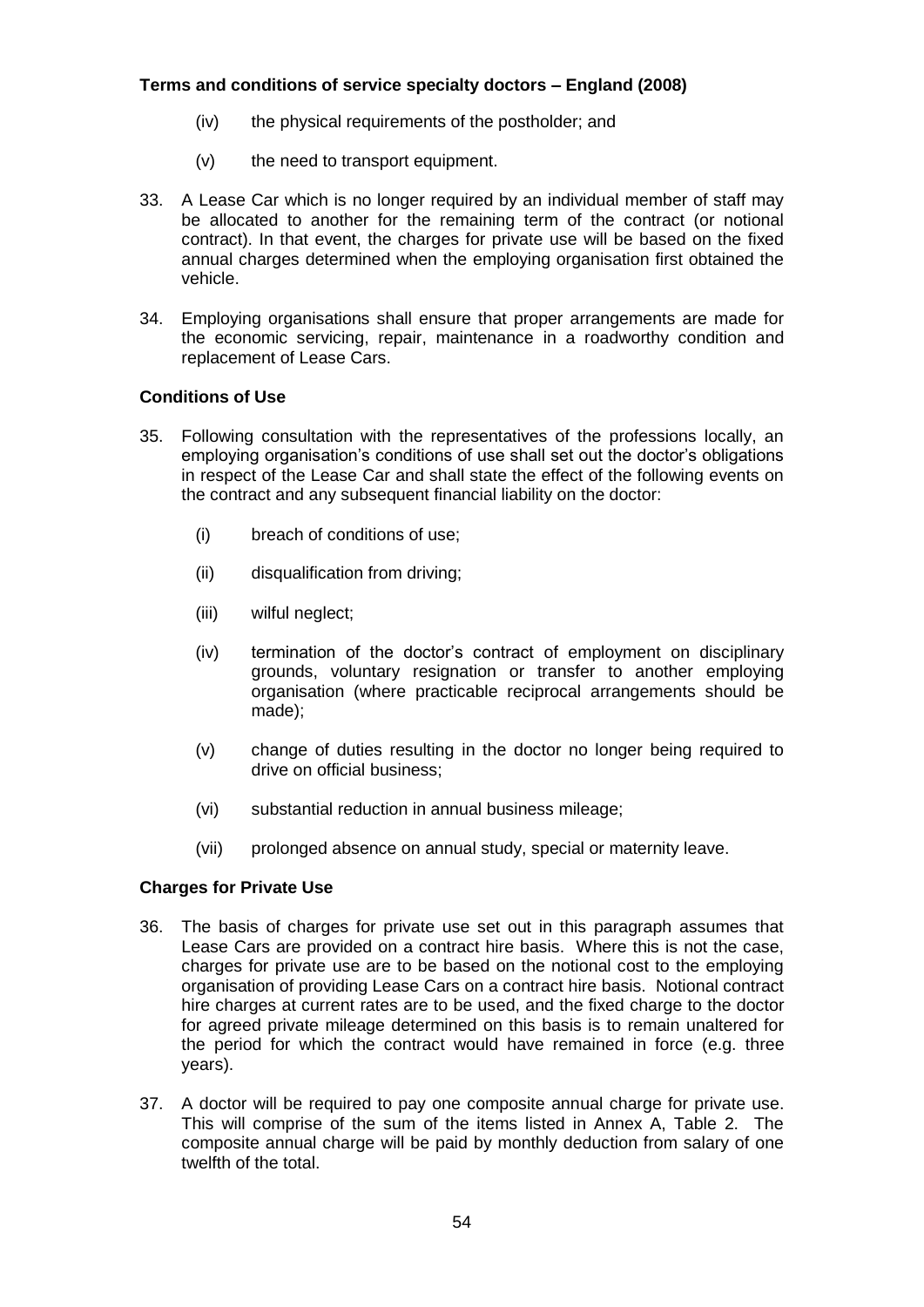- 38. The basis of the fixed charge for agreed private mileage shall be the doctor's estimate to the nearest thousand miles of his or her annual private mileage, as agreed by the employing organisation and multiplied by the rate per thousand miles, determined in accordance with the formula set out in Annex A, Table 2, Paragraph B.
- 39. In the event that a doctor underestimates his or her annual private mileage, an excess charge will be levied by the employing organisation, based on the contract hirer's excess charge to the employing organisation for the particular car hired to the doctor. In the event that a doctor overestimates his or her annual private mileage, any sum recoverable by the employing organisation from the contract hirer in respect of the overestimate will be refunded to the doctor. If no recovery is available to the employing organisation, no refund will be made to the doctor.
- 40. A doctor shall meet the cost to the employing organisation of the fitting of any optional extras the doctor requires, and the contract between the employing organisation and the doctor should specify whether such extras will become the property of the contract hirer or of the doctor. In the latter case, the doctor shall be liable for the cost of making good any damage caused to the car by the removal of such fittings at the end or on early termination of the contract. However, if such alterations are required because the doctor has a certified disability, then the costs shall be met by the employing organisation.
- 41. In the event of the doctor's death in service or an early termination of the doctor's contract on the grounds of ill health, there shall be no financial penalty to the doctor or the doctor's estate on account of the early termination of the contract for private use of the Lease Car.
- 42. In the event of a doctor's absence from work for an extended period on maternity, sick, study or special leave, a doctor who has contracted for private use of a Lease Car may choose to continue the private use at the contracted charge or to return the vehicle to the employing organisation. In the latter case, there shall be no financial penalty to the doctor on account of early termination of the contract.

### **Alternative Vehicle**

43. Subject to the agreement of the employing organisation, which shall not be unreasonably withheld, a doctor who wishes to contract for private use of a Lease Car may choose a larger or more expensively equipped vehicle than that offered. In this event, the doctor shall be responsible for meeting the additional costs to the employing organisation by means of an addition to the composite annual charge, which shall be paid by monthly deduction from salary of one twelfth of the total determined. The rate for reimbursement of petrol used on official business shall be that of the appropriate base vehicle.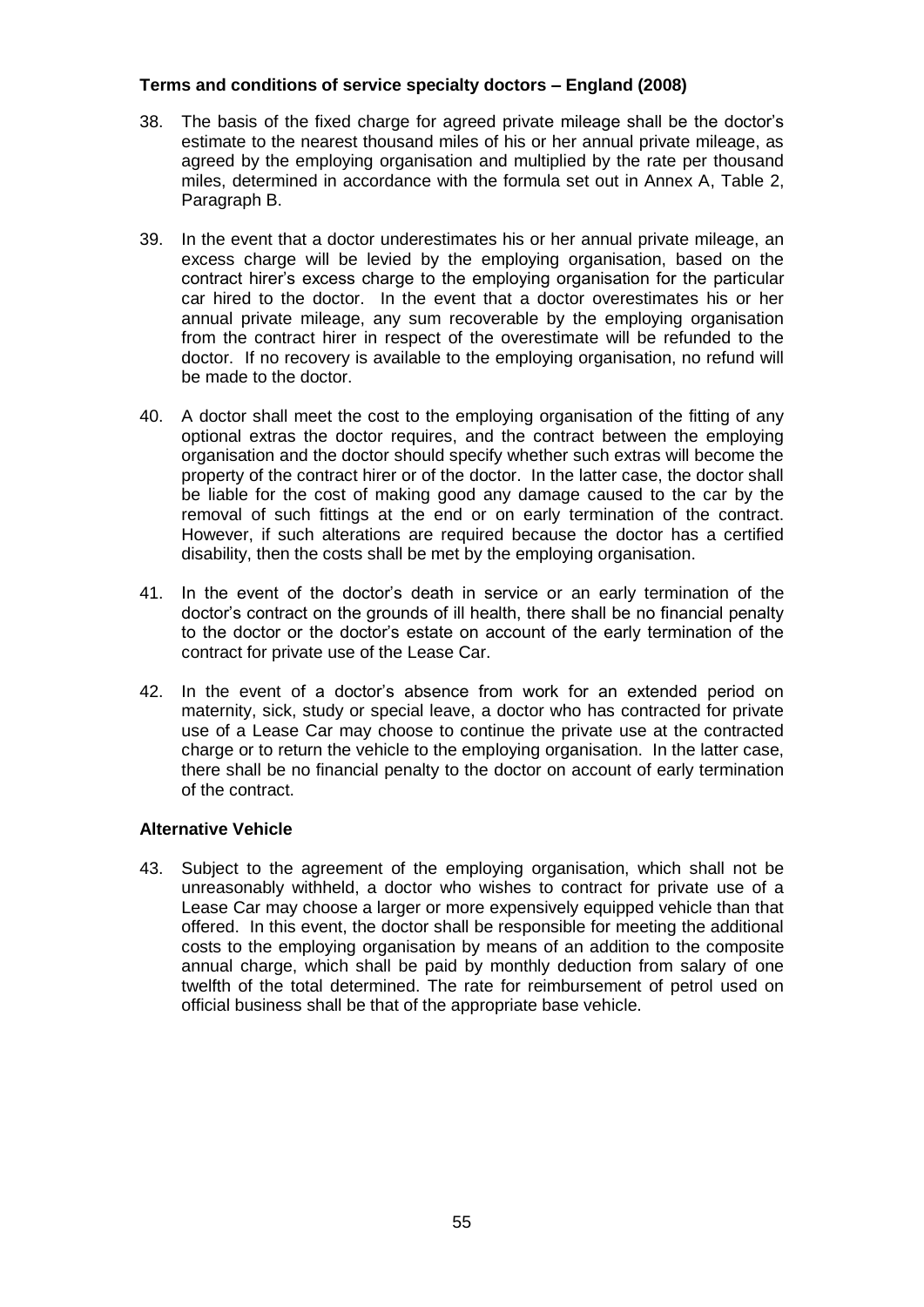### **Reimbursement of Petrol and Other Costs**

- 44. A doctor who has been allocated a Lease Car will be responsible for purchasing all petrol, whether for business or private mileage.
- 45. NHS business mileage costs will be reimbursed by reference to a claim form or diary showing daily visits on NHS business signed by the doctor. NHS business mileage costs include journeys for which a mileage allowance would be payable under paragraphs 7 to 8 of these provisions.
- 46. The rate per mile will be determined according to the following formula:

#### Cost of one gallon of premium unleaded petrol\* Base Vehicle's mileage on urban cycle

\* The price of petrol will be as recommended from time to time by the Department of Health or any new body to whom this function may in future be delegated. The mileage on the urban cycle will be as quoted by manufacturers from officially approved tests under the Passenger Car Fuel Consumption Order 1983.

47. The provisions of paragraph 26 of these provisions shall apply to expenses incurred by a doctor using a Lease Car on official business.

#### **Carriage of Passengers**

48. Liability for compensation of authorised official passengers injured while being carried in a Lease Car will be borne by the employing organisation. It is for each employing organisation to reach a view and issue advice to doctors on the carriage of official passengers.

#### **Other Expenses**

#### **Subsistence Allowances**

- 49. The provisions of Section 22 of the General Council Conditions of Service shall apply, with the following provisos:
- 50. For the purposes of this guidance the term "principal place of work" shall be understood to mean "the NHS facility where the doctor's principal duties lie".
- 51. No day allowance shall be payable in respect of any period spent at a NHS facility as part of the Programmed Activities of the doctor concerned.

### **Postage etc**

52. Any expenditure necessarily incurred by a doctor on postage or telephone calls in the service of an employing organisation shall be reimbursed, through the periodical claim for travelling and subsistence.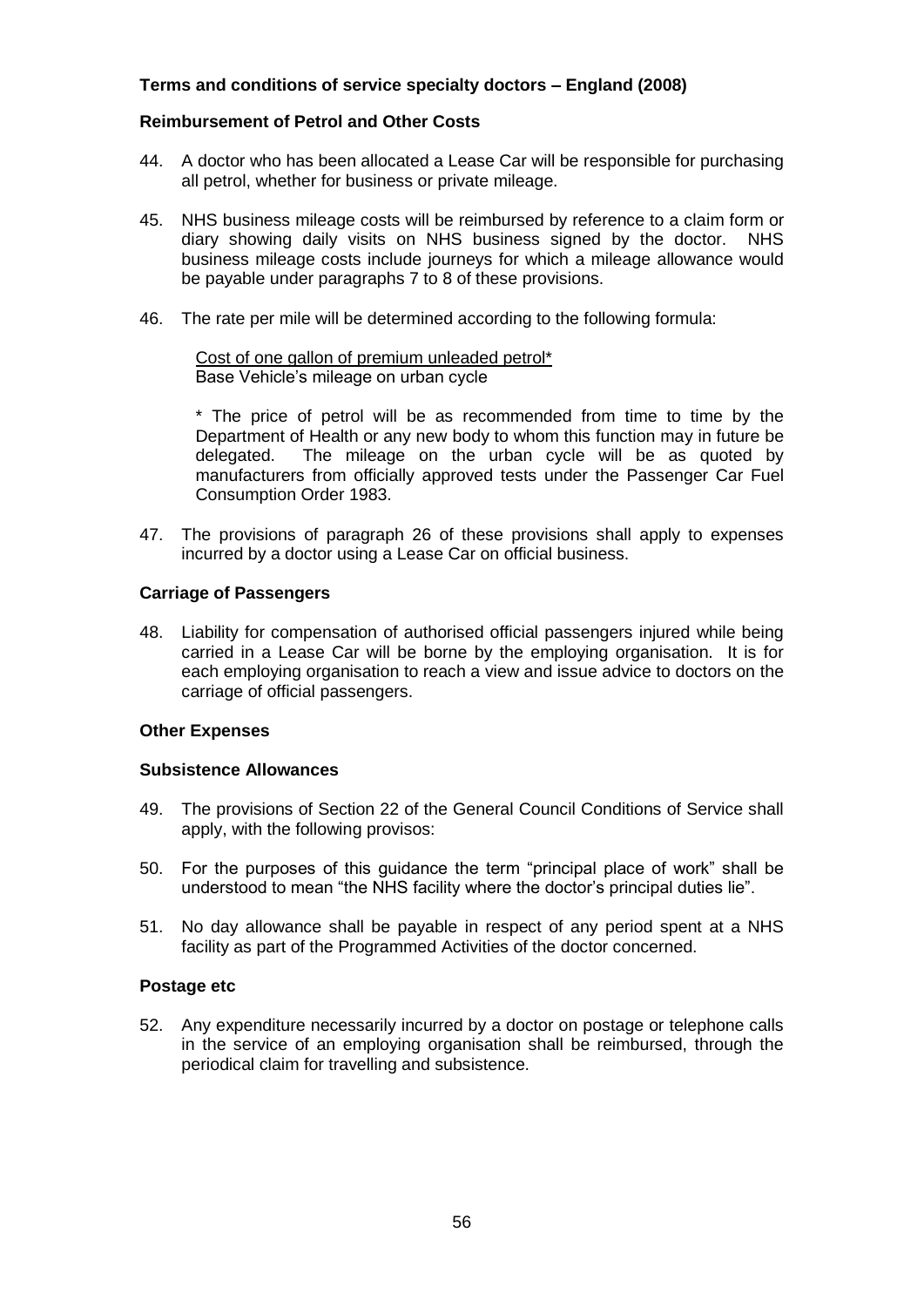### **Expenses of Candidates for Appointments**

- 53. The provisions of this paragraph shall apply where an employing organisation invites a doctor to appear before a selection board or invites a shortlisted doctor to attend in connection with his or her application for appointment.
	- (i) reimbursement of eligible expenses shall be made by the prospective employing organisation.
	- (ii) where a doctor holds a paid or honorary appointment with an employing organisation and applies for a new post with his or her own or another employing organisation, the doctor is entitled to travelling expenses in accordance with paragraph 3 of these provisions and to subsistence allowance in accordance with paragraphs 49 to 51.
	- (iii) where a doctor to whom sub-paragraph (ii) does not apply provides general medical or dental services under Part II of the National Health Service Act 1978, or is an assistant to such a doctor, he or she is entitled to travelling expenses and subsistence allowance at the higher rate applicable under paragraphs 49 to 51 of these provisions.
	- (iv) a doctor to whom sub-paragraphs (ii) and (iii) do not apply may at the discretion of the employing organisation be reimbursed travelling expenses and subsistence allowance, subject, unless the circumstances warrant exceptional treatment, to the maximum that would have been payable had those provisions applied.
- 54. A doctor to whom sub-paragraph 53(ii) applies and who is invited to appear before a selection board while on holiday shall be reimbursed for:
	- (i) travelling expenses from the doctor's holiday address, but limited in the case of travel from abroad to expenses from the port of entry in Great Britain, provided that the doctor returns to his or her holiday address after interview; for this purpose, travel from Northern Ireland the Isle of Man and the Channel Islands shall not be regarded as travel from abroad; and
	- (ii) subsistence allowance at the appropriate rate, unless the doctor is able to stay at his or her own home and it is reasonable to expect the doctor to do so.
- 55. Reimbursement shall not be made to a doctor who refuses the offer of the appointment as advertised on grounds which the employing organisation considers inadequate.

#### **Removal Expenses**

56. The provisions of Section 26 of the General Council Conditions of Service shall apply.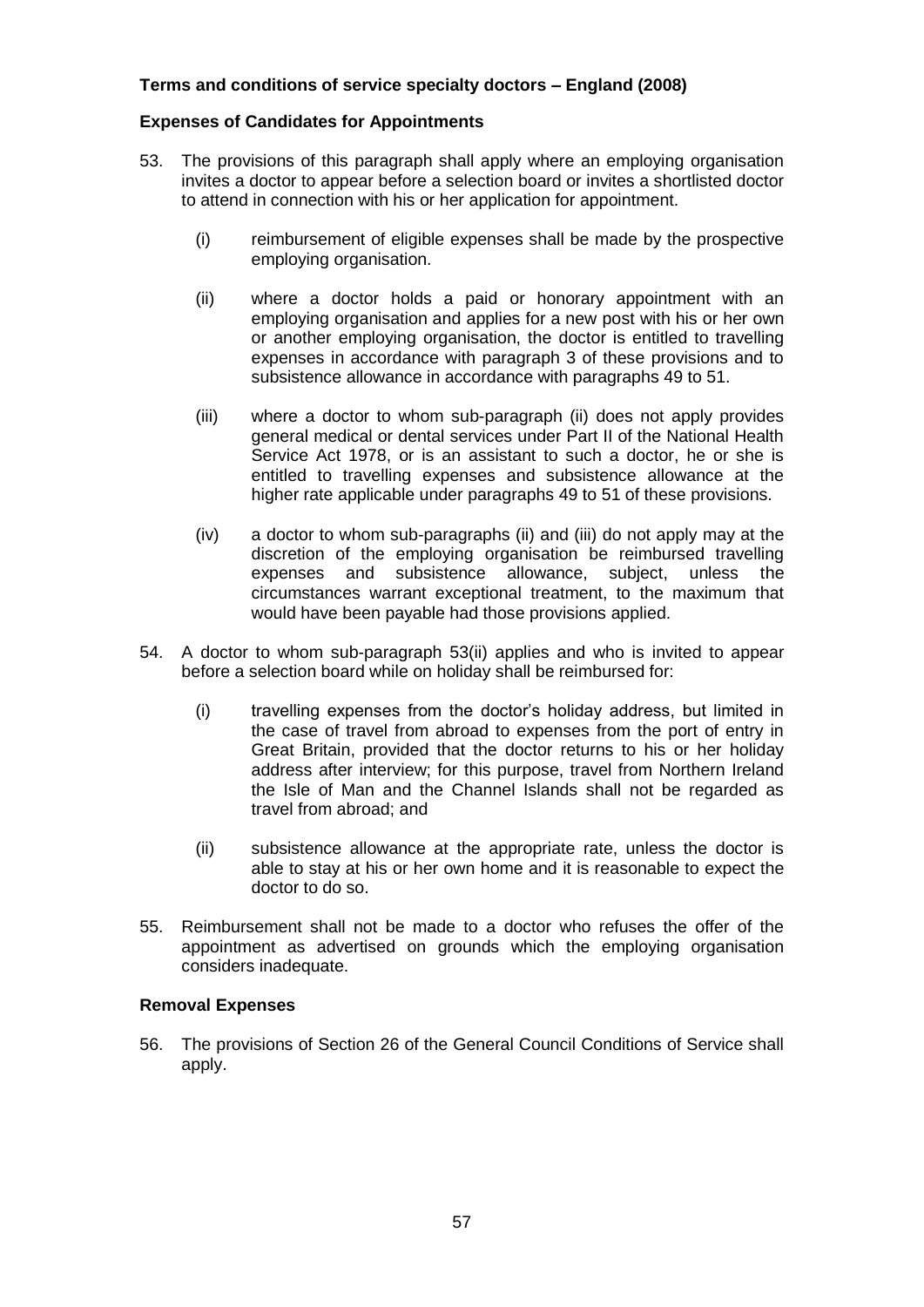### **Annex A – Transport Fees and Allowances**

Please see the latest Pay Circular which deals with pay and conditions of service of hospital medical and dental staff and doctors in public health medicine and the community health service. This is available on the NHS Employers website at [www.nhsemployers.org](../../AppData/Local/Microsoft/Windows/INetCache/Content.Outlook/T4JQTSCJ/www.nhsemployers.org/PayAndContracts/Pay%20circulars/Pages/PayCirculars.aspx) 3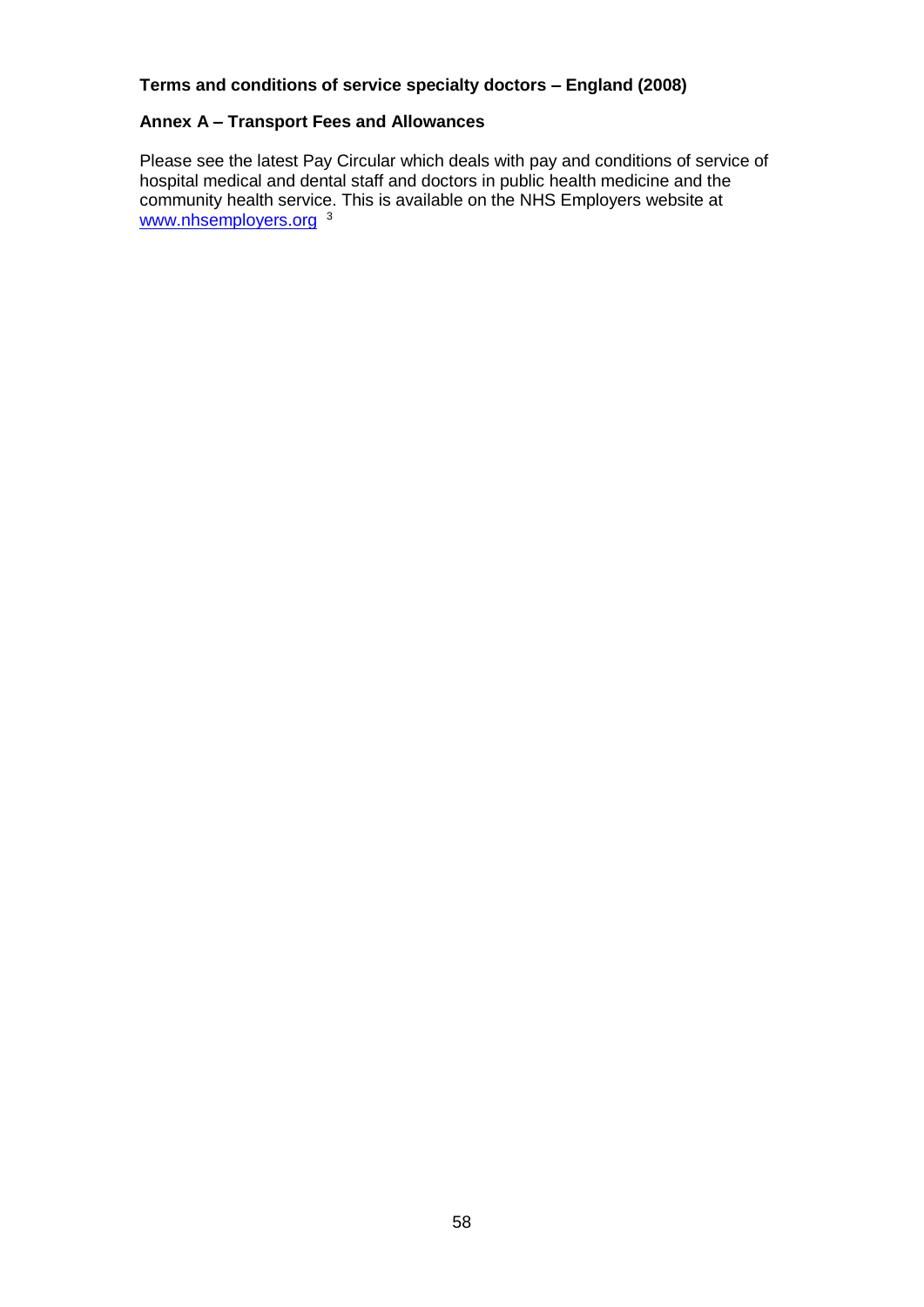### **Annex B – Application of the Public Transport User Rate**

- 1. This annex provides further guidance on the application of the public transport user rate instead of the standard mileage rate, under the provisions set out in paragraph 17 of the main body of this guidance.
- 2. If mileage allowance is payable, the public transport rate (set out in Annex A, Table 1) should be paid where travel by a public service is appropriate, but the doctor prefers to use a private means of transport instead. In all other circumstances, the standard or regular user rates apply.
- 3. Employers should use the following criteria in deciding whether the public transport rate should apply:
	- the nature of the doctor's duties;
	- the length and complexity of journeys (including the number of changes and likely waiting times);
	- the availability of public transport;
	- personal safety;
	- the time of day;
	- relative journey times (public transport compared with private vehicle);
	- any other relevant factors, for example, equipment or luggage to be carried.
- 4. In particular, employers should take into account the variable times at which doctors start and finish work when public transport may not be a viable way of travelling.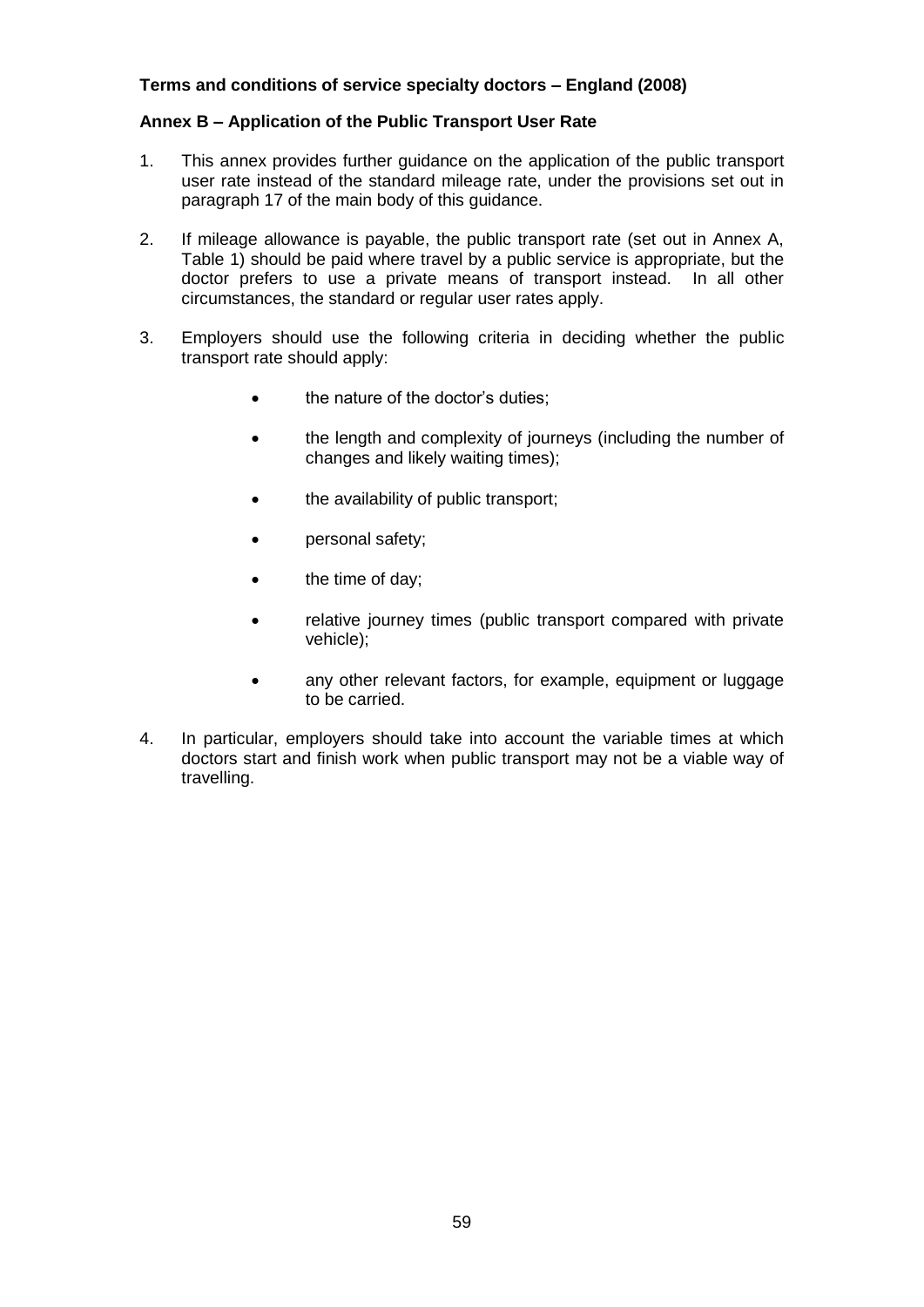### **Schedule 21 (Temporary Schedule)**

### **Maternity Leave and Pay**

### **Introduction**

- 1. All employees will have the right to take 52 weeks of maternity leave
- 2. Paragraphs 7 to 54 of this Schedule set out the maternity leave and pay entitlements of NHS employees under the NHS contractual maternity leave scheme.
- 3. Paragraphs 55 to 59 give information about the position of staff who are not covered by this scheme because they do not have the necessary service or do not intend to return to NHS employment.
- 4. Paragraphs 60 to 64 define the service that can be counted towards the twelve month continuous service qualification set out in paragraph 7 (i) below and which breaks in service may be disregarded for this purpose.
- 5. Paragraph 65 explains how to get further information about employees' statutory entitlements.
- 6. Where locally staff and employer representatives agree arrangements which provide benefits to staff, beyond those provided by this section, those local arrangements will apply.

### **Eligibility**

7. An employee working full-time or part-time will be entitled to paid and unpaid maternity leave under the NHS contractual maternity pay scheme if:

> (i) she has twelve months continuous service (see paragraphs 60 to 64) with one or more NHS employers at the beginning of the eleventh week before the expected week of childbirth;

- (ii) she notifies her emplover in writing before the end of the 15<sup>th</sup> week before the expected date of childbirth (or if this is not possible, as soon as is reasonably practicable thereafter):
	- (a) of her intention to take maternity leave;
	- (b) of the date she wishes to start her maternity leave  $$ she can choose when to start her maternity leave – this can usually be any date from the beginning of the  $11<sup>th</sup>$ week before the baby is born (but see paragraph 8 below);
	- (c) that she intends to return to work with the same or another NHS employer for a minimum period of three months after her maternity leave has ended;
	- (d) and provides a MATB1 form from her midwife or GP giving the expected date of childbirth.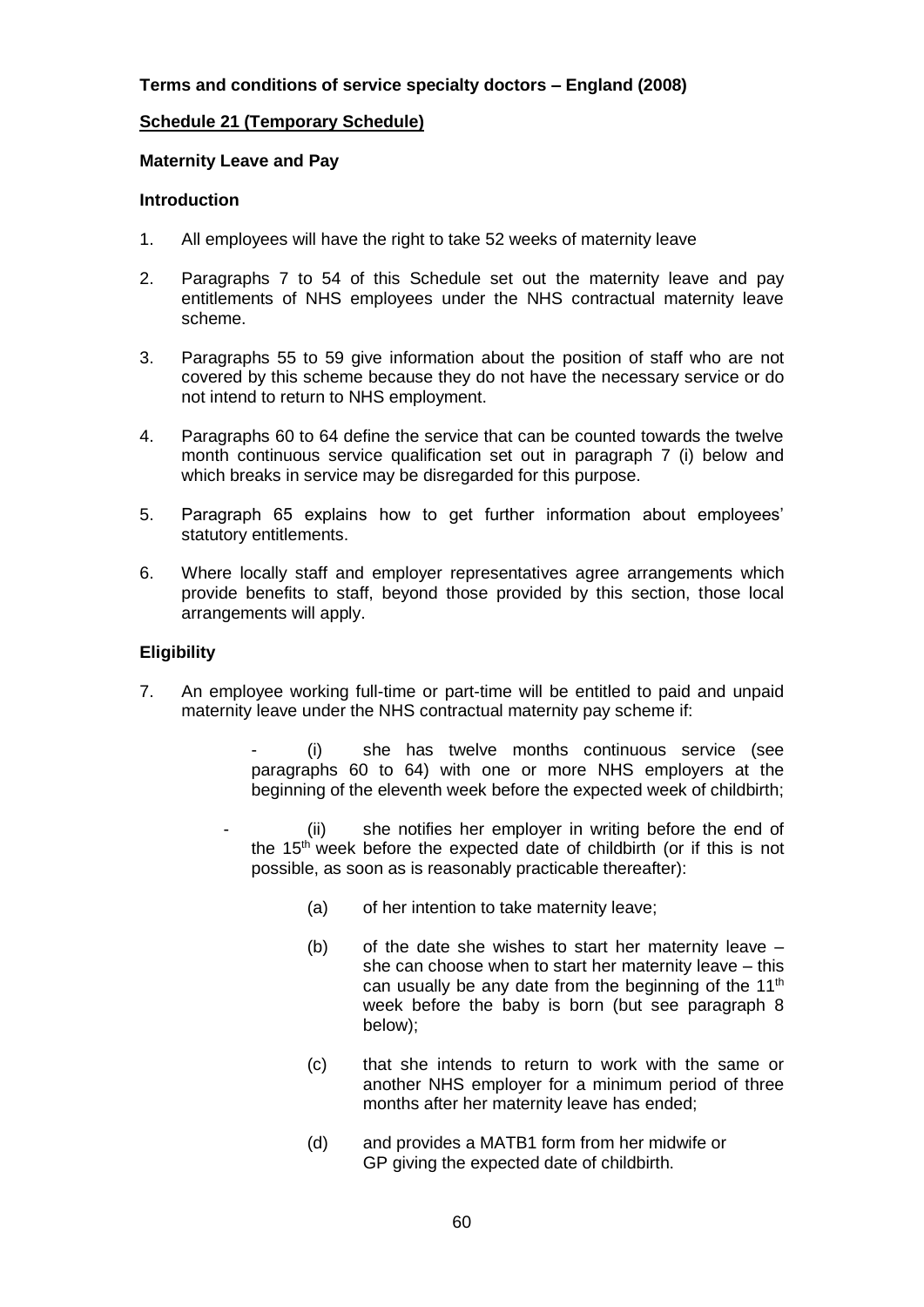### **Changing the Maternity Leave Start Date**

8. If the employee subsequently wants to change the date from which she wishes her leave to start she should notify her employer at least 28 days beforehand (or, if this is not possible, as soon as is reasonably practicable beforehand).

### **Confirming Maternity Leave and Pay**

- 9. Following discussion with the employee, the employer should confirm in writing:
	- $(i)$  the employee's paid and unpaid leave entitlements under this agreement (or statutory entitlements if the employee does not qualify under this agreement);
	- (ii) unless an earlier return date has been given by the employee, her expected return date based on her 52 weeks paid and unpaid leave entitlement under this agreement; and
	- (iii) the length of any period of accrued annual leave which it has been agreed may be taken following the end of the formal maternity leave period (see paragraphs 49 and 50 below);
	- $(iv)$  the need for the employee to give at least 28 days notice if she wishes to return to work before the expected return date.

### **Keeping in Touch**

- 10. Before going on leave, the employer and the employee should also discuss and agree any voluntary arrangements for keeping in touch during the employee's maternity leave including:
	- $(i)$  any voluntary arrangements that the employee may find helpful to help her keep in touch with developments at work and, nearer the time of her return, to help facilitate her return to work;
	- (ii) keeping the employer in touch with any developments that may affect her intended date of return.

### **Work during the Maternity Leave Period**

### **Keeping in Touch Days**

- 11. To facilitate the process of Keeping in Touch Days (KIT days) it is important that the employer and employee have early discussion to plan and make arrangements for KIT days before the employee's maternity leave takes place.
- 12. To enable employees to take up the opportunity to work KIT days employers should consider the scope for reimbursement of reasonable childcare costs or the provision of childcare facilities.
- 13. KIT days are intended to facilitate a smooth return to work for women returning from maternity leave.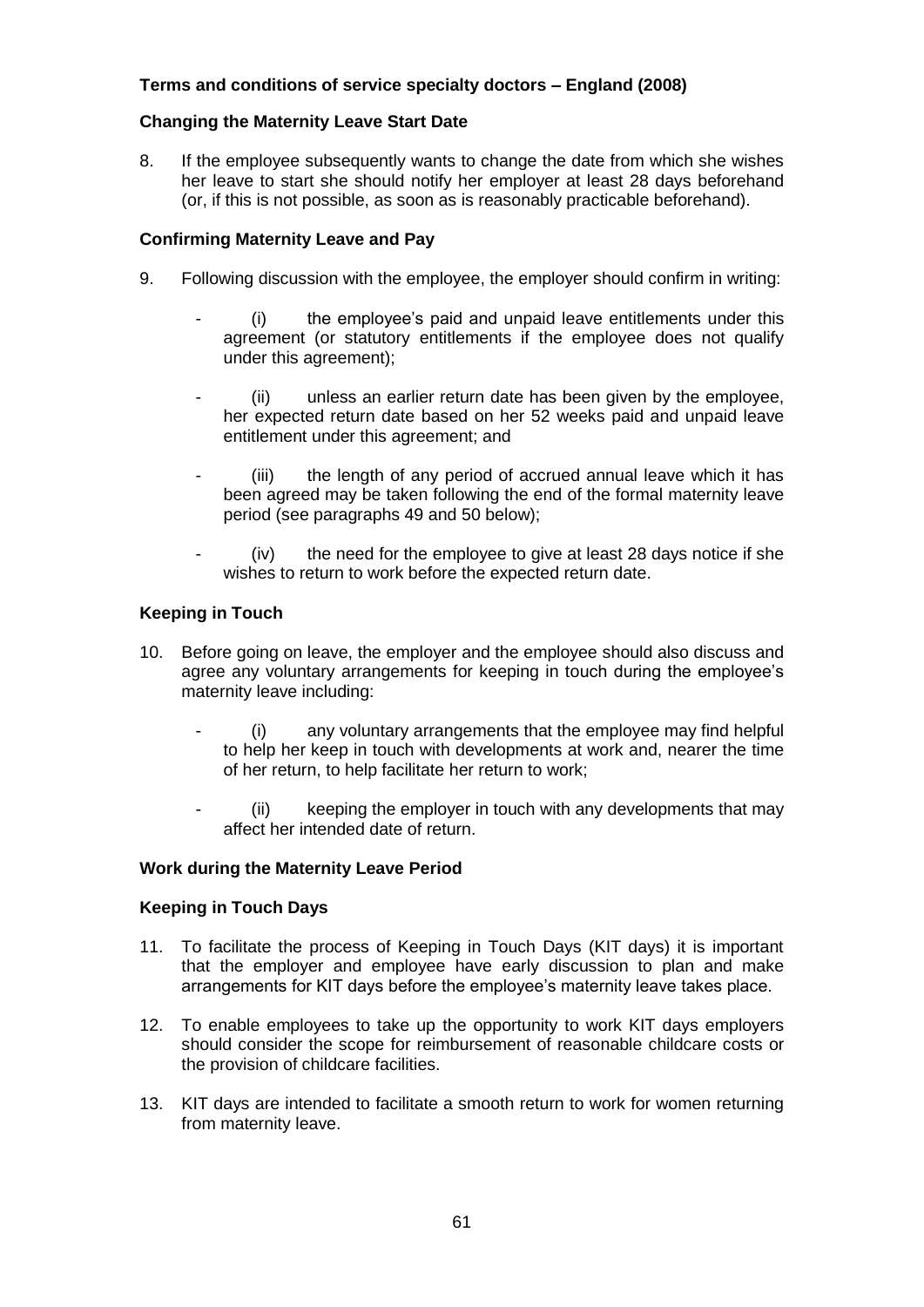- 14. An employee may work for up to a maximum of 10 KIT days without bringing her maternity leave to an end. Any days of work will not extend the maternity leave period.
- 15. An employee may not work during the two weeks of compulsory maternity leave immediately after the birth of her baby
- 16. The work can be consecutive or not and can include training or other activities which enable the employee to keep in touch with the workplace.
- 17. Any such work must be by agreement and neither the employer nor the employee can insist upon it.
- 18. The employee will be paid at their basic daily rate, for the hours worked less appropriate maternity leave payment for KIT days worked.
- 19. Working for part of any day will count as one KIT day
- 20. Any employee who is breastfeeding must be risk assessed and facilities provided in accordance with paragraph 34

#### **Paid Maternity Leave**

#### **Amount of Pay**

- 21. Where an employee intends to return to work the amount of contractual maternity pay receivable is as follows:
	- (i) for the first eight weeks of absence, the employee will receive full pay, less any Statutory Maternity Pay or Maternity Allowance (including any dependants' allowances) receivable;
	- (ii) for the next 18 weeks, the employee will receive half of full pay plus any Statutory Maternity Pay or Maternity Allowance (including any dependants' allowances) receivable, providing the total receivable does not exceed full pay.
	- (iii) for the next 13 weeks, the employee will receive any Statutory Maternity Pay or Maternity Allowance that they are entitled to under the statutory scheme
- 22. By prior agreement with the employer occupational maternity pay may be paid in a different way, for example a combination of full pay and half pay or a fixed amount spread equally over the maternity leave period.

### **Calculation of Maternity Pay**

- 23. Full pay will be calculated using the average weekly earnings rules used for calculating Statutory Maternity Pay entitlements, subject to the following qualifications:
	- $(i)$  in the event of a pay award or annual increment being implemented before the paid maternity leave period begins, the maternity pay should be calculated as though the pay award or annual increment had effect throughout the entire Statutory Maternity Pay calculation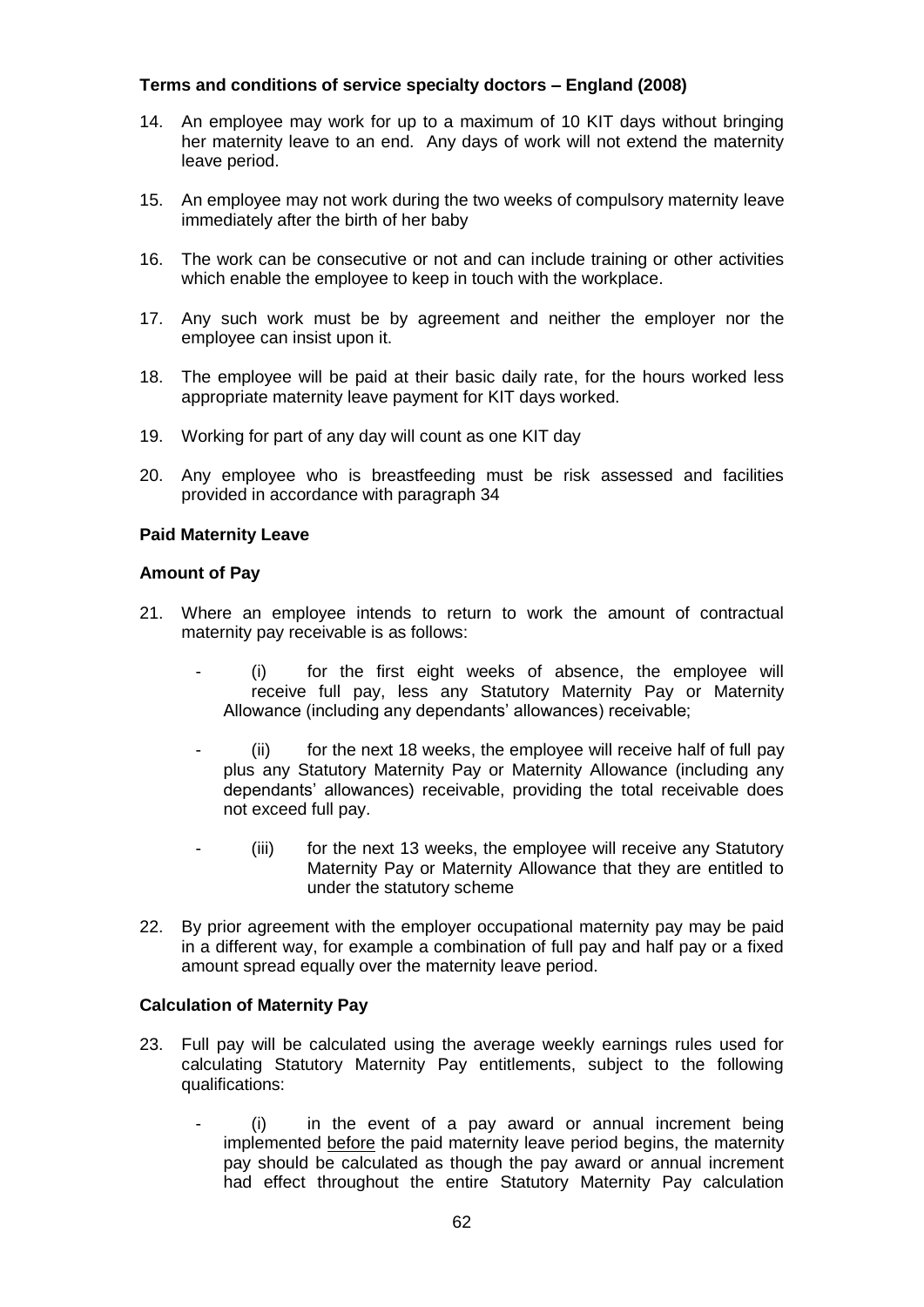period. If such a pay award was agreed retrospectively, the maternity pay should be re-calculated on the same basis;

 $(ii)$  in the event of a pay award or annual increment being implemented during the paid maternity leave period, the maternity pay due from the date of the pay award or annual increment should be increased accordingly. If such a pay award was agreed retrospectively, the maternity pay should be re-calculated on the same basis;

- (iii) in the case of an employee on unpaid sick absence or on sick absence attracting half pay during the whole or part of the period used for calculating average weekly earnings in accordance with the earnings rules for Statutory Maternity Pay purposes, average weekly earnings for the period of sick absence shall be calculated on the basis of notional full sick pay.

### **Unpaid Contractual Leave**

24. Employees are also entitled to take a further 13 weeks as unpaid leave to bring the total of leave to 52 weeks. However, this may be extended by local agreement in exceptional circumstances for example, where employees have sick pre-term babies or multiple births.

### **Commencement and Duration of Leave**

25. An employee may begin her maternity leave at any time between eleven weeks before the expected week of childbirth and the expected week of childbirth provided she gives the required notice.

### **Sickness Prior to Childbirth**

- 26. If an employee is off work ill, or becomes ill, with a pregnancy related illness during the last four weeks before the expected week of childbirth, maternity leave will normally commence at the beginning of the fourth week before the expected week of childbirth or the beginning of the next week after the employee last worked, whichever is the later. Absence prior to the last four weeks before the expected week of childbirth, supported by a medical statement of incapacity for work, or a self-certificate, shall be treated as sick leave in accordance with normal leave provisions.
- 27. Odd days of pregnancy related illness during this period may be disregarded if the employee wishes to continue working till the maternity leave start date previously notified to the employer.

### **Pre-term Birth**

- 28. Where an employee's baby is born alive prematurely the employee will be entitled to the same amount of maternity leave and pay as if her baby was born at full term.
- 29. Where an employee's baby is born before the eleventh week before the expected week of childbirth and the employee has worked during the actual week of childbirth, maternity leave will start on the first day of the employee's absence.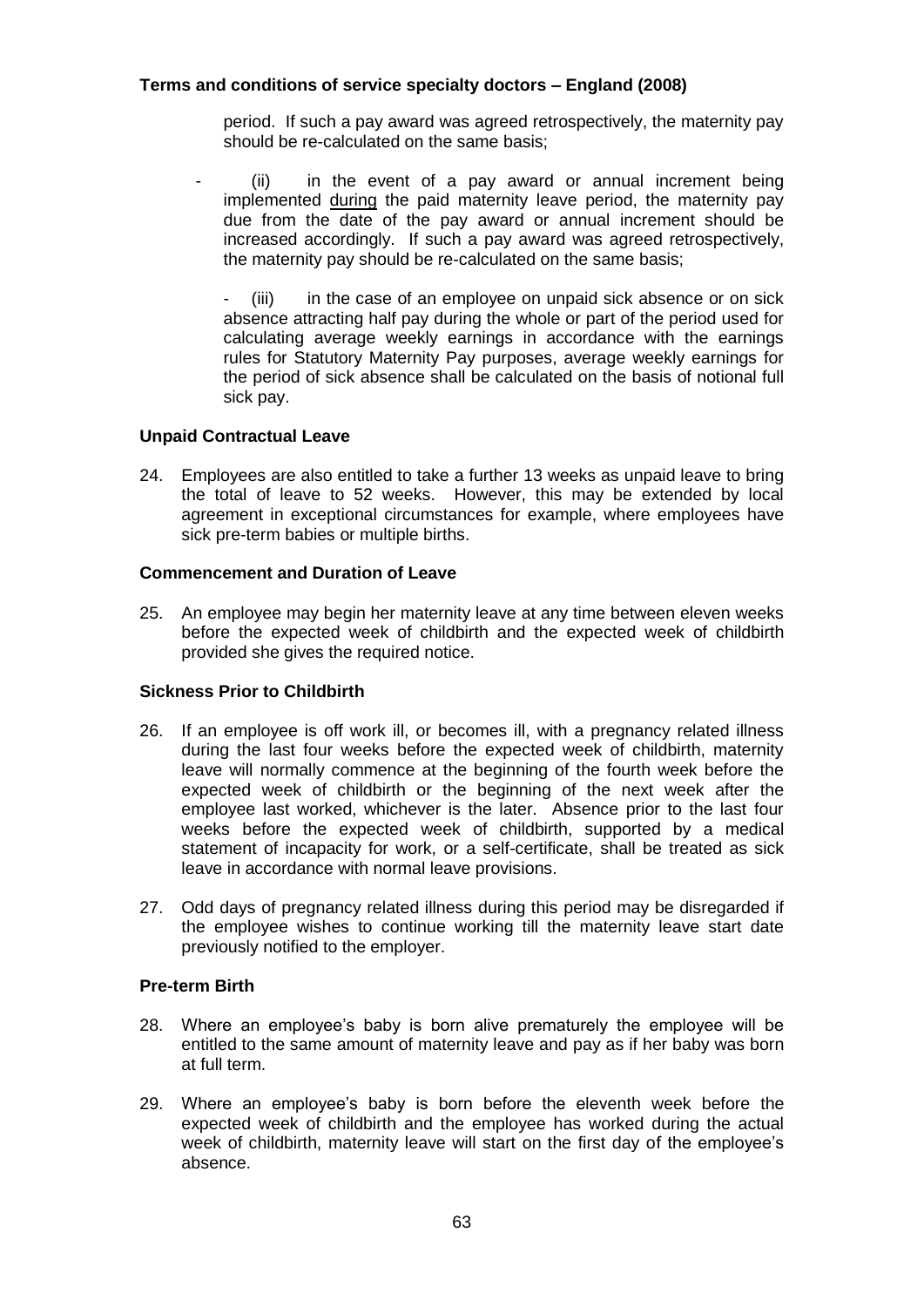- 30. Where an employee's baby is born before the eleventh week before the expected week of childbirth and the employee has been absent from work on certified sickness absence during the actual week of childbirth, maternity leave will start the day after the day of birth.
- 31. Where an employee's baby is born before the eleventh week before the expected week of childbirth and the baby is in hospital the employee may spilt her maternity leave entitlement, taking a minimum period of two weeks' leave immediately after childbirth and the rest of her leave following her baby's discharge from hospital.

### **Still Birth**

32. Where an employee's baby is born dead after the  $24<sup>th</sup>$  week of pregnancy the employee will be entitled to the same amount of maternity leave and pay as if her baby was born alive.

### **Miscarriage**

33. Where an employee has a miscarriage before the  $25<sup>th</sup>$  week of pregnancy normal sick leave provisions will apply as necessary.

### **Health and Safety of Employees Pre and Post Birth**

- 34. Where an employee is pregnant, has recently given birth or is breastfeeding, the employer must carry out a risk assessment of her working conditions. If it is found, or a medical practitioner considers, that an employee or her child would be at risk were she to continue with her normal duties the employer should provide suitable alternative work for which the employee will receive her normal rate of pay. Where it is not reasonably practicable to offer suitable alternative work the employee should be suspended on full pay.
- 35. These provisions also apply to an employee who is breastfeeding if it is found that her normal duties would prevent her from successfully breastfeeding her child.

### **Return to Work**

- 36. An employee who intends to return to work at the end of her full maternity leave will not be required to give any further notification to the employer, although if she wishes to return early she must give at least 28 days' notice.
- 37. An employee has the right to return to her job under her original contract and on no less favourable terms and conditions.

### **Returning on Flexible Working Arrangements**

38. If at the end of maternity leave the employee wishes to return to work on different hours the NHS employer has a duty to facilitate this wherever possible, with the employee returning to work on different hours in the same job. If this is not possible the employer must provide written, objectively justifiable reasons for this and the employee should return to the same grade and work of a similar nature and status to that which they held prior to their maternity absence.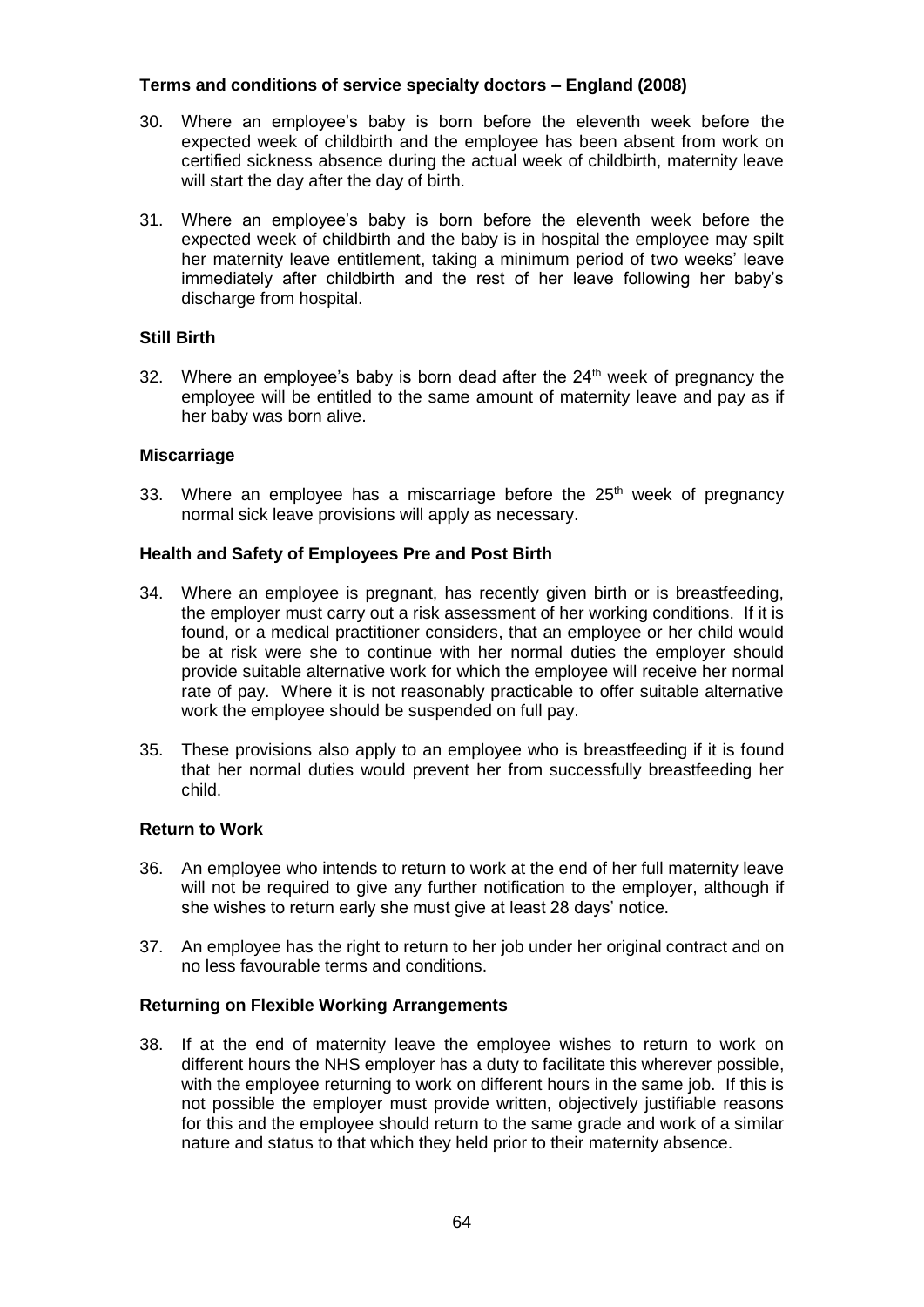39. If it is agreed that the employee will return to work on a flexible basis, including changed or reduced hours, for an agreed temporary period this will not affect the employee's right to return to her job under her original contract at the end of the agreed period.

### **Sickness Following the End of Maternity Leave**

40. In the event of illness following the date the employee was due to return to work normal sick leave provisions will apply as necessary.

### **Failure to Return to Work**

41. If an employee who has notified her employer of her intention to return to work for the same or a different NHS employer in accordance with paragraph 7 (ii) (c) above fails to do so within 15 months of the beginning of her maternity leave she will be liable to refund the whole of her maternity pay, less any Statutory Maternity Pay, received. In cases where the employer considers that to enforce this provision would cause undue hardship or distress the employer will have the discretion to waive their rights to recovery.

#### **Miscellaneous Provisions**

### **Fixed – Term Contracts or Training Contracts**

- 42. Employees subject to fixed-term or training contracts which expire after the eleventh week before the expected week of childbirth and who satisfy the conditions in paragraphs 7 (i), 7 (ii) (a), 7 (ii) (b) and 7 (ii) (d) shall have their contracts extended so as to allow them to receive the 52 weeks which includes paid contractual and statutory maternity pay and the remaining 13 weeks of unpaid maternity leave.
- 43. Absence on maternity leave (paid and unpaid) up to 52 weeks before a further NHS appointment shall not constitute a break in service.
- 44. If there is no right of return to be exercised because the contract would have ended if pregnancy and childbirth had not occurred the repayment provisions set out in paragraph 41 above will not apply.
- 45. Employees on fixed-term contracts who do not meet the twelve months continuous service condition set out in paragraph 7 (i) above may still be entitled to Statutory Maternity Pay.

### **Rotational Training Contracts**

46. Where an employee is on a planned rotation of appointments with one or more NHS employers as part of an agreed programme of training, she shall have the right to return to work in the same post or in the next planned post irrespective of whether the contract would otherwise have ended if pregnancy and childbirth had not occurred. In such circumstances the employee's contract will be extended to enable the practitioner to complete the agreed programme of training.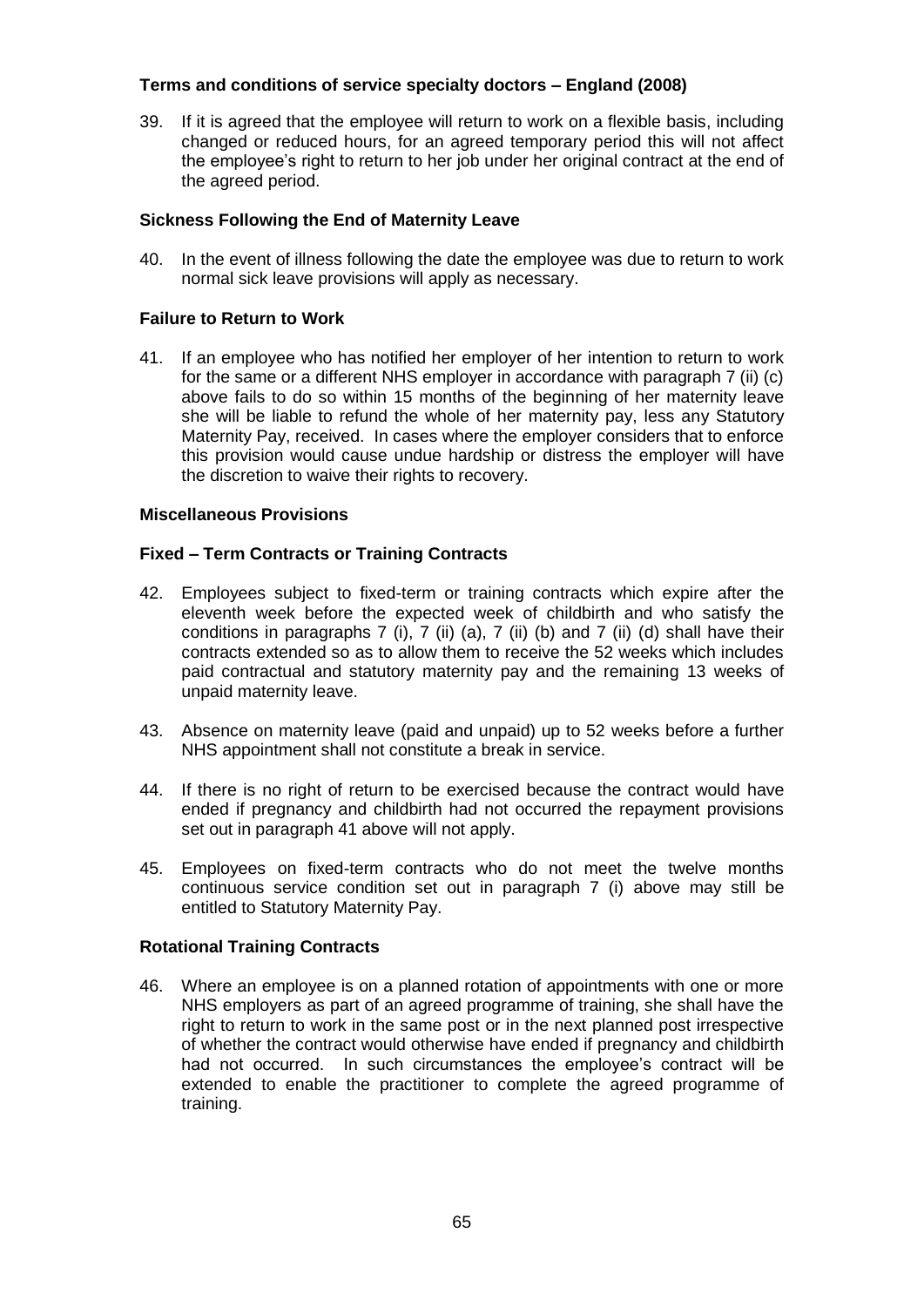### **Contractual rights**

47. During maternity leave (both paid and unpaid) an employee retains all of her contractual rights except remuneration.

#### **Increments**

48. Maternity leave, whether paid or unpaid, shall count as service for annual increments and for the purposes of any service qualification period for additional annual leave.

#### **Annual leave and public holidays**

- 49. Employees on paid and unpaid maternity leave retain their right to the annual leave and public holidays provided by Schedule 17.
- 50. Where unused annual leave and public holidays exceed local provisions for carry over to the next leave year it may be beneficial to the employer and employee for the employee to take the unused annual leave and public holidays before and/or after the agreed (paid and unpaid) maternity leave period. The amount of annual leave and public holidays to be taken in this way, or carried over, should be discussed and agreed between the employee and employer. Payment in lieu may be considered as an option where accrual of annual leave and public holidays exceeds normal carry over provisions.<sup>20</sup>

#### **Pensions**

51. Pension rights and contributions shall be dealt with in accordance with the provisions of the NHS Superannuation Regulations.

#### **Antenatal Care**

52. Pregnant employees have the right to paid time off for antenatal care. Antenatal care includes relaxation and parent-craft classes as well as appointments for antenatal care.

#### **Post-natal Care and Breastfeeding Mothers**

- 53. Women who have recently given birth should have paid time off for post-natal care e.g. attendance at health clinics.
- 54. Employers are required to undertake a risk assessment and to provide breastfeeding women with suitable private rest facilities. The Health and Safety Executive Guidance recommends that employers provide:
	- o a clean, healthy and safe environment for women who are breastfeeding,
	- o suitable access to a private room to express and store milk in an appropriate refrigerator.

Employers are reminded that they should consider requests for flexible working arrangements to support breastfeeding women at work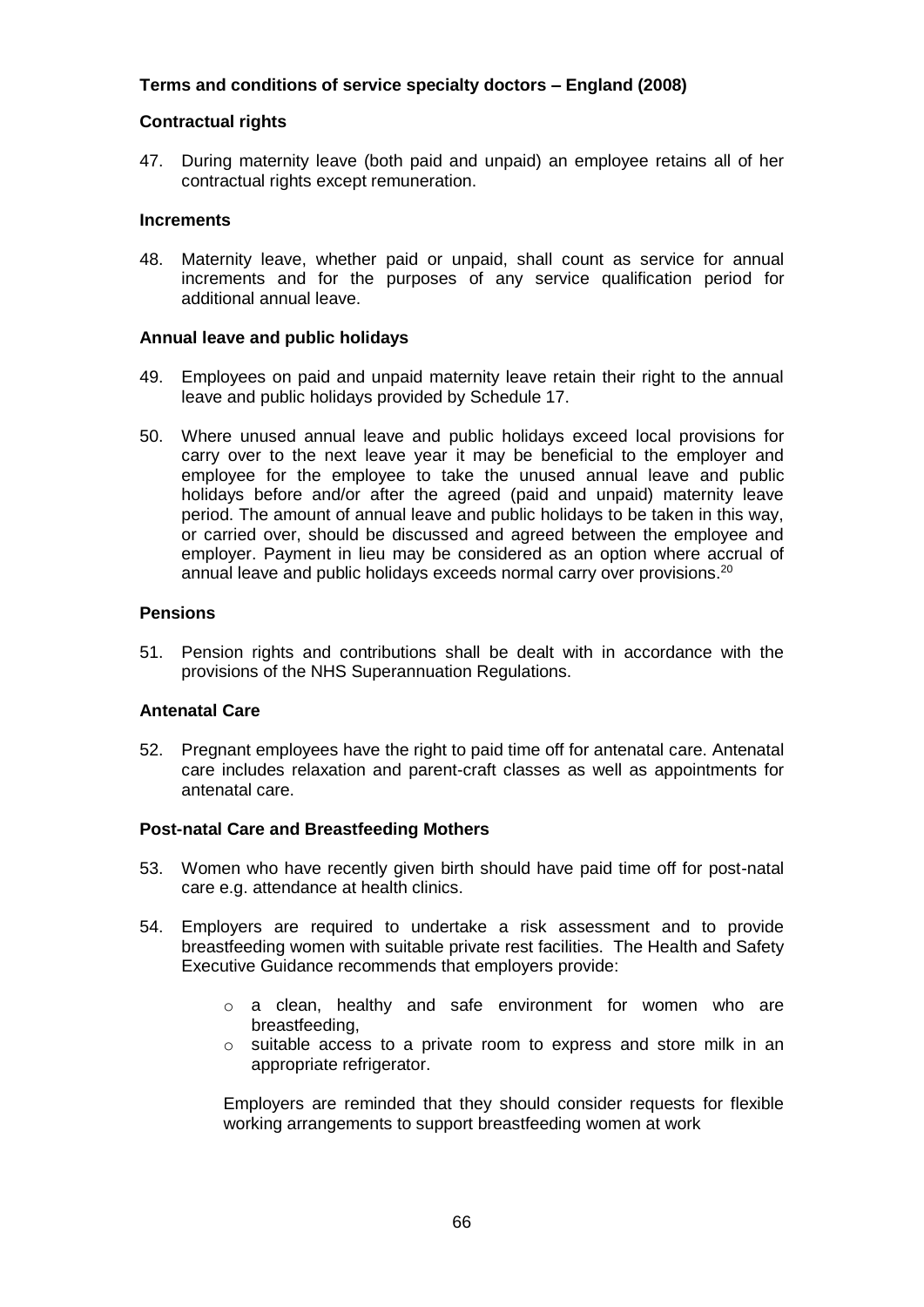### **Employees Not Returning to NHS Employment**

55. An employee who satisfies the conditions in paragraph 7, except that she does not intend to work with the same or another NHS employer for a minimum period of three months after her maternity leave is ended, will be entitled to pay equivalent to Statutory Maternity Pay, which is paid at 90% of her average weekly earnings for the first six weeks of her maternity leave and to a flat rate sum for the following 33 weeks.

#### **Employees with Less than Twelve Months Continuous Service**

- 56. If an employee does not satisfy the conditions in paragraph 7 for occupational maternity pay she may be entitled to Statutory Maternity Pay. Statutory Maternity Pay will be paid regardless of whether she satisfies the conditions in paragraph 7.
- 57. If her earnings are too low for her to qualify for Statutory Maternity Pay, or she does not qualify for another reason, she should be advised to claim Maternity Allowance from her local Job Centre Plus or social security office.
- 58. All employees will have a right to take 52 weeks of maternity leave whether they return to NHS Employment or not.
- 59. Paragraph 65 contains further information on statutory maternity entitlements.

#### **Continuous Service**

60. For the purposes of calculating whether the employee meets the twelve months continuous service with one or more NHS employers qualification set out in paragraph 7 (i) the following provisions shall apply:

> - (i) NHS employers includes health authorities, NHS Boards, NHS Trusts, Primary Care Trusts and the Northern Ireland Health Service;

- (ii) a break in service of three months or less will be disregarded (though not count as service).
- 61. The following breaks in service will also be disregarded (though not count as service);
	- (i) employment under the terms of an honorary contract;
	- (ii) employment as a locum with a general practitioner for a period not exceeding twelve months;
	- (iii) a period of up to twelve months spent abroad as part of a definite programme of postgraduate training on the advice of the Postgraduate Dean or College or Faculty Advisor in the speciality concerned;
	- (iv) a period of voluntary service overseas with a recognised international relief organisation for a period of twelve months which may exceptionally be extended for twelve months at the discretion of the employer which recruits the employee on her return;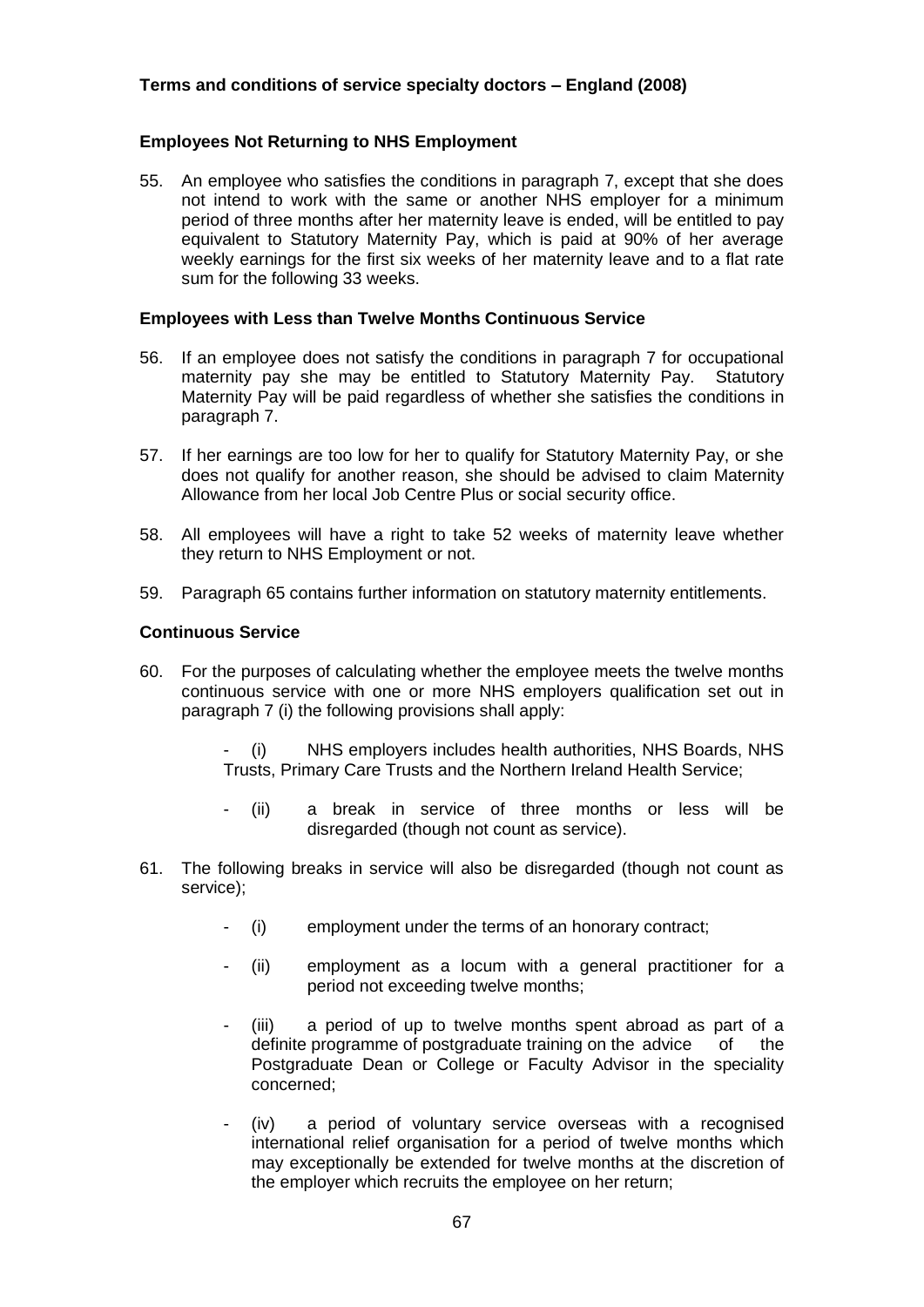- (v) absence on a employment break scheme in accordance with the provisions of Schedule 22;
- (vi) absence on maternity leave (paid or unpaid) as provided for under this agreement.
- 62. Employers may at their discretion extend the period specified in paragraphs 60 (ii) and 61.
- 63. Employment as a trainee with a General Medical Practitioner in accordance with the provisions of the Trainee Practitioner Scheme shall similarly be disregarded and count as service.
- 64. Employers have the discretion to count other previous NHS service or service with other employers.

#### **Information about Statutory Maternity/Adoption and Paternity Maternity Leave and Pay**

65. There are occasions when employees are entitled to other statutory benefits/allowances and information about all statutory maternity/adoption and paternity rights can be found using the following link:

<https://www.gov.uk/employers-maternity-pay-leave>

Information about Health and Safety for new and expectant mothers at work can be found using the following link:

[www.hse.gov.uk](http://www.hse.gov.uk/) <sup>4</sup>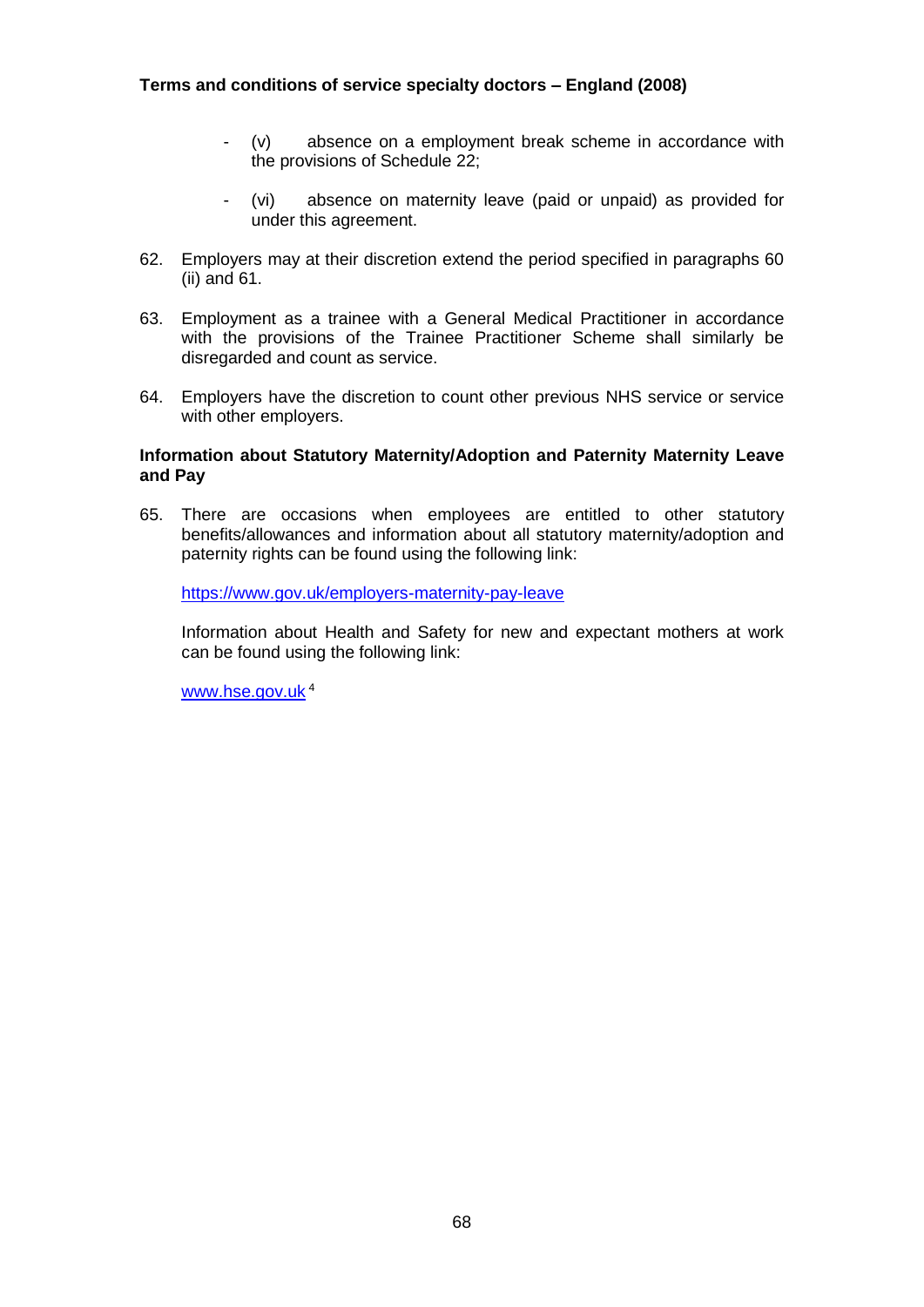### **Schedule 22 (Temporary Schedule)**

#### **Employment Break Scheme**

#### **General**

- 1. NHS employers should provide all staff with access to an employment break scheme.
- 2. The scheme should be agreed between employers and local staff representatives.
- 3. The scheme should be viewed with others, particularly those relating to flexible working, balancing work and personal life, and provisions for carers, as part of the commitment to arrangements which enable employees to balance paid work with their other commitments and responsibilities.
- 4. The scheme should also enable employers to attract and retain the experience of staff consistent with the NHS commitment to the provision of high quality healthcare.
- 5. The scheme should provide for people to take a longer period away from work than that provided for by the parental leave and other leave arrangements.

#### **Scope**

- 6. The scheme should explicitly cover the main reasons for which employment breaks can be used, including childcare, eldercare, care for another dependant, training, study leave or work abroad. It should also indicate that other reasons will be considered on their merits.
- 7. People on employment breaks will not normally be allowed to take up paid employment with another employer except where, for example, work overseas or charitable work could broaden experience. In such circumstances written authority from the employer would be necessary.

### **Eligibility**

- 8. The employment break scheme should normally be open to all employees who have a minimum of twelve months' service.
- 9. Applications should be submitted in writing and notice periods should be clearly stated in an agreement between the employee and employer.

### **Length of Break**

- 10. The maximum length of break should be five years.
- 11. Breaks should be able to be taken either as a single period or as more than one period.
- 12. The minimum length of break should be three months.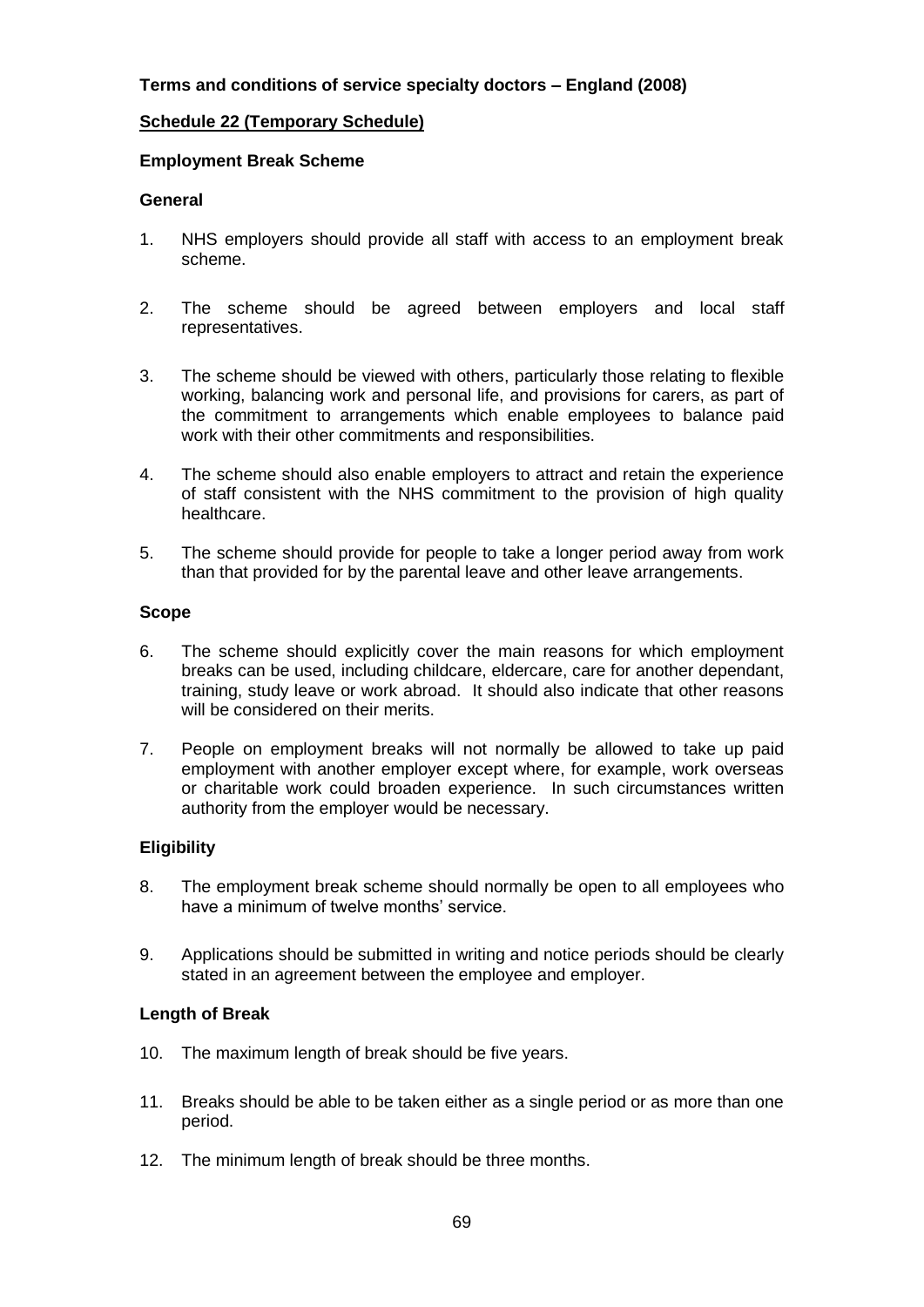- 13. The length of any break should balance the needs of the applicant with the needs of the service.
- 14. The scheme should have provision for breaks to be extended with appropriate notice, or for early return from breaks.
- 15. All breaks should be subject to an agreement between the employer and applicant before the break begins. The agreement should cover:
	- the effect of the break on various entitlements related to length of service;
	- a quarantee that, if the applicant returns to work within one year, the same job will be available, as far as is reasonably practicable;
	- if the break is longer than one year, the applicant may return to as similar a job as possible;
	- return to work at the equivalent salary level, reflecting increases awarded during the break;
	- the notice period required before the return to work should be two months if the break is less than a year and six months if the break is more than a year;
	- arrangements for keeping in touch during the break;
	- requirements on the applicant to keep up to date with their relevant professional registration needs, including attendance at specified training courses and conferences, and any assistance the employer may give in the support of this;
	- training arrangements for re-induction to work;
	- any other conditions required either by the employer or the applicant.

#### **Return to Work**

- 16. Applicants should not have to resign to take an employment break, although there will be a change to the contract of employment.
- 17. The period of the break should count toward continuous employment for statutory purposes.
- 18. Other provisions depending upon length of service, i.e. pensions, contractual redundancy payments, leave entitlements etc, should be suspended for the period of the break.

#### **Appeals**

19. Applicants should be entitled to a written reason for the refusal of any application.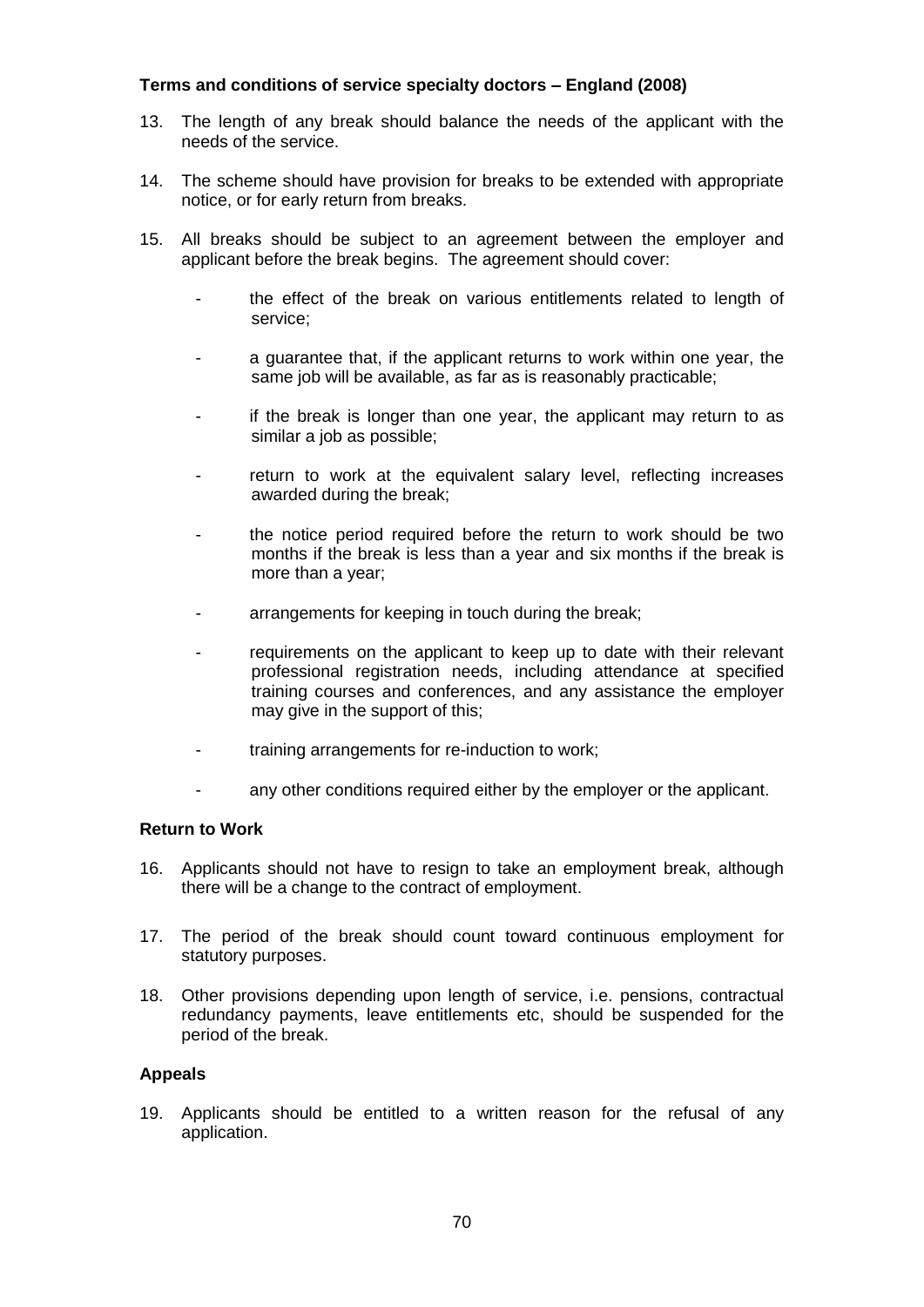20. Applicants may resort to the grievance procedure if a request for a break is refused.

### **Monitoring and Review**

- 21. All records of applications and decisions should be kept for a minimum of twelve months.
- 22. The operation of the scheme should be monitored annually by employers in partnership with local staff representatives. This will include consideration of diversity data.<sup>5</sup>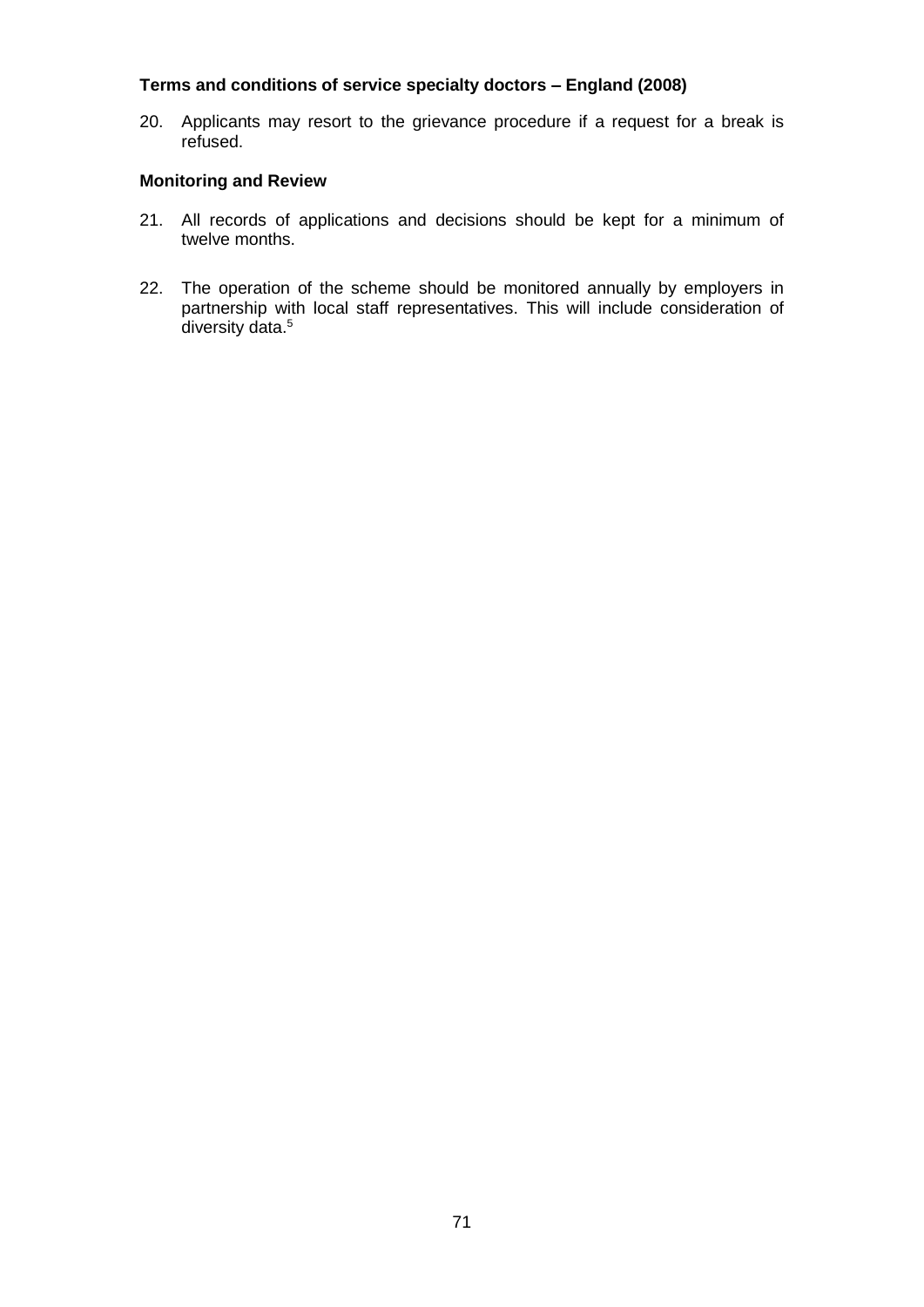### **Schedule 23 (Temporary Schedule)**

### **Redundancy Pay**

1. This section sets out the arrangements for redundancy pay for employees dismissed by reason of redundancy who, at the date of termination of their contract, have at least 104 weeks of continuous full-time or part-time service. These take effect from 1 October 2006. It also sets out the arrangements for early retirement on grounds of redundancy and in the interests of the service for those who are members of the NHS pension scheme and have at least two years continuous full-time or part-time service and two years qualifying membership in the NHS pension scheme. Pension changes take effect from 1 December 2006.<sup>6</sup>

### **Definition of Redundancy**

- 2. The Employment Rights Act 1996 Section 139 states that redundancy arises when employees are dismissed in the following circumstances:
	- "where the employer has ceased, or intends to cease, to carry on the business for the purposes of which the employee was employed; or where the employer has ceased, or intends to cease, to carry on the business in the place where the employee was so employed; or
	- where the requirements of the business for employees to carry out work of a particular kind, in the place where they were so employed, have ceased or diminished or are expected to cease or diminish".

### **Qualification for a Redundancy Payment**

3. To qualify for a redundancy payment, the member of staff must be an employee, working under a contract of employment for an NHS employer. 'NHS employer' means NHS trusts, primary care trusts, strategic health authorities and special health authorities and any predecessor or successor body. Non executive directors of NHS organisations do not qualify. Contracts of employment may be written or verbal, and can be for a fixed period or be continuous. In law, employees have a contract as soon as they start work and in accepting and undertaking the work required they accept the terms and conditions offered by the employer. To qualify for a redundancy payment the employee must also have at least 104 weeks of continuous full-time or part-time service.

### **Definition of Continuous Service**

4. "Continuous service" means full-time or part-time employment with the present or any previous NHS Employer. If with more than one NHS employer, there must not have been a break of more than a week (measured Sunday to Saturday) between employments.

### **Definition of Reckonable Service**

5. "Reckonable service" for the purposes of an NHS redundancy payment, which is calculated on the basis of the service up to the date of termination of the contract, means continuous full-time or part-time employment with the present or any previous NHS employer but with the following additions: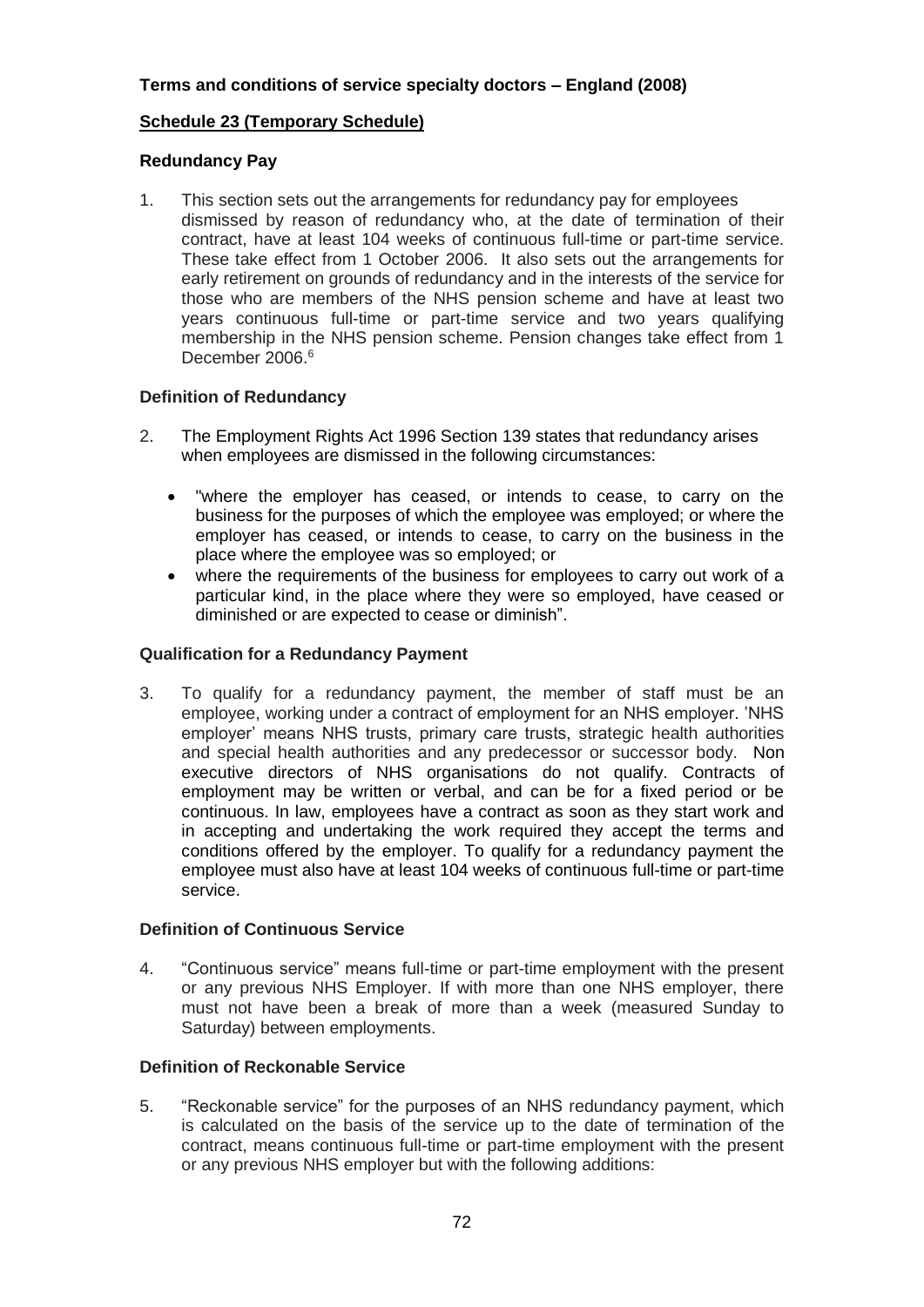- where there has been a break in service of 12 months or less the period of employment prior to the break will count as reckonable service;
- periods of employment as a trainee with a general medical practitioner in accordance with the provisions of the Trainee Practitioner Scheme will count as reckonable service;
- at employer discretion, any period or periods of employment with employers outside the NHS where these are judged to be relevant to NHS employment can be included in reckonable service.
- 6. The following employment will not count as reckonable service:
	- employment that has been taken into account for the purposes of a previous redundancy, or loss of office payment by an NHS employer;
	- where the employee has previously been given pension benefits, any employment that has been taken into account for the purposes of those pension benefits.

# **Definition of a Months Pay**

- 7. "Months pay" means whichever is the more beneficial of the following calculations:
	- 4.35 times a week's pay calculated in accordance with the provisions of Section 221 to 229 of the Employment Rights Act 1996;
	- an amount equal to  $1/12<sup>th</sup>$  of the annual salary in payment at the date of termination of employment.

## **Calculation of Redundancy Payment**

- 8. The redundancy payment will take the form of a lump sum, dependent on the employee's reckonable service at the date of termination of employment. The lump sum will be calculated on the basis of one month's pay for each complete year of reckonable service subject to a minimum of two years (104 weeks) continuous service and a maximum of 24 year's reckonable service being counted.
- 9. Fractions of a year of reckonable service will not be taken into account.

#### **Early Retirement on Grounds of Redundancy for Employees Entitled to Pension Benefits**

#### **Qualification Criteria**

- 10. Members of the NHS Pension Scheme who are made redundant and meet the conditions set out above in paragraphs 3 to 6, may choose to retire early without reduction in the value of pension benefits as an alternative to receiving the full lump sum benefit set out in paragraph 8. To qualify for early retirement the member of staff must:
	- Be a member of the NHS Pension Scheme;
	- Have at least two years' continuous service and two years' qualifying membership;
	- Have reached the minimum pension age. The Finance Act 2004 allows for protection of a minimum pension age of 50 for members who had the right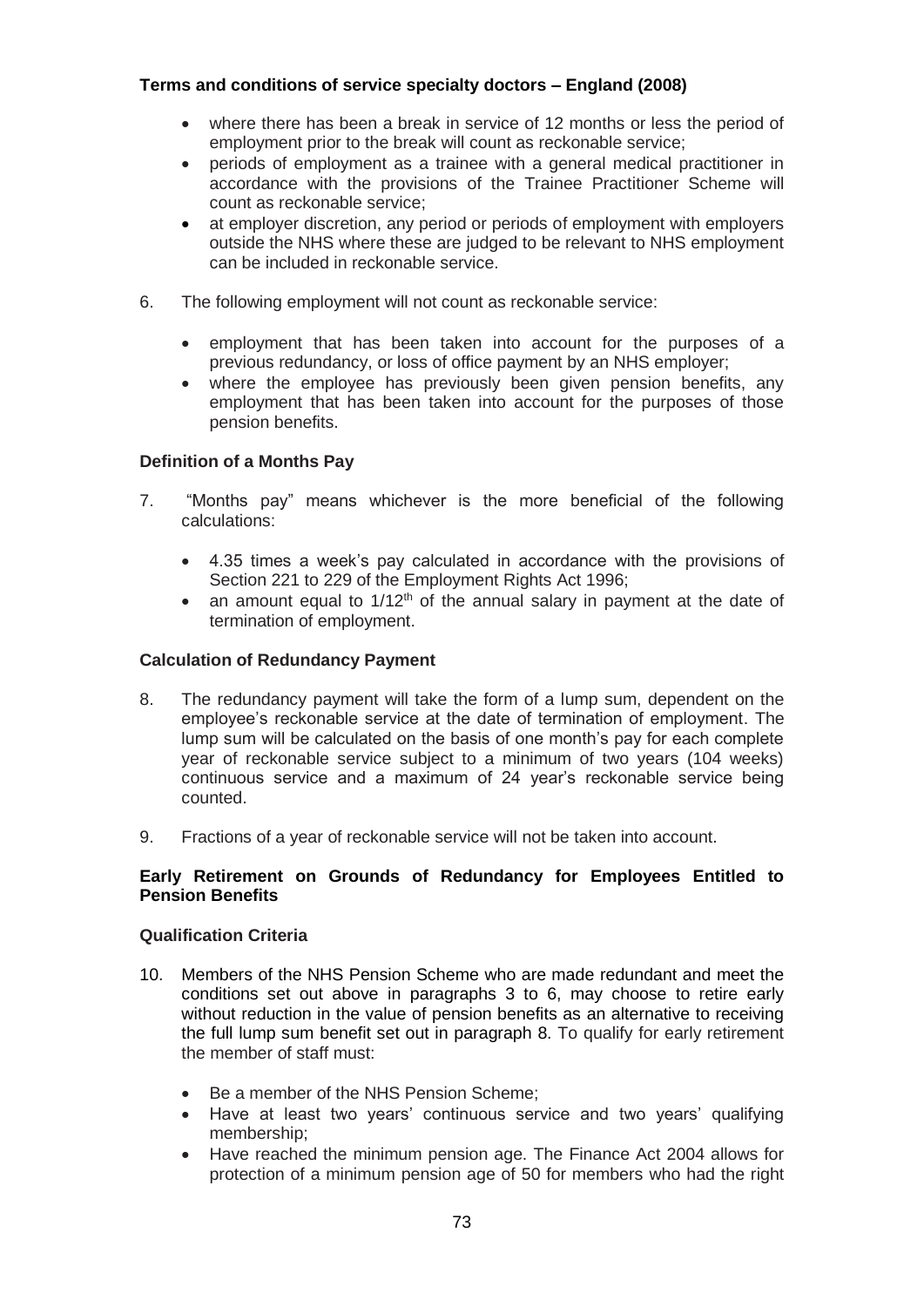to take reduced benefits at that age on 5 April 2006. This protection may continue as long as members retiring early after 6 April 2010 take all their benefits payable under scheme rules. In the NHS Scheme, for those without this protection, members who first joined and some who returned to the scheme after 6 April 2006, minimum pension age will change from 50 to 55 from 6 April 2010. $7$ 

# **Definition of Qualifying Membership**

11. 'Qualifying membership' is membership that counts towards entitlement for benefits. Pensionable membership is membership that counts when benefits are calculated. This may be different from reckonable service for the purposes of a redundancy payment as it can include pensionable service from previous periods of employment with the NHS or another employer and periods of part time working.

# **Use of Redundancy Payment to Pay for Early Retirement**

- 12. If the redundant member of staff chooses to take early retirement with an unreduced pension under these arrangements, they will receive immediately the full value of their qualifying pension benefits at the point of redundancy without the actuarial reduction that would occur with voluntary early retirement. Their employer will pay the relevant NHS pension scheme a sum equivalent to the capitalised cost of paying the pension and lump sum early; either as one payment or in five instalments.<sup>µ</sup>
- 13. This sum will be paid from the lump sum redundancy payment that otherwise would have been paid to the employee. If the cost to the employer of paying by single payment for early retirement is less than the value of the redundancy payment that the member would have received under paragraph 8 then the redundant employee will also receive from the employer a redundancy payment equivalent to the difference between the two sums. The cost to the employer would therefore normally be the same as if the employee had chosen to take a redundancy payment without unreduced early retirement. However, if the cost of early retirement is more than the redundancy payment due, the employer will pay the additional cost. If the employer chooses to pay in five instalments, the employer is responsible for the additional interest charge.

# **Treatment of Concurrent Pensionable Employment**

-

- 14. Where there is concurrent pensionable employment, members may choose between:
	- Ceasing all pensionable employment and taking early retirement on the terms set out below in respect of each employment in which case they cannot be pensionable again in the current scheme (normal pension age of 60). (An employment may continue if it is not more than 16 hours a week, without affecting the payment of enhanced benefits, but it will not be pensionable in the scheme) and:
	- Taking benefits only in respect of the employment that is being terminated, in which case they can continue being pensionable in other employments. After 6 April 2010, this will not apply if taking benefits under the age of 55.

µ It is open to qualifying members to take early retirement under the normal scheme arrangements for voluntary early retirement or normal age retirement.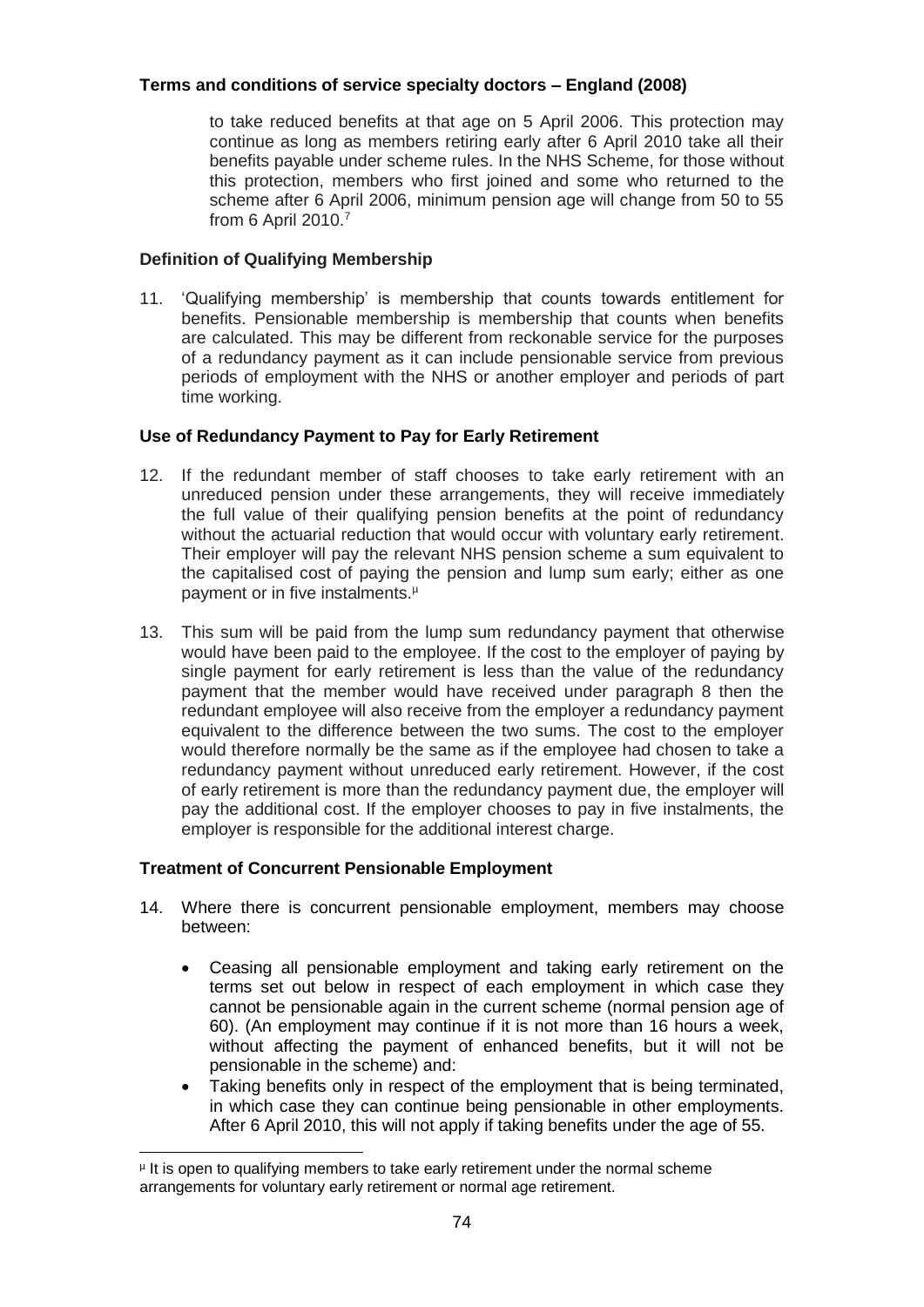- 15. Members with concurrent practitioner and non-practitioner employments, who choose to cease all pensionable employments, will receive only their non-practitioner benefits on redundancy grounds. Where appropriate, benefits for practitioner membership may be taken on an early retirement basis with an actuarial reduction or preserved for payment at age 60.\* + (amendment 8)
- 16. The employer who authorises early retirement will be responsible for the pension costs accruing from other terminating employment. If a member returns to work after taking their pension, their pension will be abated, if the combined value of their pension and salary is greater than they earned prior to retirement. This will continue until they reach their normal pension age.

# **Exclusion from Eligibility**

- 17. Employees shall not be entitled to redundancy payments or early retirement on grounds of redundancy if:
	- they are dismissed for reasons of misconduct, with or without notice; or
	- at the date of the termination of the contract have obtained without a break, or with a break not exceeding four weeks, suitable alternative employment with the same or another NHS employer; or
	- unreasonably refuse to accept or apply for suitable alternative employment with the same or another NHS employer; or
	- leave their employment before expiry of notice, except if they are being released early (see paragraphs 20 to 21 below); or
	- are offered a renewal of contract (with the substitution of the new employer for the previous NHS one);
	- where their employment is transferred to another public service employer who is not an NHS employer.

## **Suitable Alternative Employment**

-

- 18. Employers have a responsibility before making a member of staff redundant or agreeing early retirement on grounds of redundancy to seek suitable alternative employment for that person, either in their own organisation or through arrangements with another NHS employer.Employers should avoid the loss of staff through redundancy wherever possible to retain valuable skills and experience where appropriate within the local health economy.
- 19. 'Suitable alternative employment', for the purposes of paragraph 17, should be determined by reference to Sections 138 and 141 of the Employment Rights Act 1996. In considering whether a post is suitable alternative employment, regard should be had to the personal circumstances of the employee. Employees will, however, be expected to show some flexibility.
- 20. For the purposes of this scheme any suitable alternative employment must be brought to the employee's notice in writing or by electronic means agreed with

<sup>\*</sup> Where practitioner membership ended 12 months or more before the date of non-practitioner retirement on redundancy, and all other posts have ceased, practitioner benefits will be paid at the same time as the redundancy benefits and associated pension

costs will be met by the NHS employer authorising retirement.

<sup>+</sup> Practitioners are general medical and general dental practitioners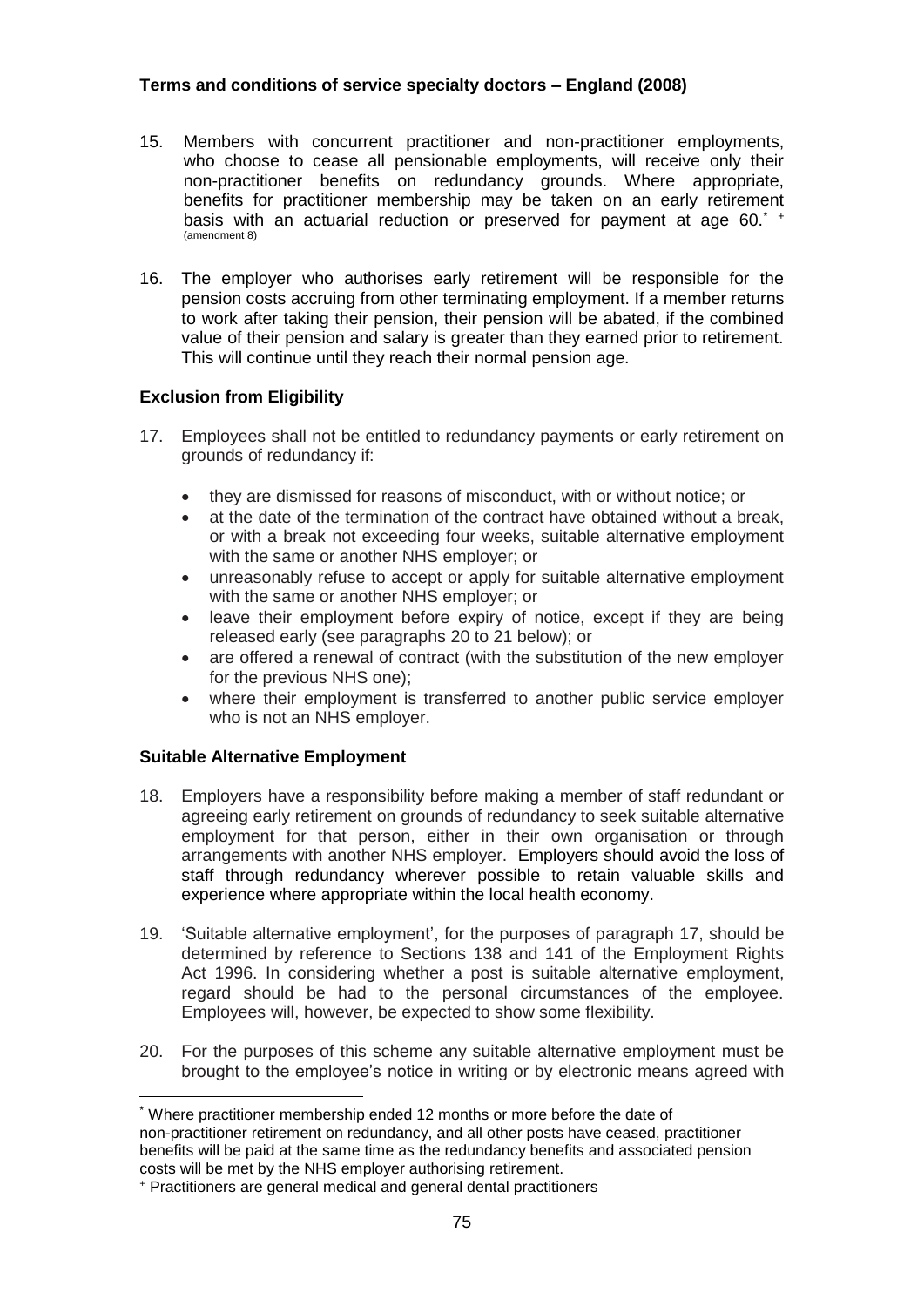the employee before the date of termination of contract and with reasonable time for the employee to consider it. The employment should be available not later than four weeks from that date. Where this is done, but the employee fails to make any necessary application, the employee shall be deemed to have refused suitable alternative employment. Where an employee accepts suitable alternative employment the 'trial period' provisions in Section 138 (3) of the Employment Rights Act 1996 will apply.

## **Early Release of Redundant Employees**

- 21. Employees who have been notified of the termination of their employment on grounds of redundancy, and for whom no suitable alternative employment in the NHS is available, may, during the period of notice, obtain other employment outside the NHS.
- 22. If they wish to take this up before the period of notice of redundancy expires the employer will, unless there are compelling reasons to the contrary, release such employees at their request on a mutually agreeable date. That date will become the revised date of redundancy for the purpose of calculating any entitlement to a redundancy payment under this agreement.

## **Claim for Redundancy Payment**

- 23. Claims for redundancy payment or retirement on grounds of redundancy must be submitted within six months of date of termination of employment. Before payment is made the employee will certify that:
	- they had not obtained, been offered or unreasonably refused to apply for or accept suitable alternative Health Service employment within four weeks of the termination date;
	- they understand that payment is made only on this condition and undertake to refund it if this condition is not satisfied.

## **Retrospective Pay Awards**

24. If a retrospective pay award is notified after the date of termination of employment then the redundancy payment and/or pension will be recalculated, and any arrears due paid. 9

## **Disputes**

25. An employee who disagrees with the employer's calculation of the amount of redundancy payment or the rejection of a claim for redundancy payment should make representations to the employer via local grievance procedures. See also paragraph 22 about making a claim for a redundancy payment.

## **Early Retirement in the Interests of the Efficiency of the Service**

26. Members of the NHS Pension Scheme will receive payment of benefits without reduction if they retire early in the interests of the efficiency of the service, and they satisfy the qualifying conditions set out in paragraph 10. Retiring early in the interests of the service is a flexibility available at employer discretion. In these cases, no redundancy payment is due. In agreeing to retirement in the interests of the service, the employer undertakes to pay the costs of paying the pension and lump sum early. Employers will need to ensure that they exercise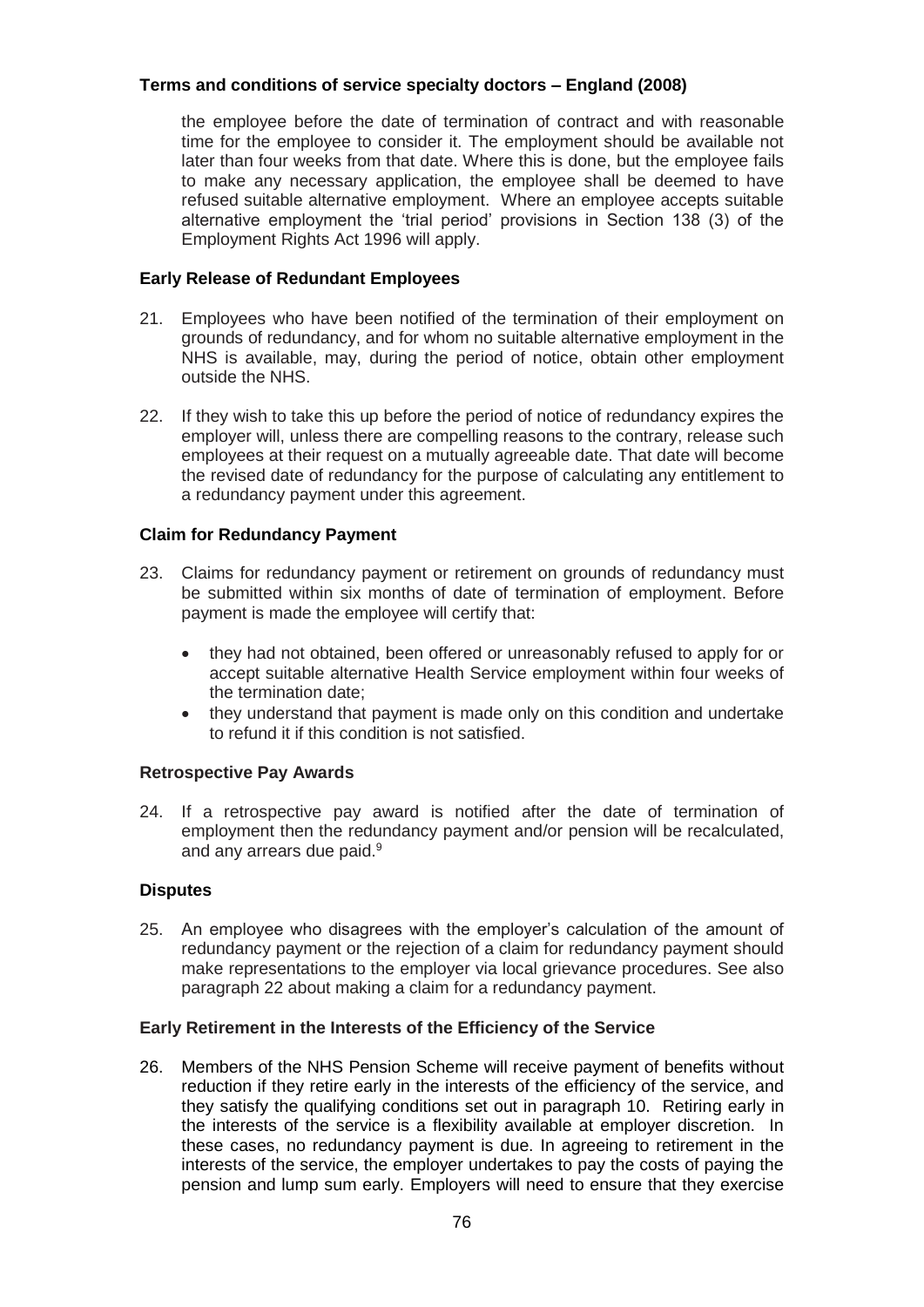this discretion appropriately and will be conscious of the implications of any potential discrimination on grounds of age, gender, gender identity or gender expression, pregnancy or maternity, marriage or civil partnership, race, religion or belief, disability, or sexual orientation.<sup>10</sup>

- 27. These arrangements are aimed at employees who have given valuable NHS service in the past but are no longer capable of doing so. This might be because of new or expanded duties or a decline in the ability to perform existing duties efficiently but not so as to qualify them for ill health retirement. Employers would be expected to consider alternatives before agreeing to early retirement, including reasonable adjustments to an existing role or potential suitable alternatives.<sup>11</sup>
- 28. The relevant NHS pension scheme certifies the grounds on which early retirement is taking place. The scheme does so on the basis of the information provided by the employer. In each case, therefore, an appropriate senior manager should authorise the early retirement, ensuring that the relevant criteria have been met.

#### **Employer Responsibilities**

29. Employer contributions to the NHS pension scheme do not cover the costs of early retirement benefits. There is a requirement for NHS employers to pay these costs if they retire staff early on grounds of redundancy or in the interests of the service.<sup>12</sup>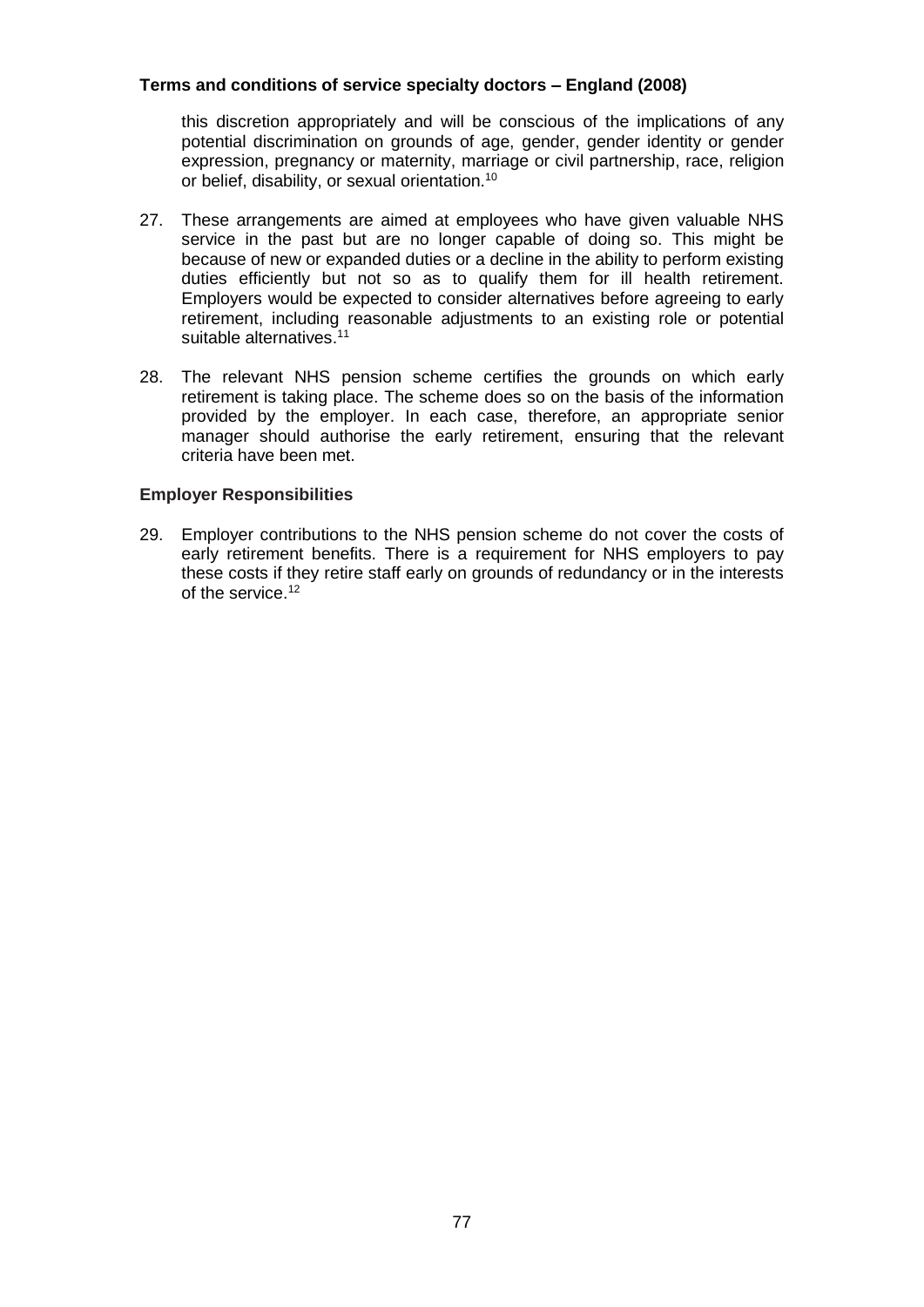## **Schedule 24 (Temporary Schedule)**

#### **Caring for Children and Adults**

#### **General**

- 1. All NHS employers must have a carer's policy to address the needs of people with caring responsibilities and to meet the requirements of the "right to request" flexible working legislation for carers of children and dependant adults (see Employment Relations Act for definition of "carer"). This policy should emphasise the benefits of employment breaks, flexible working arrangements and balancing work and personal life as set out in Schedules 22, 25 and 26.
- 2. The policy should seek to balance the requirements of delivering a first class service with the needs of employees, to find the most effective means of supporting those with carer responsibilities as part of a wider commitment by the NHS to improve the quality of working life.
- 3. Many of the policies related to child and dependant care will have relevance to other forms of care. For example the planning process for checking out what would help eligibility criteria and ensuring equality of access. These should be considered when drawing up a carers policy.

#### **Child and Dependant Care**

- 4. Childcare covers a range of care choices for children from birth up to age 14 years.
- 5. Dependant care covers a range of options to meet the needs of dependent adults including the needs of dependent young people over the age of 14 where an employee is involved in substantial and regular care sufficient for them to seek a change in their permanent contract of employment.<sup>13</sup>
- 6. The policy should be drawn up jointly between employers and local staff side representatives. This should cover:
	- the child and dependant care needs of people relative to matters such as place of work, working patterns (including shift patterns) and hours worked;
	- policy on child and dependant care support particularly related to specific difficulties in recruiting and retaining people in certain job categories;
	- equality of access to child and dependant care and affordability, respecting the diversity of personal domestic circumstances;
	- quidelines on eligibility;
	- how the policy relates to other Schedules, in particular those covering leave and flexible working arrangements;
	- the range of options open to carers, i.e. crèche facilities, childminders, workplace nurseries, allowances, school and holiday play schemes, term-time contracts etc. The policy should be clear as to why certain options are available;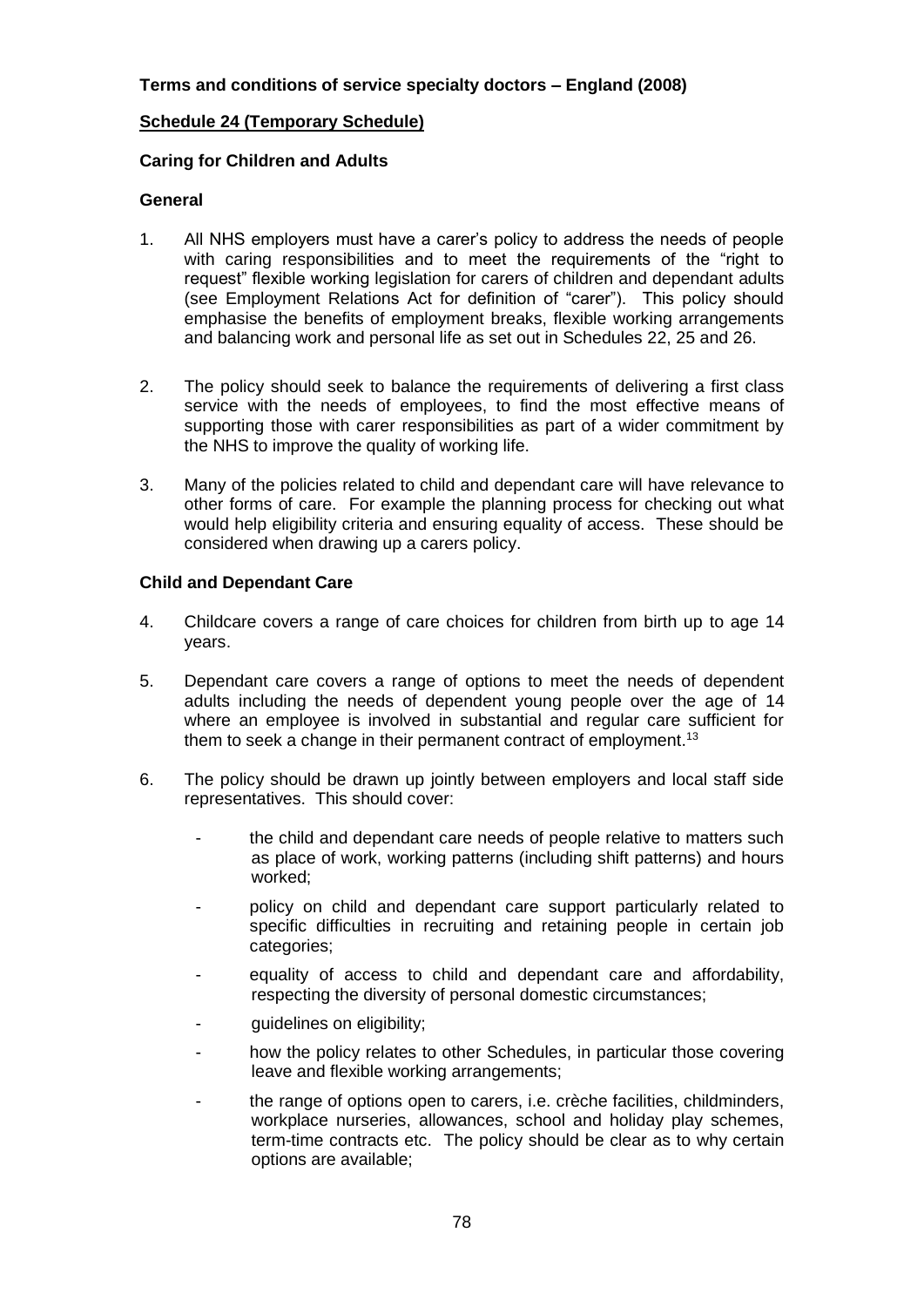- partnership options with other employers and trade unions;
- allocation of senior management responsibility for the operation and monitoring of the policy
- 7. Where a decision is taken not to offer particular forms of support, the policy should indicate where other arrangements are available to help people with caring responsibilities, and what alternative ways of working exist.<sup>14</sup>
- 8. Applications and outcomes should be monitored annually, in partnership with local staff representatives.
- 9. Monitoring information should be analysed and used to review and revise policies and procedures to ensure their continuing effectiveness.
- 10. Applications and outcomes, from both employer and employees should be recorded and kept for a minimum of one year.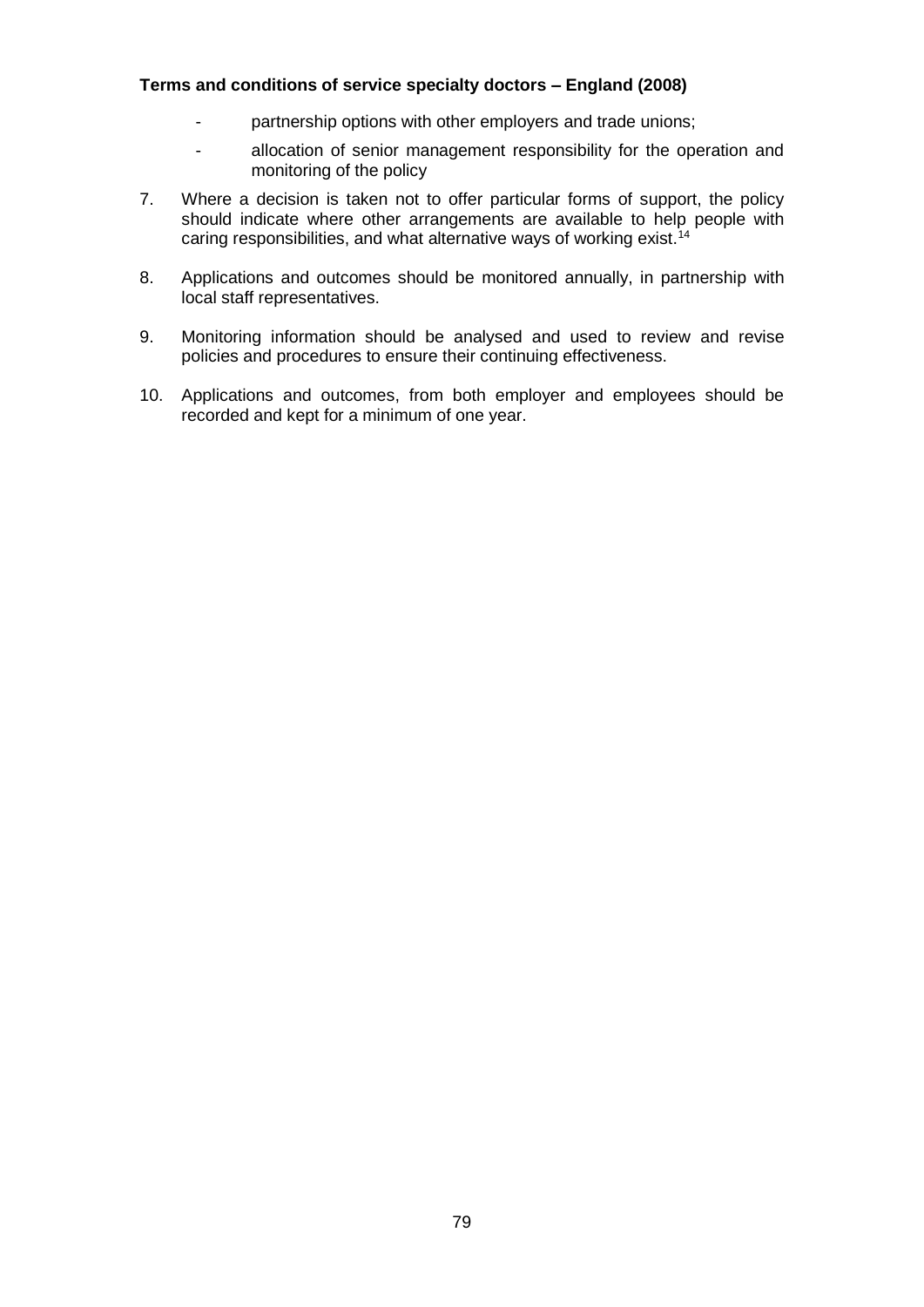#### **Schedule 25 (Temporary schedule)**

#### **Flexible Working Arrangements**

#### **General**

- 1. NHS employers in partnership with staff organisations will develop positive flexible working arrangements which allow people to balance work responsibilities with other aspects of their lives.
- 2. Employers are required to consider flexible working options as part of their duty to make reasonable adjustments for disabled staff, staff with dependants and job applications under the Equality Act and staff who are returning from maternity leave (see Schedule 21).<sup>15</sup>
- 3. New working arrangements should only be introduced by mutual agreement, whether sought by the employee or the employer.
- 4. Flexible working should be part of an integrated approach to the organisation of work and the healthy work/life balance of staff.
- 5. Policies for flexible working should be made clear to all employees.
- 6. Employers should develop policies on flexible working which, as far as is practicable, should include:
	- part-time working, where a person works to a pattern and number of hours by mutual agreement;
	- job sharing, where two or more people share the responsibilities of one or more full-time job(s), dividing the hours, duties and pay between them;
	- flexi-time, where employees can choose their own start and finish time around fixed core hours;
	- annual hours contracts, where people work a specific number of hours each year, with the hours being unevenly distributed throughout the year;
	- flexible rostering, using periods of work of differing lengths within an agreed overall period;
	- term-time working, where people work during the school term but not during school holidays;
	- school-time contracts:
	- teleworking, where people work from home for all or part of their hours with a computer or telecommunication link to their organisation;
	- voluntary reduced working time, where people work reduced hours by agreement at a reduced salary;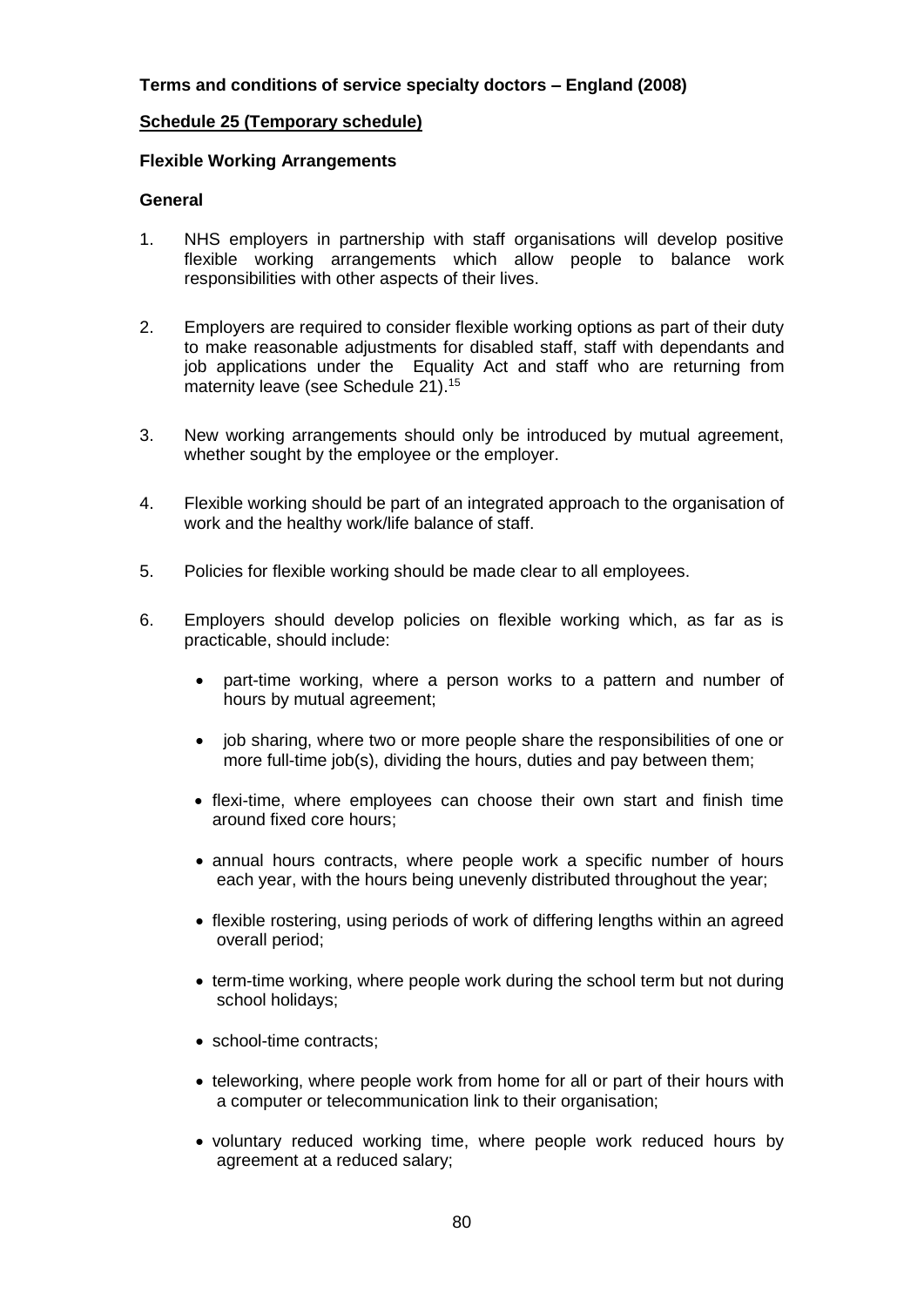- fixed work patterns, where, by agreement, days off can be irregular to enable, for example, access by separated parents to their children and flexible rostering.
- Flexible retirement
- 7. Flexible working arrangements should be available to all employees.
- 8. All jobs should be considered for flexible working. If this is not possible the employer must provide written, objectively justifiable reasons for this and give a clear, demonstrable operational reason why this is not practicable.
- 9. There should be a clear procedure for application for flexible working, agreed by employers and local staff representatives.
- 10. All people with flexible working arrangements should have access to standard terms and conditions of employment, on an equal or pro-rata basis, unless different treatment can be justified for operational reasons.

## **Monitoring and Review**

- 11. Applications and outcomes should be monitored annually, in partnership with local staff representatives.
- 12. Monitoring information should be analysed and used to review and revise policies and procedures to ensure their continuing effectiveness.
- 13. Applications and outcomes, from both employer and employees, should be recorded and kept for a minimum of one year.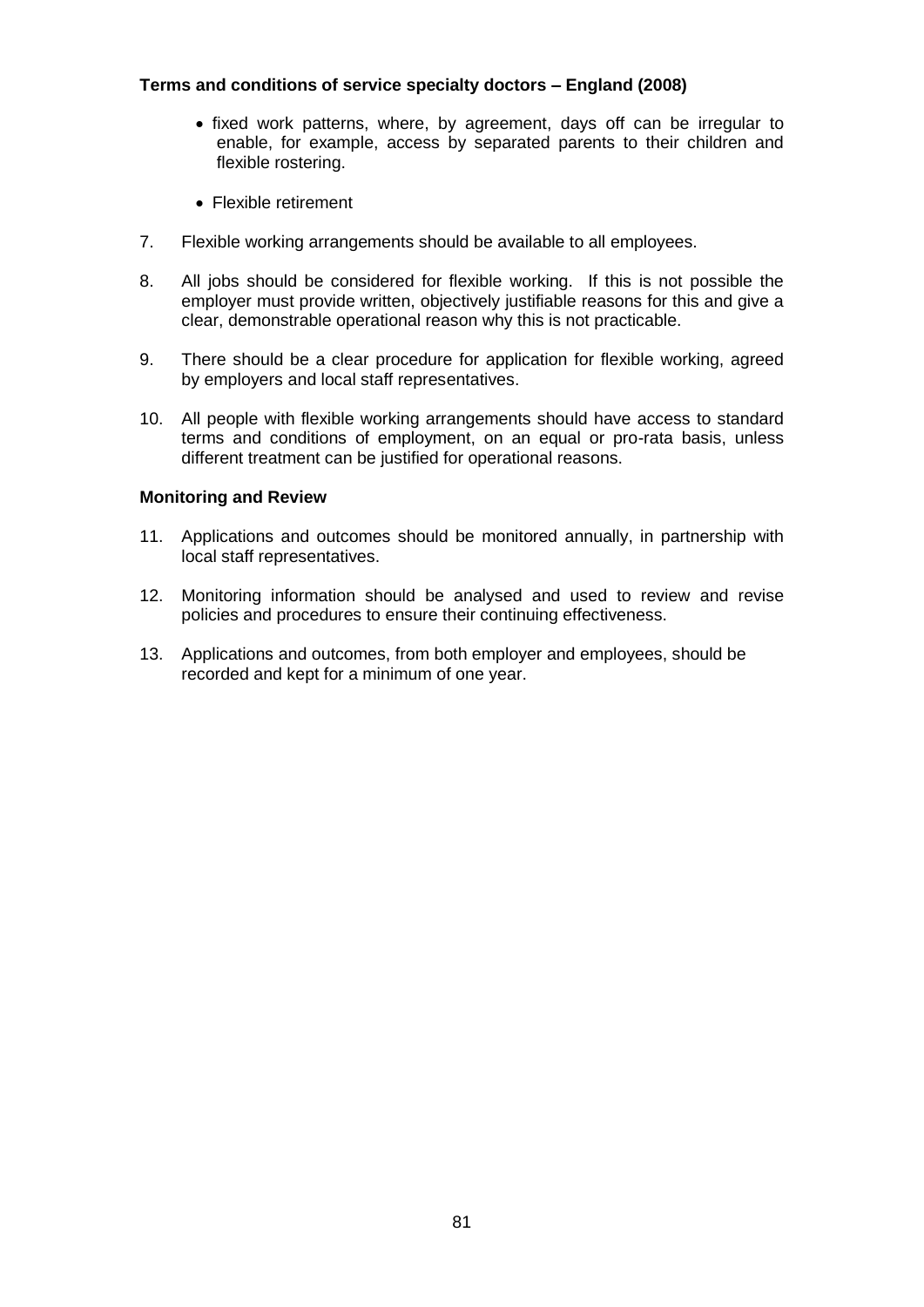## **Schedule 26 (Temporary Schedule)**

## **Balancing Work and Personal Life**

# **GENERAL**

- 1. NHS employers should provide employees with access to leave arrangements which support them in balancing their work responsibilities with their personal commitments.
- 2. Leave arrangements should be part of an integrated policy of efficient and employee friendly employment practices, and this Schedule should be seen as operating in conjunction with other provisions particularly the Employment Break Scheme, Flexible Working Arrangements and the Caring for Children and Adults Schedules.
- 3. Arrangements should be agreed between employers and local staff representatives.
- 4. A dependant is someone who is married to, is a civil partner, or a partner (whether opposite or same sex), "a near relative" or someone who lives at the same address as the employee. A relative for this purpose includes: parents, parents-in-law, adult children, adopted adult children, siblings (including those who are in-laws), uncles, aunts, grandparents and step relatives or is someone who relies on the employee in a particular emergency.<sup>16</sup>

## **FORMS OF LEAVE**

## **Parental Leave**

- 5. This should be a separate provision from either maternity or maternity support leave and should provide a non-transferable individual right to at least 18 weeks' leave. Leave is normally unpaid, but may be paid by local agreement.<sup>17</sup>
- 6. Parental leave should be applicable to any employee in the NHS who has nominated caring responsibility for a child under age 14 (18 in cases of adoption or disabled children).
- 7. Leave arrangements need to be as flexible as possible, so that the leave may be taken in a variety of ways by local agreement. Parental leave can be added to periods of maternity support or maternity leave.
- 8. Notice periods should not be unnecessarily lengthy and should reflect the period of leave required. Employers should only postpone leave in exceptional circumstances and give written reasons. Employees may also postpone or cancel leave that has been booked with local agreement.
- 9. During parental leave the employee retains all of his or her contractual rights, except remuneration and should return to the same job after it. Pension rights and contributions shall be dealt with in accordance with NHS Superannuation Regulations. Periods of parental leave should be regarded as continuous service.
- 10. It is good practice for employers to maintain contact (within agreed protocols) with employees while they are on parental leave.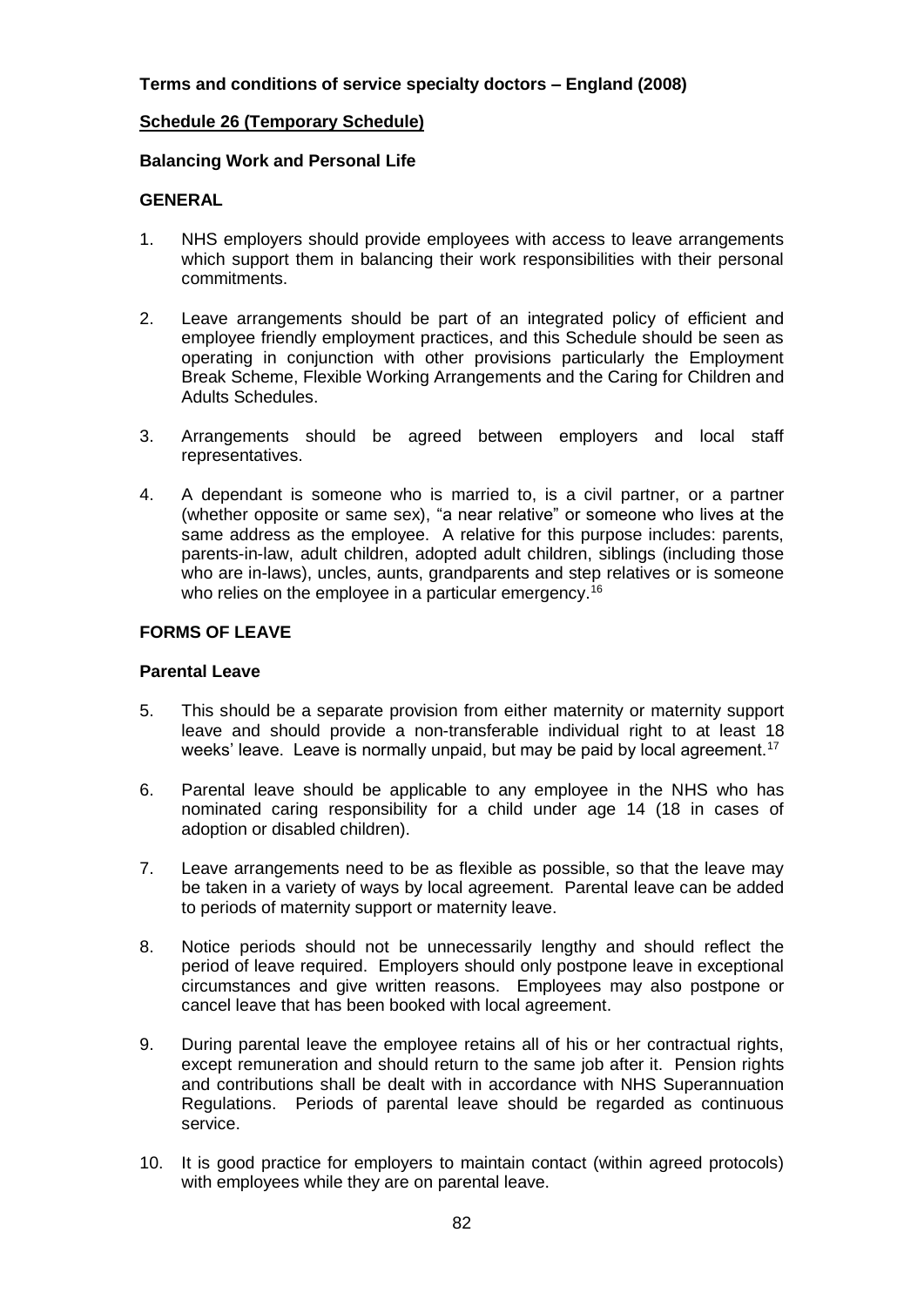#### **Maternity Support (Paternity) Leave and Pay and Ante-Natal Leave**

- 11. This will apply to the father of the child (including adoptive fathers), the mother's husband or partner (whether opposite or same sex), or nominated carer.
- 12. NHS organisations have scope for agreeing locally more favourable arrangements where they consider it necessary, or further periods of unpaid leave.

#### **Maternity support (paternity) leave**

- 13. All employees are entitled to two weeks' of ordinary maternity support (paternity) leave which can be taken around the time of the birth or the placement of the child for adoption.
- 14. In addition, employees may be entitled to take up to twenty six weeks of additional maternity support (paternity) leave if their partner has returned to work, the leave can be taken between 20 weeks and one year after the child is born or placed for adoption.
- 15. To qualify for additional maternity support (paternity) leave the employee and their partner must first meet certain qualification criteria. Details of the qualifying conditions and the notification requirements can be found at http://www.direct.gov.uk/en/employment/index.htm

#### **Occupational pay during maternity support (paternity) leave**

- 16. There will be an entitlement to two weeks' occupational ordinary maternity support (paternity) pay. Full pay will be calculated on the basis of the average weekly earnings rules used for calculating occupational maternity pay entitlements. The employee will receive full pay less any statutory paternity pay receivable. Only one period of occupational maternity support (paternity) pay is ordinarily available when there is a multiple birth.
- 17. Eligibility for the two weeks of occupational maternity support (paternity) pay will be 12 months' continuous service with one or more NHS employer at the beginning of the week in which the baby is due.
- 18. Employees who are not eligible for the two weeks of occupational maternity support (paternity) pay may still be entitled to statutory paternity pay subject to meeting the qualifying conditions. Details of the qualifying conditions can be found at http://www.direct.gov.uk/en/employment/index.htm

#### **Statutory pay during maternity support (paternity) leave**

19. To qualify for statutory pay in the additional maternity support (paternity) leave period, the employee and their partner must first meet certain qualifying conditions. Details of the criteria and the notification requirements can be found at http://www.direct.gov.uk/en/employment/index.htm

#### **Rights during additional maternity support (paternity) leave**

20. Employees who are entitled to additional maternity support (paternity) leave/pay will be entitled to take up to 10 keeping in touch days during the course of the additional maternity support (paternity) leave period. The criteria for keeping in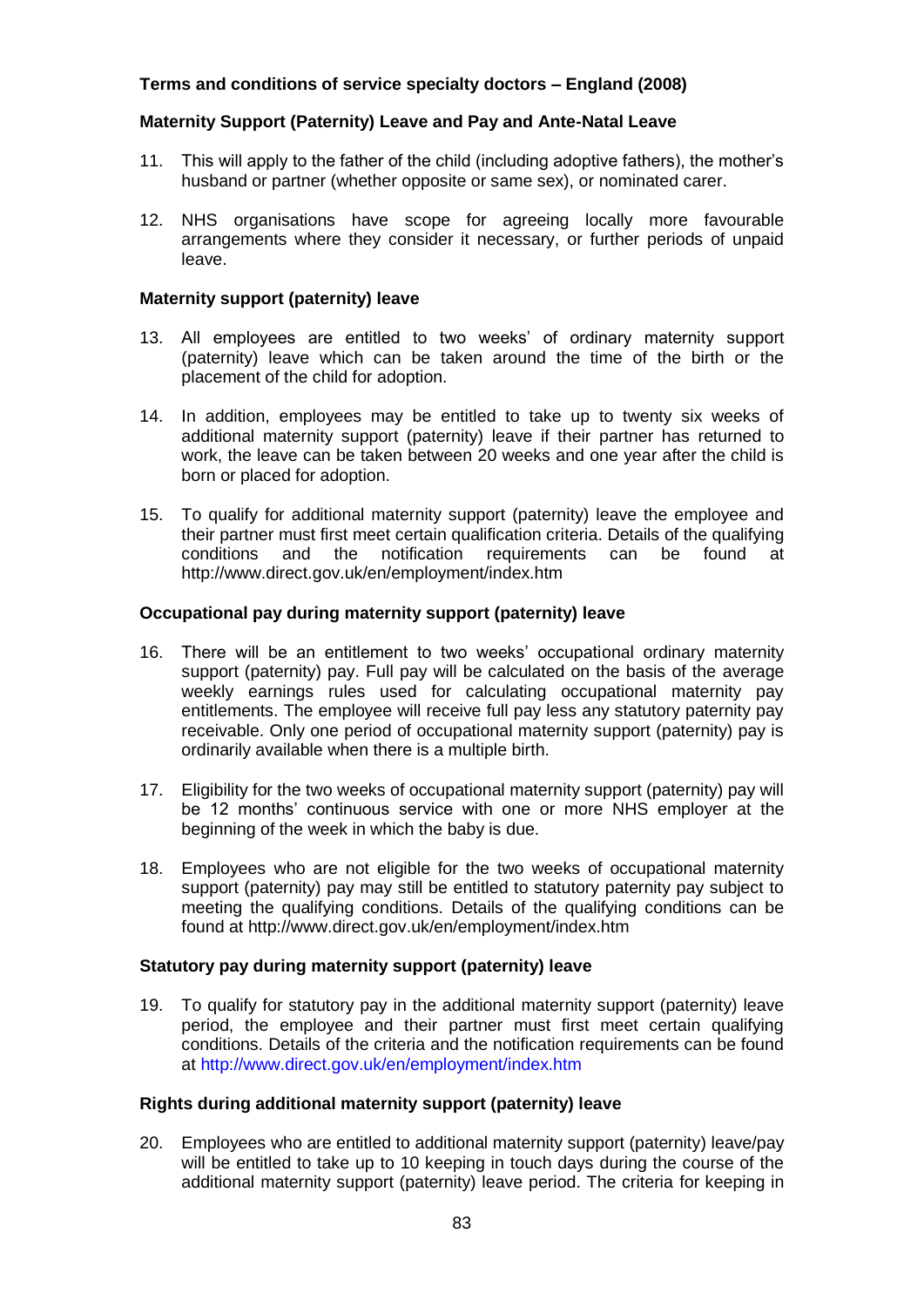touch days is set out in Schedule 24 and is based on those used for statutory maternity leave and pay.

21. Employees who have taken additional maternity support (paternity) leave will have the right to return to the same job under their original contract and on no less favourable terms and conditions.

#### **Ante-natal leave**

22. Reasonable paid time off to attend ante-natal classes will also be given.<sup>18</sup>

#### **Adoption Leave and Pay**

- 23. All employees are entitled to take 52 weeks adoption leave.
- 24. There will be entitlement to paid occupational adoption leave for employees wishing to adopt a child who is newly placed for adoption.
- 25. It will be available to people wishing to adopt a child who has primary carer responsibilities for that child.
- 26. Where the child is below the age of 18 adoption leave and pay will be in line with the maternity leave and pay provisions as set out in this agreement.
- 27. Eligibility for occupational adoption pay will be twelve months' continuous NHS service ending with the week in which they are notified of being matched with the child for adoption. This will cover the circumstances where employees are newly matched with the child by an adoption agency.
- 28. If there is an established relationship with the child, such as fostering prior to the adoption, or when a step-parent is adopting a partner's children there is scope for local arrangements on the amount of leave and pay in addition to time off for official meetings.
- 29. If the same employer employs both parents the period of leave and pay may be shared. One parent should be identified as the primary carer and be entitled to the majority of the leave. The partner of the primary carer is entitled to occupational paternity leave and pay.
- 30. Reasonable time off to attend official meetings in the adoption process should also be given.
- 31. Employees who are not eligible for occupational adoption pay, may still be entitled to Statutory Adoption Pay (SAP) subject to the qualifying conditions. The rate of SAP is the same as for Statutory Maternity Pay.

#### **Keeping in Touch**

### **Work during the Adoption Leave Period**

## **Keeping in Touch Days**

32. Employees will be entitled to Keep in Touch Days (KIT) in line with the maternity leave and pay provisions as set out in Schedule 21.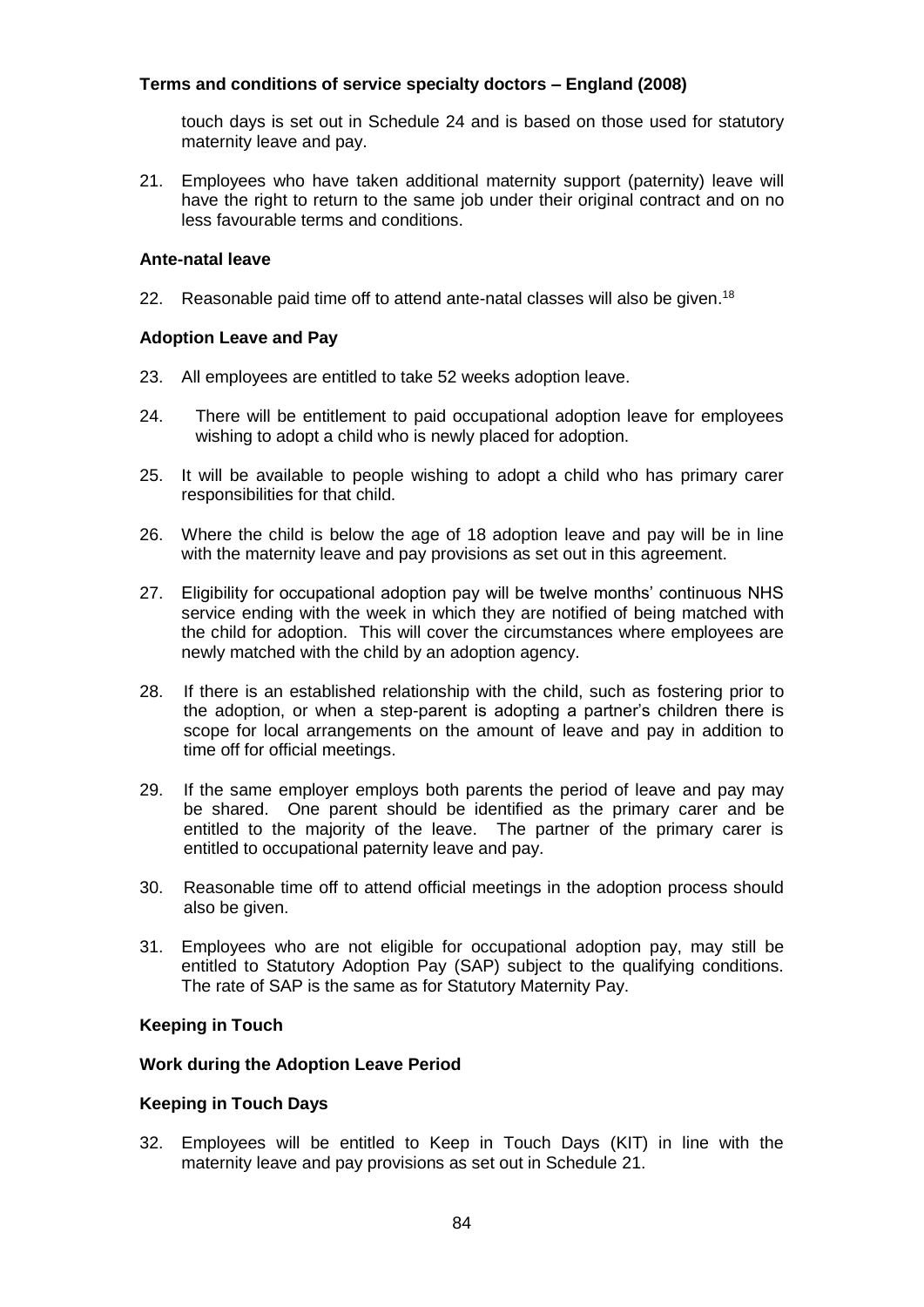#### **Leave/Time Off for Domestic Reasons**

- 33. This form of leave should cover a range of needs, from genuine domestic emergencies through to bereavement.
- 34. These provisions should cover all employees.
- 35. Payment may be made by local agreement, but the expectation is that relatively short periods of leave for emergencies will be paid.
- 36. If the need for time off continues, other options may be considered, such as a career break.
- 37. Applicants for the above forms of leave should be entitled to a written explanation if the application is declined.
- 38. Appeals against decisions to decline an application for leave should be made through the Grievance Procedure.

#### **Monitoring and Review**

- 39. All applications and outcomes should be recorded, and each leave provision should be annually reviewed by employers in partnership with local staff representatives.
- 40. Applications and outcomes should be monitored annually, in partnership with local staff representatives.
- 41. Monitoring information should be analysed and used to review and revise policies and procedures to ensure their continuing effectiveness
- 42. Applications and outcomes, from both employer and employees should be recorded and kept for a minimum of one year 16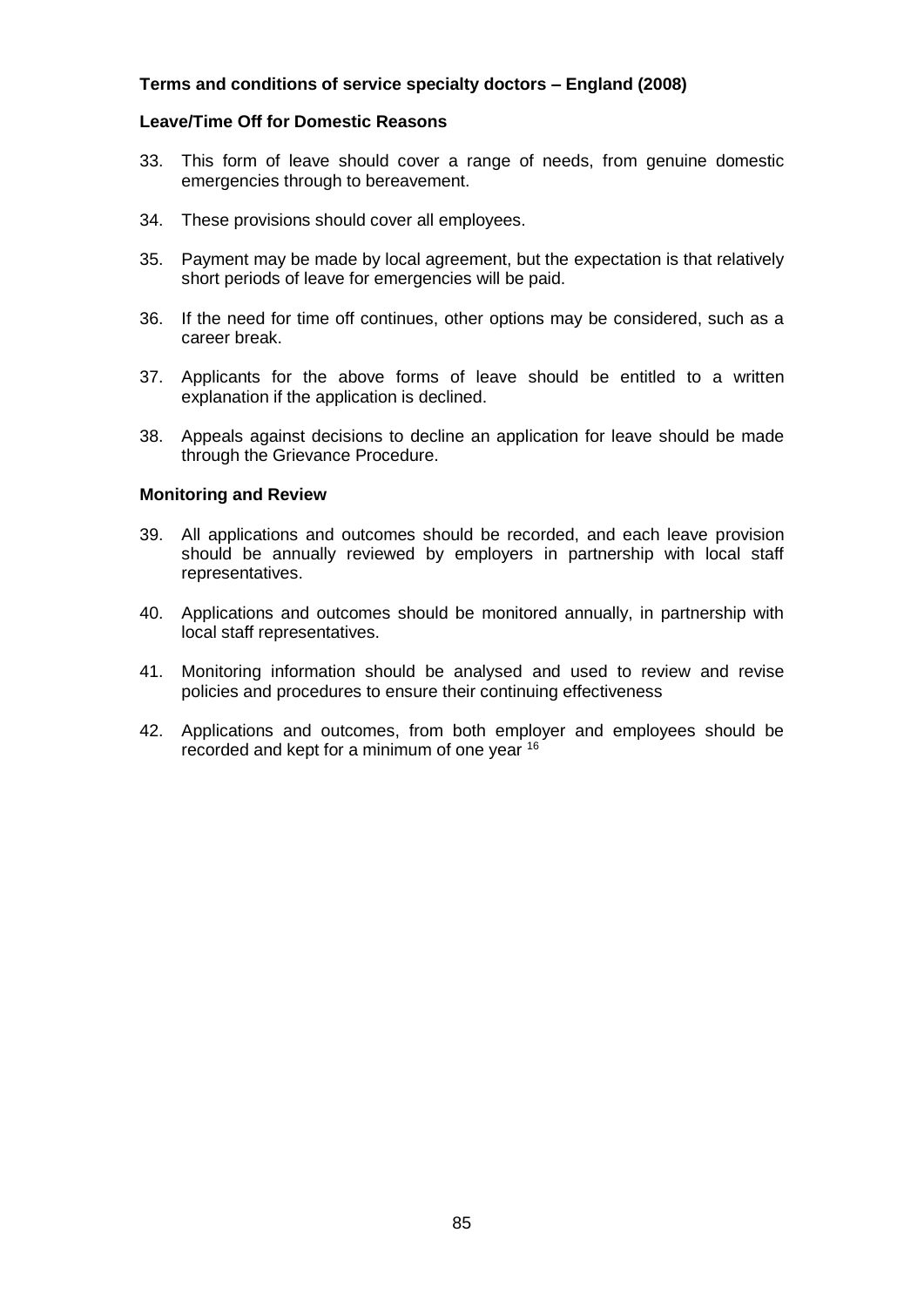#### **Schedule 27 (Temporary Schedule)**

#### **Transitional Arrangements**

#### **Effective Date**

- 1. The following transitional arrangements shall apply to the introduction of these Terms and Conditions of Service with effect from [*1 April 2008*].
- 2. Doctors in staff grades, CMOs, SCMOs, HPs and CAs may transfer to the Specialty Doctor contract.
- 3. Doctors may opt to remain on their existing contract and Terms and Conditions of Service without detriment.

#### **Transitional Process**

- 4. The process to transfer to these Terms and Conditions of Service shall be as follows:
	- a. Following the operative date employing organisations will write to eligible doctors to a) confirm that the doctor is eligible to transfer to these Terms and Conditions of Service and b) invite an expression of interest;
	- b. The eligible doctor shall have 12 weeks from the date of the employing organisations letter in which to confirm that they would be interested in transferring to these Terms and Conditions of Service ("an expression of interest"). An expression of interest shall not be legally binding nor shall it oblige the doctor to transfer to these Terms and Conditions of Service but it shall signify that the doctor wishes to commence the job planning process in good faith and in the expectation of transferring.
	- c. The employing organisation and the doctor shall then undertake the job planning process as set out in Schedule 4. Following the completion of this process the employing organisation will offer the doctor a Job Plan and salary package in writing ("the offer");
	- d. Following such an offer, the doctor has 21 days within which to accept or decline the offer in writing;
	- e. Where it has not been possible to agree a job plan the doctor shall have access to the provisions for mediation and appeal as set out in Schedule 5 prior to transferring to these Terms and Conditions of Service.
- 5. Eligible doctors will be entitled to transfer to these Terms and Conditions of Service at any time after [1 April 2008]. Where he/she wishes to do so, he/she will enter into the process set out in paragraph 4 above. If the doctor is not eligible for transitional pay progression or back pay the effective date of transfer for salary purposes will be the date of commencing work in accordance with the agreed Job Plan.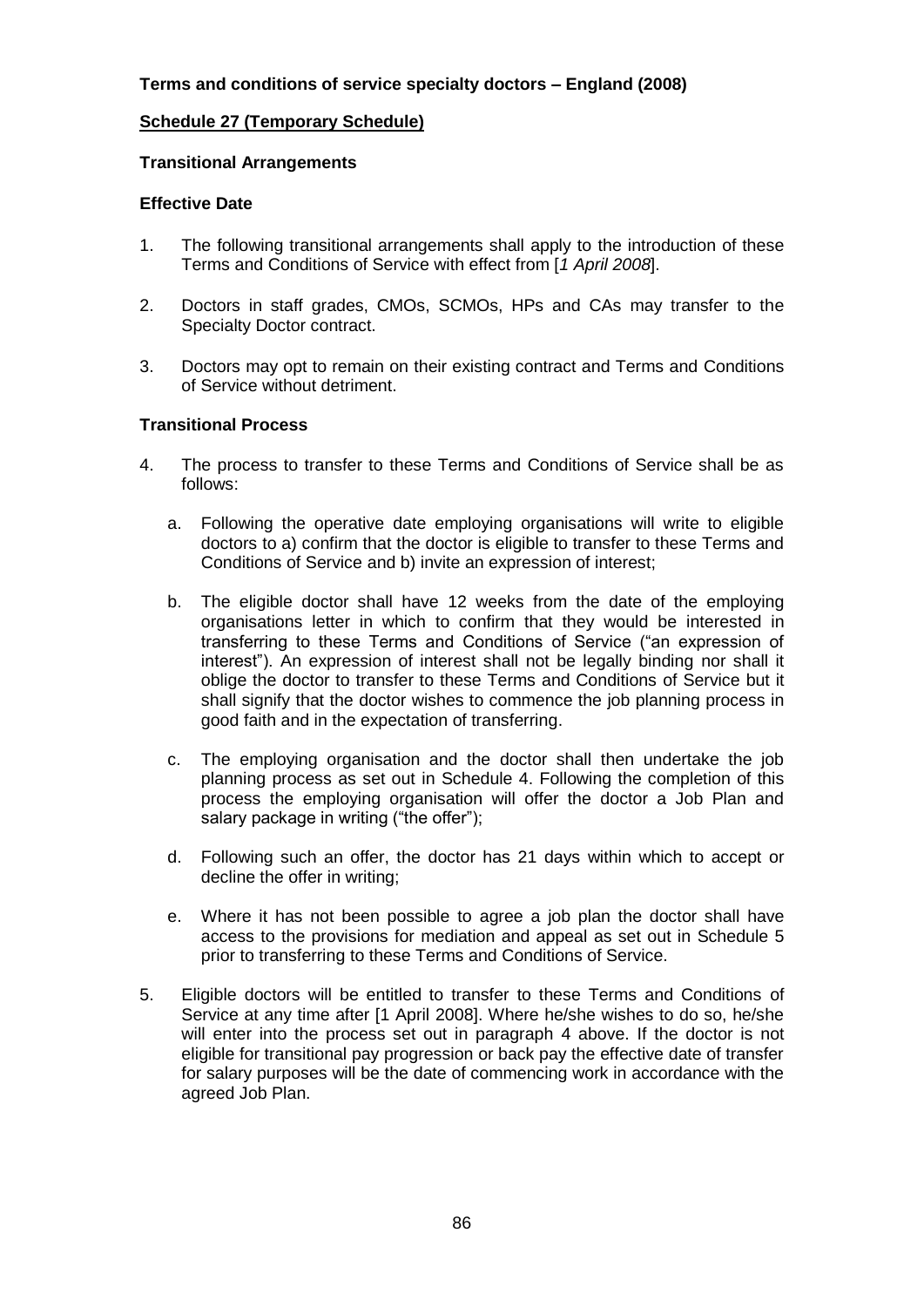### **Transitional Pay Progression and Back Pay**

- 6. Where a doctor gives an expression of interest to transfer to these Terms and Conditions of Service in accordance with paragraph 4.2 and agrees a Job Plan in accordance with Schedule 4, he/she will:
	- a. move to the scale point that would have been due at that date had the contract been available from the operative date (transitional pay progression); and
	- b. be entitled to an amount of pay equivalent to the arrears of pay he/she would have been entitled to receive had the contract been available from the operative date (back pay). This payment will be based upon the agreed work actually carried out during the back pay period, including payment for any additional sessions or notional half days. The payment will be made as soon as practicable after transfer to these Terms and Conditions of Service.
- 7. A doctor who has not met the criteria set out in paragraph 4 will not be entitled to transitional pay progression or back pay. In the event of any disagreement between the doctor and his/her employing organisation regarding the doctor's entitlement to pay progression or back pay, the doctor may submit a grievance to the employing organisation.

## **Agreeing the Revised Job Plan**

8. It is anticipated that the job planning process will be completed within three months of a doctor expressing an interest.

#### **Salary on Transfer**

9. On transfer to these Terms and Conditions of Service, the eligible doctor will move to the appropriate scale point in accordance with paragraphs 12 and 13 of Schedule 14 and Appendix 1.

## **Arrangements for Doctors who Retire**

10. If a doctor retires at or above normal retirement age (or at any age for reasons of ill-health or compulsory redundancy) between the operative date and taking up the contract after having made an expression of interest at the appropriate time a pensionable payment will be applicable relating to the period between the operative date and their date of retirement. This payment will reflect pay due had the contract been available from the operative date and will be based on Basic Salary. The employer will notify the Pensions Agency of this increase in pensionable remuneration and contributions arising from the payment of arrears to former employees.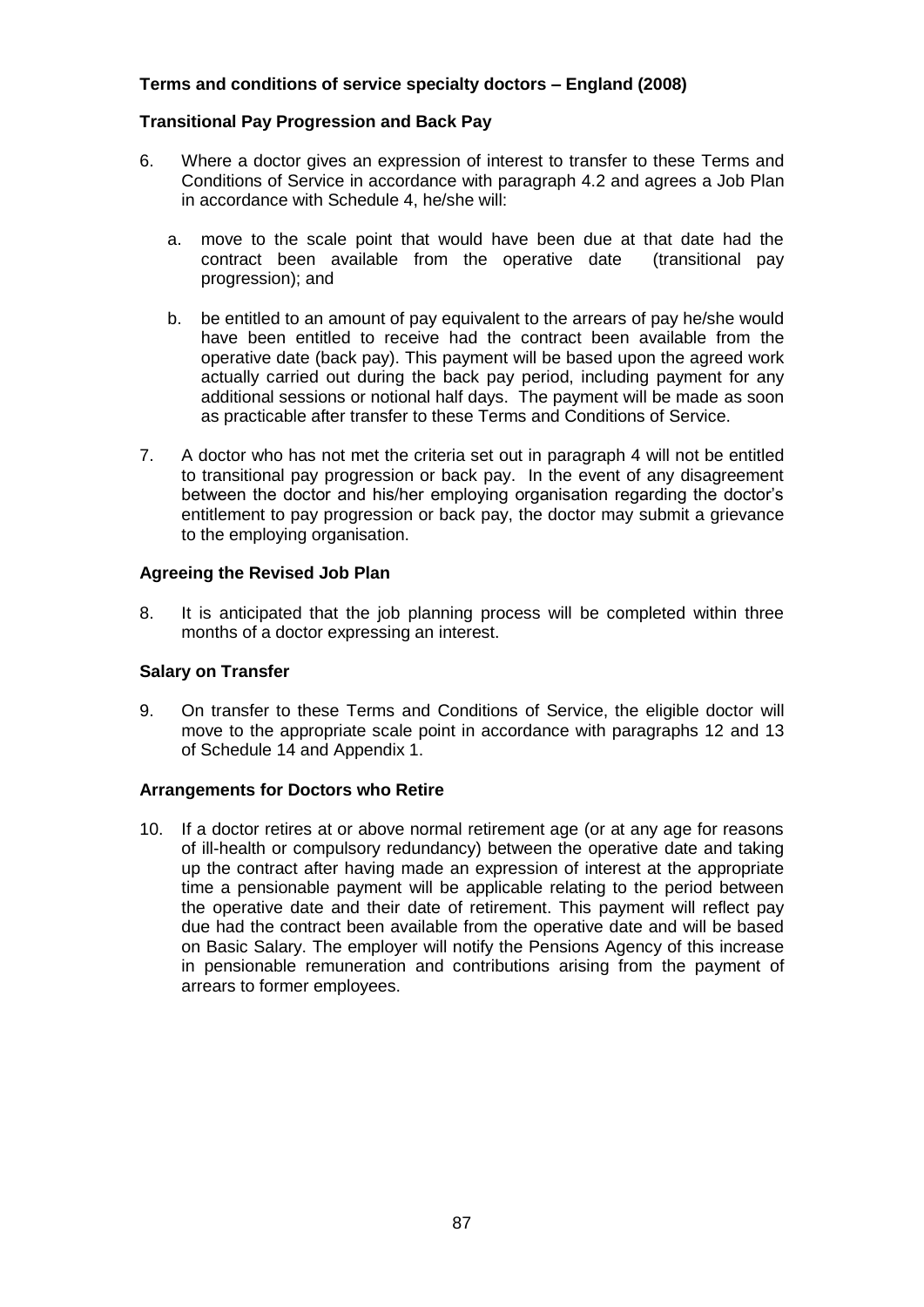## **Schedule 28**

## **Acting up Allowance**

- 1. An acting-up allowance shall be payable to a doctor who, with the approval of their employer, takes over the full range of duties and responsibilities of a consultant, subject to the following provisions:
- a. when a consultant is absent for more than a qualifying period of fourteen days other than on annual or professional leave within the recommended standard for the senior grade, and arrangements cannot be made either for cover by other consultants or for a locum to be engaged, a doctor under these Terms and Conditions shall be paid for acting-up if the employing organisation consider it is practicable for the doctor to take over the full range of duties and responsibilities of the absent consultant without supervision;
- b. the allowance shall be such as to bring the doctor's rate of pay to the rate of pay he or she would receive on promotion to the consultant grade;
- c. payment of the allowance shall have effect from the first day of the qualifying period.
- d. the rate of allowance shall be determined in accordance with the appropriate schedule in the 2003 Consultant TCS. The allowance shall include any payment for fees for lectures to non medical or non dental staff and doctors and dentists as set out in the 2003 Consultant TCS. A doctor while acting up in the consultant grade will also be entitled to the arrangements on travelling allowance and mileage as set out in the 2003 Consultant TCS;
- e. continuity of a period of acting-up will not be broken by days on which the practitioner is not required to be on duty; continuity will normally be broken by absence on leave of any kind of more than fourteen days and a further qualifying period of fourteen consecutive days will be required after such absence. A doctor shall not act up under the arrangements set out in this schedule for a continuous period longer than 6 months.<sup>19</sup>